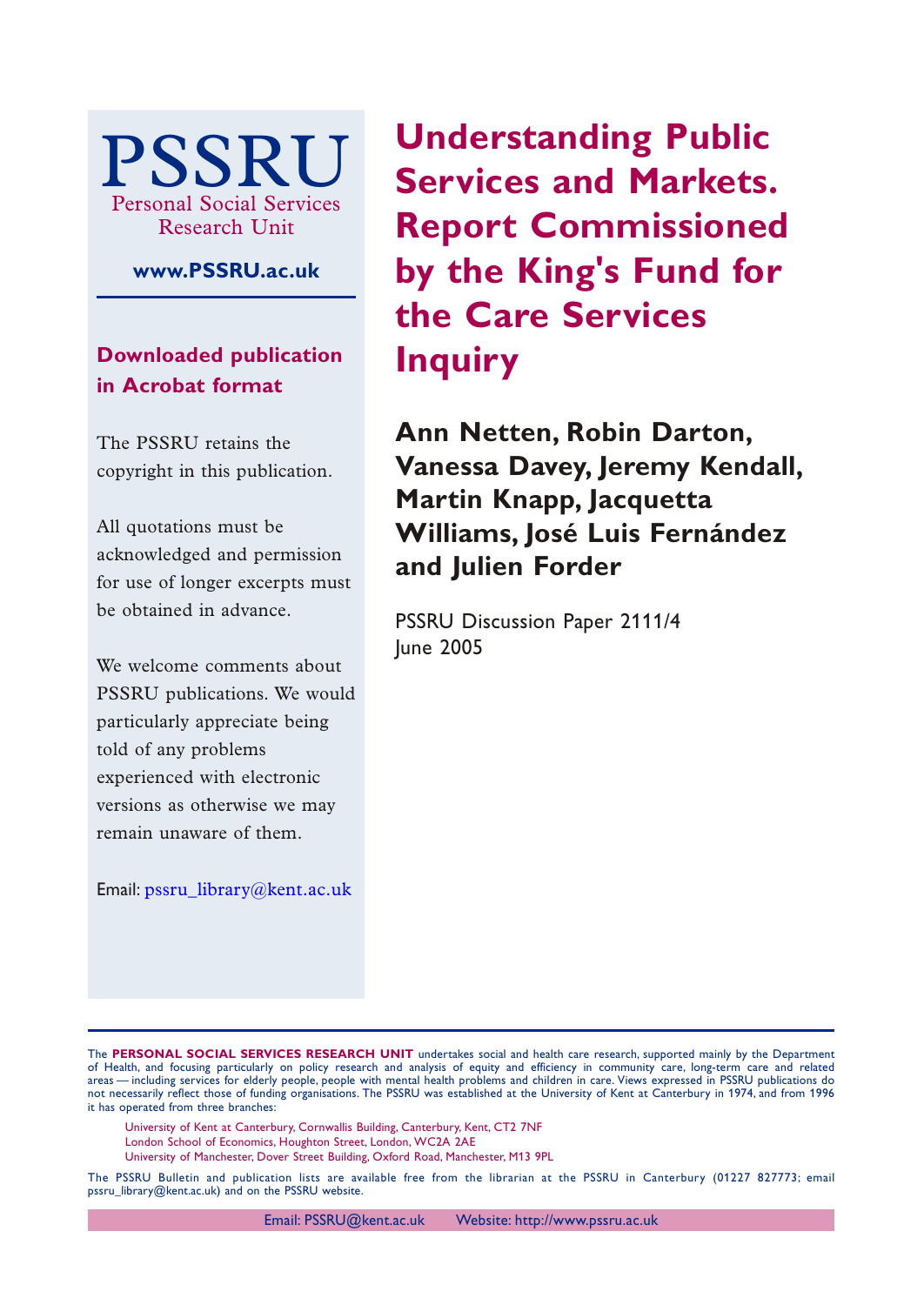# **Contents**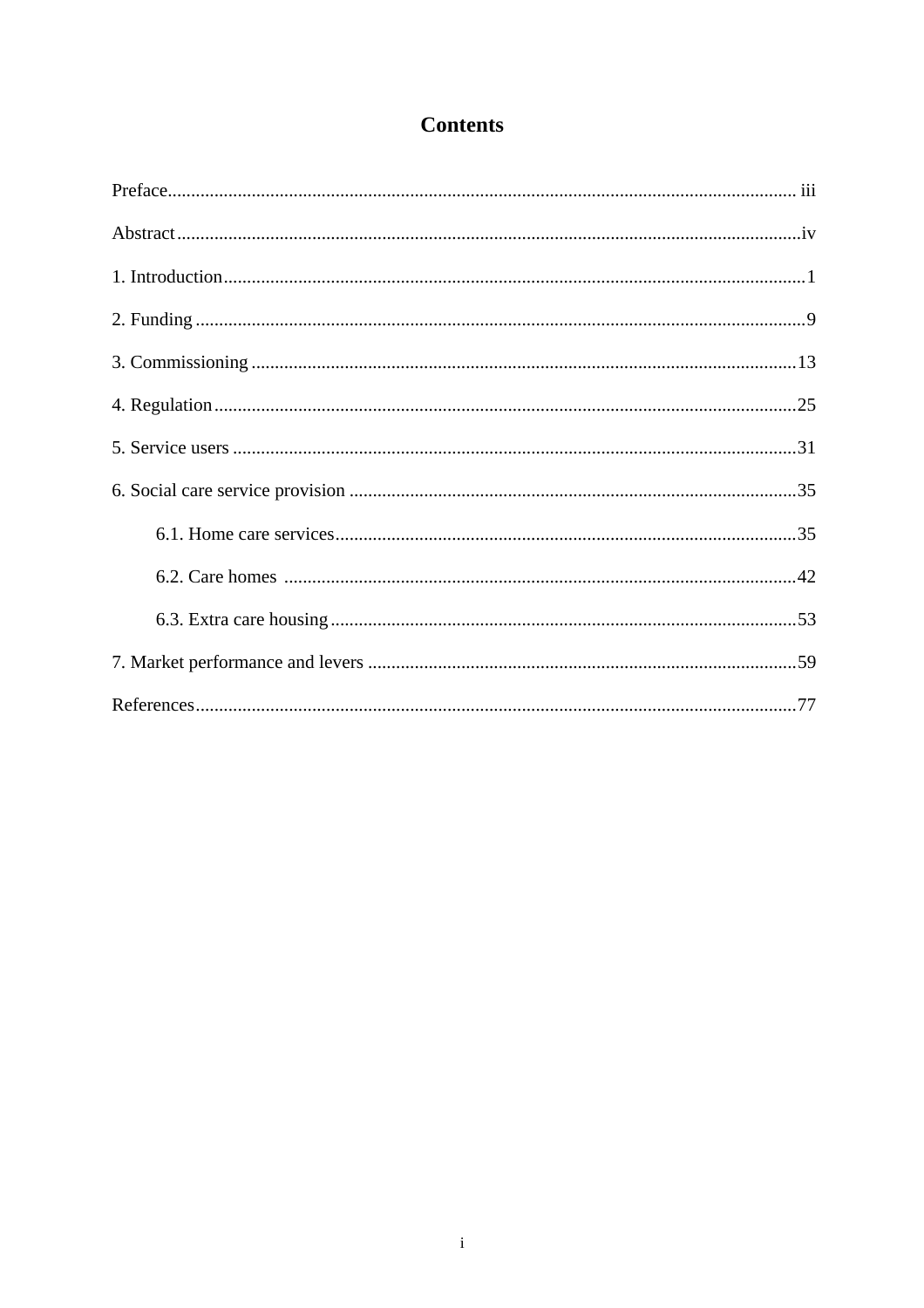# **Index of Boxes, Figures and Tables**

|            | <b>Title</b>                                                                                                      | Page No. |
|------------|-------------------------------------------------------------------------------------------------------------------|----------|
| Box 1      | Contract types in social care                                                                                     | 17       |
| Figure 1.1 | The social care market                                                                                            | 3        |
| Figure 2.1 | Expenditure on older people by service type, 2002/03                                                              | 9        |
| Figure 6.1 | Home care contact hours by sector of provision in England: 1993-<br>2003                                          | 36       |
| Figure 6.2 | Number of households receiving home help or home care, by<br>sector in England: 1993-2003                         | 37       |
| Figure 6.3 | Places for older people and younger physically disabled adults in<br>residential care homes in England: 1980-2001 | 44       |
| Figure 6.4 | Beds in nursing homes in England: 1982-2001                                                                       | 45       |
| Table 7.1  | Problems and levers in market performance                                                                         | 65       |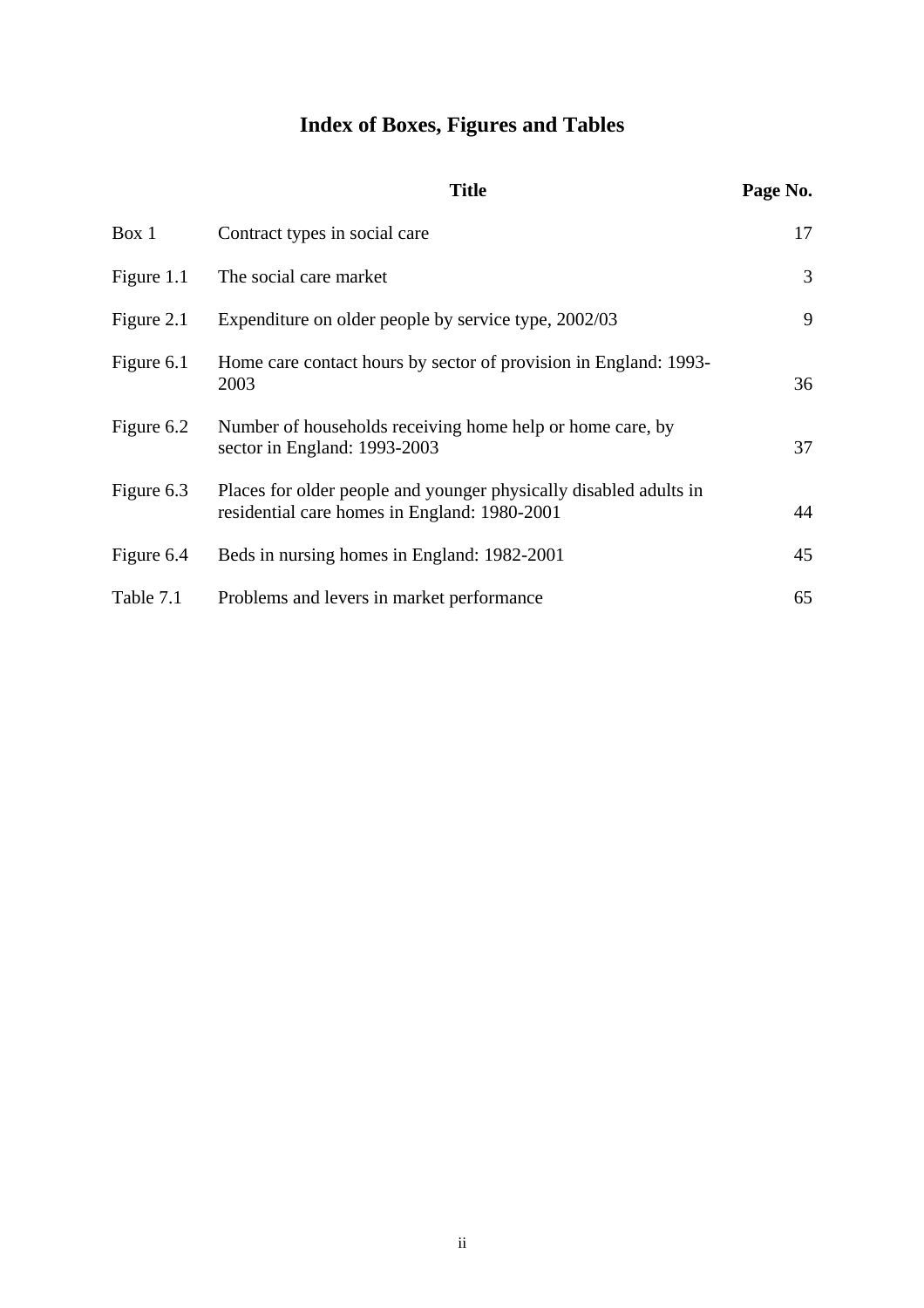## **Preface**

In 2004 the King's Fund established a Committee of Inquiry to consider care services for older people in London and whether there are likely to be sufficient care services of the right design and quality to meet needs in the short and longer term future. Much care provision, particularly social care services, now takes place in the context of the market. PSSRU were commissioned to produce an analysis of social care markets to inform the Inquiry, covering their operation, the role of public bodies and potential and actual levers that could be used to influence the market. This paper reports on the results of this analysis. A companion paper (Netten et al., 2004a) summarises the main messages.

Some of the proposals put forward here are reflected in the Green Paper *Independence, Wellbeing and Choice* (Cm 6499, 2005), which was published after this paper was drafted. The emphasis on increased control for service users, strategic commissioning, shifting regulation to an outcome focus and reform of performance targets are very much in line with our proposals. However, the emphasis is on better use of existing resources rather than an increase in resources. We have identified here the impact on the market of the low prices that are currently being paid for services. It remains to be seen whether the move to an enabling ethos can be achieved without significant additional investment.

In addition to the named contributors a number of people have provided helpful sources and advice. Our thanks are due to Anna Howe for her helpful advice on the Australian system and to our colleagues David Challis, Adelina Comas-Herrera and Ann-Marie Muncer for their inputs. We are also very grateful for the comments and input from Janice Robinson and Tony Harrison and all those involved in the expert seminar.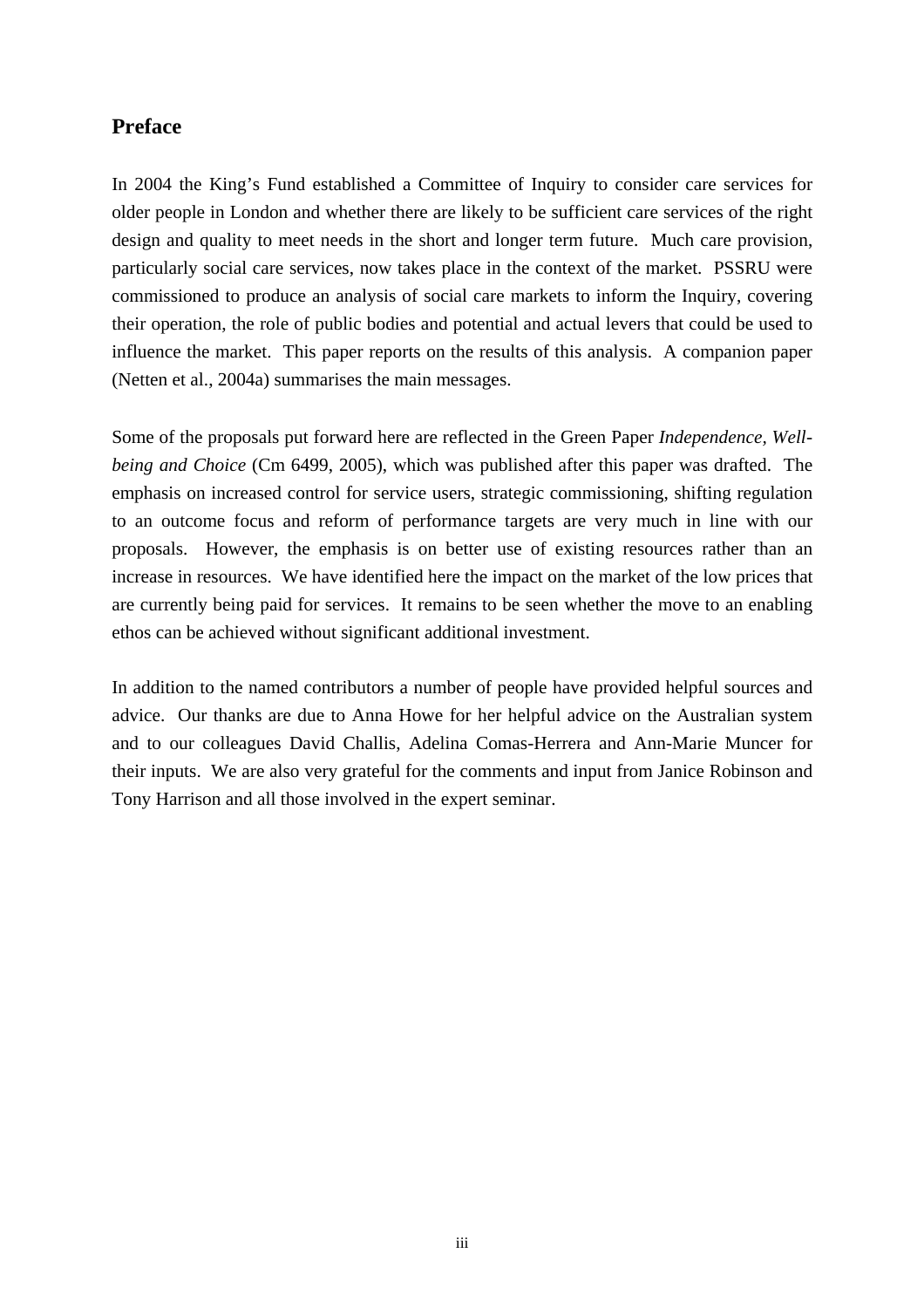# **Abstract**

Much of social care of older people now takes place in the context of a market. As a result the welfare of many people is fundamentally dependent on the success of that market in terms of both availability of services and quality of care. This paper considers the functioning of that market to date and the challenges it is likely to face in the future.

Social care is unlike most other markets in terms of the nature of the product, characteristics of consumers, the relationship between prices, fees and charges, and the dominant role and influence of the public sector. This paper starts by describing and defining what we mean by social care and the context in which the markets have developed. The extent and nature of the market are then outlined in terms of levels, distribution and types funding, the development of the commissioning role by public bodies and the impact on the market of changes in the regulatory system. The role of and involvement of service users as consumers in this market is described before describing in more detail the markets for three services: home or domiciliary care, care homes and the emerging field of extra care housing. The final section looks considers overall market performance, future challenges and how some of the problems that are emerging might be addressed through existing and potential policy and practice levers.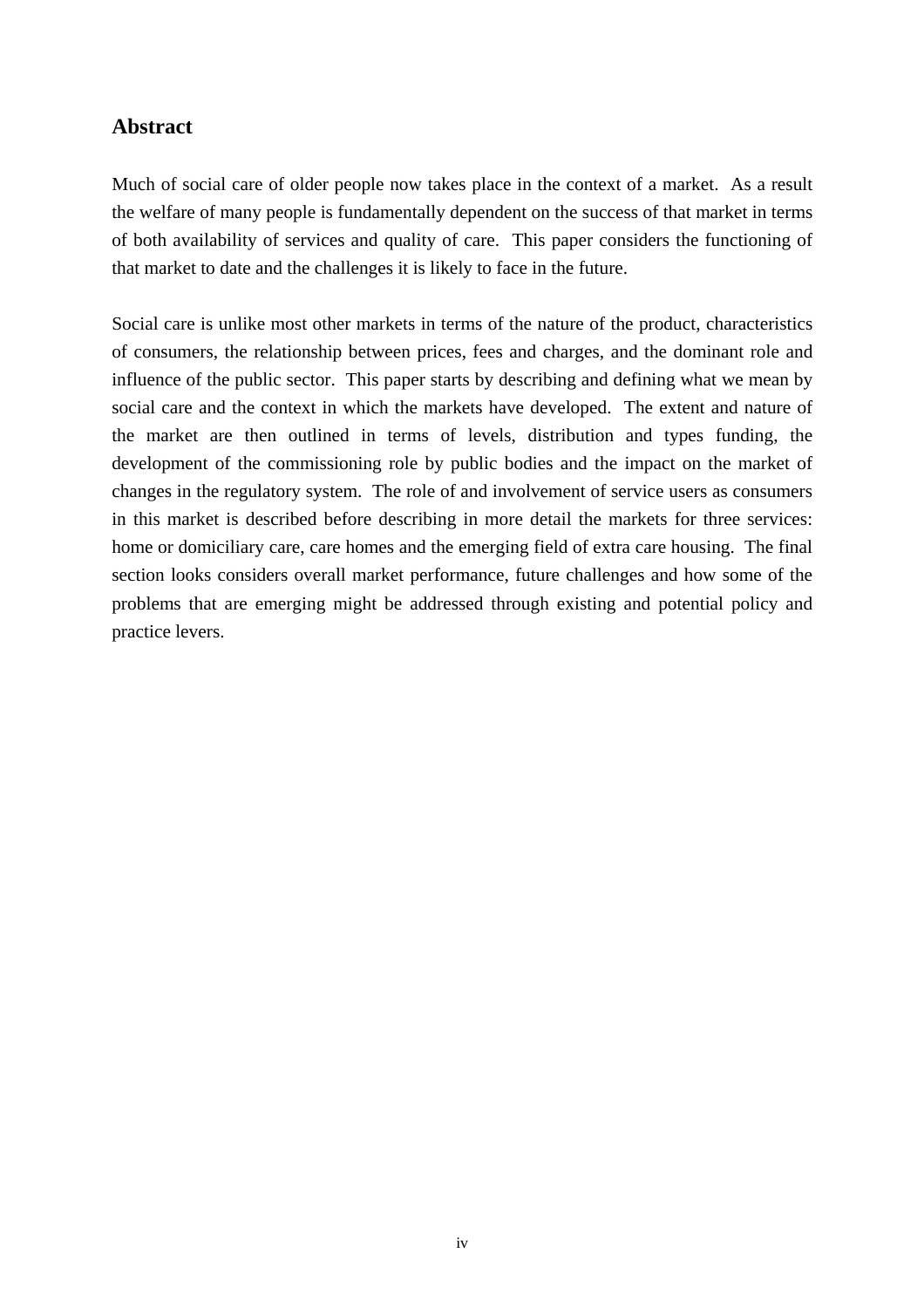## **1. Introduction**

Social care services support various individuals and groups including older people, children and families, people with physical or learning disabilities, and those with mental health problems. Services may be delivered in clients' own homes, in residential establishments or in day care facilities, although the family remains both the frontline support and, quantitatively, easily the most important care provider. For older people, social care services are concerned primarily with compensating for the impact of physical or mental impairment. This is closely linked to, but distinct from, health care, where the focus is treatment or mitigation of impairment.

Compensation does not imply necessarily doing things for others: social care is provided in a variety of ways. In recent years the principal objectives of government policies for social care of older people have been:

- maximising independence
- maintaining older people in their own home wherever possible
- increasing value for money
- providing and increasing choice
- user led services
- protection of vulnerable people
- raising standards or improving quality.

Locally elected local authorities take lead responsibility for social care services (150 councils with social services responsibilities in England). These bodies plan, commission and provide services. As we discuss in more depth below, since the early 1990s there has been rapid growth of private and voluntary sector provision, especially in relation to services supporting older people. This growth has been based substantially on 'contracting out' arrangements by local authorities. The private and voluntary sectors now deliver more services than the public sector for most user groups.

Social services are financed primarily by central government and to a lesser extent through local council tax, where there are limits on how much can be raised. Complex formulae are used to allocate the funding from central government to local authorities, taking account of different levels of need and costs. The Formula Spending Shares (FSS) system provides *indicative* amounts for social care expenditure, and authorities are largely free to choose the amounts that are actually spent. In fact most authorities spend above their share (i.e. they direct money away from other services for which they are responsible) – indicating that the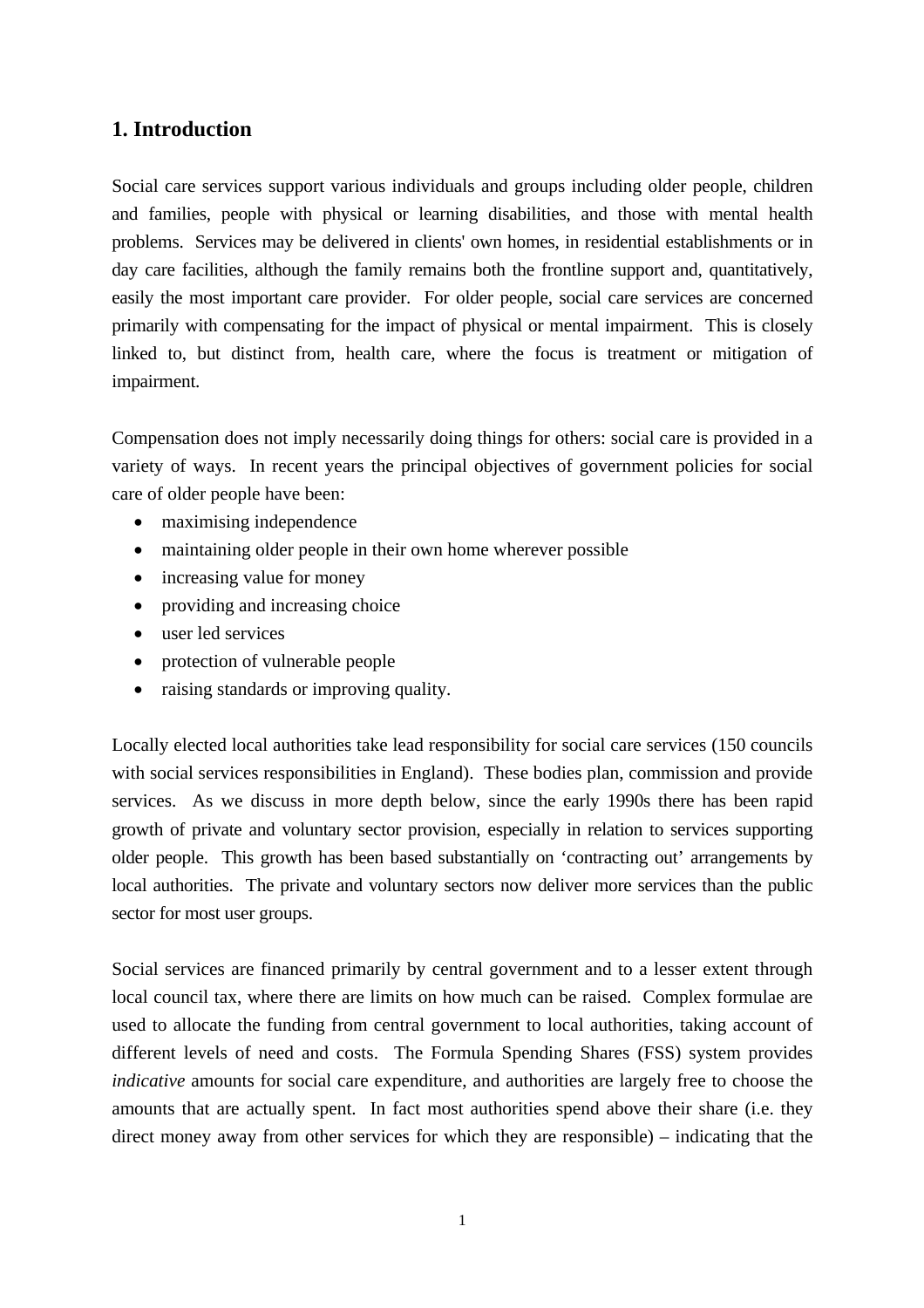centrally distributed pot of funds is too small. Section 2 identifies overall levels of spending and discusses the sources of financial pressures on authorities.

Unlike health care, individual service users purchase a substantial proportion of social care, either directly or through paying charges. Individuals receiving publicly commissioned services and paying charges are usually subject to a means test and of course are subject to an assessment of their care needs. The current charging rules for care homes (residential and nursing homes) take account of residents' income and assets. Nursing care is now free at the point of use but personal care is subject to the means test. For home care (or 'domiciliary care') new rules introduced in April 2003 seek to improve fairness by making charging more consistent across English authorities. Local authorities are now obliged to offer older people assessed as having social care needs the option of receiving 'Direct Payments', enabling the individual to organise and purchase their own services (see section 3).

## *Social care markets*

The 1990 *National Health Service and Community Care Act* introduced many changes to social care. One of the major developments was to stimulate social care markets (sometimes called quasi-markets). Provision of social care was gradually separated from purchasing and larger roles were offered to independent (private and voluntary) sector agencies. Generally, the 1990 Act can be seen as actively having promoted the *mixed economy of care* - the myriad arrangements for service provision, funding (and purchasing) and the interconnections between them.

A highly simplified representation of the mixed economy is shown in figure 1.1 (from Knapp and Wistow, 1996). This distinguishes three groups of actors or stakeholders linked by two processes, within an overarching policy context.

A key objective in encouraging and facilitating the development of the market in social care was obtaining value for money. The market mechanism was seen as a way both to keep costs down and also improve quality through competition. Initially, the main emphasis was on reducing restrictions on the market, to allow it to operate freely. However, the very fact that the principal purchasers are local authorities meant that right from the start public bodies had a profound influence in the management and on the development on the market. Moreover, the very nature of the product – care – and the consumers – in this case vulnerable older people – means that public bodies have a duty of care and protection that requires, at the least, oversight and, potentially, intervention in the market.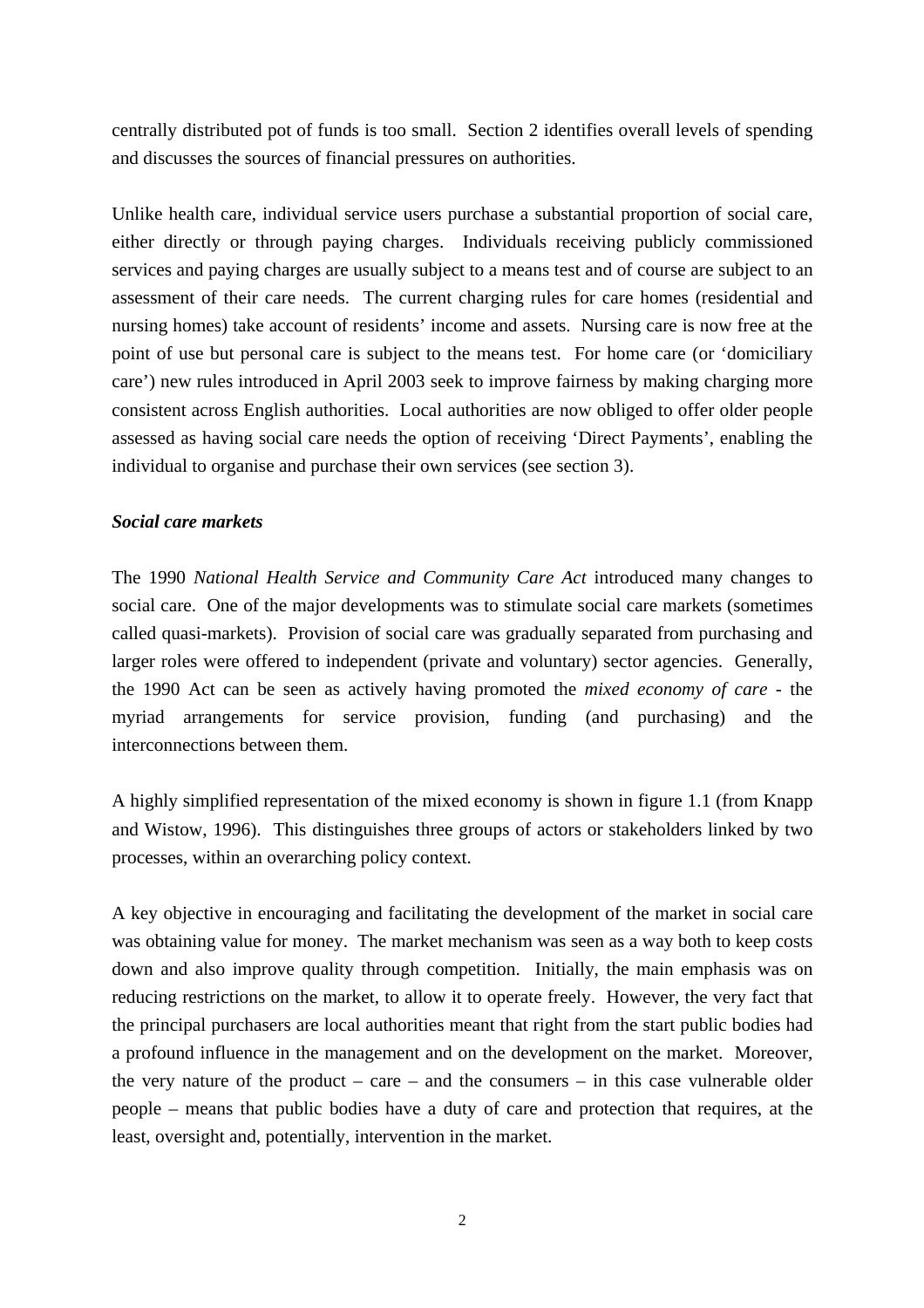#### **Figure 1.1: The social care market**



As the framework shows the key players are purchasers, providers of services and service users and carers. The purchasers express demand and relate to providers through the commissioning process. The providers' response to this represents the supply of services. The safety net of regulation provides protection for service users, provides a baseline of adequate quality and, in the social care context, is often represented as ideally having a role in raising quality. In addition, the overall policy context will affect incentives and thus the behaviour of both purchasers and providers. Other environments, including related markets, particularly those in health, housing and labour, also form part of the overarching context that will influence the functioning of the market.

m k child l.c dr

#### *Demand*

*Demand* for care can be defined as a need that is backed by the ability to pay for the services that will meet it. The *need* might be assessed formally by an agency such as a local authority or it might be what is perceived by individuals or their families. The former would establish the eligibility of the individual for publicly arranged services. The *ability to pay* might be an agency's willingness to purchase services from its budget, or the individual's own willingness to meet the costs of services from their own resources.

It is well known that the number of older people in the UK population is expected to grow and that this is likely to increase pressures on the long-term care system. Future demand for long-term care and related expenditure are projected to rise substantially in the next decades. However, there is inevitably a considerable 'funnel of doubt' when making long-term projections. For example, if improved health care or improvements in care practice were to have the effect of reducing dependency rates, this would at least partially offset expected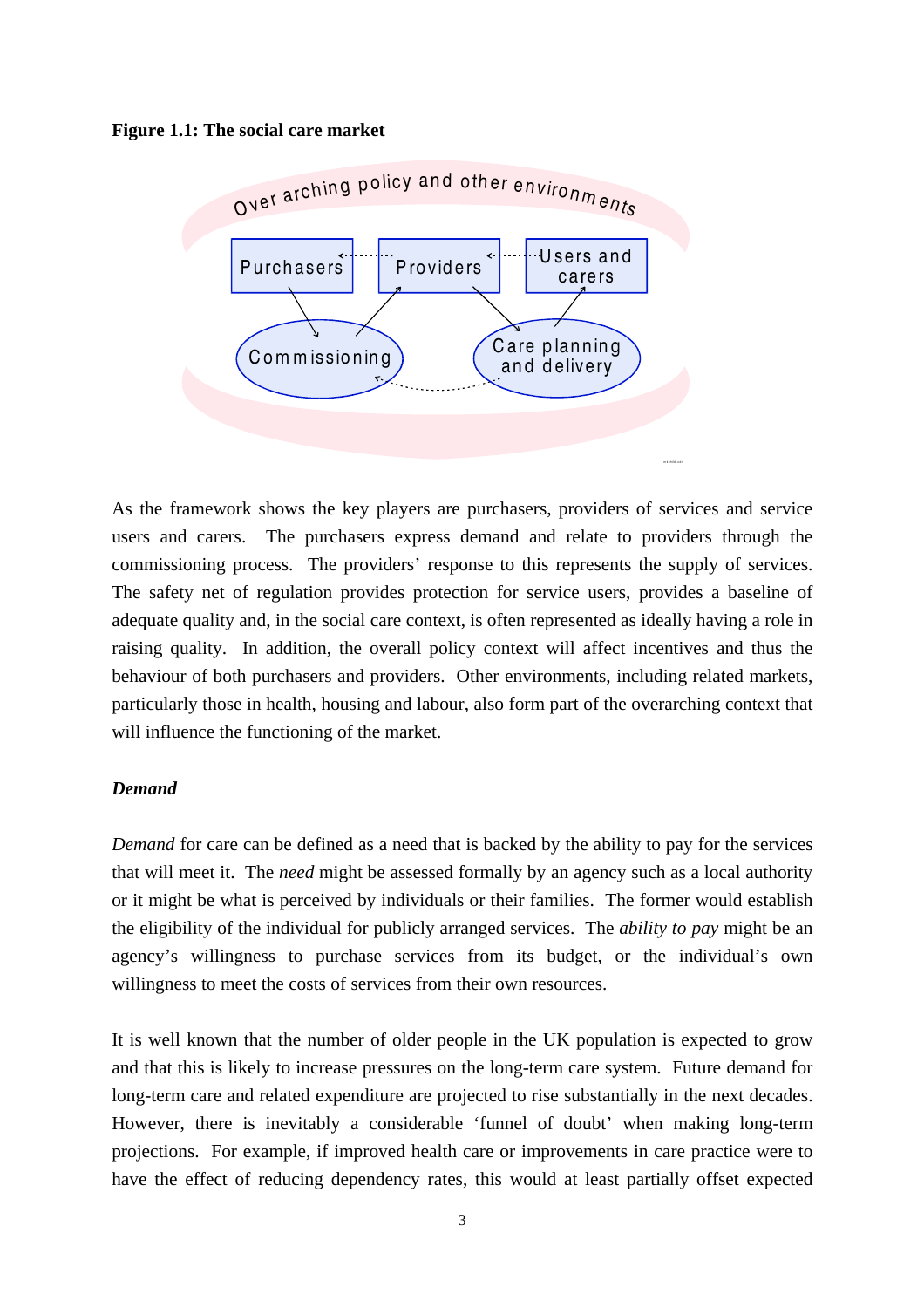demographic pressures from rising numbers of older people (Comas-Herrera et al., 2004). Increases in the real costs of care (i.e. after adjusting for inflation) could also have an especially marked effect on the overall expenditure implications of future demand for care.

Increases in costs of care services above inflation are very likely. Costs of care are dominated by labour costs. The rise in demand for care services by definition implies a rise in demand for care workers. Given the considerable difficulties already faced by many service providers in recruiting suitable staff, and the requirement to improve staff training, the need for salaries to increase in real terms is clearly very pressing.

Demand for formal services is dependent on the largest and undoubtedly the most important provider sector: informal carers, principally composed of individual family members and neighbours. An estimate a few years ago suggested that there are now approximately 5.7 million carers in Great Britain - one in ten of the population - three-quarters of whom provide care to someone aged 65 and over (Rowlands, 1998). A small proportion of these carers provide highly intensive support and personal services to dependent older people, with nearly one million carers providing co-residential care (Pickard, 2000). Demographic and socioeconomic factors mean that the levels of support from the informal sector may well be less in future years, with consequent implications for formal care services. The 1990 legislation sought to provide more support for family and other carers, and encouraged local authorities to involve them more fully in decision making. This policy theme was taken up by the Labour government, notably with its 1999 National Strategy for Carers.

Demand for social care for older people is also closely linked to demand and supply of health services. For example, during the 1980s reductions in the provision of continuing care by hospitals was facilitated by the growth of residential and nursing home places during that decade. More recently the focus has been on the relationship between social care and the use of acute hospital beds. The National Beds Inquiry identified that social care services should contribute significantly to the efficiency of the acute health care sector, by affecting the two 'ends' of acute care episodes: reducing entry by having a preventive effect, and shortening lengths of stay by reducing delayed discharges through timely and effective support following discharge (Department of Health, 2000a). Subsequent analyses of local authority data suggested that provision of both residential and community-based social care services significantly improved local acute sector performance measured in terms of delayed discharges, mean length of stay, readmission rates and hospital episodes (Fernández and Forder, 2002).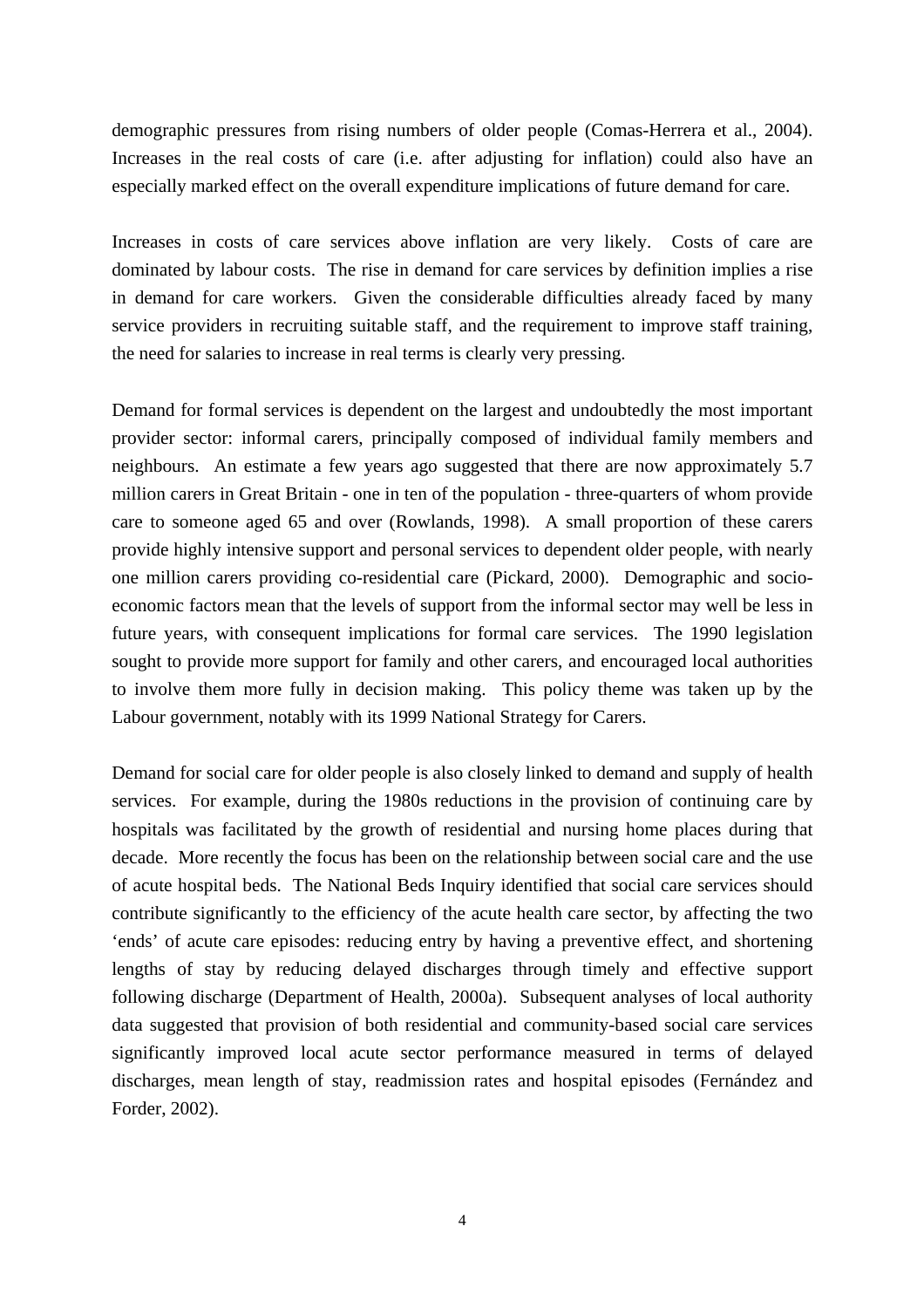There have been numerous changes over recent years to the assessment procedures (most recently with the introduction of the Single Assessment Process in April 2004), the eligibility criteria (tightening or loosening with budget settlements, and more generally reflective of central and local priorities for the targeting of services) and the ability and willingness of individuals to contribute to the costs of their own services. All these are related to the expressed demand for publicly-funded social care. The key function in relating this demand to service provision is the commissioning process.

## *Commissioning*

Commissioning, as an identifiable set of tasks requiring an acquired set of skills, is now quite well established in social care, but hardly got a mention in British social policy before the late 1980s. Commissioning occurs at different organisational levels. At the local authority or trust level these extend beyond the 'mere' procurement of services to include:

- the clarification of organisational mission as it relates to purchasing and provision
- the definition of need
- the identification and assessment of need
- the clarification of the services necessary to meet those needs (i.e. service specification)
- the negotiation of contracts with providers to deliver those services
- the monitoring of contracts, and especially of performance
- the re-negotiation, termination or extension of contracts (Wistow et al., 1996).

There are a number of 'styles' that can be deployed by a commissioning body. At the macro level, some local authorities are building long-term relations with their (preferred) providers, and others only on a shorter-term basis. Some are keeping commissioning links at arm's length, while others are much closer (sometimes even described as 'too cosy'). These styles can be combined with different commissioning *options*. These range from the broad choice of hierarchy (for example, using in-house services by preference) versus market as the principal means by which services are organised and delivered, through finer details such as contract type and mode of reimbursement. In section 3 we discuss the changing approaches to and variations in commissioning practice between authorities.

At the micro level, care managers commission services for individuals within the general contractual arrangements put in place by authorities. Care management tasks include case finding and screening, assessment, care planning, monitoring and review, and case closure (Challis, 2004)**.**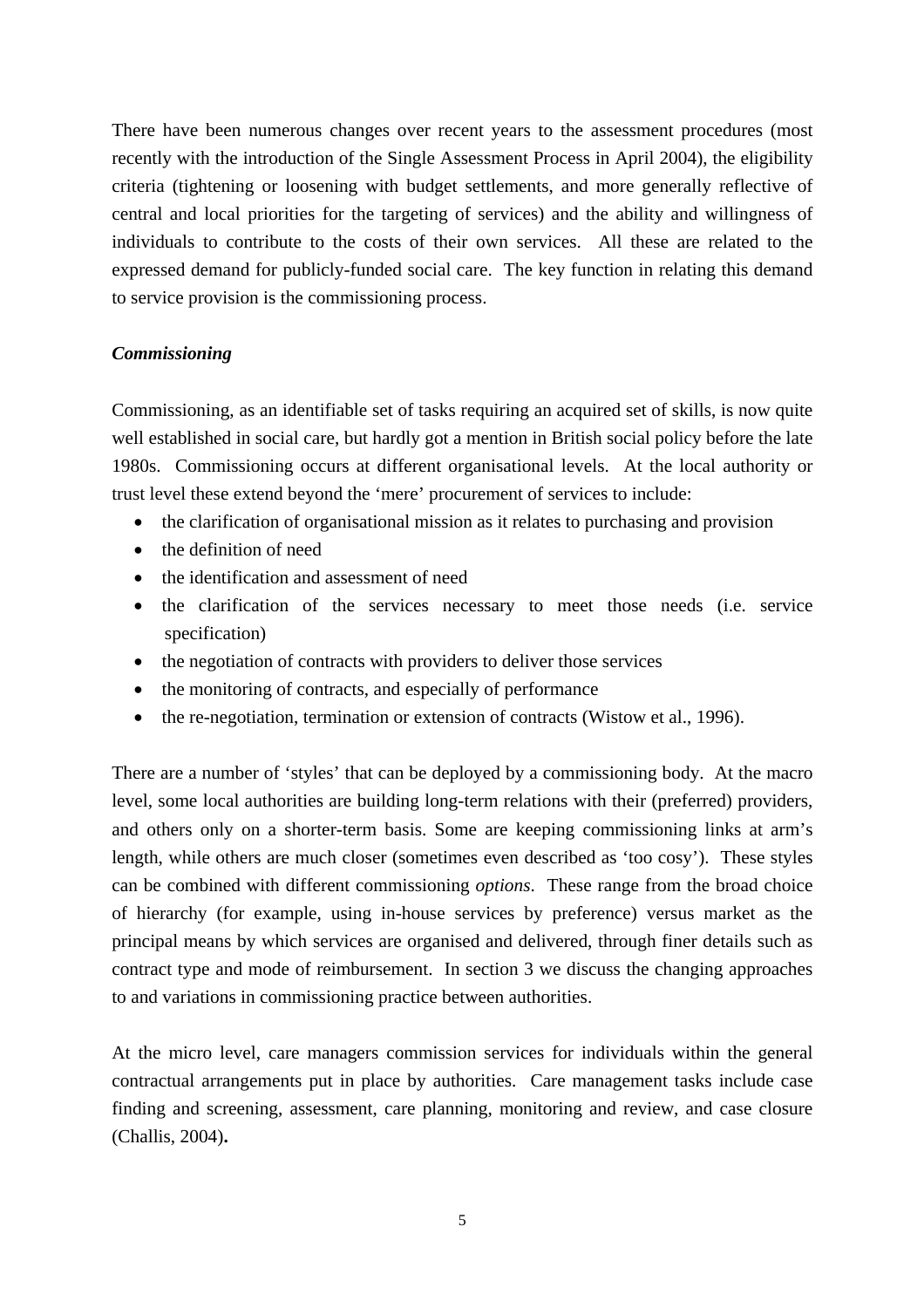#### *Supply*

The two dominant social care services are care homes and home care. The largest component of total public expenditure on social care services is on care homes for older people. By 2003 in England there were 218,500 publicly-funded residents aged 65 or over in approximately 350,000 care home places (Department of Health, 2003a; Dalley et al., 2004), with the vast majority of the remainder occupied by self-funders. The largest group of service users are users of home care. Over three million contact hours of publicly-funded home care were provided to around 362,800 households (or 373,500 clients) in 2002/03 in England (Department of Health, 2004a). In recent years the number of commissioned home care hours has been rising rapidly, while the number of care home places has been falling. In sections 6.1 and 6.2 we discuss the markets for these services and factors lying behind these changes.

Another important, and rapidly developing, service that we discuss, is housing and care arrangements, most frequently referred to now as extra care housing. Information about the market for this service is much more limited but there is considerable policy emphasis on this type of arrangement, which is seen by some Ministers as a replacement for care homes in the future (MacErlean, 2004). The market for extra care housing is currently very different to that for care homes and home care (see section 6.3).

Clearly the markets for these services are inter-related. Services that provide care for people in their own homes can be substitutes for residential-based options, so the demand for one will be influence by the demand for the other. As we identified above, local authority commissioning policies in these and related areas will also affect how local markets develop.

Continued supply and capacity for expansion are dependent on barriers to entry into and exit from the market (Forder et al., 1996). Key barriers to entry are resource supply constraints, themselves dependent on the labour and property markets. To a degree barriers to entry and exit interact, as where there are barriers to exit from the market (such as sunk costs which cannot be recouped on exit), current suppliers are likely to keep prices down below a level that new entrants could sustain. Moreover, knowledge of the barriers to exit may in itself be a barrier to entry.

#### *Service users*

Since the 1990s there has been a growing emphasis in health and social care policy on involving service users and their informal carers in the planning, delivery, monitoring and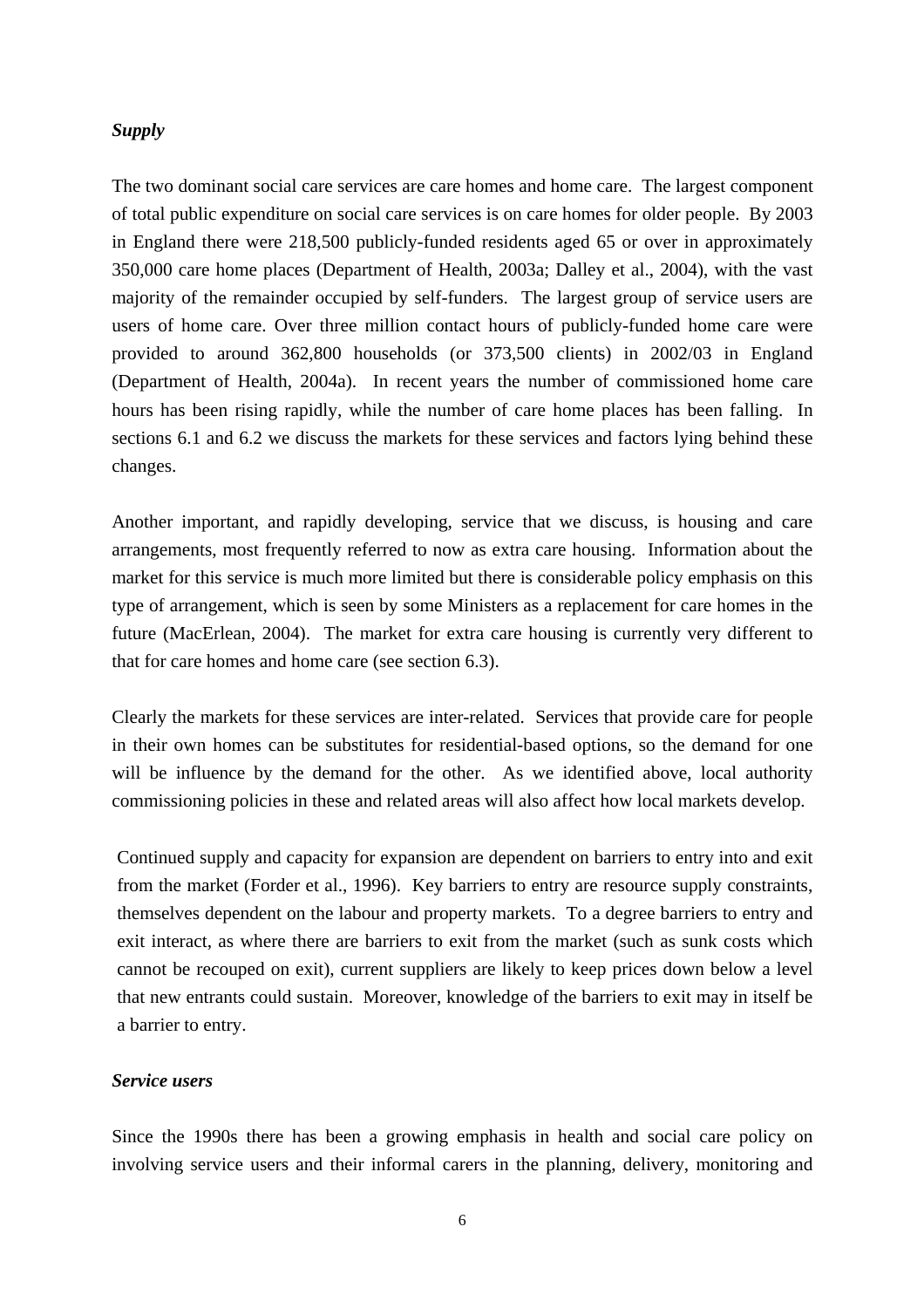evaluation of social care services and consulting them about their needs, priorities and preferences (National Health Service and Community Care Act, 1990; Cm 4169, 1998; Cm 4310, 1999; Health and Social Care Act 2001; Health and Social Care (Community Health and Standards) Act, 2003). The importance of enabling service users to be involved in decisions about their care and of strengthening their choice has also been a key priority (National Assistance Act 1948 (Choice of Accommodation) Directions 1992; Cm 4169, 1998; Department of the Environment, Transport and the Regions, 2001; Cm 5503, 2002; Cm 6079, 2003). Commissioners' understanding of service users' perspectives is considered central to delivering responsive and good quality services, since consulting service users can identify where improvements are needed and establish the degree to which the market currently reflects their needs. In the context of the market the degree to which service users have a voice, and services reflect and respond to this, represents consumer power. In section 5 we discuss the degree to which service users' perspective is reflected in the social care market.

#### *Regulation and performance assessment*

A distinctive characteristic of markets for social care is the vulnerability of most of their service users. As a result, the issues of regulation and performance measurement are fundamentally important for the care industry and have a profound impact on the way markets develop. Government concerns about quality and protection were reflected in *Modernising Social Services* (Cm 4169, 1998), which had as key objectives protection and raising standards. Mechanisms to achieve these aims include contractual monitoring as part of the commissioning process, increased scope and specificity of regulation, regular reviews of performance and the use of a performance assessment framework (PAF). Radical revision of the regulatory process included the introduction of independent national regulatory bodies, now combined in the Commission for Social Care Inspection (CSCI) and the introduction of National Care Standards (see section 4). The PAF consisted of a number of performance indicators, based initially on readily available information (Department of Health, 1999a). Some of these performance indicators were used to feed into the Best Value regime that spanned all local authority activities and which aimed to promote efficiency in the sense of improving outcomes from given resources. The number and span of performance domains and indicators have grown each year, tied, of course, to the priorities of national policy.

Each of these forces – contractual monitoring, standards regulation, performance assessment and broader Best Value regime – obviously creates incentives (including 'perverse incentives') and applies brakes to actions that might otherwise be pursued within (unfettered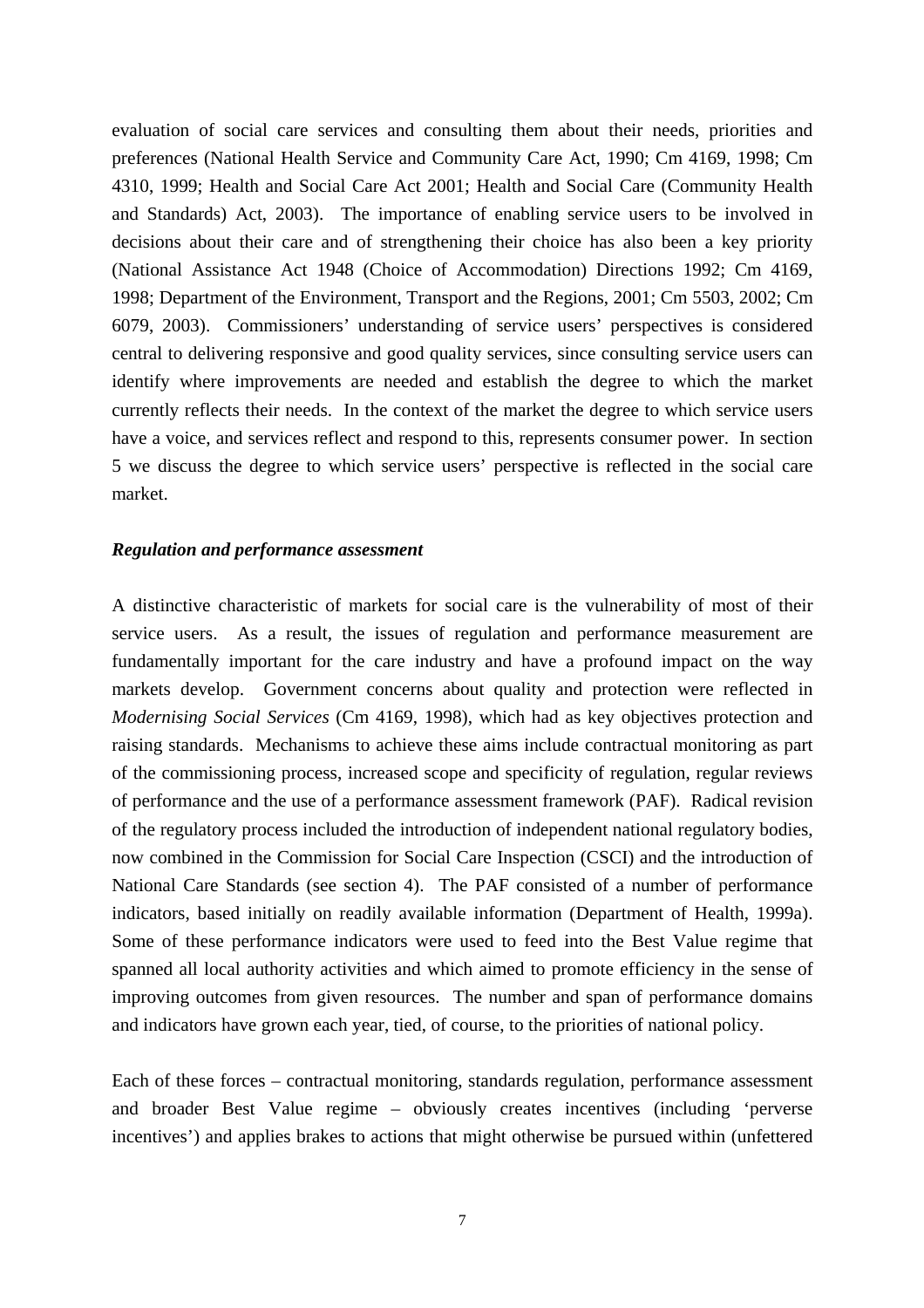or less fettered) social care markets. The consequences for commissioner and provider behaviour within the developing markets for social care services often can be profound.

#### *Boundaries of social care*

Any discussion of social care markets, their functioning today, their evolution over the past two decades or their prospects for the future, must take into account the boundaries between social care and other fields of personal and collective responsibility and action. Among the more important boundaries for older people are those between social care and health care, housing and pensions. Planning or negotiating coordinated action across boundaries in respect of eligibility criteria, needs assessment, service delivery, funding, outcomes monitoring, user charging, standards regulation or strategic manoeuvring is an onerous responsibility. When those boundaries are blurred or shifting – and both characteristics have applied in England over recent years, particularly in relation to the health-social care boundary – then these tasks become all the more challenging. A great deal of emphasis is now being placed on improved collaboration between agencies – especially health and social care agencies – through joint commissioning and joint strategic planning and coordination. Movements of and across boundaries will potentially alter the levels and patterns of both demand and supply, and so also the likely performance of social care markets.

### *Conclusions*

The majority of formal social care provision is funded by the public sector but provided largely by independent providers in a mixed economy of care. The influence of government policies and other public bodies, particularly those charged with commissioning care, on such a market is profound. We start our discussion by considering the sources and levels of funding before turning to the commissioning process and regulatory changes that have played such an important part in shaping the market. We reflect on the role of the ultimate consumer: the service user before examining the markets for home care, care homes and extra care housing in turn. Our final section looks forward to consider overall market performance and how some of the problems that are emerging might be addressed through existing and potential policy and practice levers.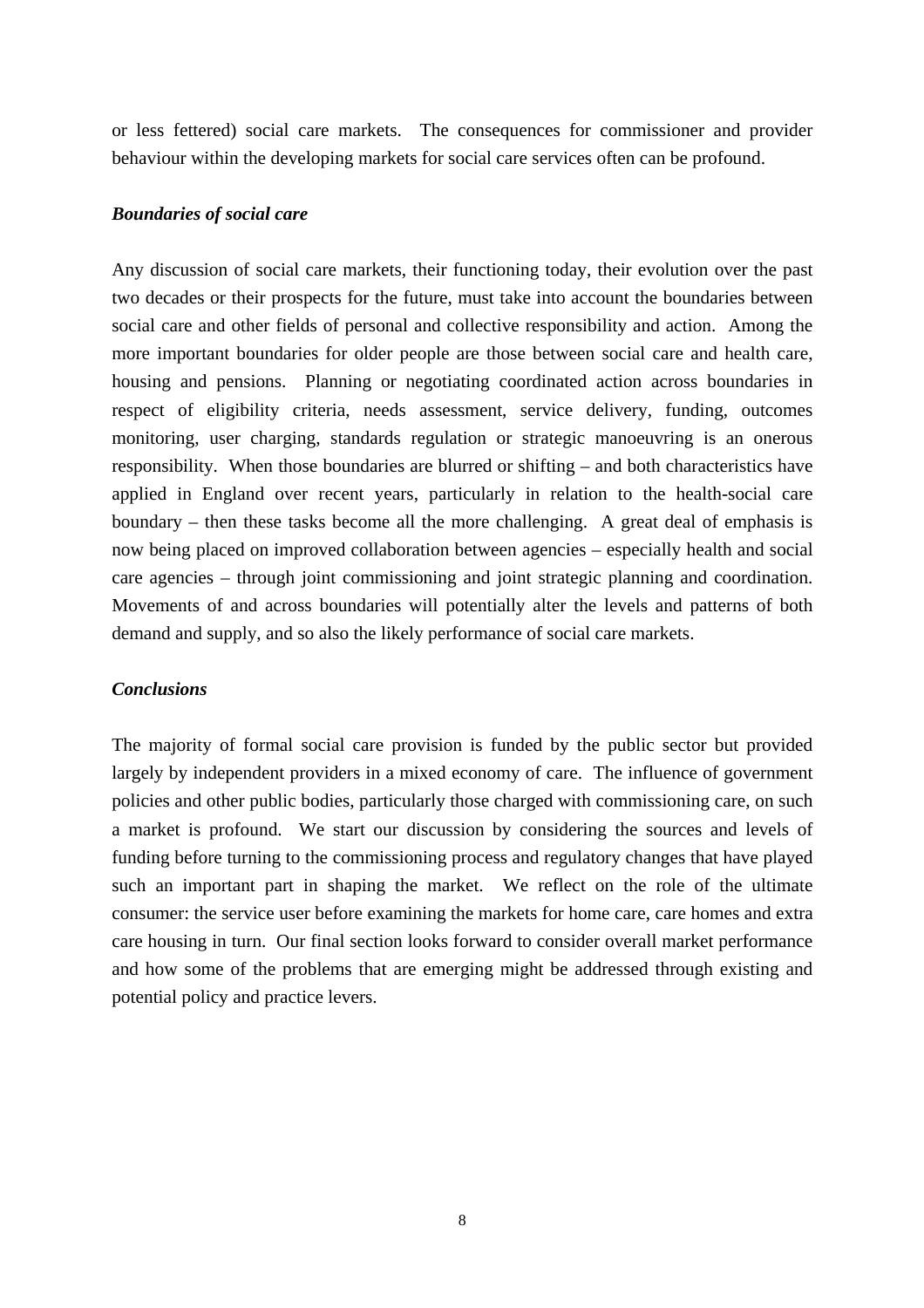## **2. Funding**

Public funding of social care for older people has been increasing above the rate of inflation in recent years and is planned to continue to increase at 6 per cent above inflation until 2008, linked to long term government objectives to improve health and social care services (Department of Health, 2002a). For the three years thereafter it is planned to grow at 2.7 per cent in real terms (Cm 6237, 2004).

In 2002/03 gross public current expenditure on social care was £15.2 billion, of which £6.9 billion or 45 per cent was on services for older people. Charges to clients recouped about a quarter of all expenditure on older people. Nearly two thirds (62 per cent) of gross expenditure on older people was on residential provision, 29 per cent on day and domiciliary provision and the remainder on assessment and care management (see figure 2.1). The Department of Health reports that this reflected more than double overall expenditure on social care compared with 1992/93 in real terms (Department of Health, 2004b). However, 'in real terms' uses a deflator based on prices in the economy as a whole and much of the price pressures in the social care field are due to wage inflation, which was at a considerably higher rate during the period.



#### **Figure 2.1: Expenditure on older people by service type, 2002/03**

In 2002, 85 per cent of authorities reported a gap between the cost of meeting all expected demand within existing eligibility criteria in 2001/02 and the budget available (LGA/ADSS 2003). Moreover, in the review of the Formula Spending Shares undertaken in 2001/02 there was a major shift away from funding allocated to the care of older people towards the funding of services for children. This shift did not reflect a policy change in the way resources were expected to be used by authorities, it reflected historical reality – that is how local authorities were in fact spending central government funding. Only education funding is ring fenced so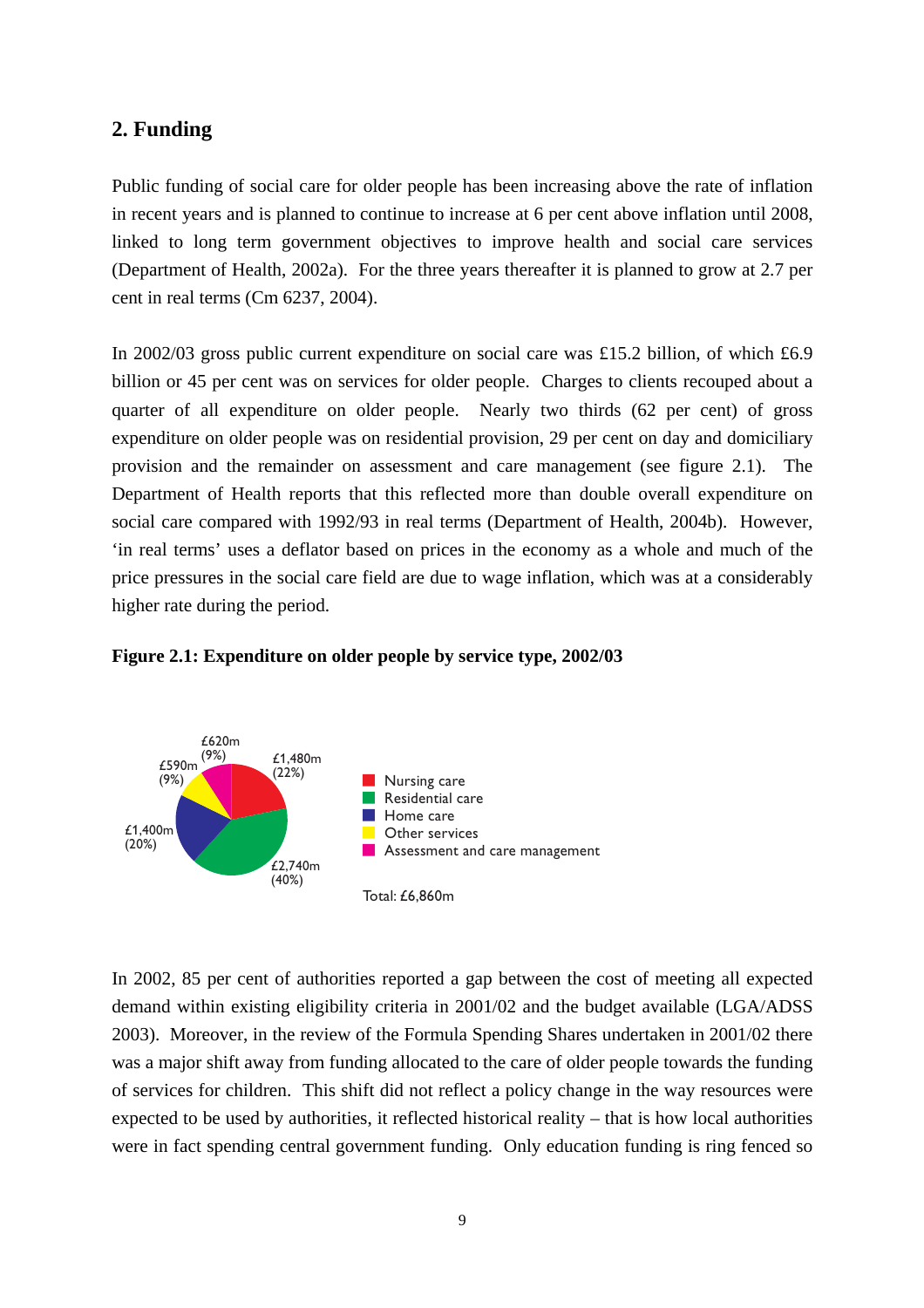there is no guarantee that increases in government funding will actually reach the care of older people.

Local authorities are under financial pressure both through these competing demands on their funds and through specific government policies. Efficiency targets were set in 1999. Authorities were expected to achieve 2 per cent, 2 per cent and 3 per cent improvements in efficiency in each of the financial years 1999/2000, 2000/2001, 2001/2002 (Department of Health, 2000b). Efficiency is difficult to measure and unit costs are often taken as indicators of efficiency. In the case of independent care homes and home care services the reported unit cost is the price. On top of these overall requirements, the Best Value target set for authorities that were not in the lowest unit cost quartile within their local authority type was that they should be at that level by 2004–2005 (Department of Health, 2000b).

Thus all the incentives for authorities, the dominant purchasers of social care, are to keep prices down. For the most part authorities were very effective in doing that even before the introduction of specific targets. Between 1995 and 1999 there was in total just a 10 per cent increase in average price paid per week for care home places (Laing & Buisson, 2000).

In an attempt to address increasing concerns about the social care market, in 2001 the Department of Health launched a concordat between the independent and statutory sectors aimed at building capacity in the independent sector in both home care and care home services (Department of Health, 2001a). The primary motivation behind this planned increase in expenditure was concern about the effect of restricted capacity in the social care system affecting the delivery of acute health care, through unnecessary admissions to or delayed discharges from hospital. Increased levels of funding were made available to local authorities to enable them to enter into long-term agreements with independent sector providers and, where necessary, to increase fees, in order to develop and improve services and to help stabilise the care home sector (Department of Health, 2001b; 2002b). Further funding was also made available as part of an initiative by which local authorities will be charged for the costs of acute beds occupied by people who are ready to be discharged (Department of Health, 2002c, 2002d)*.* These specific grants were on top of the annual 6 per cent real increase in long term funding (Department of Health, 2002a).

The commitment to raise fees for those receiving long-term care, particularly those in care homes, has long-term implications for authorities with no clear view of how these will be met in the future. In some instances authorities used increased funding associated with the new concordat just on new admissions as there is a huge cost and little incentive, beyond a concern to maintain capacity, for them to raise fees for all the residents they are currently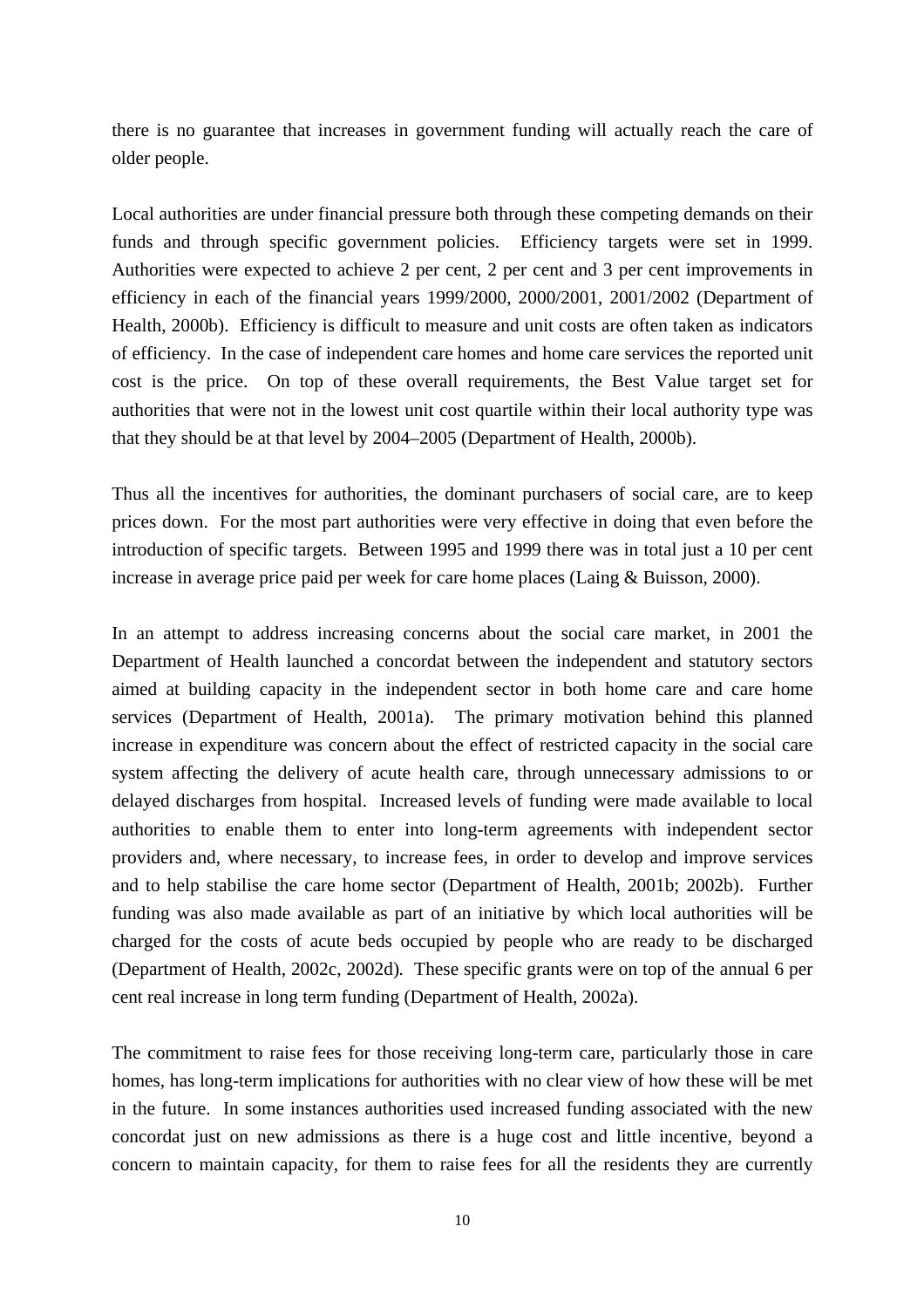supporting. However it is fees from current residents that represent the bulk of care homes' income. In many instances authorities will be wanting to direct the funding to alternatives to care homes, alternatives that are in line with the policy to maintain people in their own homes as long as possible, and which do not carry the same long term financial commitment. Moreover, there is little incentive for authorities to direct additional funding toward small homes that individually represent relatively small effects on overall capacity. Nevertheless, Laing & Buisson reported that for care homes fee inflation exceeded wage cost inflation in 2002/03 for the first time in many years (Laing & Buisson, 2003b). However, they noted that increases in the fees paid varied considerably between local authorities.

Specific grants have also been made to local authorities to address recruitment and retention problems among social care staff. These are intended to benefit the independent sector as well as directly employed staff. At present it is not known how these grants are being used.

Clearly, there are moves to reduce the pressure on markets through increased funding. However, the impact of such funding will depend both on whether the overall level is sufficient and whether it finds its way through to the social care market. That will depend on local authority priorities.

The boundaries of social care are far from clear. Historically support for people in certain specialist accommodation, such as sheltered housing, often has been funded through housing benefit. From 2003, the financial arrangements for state supported tenants were replaced by the arrangements set out in *Supporting People* (Department of Social Security, 1998; Department of the Environment, Transport and the Regions, 2001). These were intended to replace the fragmented system of funding arrangements for housing and care and to overcome legal restrictions on the use of housing benefit for care services. These arrangements also were intended to promote independence, by removing the link between support and tenure, so that services could be provided without the person needing to move into supported accommodation. Personal care services were to be provided separately following a social services' or health assessment and the funding of the 'care' element transferred to local authorities to administer. In theory this funding was to be limited initially to those people who previously would have had care funded through housing benefit. However, there has been a considerable overspend on this source of funding. In 1998 the estimated level of spending was £700 million per year. In December 2002 expenditure had grown to £1.4 billion and the grant for 2003/04 was £1.8 billion (Sullivan, 2004). In section 6.3 we discuss the relevance of this to the rapid development of housing and care arrangements.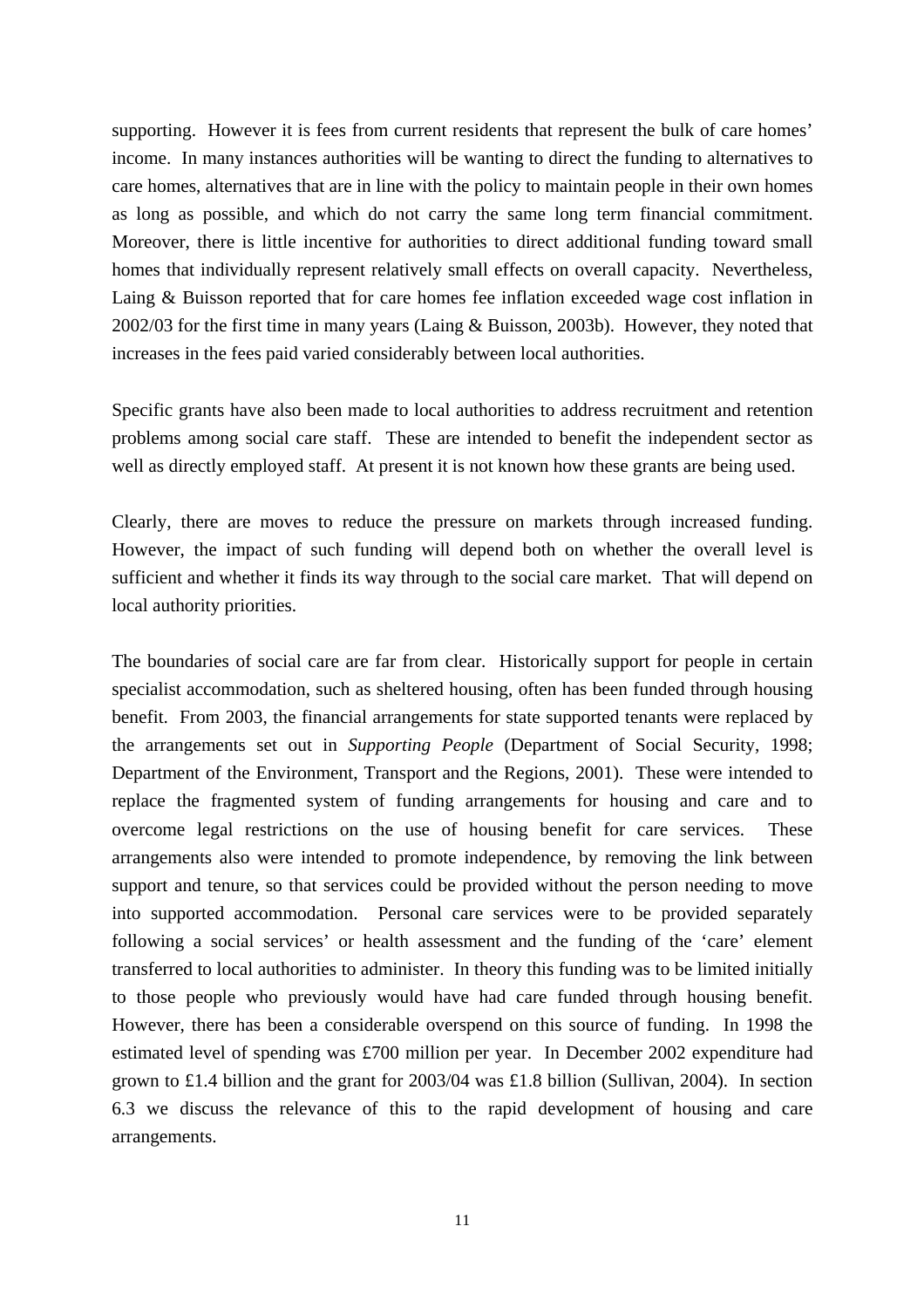## *Conclusions*

The overall levels and incentives built into the funding of social care will have a profound impact on the development of the market in care services. Historical pressures have been to keep funding down, and while there have been substantial increases in funding in recent years it is not clear that these are sufficient to address all the pressures on social care markets. The levels of overspend on *Supporting People* funding demonstrate this. However, it is not just levels of funding that are important; it is also how the money is spent. For that we need to turn to the process of commissioning.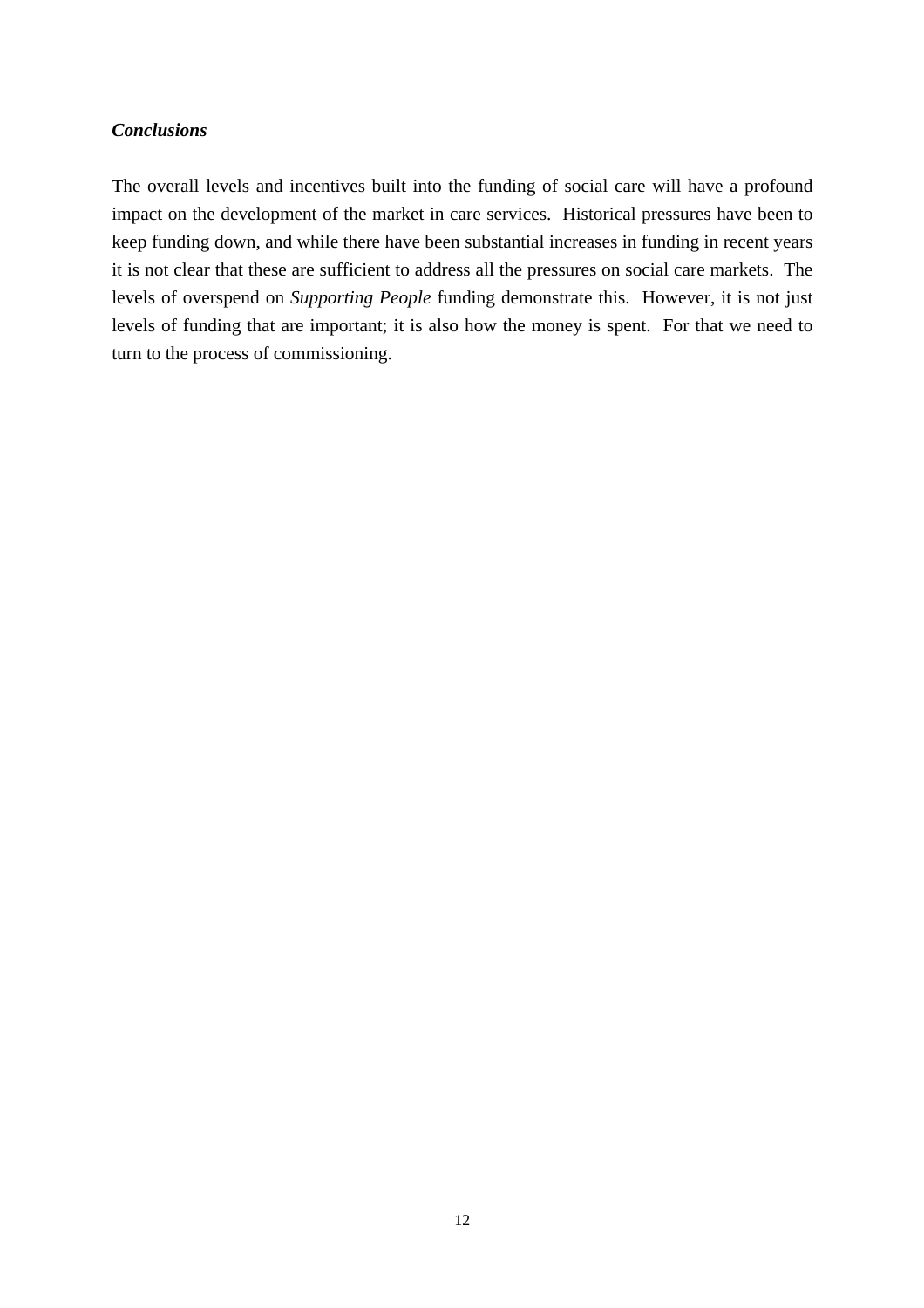## **3. Commissioning**

As figure 1.1 makes clear, commissioning lies at the heart of the mixed economy of social care, and fundamentally affects the way that markets develop. We start by outlining the origins of the commissioning process, before describing how these have developed and led to current patterns of commissioning behaviour, with their attendant benefits and drawbacks. Two important developments are described that are likely to have a profound impact on commissioning in the future, although there is limited evidence to date: joint commissioning and direct payments.

#### *Historical basis of commissioning*

During the course of the 1990s, as the momentum created by the 1990 NHS and Community Care Act was carried through the system, the role of local authority Social Services Departments (SSDs) changed fundamentally. Interacting with individual external providers to secure specialist and niche market services had long been an important function of SSDs in discharging their statutory duties towards vulnerable people. However, it was not until the 1990s that guiding and managing local markets for social care assumed a central position in their portfolio of activities. The shift was spurred by hard financial incentives, directions on user choice and consultation, and a barrage of other advice and guidance from central government (including the Department of Health, Social Services Inspectorate and Audit Commission).

In 1999 the two most economically significant forms of social care for the largest client group, residential care and domiciliary care for older people, were both predominantly purchased from external agencies for the first time. This represents a remarkable shift, for in the early 1990s, even as the balance of care was demonstrably beginning to change, there was marked resistance, and even hostility, towards market commissioning as a mechanism for securing services. Some of this resistance simply reflected more general institutional inertia and a desire to defend the home power base (interpreting direct services as a natural corollary of local democratic control, at a time when local government in general felt under siege from the centre). There were also ideological objections from traditional Statist local authorities. But some of these sentiments were specific to social care, and based on principled objection. Foremost amongst the rationales for this hostility were perceived incompatibility between markets and social care from across the political divide, because of the vulnerable situation of many social care users; and perceptions that for-profit provision in particular involved making profit inappropriately out of the weak (buoyed by anecdotal evidence and myths about widespread making of 'excessive' profit).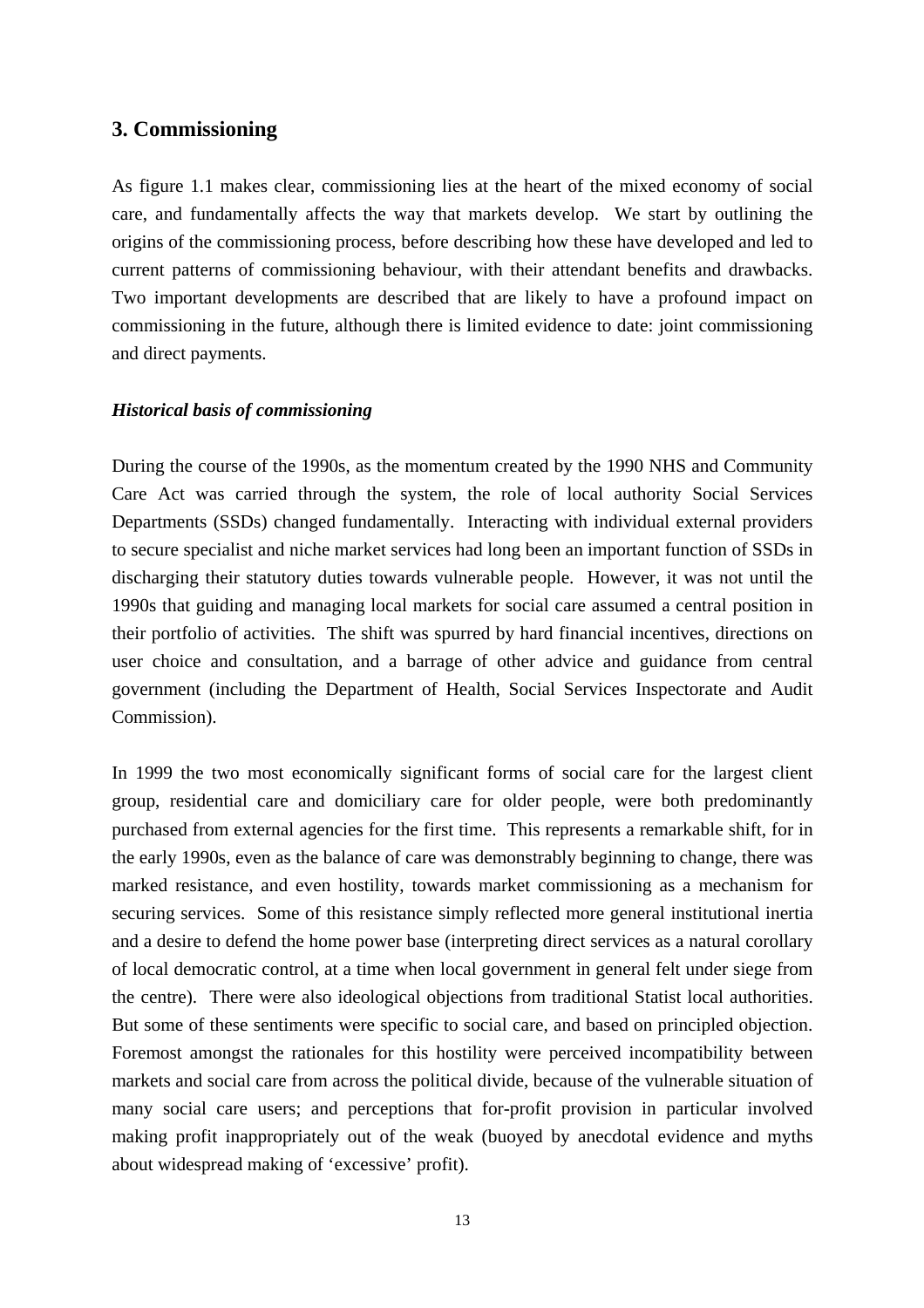#### *Transformation of commissioning attitudes and behaviour*

What changed during the 1990s? Clearly, to some degree, there were cultural and political shifts. Beliefs were changing in the mid 1990s, with traditional Statism tending to give way to more pragmatic 'what works' attitudes in certain locales, reflecting the broader national trend of the political Left. More generally, local authorities were beginning to realise the extent to which some orientation towards profit did not typically mean crude profiteering but a richer combination of empathetic, professional and financial motives, worthy of the respect and support of public authorities. There was also a growing awareness that profit making was in any case rather precarious in these markets, with limited or very low financial returns the general pattern (Kendall, 2001). The desire to access capital, not available through traditional in-house arrangements in the current climate, and the drive to economise also became increasingly prevalent.

The understanding that greater utilisation of externally provided services would allow savings was typically based upon fairly crude comparisons of hourly costs, including, of course, employment costs. The early 1990s reforms mentioned earlier had already pushed public purchasers in this direction, but added impetus was provided by the all-embracing Best Value regime from 1998 onwards.

Most recently, three important factors have probably served to soften opposition across local authorities as a whole. First, it is now just over 10 years since the pivotal provider-purchaser separation was fully implemented. It may not be insignificant that this is the length of time many policy scientists suggest it takes for a 'policy community' to become 'mature' in terms of the durability of its institutions, and the mutual recognition of its actors' beliefs and motivations (Sabatier and Jenkins-Smith, 1993). Hence, there should now be relatively little reason for significant persistence in basic misunderstandings of motivations. Second, the introduction of national regulatory standards and a national regulator, while clearly still in their infancy, provide some assurance concerning minimum quality standards (although the sufficiency of the forms of 'quality' in practice is a controversial issue: see section 4). Third and most arguably, a more comfortable relationship between central and local government makes the latter more receptive to the former's promotion of the use of the market in social care.

Such developments suggest that recent reforms have had a relatively positive impact on the scope and legitimacy of the local authority commissioning function. However, it is important to set it in context in order to appreciate the challenging situation in which local social care actors operate. First, the elaboration of an increasingly centralised bureaucratic regulatory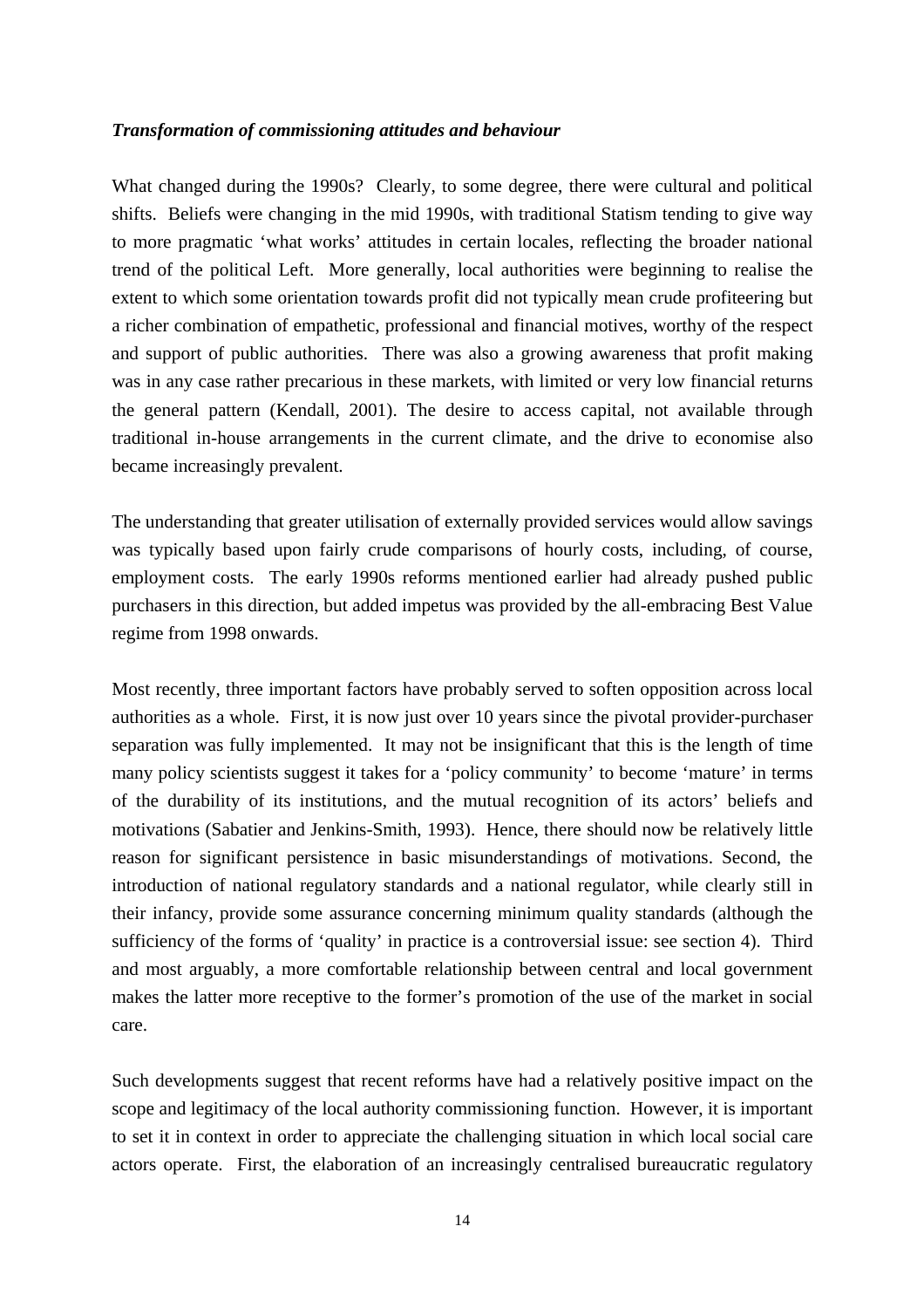apparatus may have benign effects, but it also concentrates power. This seems to offset countervailing gains associated with the new 'localism', and leaves some local authorities feeling ambivalent about the thrust of change (see Hudson, 2000, for a negative interpretation of the social care case).

Second, a significant proportion of independent sector providers do not seem to experience their relationships as unambiguously supportive, largely due to SSD-sponsored average fees still typically being set unrealistically low, especially in residential care, and perceptions of unfairness associated with preferential treatment for what remain of Councils' own services (Kendall et al., 2002).

Third, there has been a lack of evidence of commissioning innovative services, a tendency to stick to traditional service definitions and boundaries.

Finally, research has identified a range of significant implementation problems of commissioning at the micro level, especially in the case of older people (Ware et al., 2001, 2003). These problems include fragmentation of the care management process, with different staff responsible for different elements (initial screening and assessment, devising and arranging care services, actual service provision, and review). Consequently, users and carers have experienced such arrangements as 'episodic' and counterproductive in terms of the resulting lack of familiarity with their overall circumstances and personal and relational needs. In terms of priorities, an over-emphasis on bureaucracy has driven out the ability of care managers to foster longer-term relationships and holistic approaches to need. In addition, choice was predictably limited where users' preferences were not aligned with systemic priorities. (For example, some users who would have preferred a significant practical care element to their package have not received it, because local policy practices are increasingly geared towards delivering personal care.) Finally, despite the reticence of this client group to complain and their tendency to have low expectations of service delivery, a significant number of users did articulate clear concerns about quality. Echoing other research, prominent worries reported by users have often revolved around problematic relationships with domiciliary care workers — difficulties in assuring valued continuity, and problems with reliability, attitudes and timeliness.

#### *Variation in local authority commissioning arrangements*

It is very important to underline that local social care markets are *extremely* diverse so that, if anything, we have overplayed the common trends and patterns in the above discussion. At the very least we need to recognise that local authorities have moved in the shared direction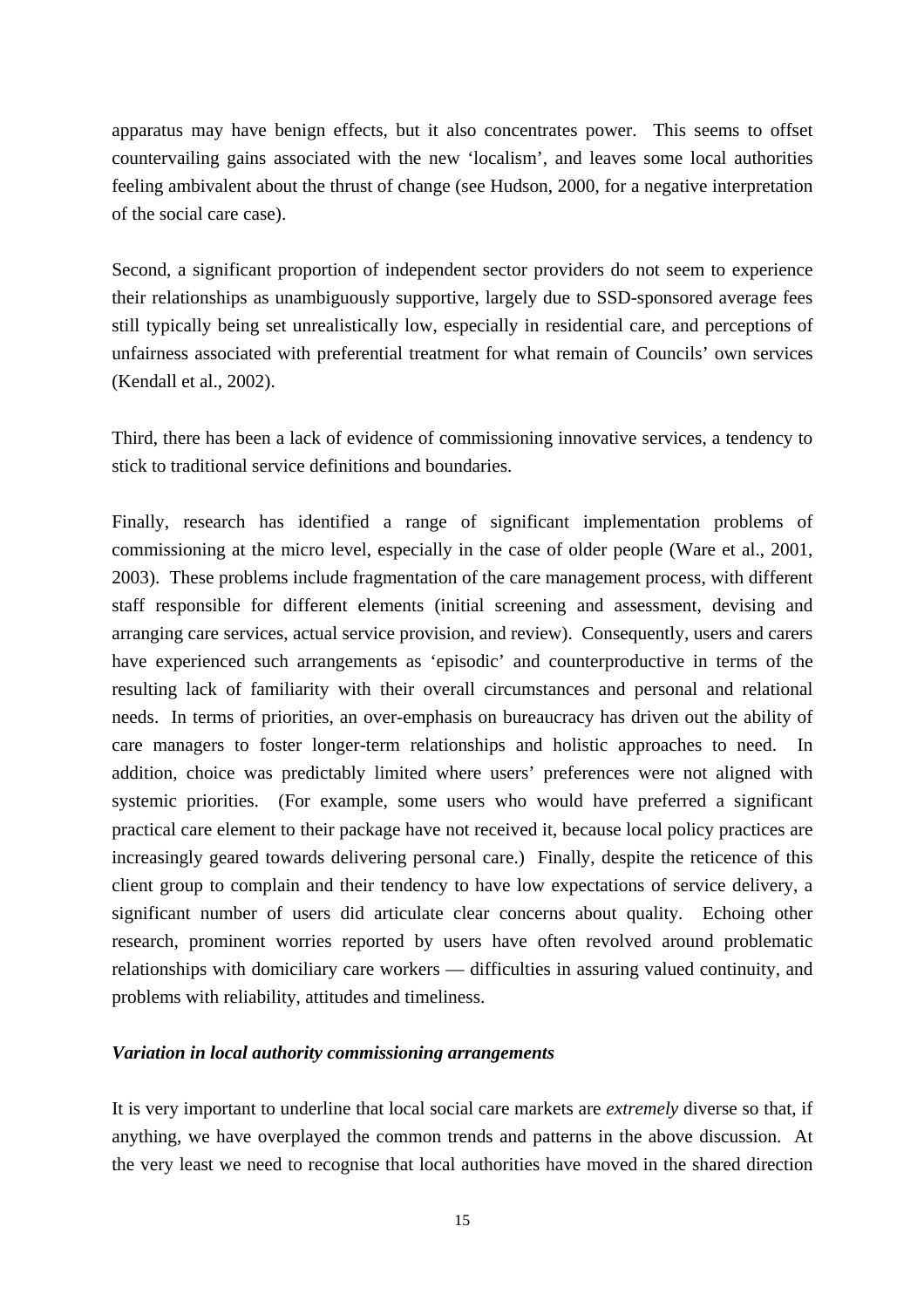portrayed from very different starting points, at very different paces, and proved able and willing to engineer change in traditional attitudes and orientations to different degrees. In terms of the externalisation of provision, there are also major differences between types of care. For example, while domiciliary care has latterly begun to 'catch up' with residential care in terms of withdrawal from mainstream in-house capacity, in day care local authority owned and controlled facilities have remained prominent, and the voluntary sector rather than private enterprise has dominated independently provided services (Kendall, 2000).

Commissioning arrangements vary in terms of pricing strategies, devolution of budgets, arrangements for selecting and involving providers, and contract types. The most flexible or 'contingent' approaches - where prices vary with individual clients - have been favoured particularly in London authorities<sup>[1](#page-20-0)</sup>, and also the East Midlands and the South West; while at the other extreme, authorities in the North East, Yorkshire and West Midlands have tended to opt for uniform prices. Interestingly, commissioners in London were also more likely than elsewhere to report significant provider influence on pricing policies, perhaps reflecting outof-borough purchasing strategies (MEOC team, 2001).

In the main, local authorities have adopted relatively simple arrangements for conducting transactions with providers. This is evident in the types of contracts and reimbursement mechanism used. Box 1 describes the five main types of contract used in social care. Priceby-case arrangements are now dominant (including 'spot' and 'call off' contracts), and this holds nationally for externally purchased residential care and domiciliary services. However, there are marked variations in the use of block contracts (involving payments even if the facilities are not used), and London again varies significantly from the overall picture. London is most noticeably different in its heavy use of block contracts for external domiciliary care services (79 per cent of boroughs reported these contracts, compared to 47 per cent nationally); and in the significant use of relatively long term block contracts in residential care (30 per cent of boroughs reporting the use of 10 years or more duration for their typical block contracts for residential care, compared to 12 per cent nationally). This greater propensity to utilise block contracts could be linked to out-of-borough arrangements, but also other factors, including disproportionate reliance on fully independent sector corporate and floated off/hybrid trust schemes.

 $\overline{a}$ 

<span id="page-20-0"></span> $<sup>1</sup>$  In the capital, this form of flexible pricing was the single most common type, accounting for 45 per cent of the</sup> 22 London Borough respondents. Nationally, this was the second most important approach, accounting for 36 per cent of all respondents.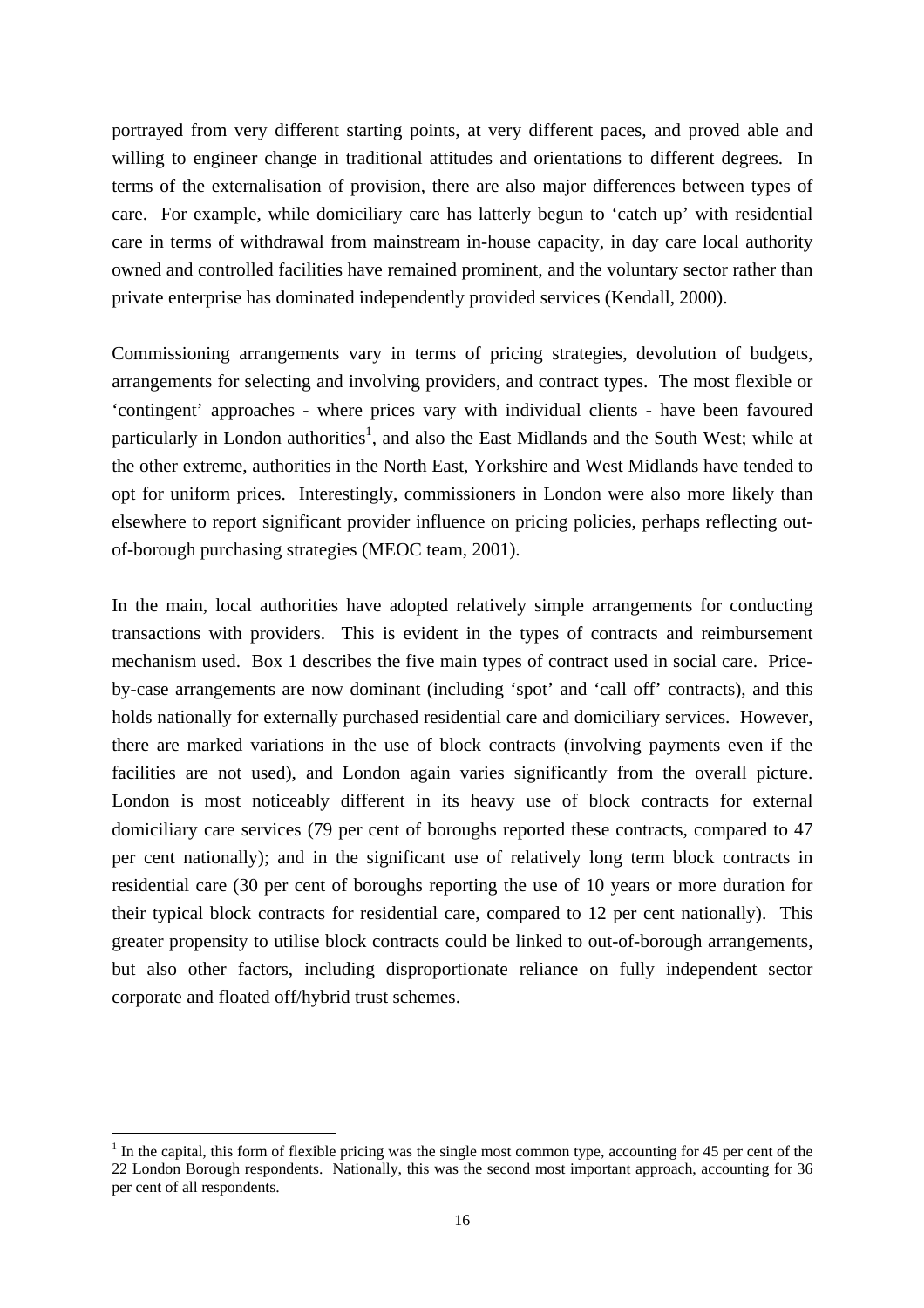## **Box 1: Contract types in social care**

- *Spot contracts* **and** *call-off contracts* are price-per-case arrangements. prices and other terms are agreed in relation to individual units of service, usually around the person receiving care, and thus payments are made for services used by individual clients. Call-off contracts differ from spot contracts in that the price per unit of *supplied* service is set in advance and fixed for the contract period. Spot contracts have the price and other terms agreed in relation to particular units of service, to be consumed by specific clients. Thus, throughout the financial year the price of an hour of domiciliary care under a spot contract can vary from one client to another. With call-off contracts, prices are set in advance and cannot vary in response to specific user contexts.
- *Block contracts* are characterised by payment being agreed in advance and made for a quantity of service regardless of whether that service is actually consumed by users. Block contracts involve the purchase of the total quantity of service anticipated to be required over a period of time. Usually, therefore, the block of supply purchased is sufficient to cover the service requirements of many users. Indeed, were block contracts only used to purchase services for a very few clients they would differ little from call-off contracts.
- *Cost and volume contracts* are hybrids of block and call-off arrangements: payment is agreed and made for a block of supply, but additional payment is only made for service units beyond this level if they are actually consumed.
- *Grant contracts*: providers are paid a lump sum with the expectation of meeting the service needs of a nominal number of clients. But the actual level of supply is not explicitly agreed and only broad service specifications are laid out. Thus, it is essentially providers who determine the quantity of service.

Taken from Forder et al. (2004).

## *Joint commissioning*

During the 1990s distinctions between health and social care widened as models of commissioning continued to diverge and the number of independent social care providers increased. This led to decreased capacity to provide continuity of care for service users for whom positive outcomes require inter-agency collaboration, and for whom the distinction between health needs and social care needs is often relatively arbitrary. Central government concerns about the costs and consequences of this led to the promotion of integration between health and social care as mandatory policy for primary care trusts (PCTs), the new institutions of primary care and community health.

The policy of integration was formalised in the Health Act of 1999, which allowed for certain flexibilities:

The establishment of pooled budgets between health and social services, in which the pooled resource effectively loses it's health or local authority identity.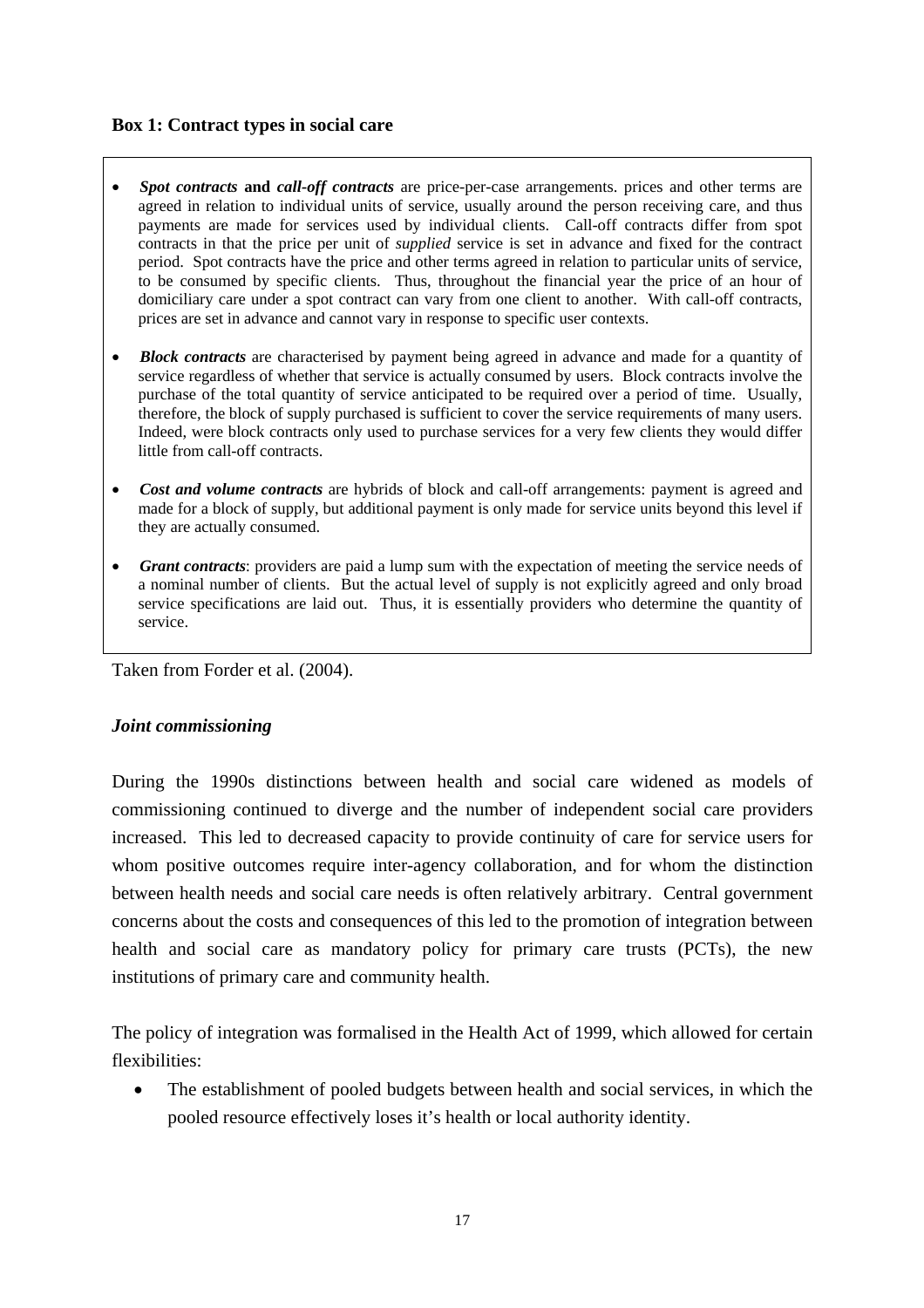- Lead commissioning arrangements where either the local authority or the PCT takes on a delegated commissioning lead in commissioning services on behalf of both organisations.
- Integrated provision where local authority and health services can be merged.

To date, implementation of the flexibilities has been relatively slow, particularly for older people's long term care services where lead commissioning has been the least popular of the new arrangements (Hudson et al., 2002; Davey et al., 2004)*.* A study conducted in 2002-03 found that joint arrangements were held together by a belief of the importance of having health and social care agencies plan, prioritise and review services together and the need for a simple flow of finances between health and social care (Davey et al., 2004). However both parties wished to retain the capacity to scrutinize the origin of funds within all transaction, such that transaction costs would not be greatly reduced but accountability for funds would be ensured. It was also found that SSDs with pooled budgets with PCTs, were negotiating to ensure that they took the lead on strategic aspects of commissioning older people's services. This would mean that the dynamics between social care purchaser(s) and providers would remain largely unchanged. Moreover, in social services and primary care there is limited capacity for large-scale investment in specialised integrated provision in terms of facilities, ability to secure capital, workforce supply and managerial skills.

This is not to say that the integration of budgets between SSDs and PCTs is unlikely to affect the market for social care in any way. Aside from the institutional arrangements that have been offered with the Health Act flexibilities, there now exists a realm of new policy frameworks for service planning and prioritising. Local strategic partnerships bring together purchasers, providers and other stakeholders from a variety of areas related to the needs of different service user groups. These forums are expected to plan together, sharing information about current activity to explore priorities, challenges and opportunities across 'whole systems' of services. As leaders of the forum, PCTs and social services departments are required to produce a five-yearly Local Delivery Plan which details how appropriate balances between services to meet the needs of the local population, will be achieved. Local Strategic Partnership Boards are set to become central to providers particularly those providers who are willing and able to offer flexible relatively low-cost services that serve prioritised need. Local Strategic Partnership Boards may also provide effective impetus for service re-design.

Although citizen participation remains relatively weak in these structures, their membership is increasingly broad. This fact should help to ensure that the preferences and needs of service users within a community are more effectively understood. Ultimately their impact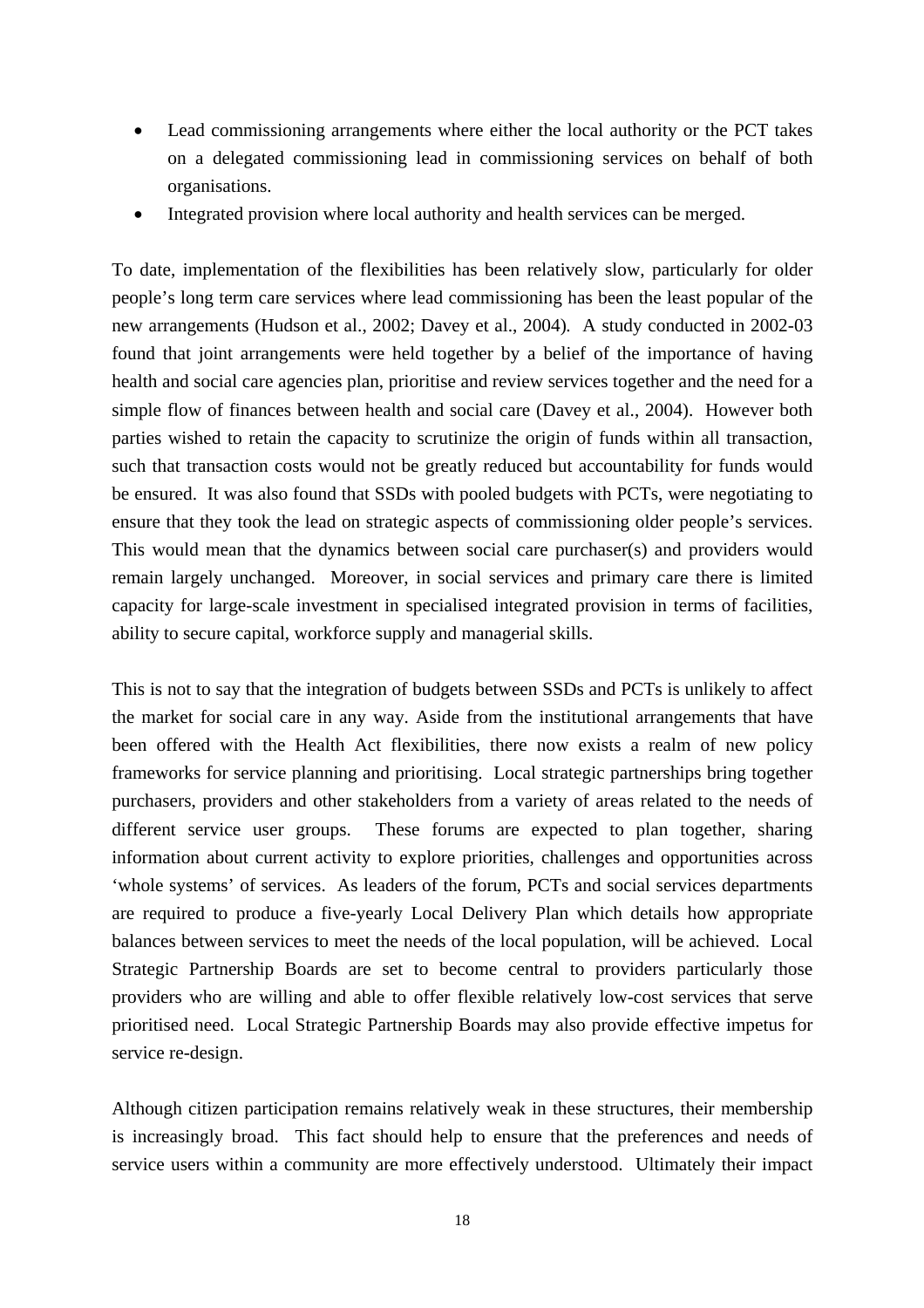on the social care market will pivot upon the extent to which these bodies challenge the role of mainstream service provision. Local Strategic Partnership Boards in conjunction with pooled budget arrangements and policies of social inclusion and the promotion of independence appear to have augmented the provision of relatively marginal services operating at the niche of the market by local community and voluntary organisations. These included exercise classes for people from black and ethnic minority groups, cookery and shopping classes and pre and post hospital discharge support by volunteers. These services were commissioned to promote and sustain independence generally but often particularly to meet specialist needs (such as culturally specific needs) and tackle the problems that such communities have related to poor access to services. Resource centres and outreach teams working to improve access to information on pensions were also a priority for social inclusion. It was reported that discharge, welfare and support services provided by community and voluntary organisations were prima facae 'surprisingly effective' in meeting needs and achieving objectives (such as reducing hospitalisation) (Davey et al., 2004). This was serving to challenge ways of thinking regarding commissioning social care – commissioners hypothesised that such services could function as effective substitute for lowintensity domiciliary care services. Commissioners were therefore keen to reconfigure domiciliary care services to a more intensive and more specialised service (Davey et al., 2004). Early discussions of this with providers were said to be underway. Skills training is likely to be facilitated/funded by social services although it seems that local authorities are currently focusing more on training for in-house services despite provision of funding to provide training to both sectors (Alcock, 2003).

Since April 2003 PCTs have also become responsible for funding nursing care in nursing homes. This reinforces PCTs' future position in commissioning long-term care. Further to this the policy requirement for health and social services to integrate first-level needs assessments through Single Assessment has led many PCT and social services partners to seek to develop models of co-delivery of community care assessments over and above the minimum requirements of Single Assessment. Joint assessment teams are expected to impact positively on the service users experience of assessment and continuity of care. These combined changes have led local authorities to encourage PCTs to take a lead role in microcommissioning arrangements, provided that action is taken to enhance understanding of the needs of independent sector providers in the commissioning process – an area in which PCT commissioners and health personnel have little experience (Davey et al., 2004).

The area in which health and social care commissioning is most rapidly developing is in intermediate care services. Intermediate care features various guises operating via community or residential settings with large variations in therapuetic inputs and staff ratios.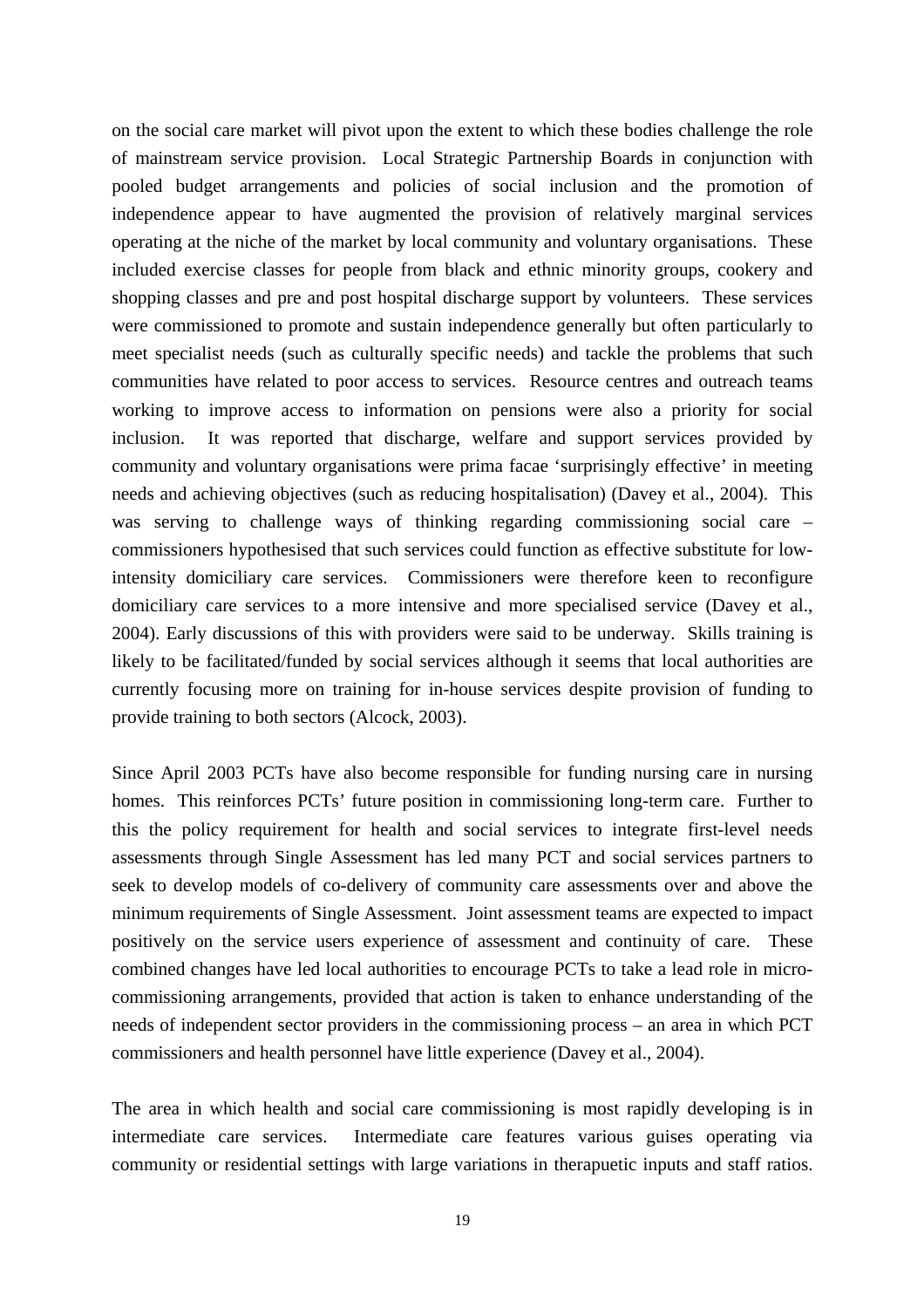Social services departments have tried to promote intermediate care as rehabilitation for people in crisis and at risk of requiring more intensive care packages and/or residential or nursing home care. In practice most of the intermediate care that has been commissioned focuses on preventing hospital admissions and increasing secondary care throughput, some argue acting mostly as a substitute for secondary care and thus not fulfilling its conceptualised role. Health have tended to promote the use of highly skilled staff, and have dominated the commissioning process, despite their newness to commissioning. Despite requirements for both PCTs and social services' to advertise for and consider competitive tenders, most areas have favoured in-house staff as providers of care partly as a way of providing incentives to staff through providing enhanced career opportunities. As yet evidence of the benefits and cost-efficiency of intermediate care is weak and the unit costs of this niche market remain high. Contractual arrangements with intermediate care providers are often weak and local models relatively unevaluated despite a variety of good practice guides (Department of Health, 2001c; Stevenson and Spencer, 2002). A number of evaluations have also shown problems associated with less than optimal use of services (Carpenter et al., 2003; Patel et al., 2003).

Recently, concerns have been raised regarding the sustainability of resources for intermediate care, due to the perception that the new financial framework for PCT commissioning provides a disincentive to promoting pathways that shift the burden of care from the secondary care sector to primary care (Department of Health, 2003b). Health and social services' commissioners are also concerned that the new foundation trust hospitals pose further uncertainty at the interface of primary, community and secondary care. If however the role of intermediate care is strengthened, health and social services will need to draw upon more independent care providers to provide services. Early findings suggest that social services have been involved less with small residential providers than with medium to large corporate providers of intermediate care

## *Direct Payments*

Considerable policy emphasis is being put on Direct Payments where, based on an assessment of needs, the individual is allocated funds and (to a lesser or greater degree) support to organise and purchase, or commission, their own services. Direct Payments have been an option for younger disabled people for some time but became available to older people in 2000 (Department of Health, 2000c). Aside from the very significant influence of disability groups in promoting Direct Payments policies, Direct Payments has been driven forward due to a number of perceived benefits: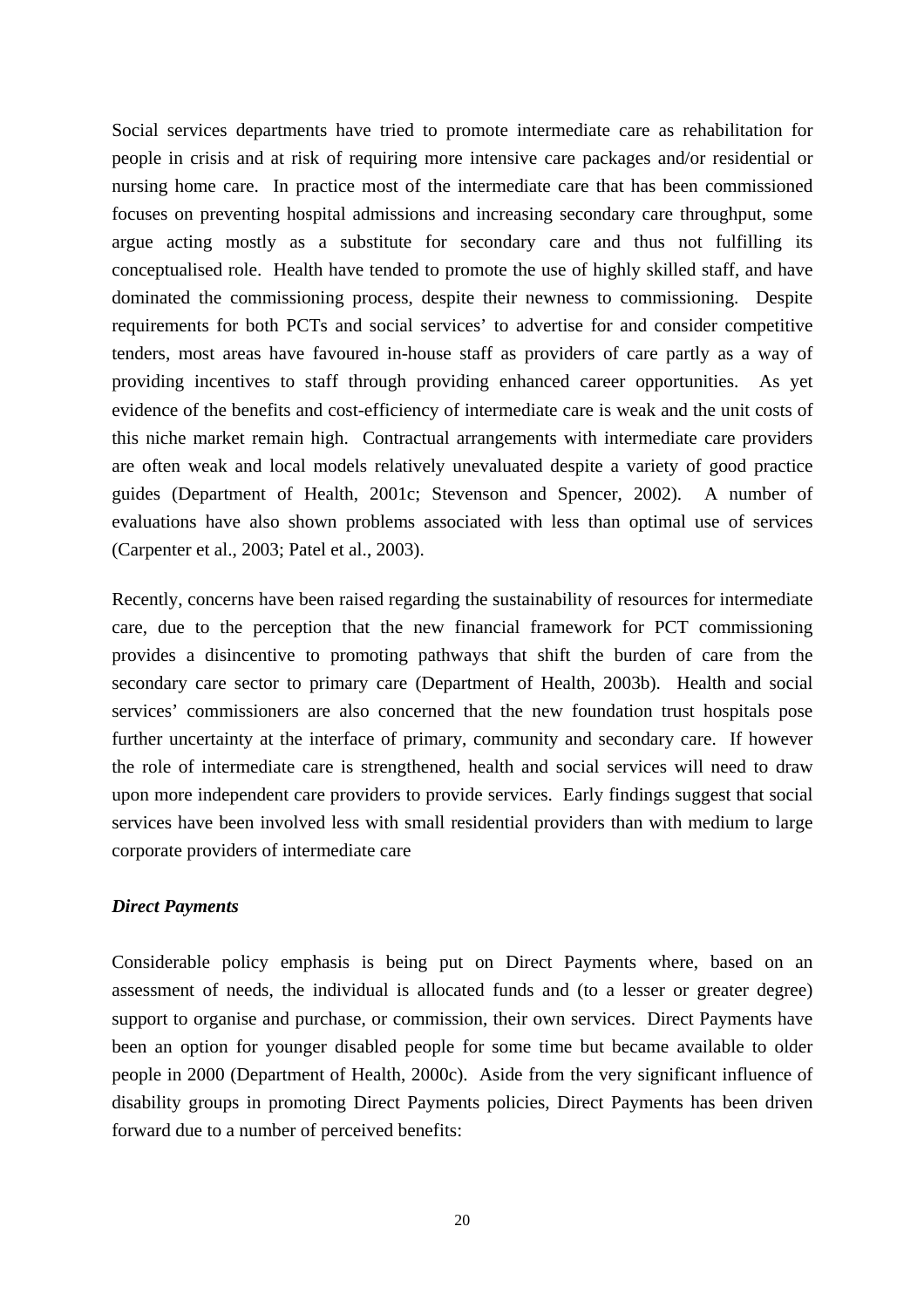- Providing choice, control and flexibility to service users, thus recognising both the autonomy and individual rights of people requiring social care.
- Providing more efficient and effective matching of resources to needs and potentially improved outcomes as people decide on services that reflect their personal preferences.
- Expanding the potential pool of caregivers with flexible arrangements appealing to personal contacts and to people who would find employment with an agency too restrictive.
- A reduction in the administrative costs typically associated with local authority social services departments' management of service packages.
- Increasing the number of consumers in the market place and hence theoretically increasing competitiveness and thus quality, responsiveness and/or prices.

Such 'cash for care' schemes are developing in a number of countries with differing restrictions in terms of regulation and of who can be paid for care (Ungerson, 2004). In England paying close relatives for care has been discouraged (except in exceptional circumstances). More recently however, attitudes and policy towards this have relaxed particularly in recognition of the needs of black and minority ethnic communities where family care can still remain both the norm and the only culturally acceptable form of care.

Take-up among older people has been very slow in relation to the proportion of older people receiving community care services. In a position statement on Direct Payments provided by councils in September 2002, it was found that only 1,032 older people were receiving cash payments in lieu of social services (Department of Health 2003c). This was nearly double the number of Direct Payments made to older people in the previous year (Social Services Inspectorate, 2003), but still represented a small proportion of the overall 7,882 payments being made. Most payments, 5,459, were being made to people with a physical disability. Despite their marginal position Direct Payments are steadily growing: Department of Health figures from 31 March 2004 show the overall number of payments as 14,000, of which 3,200 were for older people (Department of Health, 2005).

Ongoing research on Direct Payments has identified that although in some authorities the level of Direct Payments reflects local agency rates, in many cases local authorities operate Direct Payments as a way of reducing the cost of care packages (through providing a lower rate for a direct payment then they would pay to domiciliary or other services). These authorities argue that this is equitable as it involves a reduction equivalent to overhead costs, but it places service users at a disadvantage as an independent purchaser in the market place.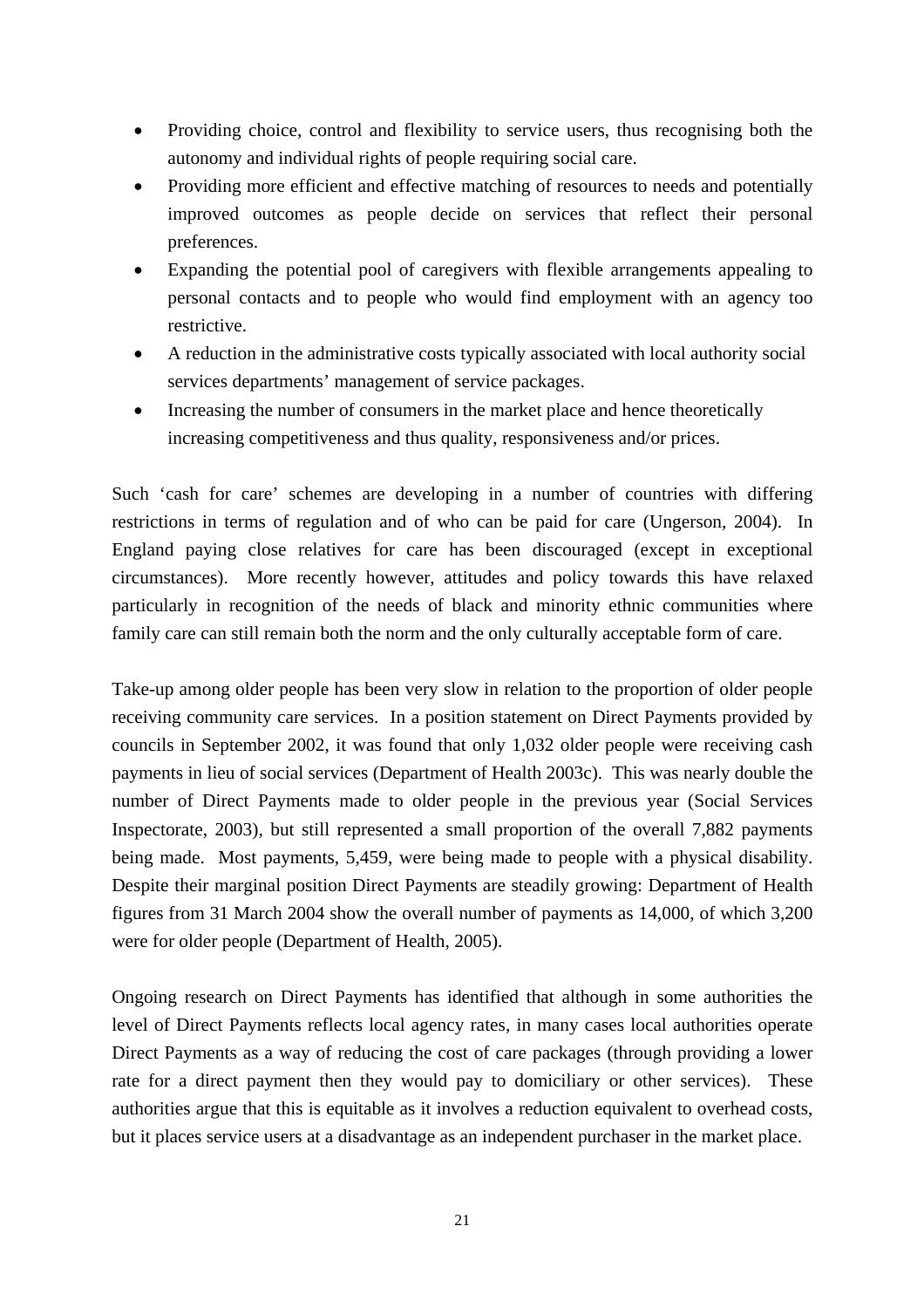The same research found considerable variations in the provision of support available to Direct Payment users. Support services vary in their philosophies and mode of delivery despite offering similar core services. Some operate arms-length support aimed at empowering users to maximise independence. Others offer heavily brokered forms of support to arrange services and manage the direct payment including options where alternative management of a direct payment can be achieved if the person so unable to manage the direct payment themselves (i.e. through a trust).

Some commissioners are seeing Direct Payments as the spot purchasing for the future. Some authorities are promoting Direct Payments for call-off contracts that would otherwise be arranged by the local authority (such as periodic respite services). While this enables the service user to achieve increased flexibility, in some cases there is no change to the service commissioned and little variation to the arrangements for care (i.e. which weeks care is purchased). In this scenario, it appears that local authorities are keen to shift the burden of responsibility for arranging services on to service users.

In authorities where Direct Payments uptake has reached significant levels there are reported impacts on commissioning strategies. Scottish research suggests that local authorities with a high rate of block contracts are disinclined to promote Direct Payments for fear that they will end up paying twice for services (Direct Payments Scotland, 2003). This is considered to be one of the main reasons that uptake has remained slow, alongside the impact of paternalistic values among care managers. Commissioners are widely discussing the need to free up resources from block contracts.

Potentially, Direct Payments could have a profound impact on the market for social care, as personal commissioning can support more informal approaches to care that more closely reflect household or family production of care. There are, however, dangers of exploitation on both sides and in many instances (for example, where people have dementia) the older person themselves will not be in a position or want to manage their own care.

## *Conclusions*

Expertise in the field of commissioning services has developed rapidly in local authorities. However, there remain a number of problems and new challenges presented by the move to joint commissioning and the use of Direct Payments. The role of commissioning is central in the social care market where such a high proportion of care is funded by the public sector. Past practice has had a profound impact, primarily in keeping prices down and loading the risk on to the provider. Moves to improve commissioning practice need to address all levels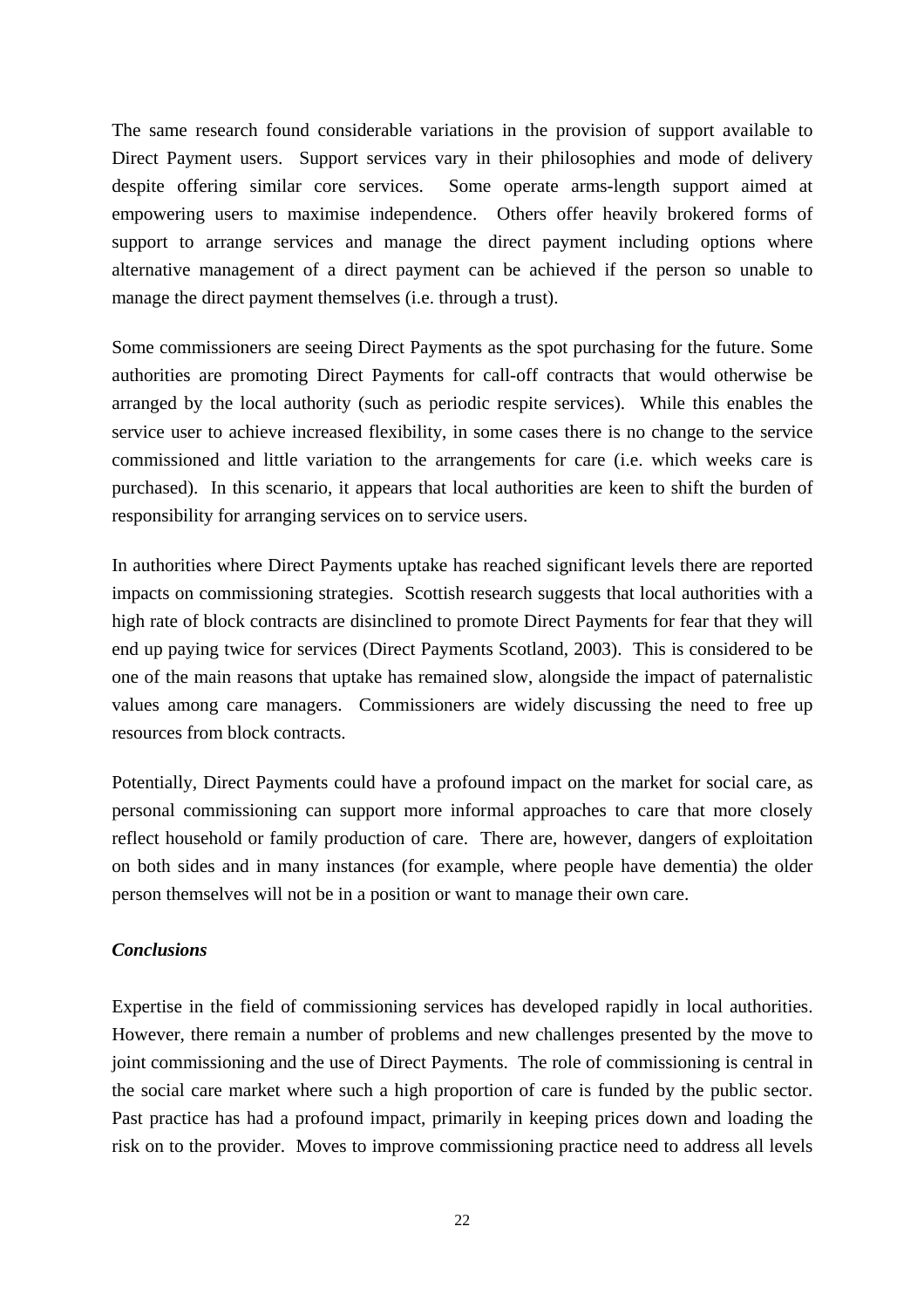of the process, from strategic planning, through to care management and support of those managing their own care.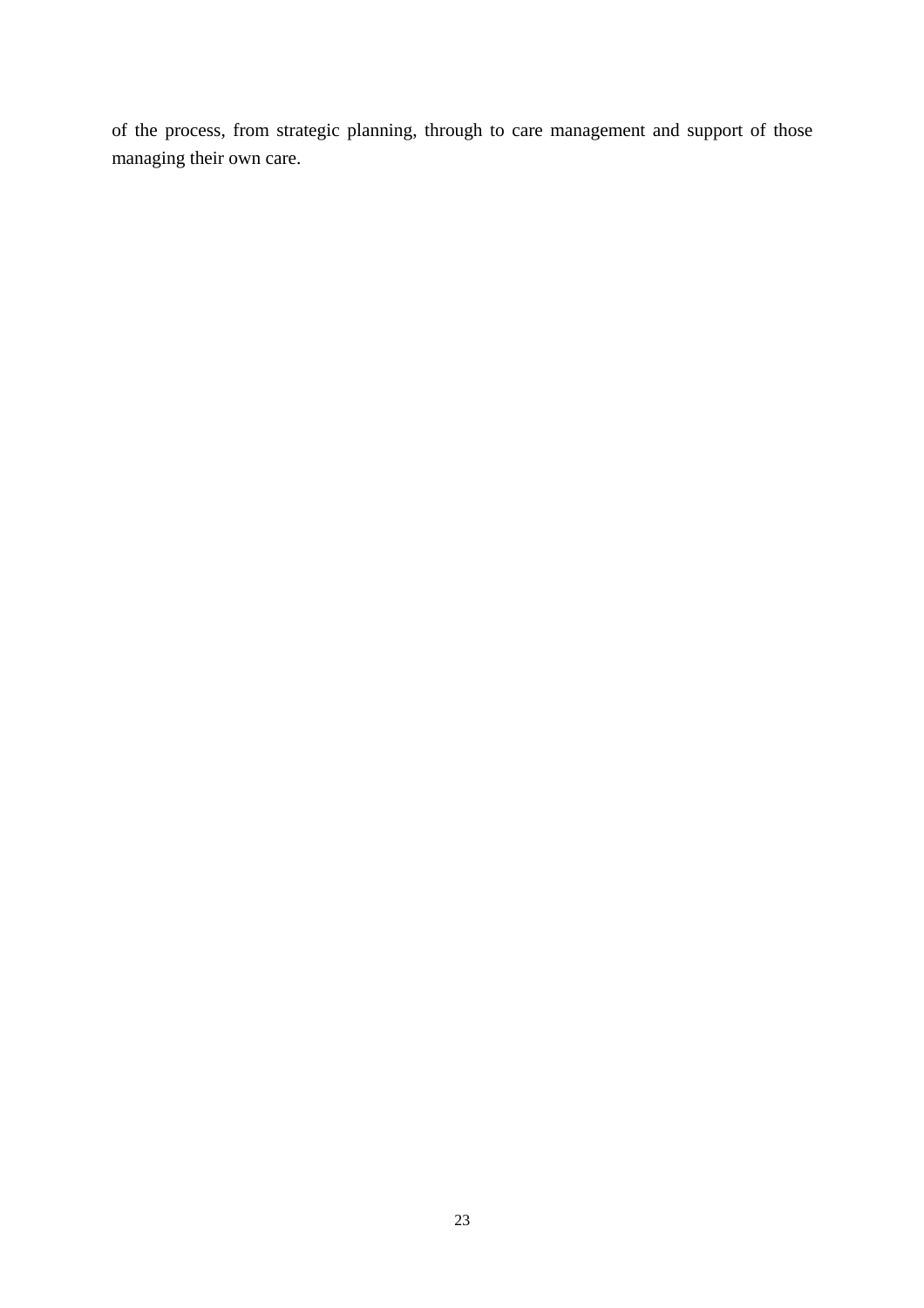## **4. Regulation**

 $\overline{a}$ 

Regulation plays a key role in social care markets, which cater almost exclusively for vulnerable people. In contrast with previous administrations that had emphasised a 'light touch' to facilitate the development of the market, under the current government increasing emphasis has been put on the importance of regulation in protection and raising quality of care. As a consequence the current regulatory framework has had an important impact, particularly on the care home market. We describe this impact in section 6.3. Here we describe the basis for the current regulatory system, potential influences on the market and providers' perspectives on the current system.

#### *Current regulatory arrangements*

With the creation of the National Care Standard Commission (NCSC) in April 2002 social care regulation, which had previously been administered by local and health authorities, was placed on a national footing with a national system for judging service quality across domiciliary care agencies, as well as residential care services for adults and children. From 2004 the Commission for Social Care Inspection (CSCI or Commission) took over the work of the NCSC, as well as that of the Social Services Inspectorate (SSI) and the Joint Review team of the SSI/Audit Commission.<sup>[2](#page-28-0)</sup>

Proposed national minimum care standards for care homes were published in September 1999 in *Fit for the Future* (Department of Health, 1999b). These standards were very input based, including physical requirements and existence of evidence of managerial arrangements and staff qualifications. This is in contrast to a more outcome-based approach adopted by Ofsted, which took over the responsibility for regulating services for children and families. Outcome-based regulation places the responsibility on the provider to demonstrate that they have made adequate arrangements to ensure, for example, safety, rather than identify specific safety measures that need to be in place.

<span id="page-28-0"></span><sup>&</sup>lt;sup>2</sup> Other regulators operating in the social care field include the Health and Safety Executive and the General Social Care Council. The Health and Safety Executive has a responsibility to enforce health and safety at work legislation and is likely to take the lead in enforcing general safety management, the safety of employees and building/facility management in care homes, with the CSCI taking the lead in enforcing service user safety. The social care workforce is being regulated for the first time by the General Social Care Council, which will register the workforce, introduce codes of practice, and regulate education and training. To date it has focused on introducing these measures in relation to the more qualified segment of the workforce.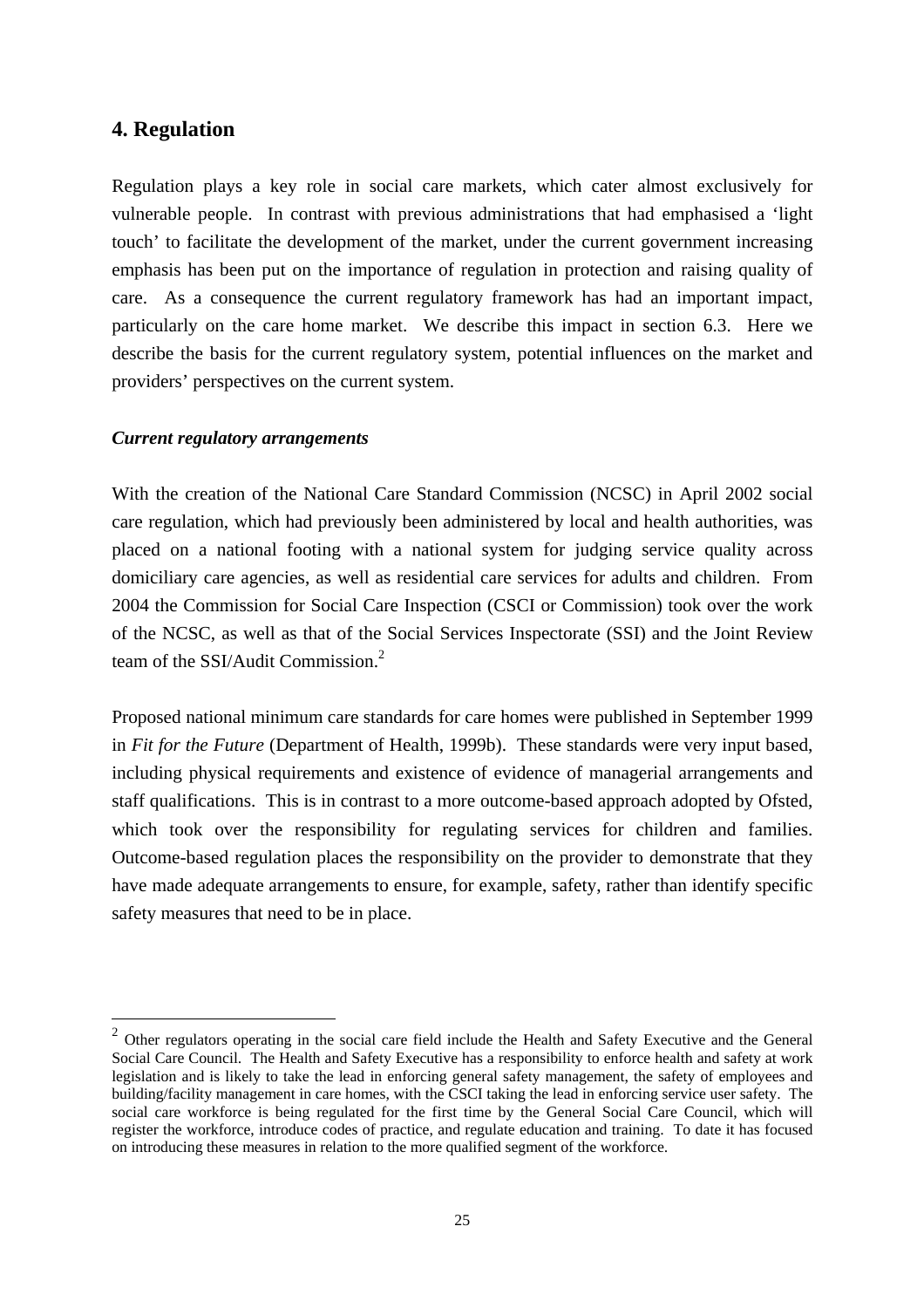The publication of standards in March 2001 was met with considerable opposition, focused on fixed staffing ratios and physical standards, particularly for bedrooms. In the wake of these the government issued guidance in January 2002 (Department of Health, 2002e), proposed amendments in August (Department of Health, 2002f) followed by an amended set of standards in March 2003 (Department of Health, 2003d).

The toning down of the approach to implementing standards meant that the amended standards were to be treated as good practice for all homes, but many standards would not be a requirement for homes that existed prior to April 2002. For example, all new homes, extensions and first time registrations have been required to provide all places in single rooms from April 2002. Existing homes are required to maintain the proportion of single rooms at the level that prevailed in August 2002. However, an important (and costly) standard to be applied both in home care and care homes is the standard that at least half of all direct care staff should be qualified to at least NVQ level 2. Although only in place for a very short time these standards are already under review.

It was not until 2003 that there was any requirement on home care providers to register and be subject to care standards. This reflects in part the fact that until recently most home care was provided by local authorities, which were not themselves subject to regulation of their services.

## *Impact of regulation on the market*

The current roles allocated to the Commission mean that it can influence demand in three ways. Funding allocations by central government and target setting by local commissioners are likely to draw on information provided by the Commission about the availability and quality of the services its regulates. It also has a statutory duty to provide information to the public and thereby potential individual purchasers. Less directly, regulatory costs to providers may be passed on to residents in the form of higher prices.

The influence on market supply is more direct. The quality of market entrants is regulated via the registration process and the nature of supply influenced via the de-registration or cancellation of very poor quality services. Such entry and exit regulation can bring about unintentional consequences such as an imbalance in geographical supply, although there is no evidence of that in England to date. In the absence of public provision under-supply could also result from a lack of quality entrants.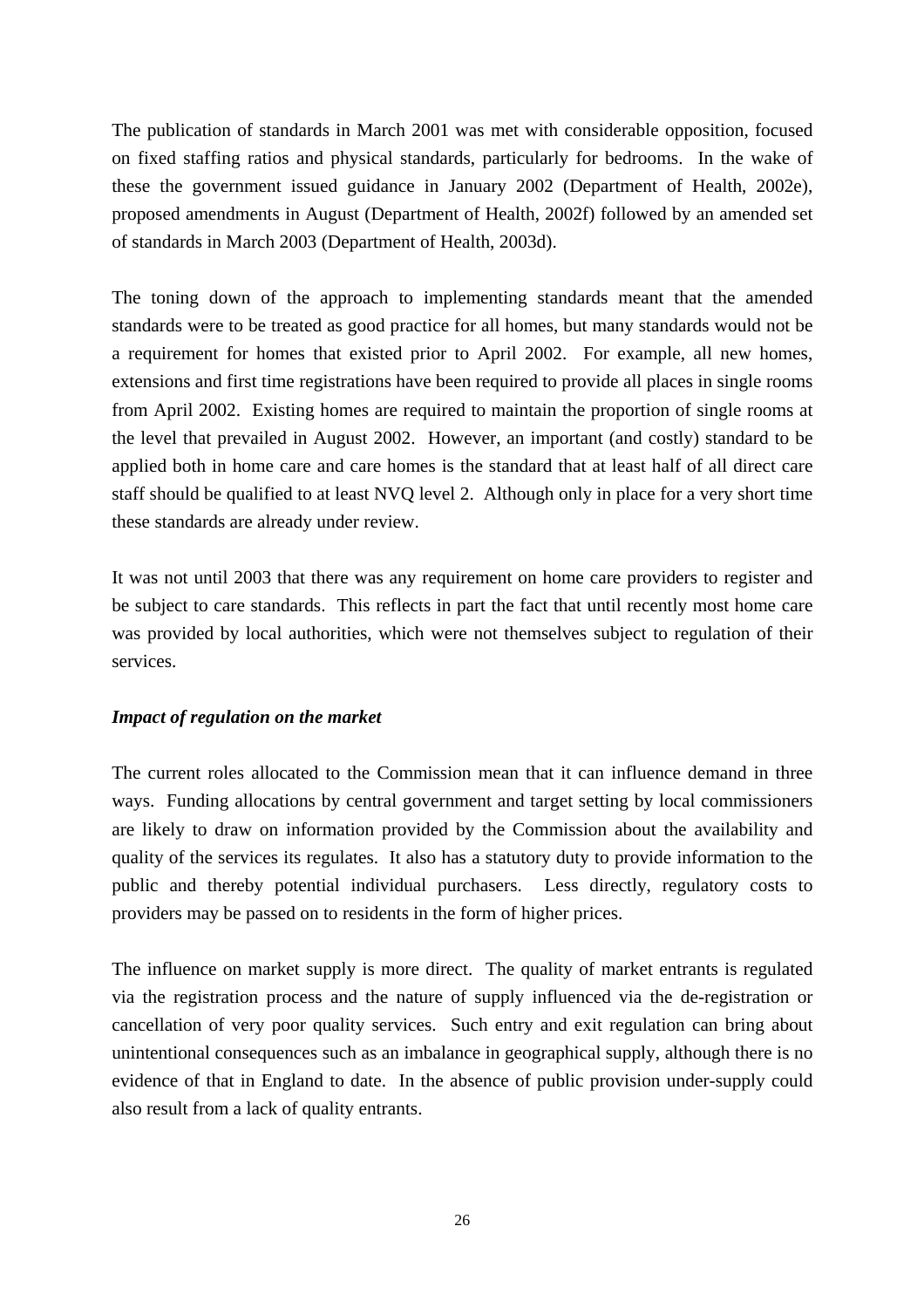One unintended consequence of regulation for which there is substantial evidence is the need for private providers to comply with standards which will reduce the financial viability of their businesses to the point that they decide to exit or are dissuaded from entering the market. The prospect of the introduction of national care standards was identified as a significant factor contributing to a dramatic rise in care home closures between 1998/99 and 1999/2000 (see section 6.2) and was a contributory factor to the modification of the care standards as described above.

In home care the care standards that have been introduced that are likely to have most impact on the market are those that relate to the care workforce. By April 2008 50 per cent of direct care workers should be qualified to NVQ level 2 or above (Department of Health, 2003e). The cost of this is a matter of considerable concern to providers, as is the potential for increased turnover as those who do not wish to be qualified leave for other types of work or retire and those who become qualified leave for better paid work in other agencies.

One very clear objective of regulation is to maintain or improve the quality of care provided. If the rise in care home closures was in response to the introduction of care standards and limited to poor quality homes it could be argued that this was a desirable effect. However, the evidence suggested it was smaller, more vulnerable homes, not those providing lower quality care that were lost (see section 6.2).

In terms of improving the quality of care of homes that continue to operate, it is as yet too early to tell. The first year of inspections of care homes usefully identified that performance varied across different standards and identified the most common deficiencies (Dalley et al., 2004). This provided benchmark information against which future changes could be judged. However, the degree to which any future improvement in quality can be attributed to the process of regulation, or other factors shaping the market, will be difficult to establish. Moreover, the CSCI is reviewing the existing regulatory approach.

The resources available to the regulator and costs of the regulatory process to those regulated will also have an impact on the market. The costs to those regulated include both direct charges and the opportunity costs incurred during the process. There is limited information about the latter, although some insight from the provider perspective on the current regime is described below. In terms of charges, after a long period during which the 'light touch' to regulation resulted in no increases in registration or annual fees being paid by homes, the government adopted an explicit policy to pass on the full costs of regulation to those regulated. This resulted in substantial, although phased, increase in fees. From 2002 these were based on a study of the resources used under the regime prior to the NCSC (Netten et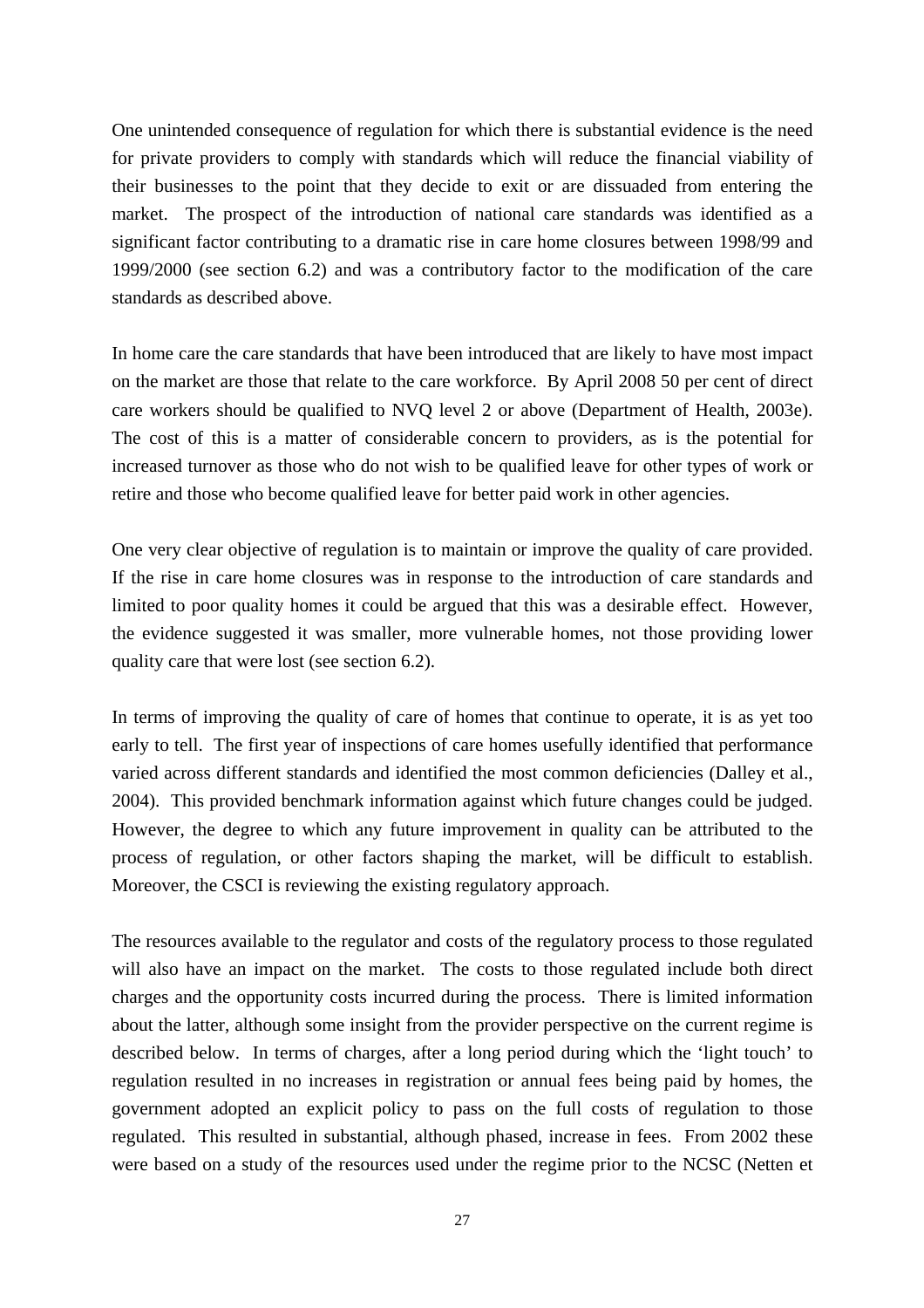al., 1999) although this drew protests from the industry (Independent Healthcare Association, 2003).

A study of the resource requirements of the NCSC found that the time taken to carry out inspections had increased substantially, compared with the time taken by local authority and health authority managed units in 1998/99 (Netten et al., 2003a). The budget for the NCSC had been set on the basis of the resources used under the previous regime. Thus the increase in resources used requires consideration of whether the approach taken needs to be modified or streamlined by the CSCI in order to be able operate within resource constraints, and/or the additional costs passed on to those regulated in the form of increased fees.

## *Incentives, enforcement and sanctions*

 $\overline{a}$ 

Recent (unpublished) research into providers' perspectives on regulation suggests the beneficial effects on provider motivation, and ultimately on services, of supportive relationships between themselves and their regulators. 'Supportive' relationships were those where the initial framing of the process by regulators recognized provider competence and skill, as much as paper-based routine; where sustained feedback and communication characterised the regulatory process throughout; where fair but realistic account was seen to be taken of the constraints faced by providers; and where there was believed to be proportionate distribution of time as between inputs and user outcomes in inspection, with opportunities for dialogue on the latter. Moreover, from the same study there was evidence that the new national regulations could empower managers at the front line of service delivery within large organisations. Home level managers in corporations who were not themselves authorised to hold the budgets to resource home improvements were able to point to national standards as a tactic to engineer or accelerate the upgrading of their establishments. They were thus internally reinforcing the existing pressure to allocate additional resources at the home level that higher level budget-holding corporate managers were already feeling from external stakeholders (Kendall, 2004).

Sanctions available to the Commission include statutory notice of the changes required to comply with a regulation or law, notice that action is required within a given timeframe (urgent actions), and prosecution and/or the closure of a service<sup>3</sup>.

<span id="page-31-0"></span><sup>&</sup>lt;sup>3</sup> While we have restricted our discussion to the British context it is of interest to note that calls have been made for a greater range of sanctions in Australia (Braithwaite, 2001) and arguably service improvement would benefit from their introduction here. Intermediate sanctions introduced in the United States include financial penalties, the power to withhold payment for new admissions and the power to send in temporary management (Walshe and Harrington, 2002).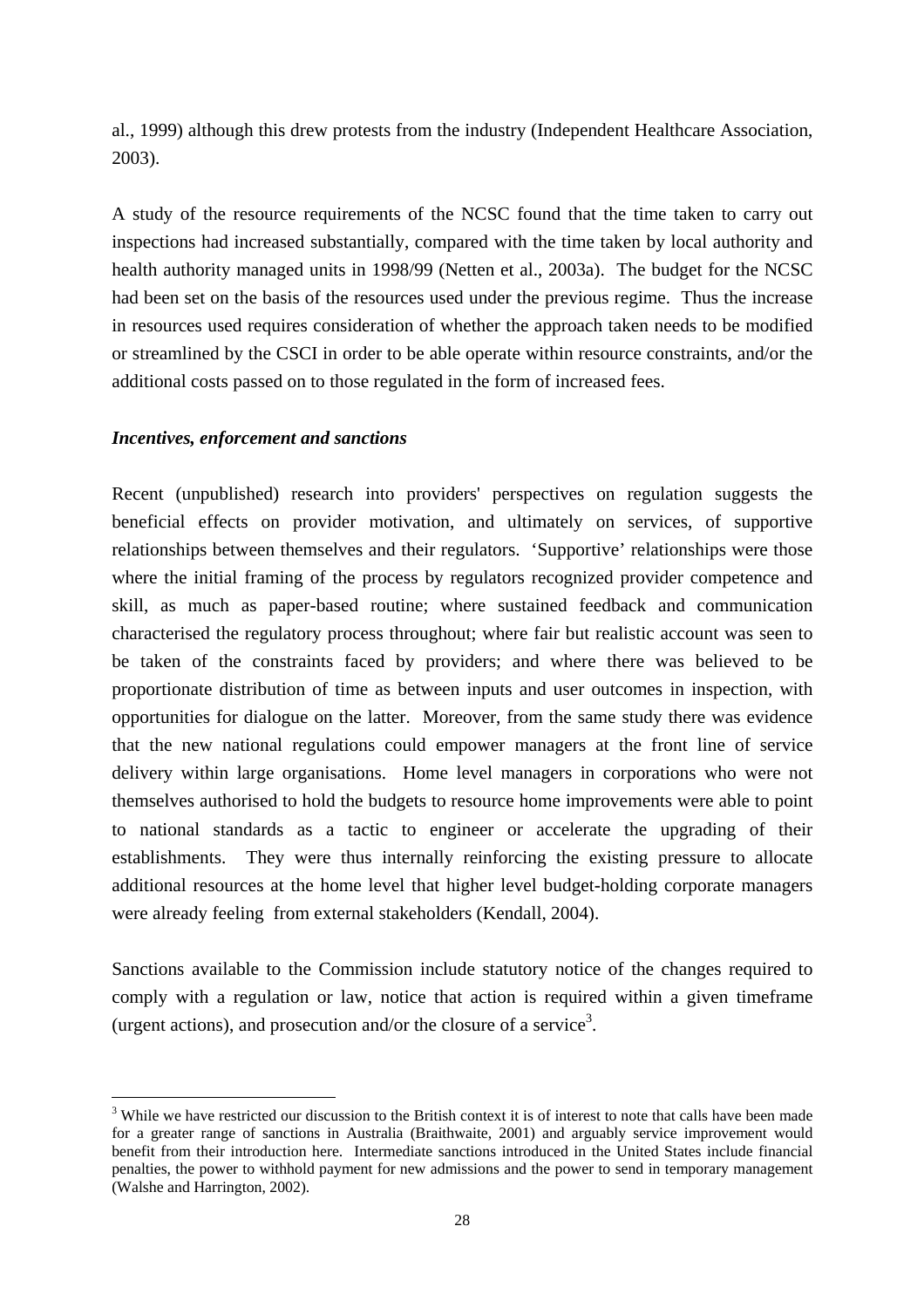During its first year the NCSC took a light touch approach towards enforcement action and closed only four care homes for adults (National Care Standards Commission, 2003). Clearly this approach cannot continue, given that one in ten of the 12,685 complaints received by the NCSC during 2002/03 made a specific allegation of abuse (House of Commons Health Committee, 2004b), and one in eight (12 per cent) care homes for older people failed to meet the medication standard (Davies et al., 2004). The Health Select Committee on abuse of older people recommended that regulation require the reporting of adverse incidents in domiciliary care, the most common setting of abuse; the introduction of performance indicators to measure the amount and impact of adult protection work; the speedy introduction of the planned Protection of Vulnerable Adults (POVA) list; and the registration of domiciliary and other social care workers, including those employed through Direct Payments (House of Commons Health Committee, 2004a).

#### *Providers' perspectives*

The provider perspective of the process will fundamentally affect the impact of regulation on the market. How do providers themselves feel about the current regulatory regime? Unpublished Commissioning and Performance Programme research by the PSSRU at LSE has confirmed that no providers contest the basic legitimacy of developing a strong national regulatory framework. Almost all of the respondents welcomed the replacement of old local regimes with a new national regime that consciously sought to ensure a more 'objective' approach to regulation as a necessary corollary to the existence of enforceable national standards. The existence of a 'cowboy' problem, so serious with vulnerable users, was seen as a key rationale for the development and implementation of national standards. However, although the *Fit for the Future* consultations (Department of Health, 1999b) had claimed to be comprehensive and inclusive in breadth and depth, small providers in particular often felt that this had failed to adequately capture their concerns. A number referred to 'poor planning', regulations 'not thought through' and spoke of government modifications to regulatory requirements between 2000 and 2002 with considerable annoyance and, quite often, anger. Revisions were seen as panic-driven 'back tracking'; easily avoidable if only the initial consultation exercise had been undertaken more intelligently and systematically. These criticisms were not just 'academic', since in the light of the initial regulatory requirements, an incredible 46 per cent of small home operators had actually considered leaving the business (for both medium sized and corporate homes, the proportion was 25 per cent). A few were still planning to exit at the time of the interviews, in 2003, or were still considering the option. Although most had decided to stay once the revised regulations were put in place the confusion and turbulence generated by these developments has made a strong negative impression on many.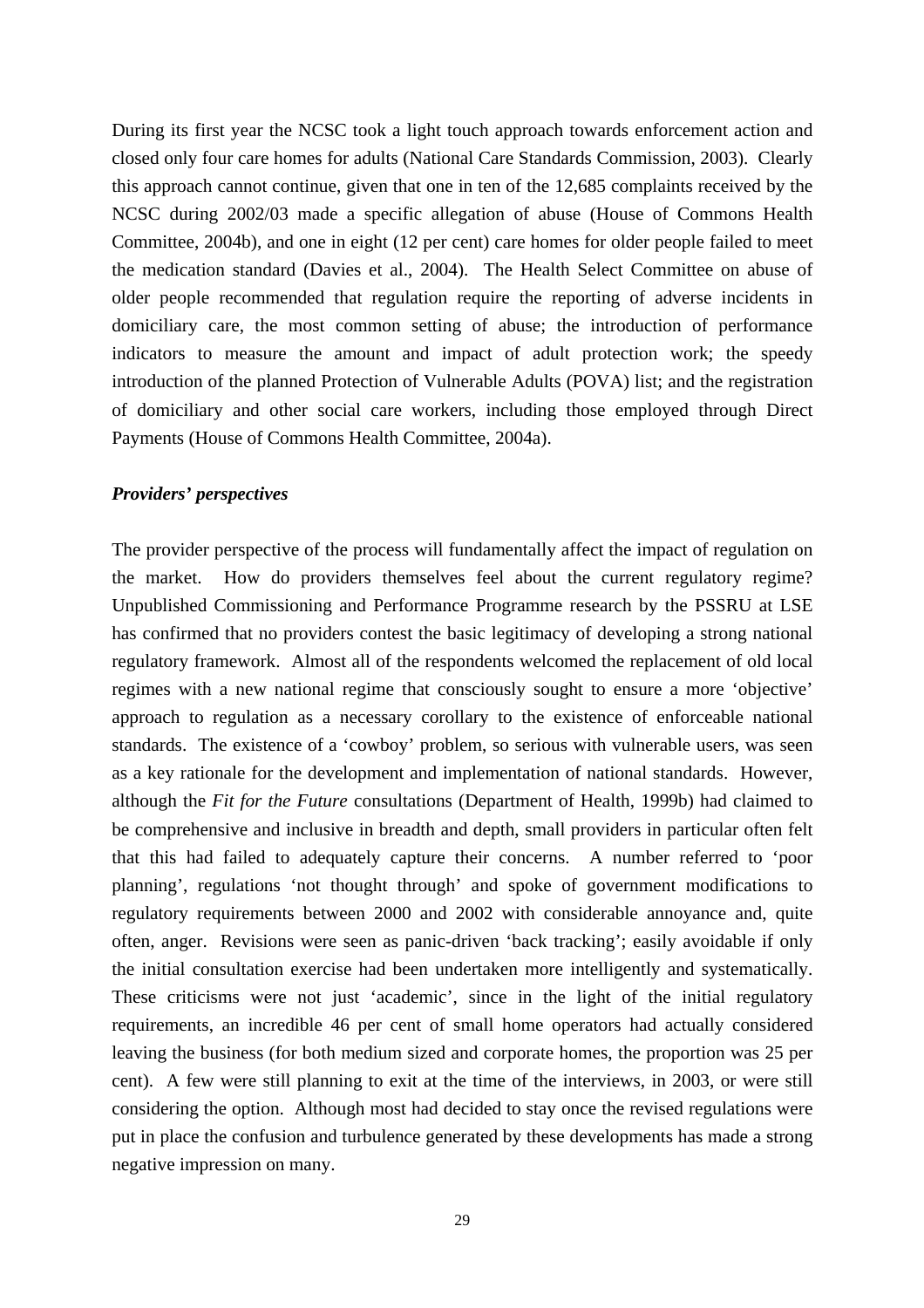The way in which inspections are conducted and relationships developed also shapes providers' assessment of their regulatory environment. Four factors seem to contribute to positive assessments:

- Sustained feedback and communication in and around the regulatory process.
- 'Realism' in inspectors' approaches, for example allowing timescales for implementation to err on the side of generosity, in recognition that the environment for residential care operators was particularly fraught.
- Proportionate and appropriate distribution of time, particularly allocating a significant amount of time to speaking to residents, present relatives, and staff.
- Personal style conducive to mutual professional recognition and respect.

## *Conclusions*

In a mixed economy of care with a large number of independent providers the role of regulation in maintaining and improving quality and protection is crucial. However, the way that regulation is implemented, both at the macro level in terms of setting standards and the basis for these standards and at the micro level in terms of implementing the regulatory regime has a profound impact on providers and thus supply of good quality services.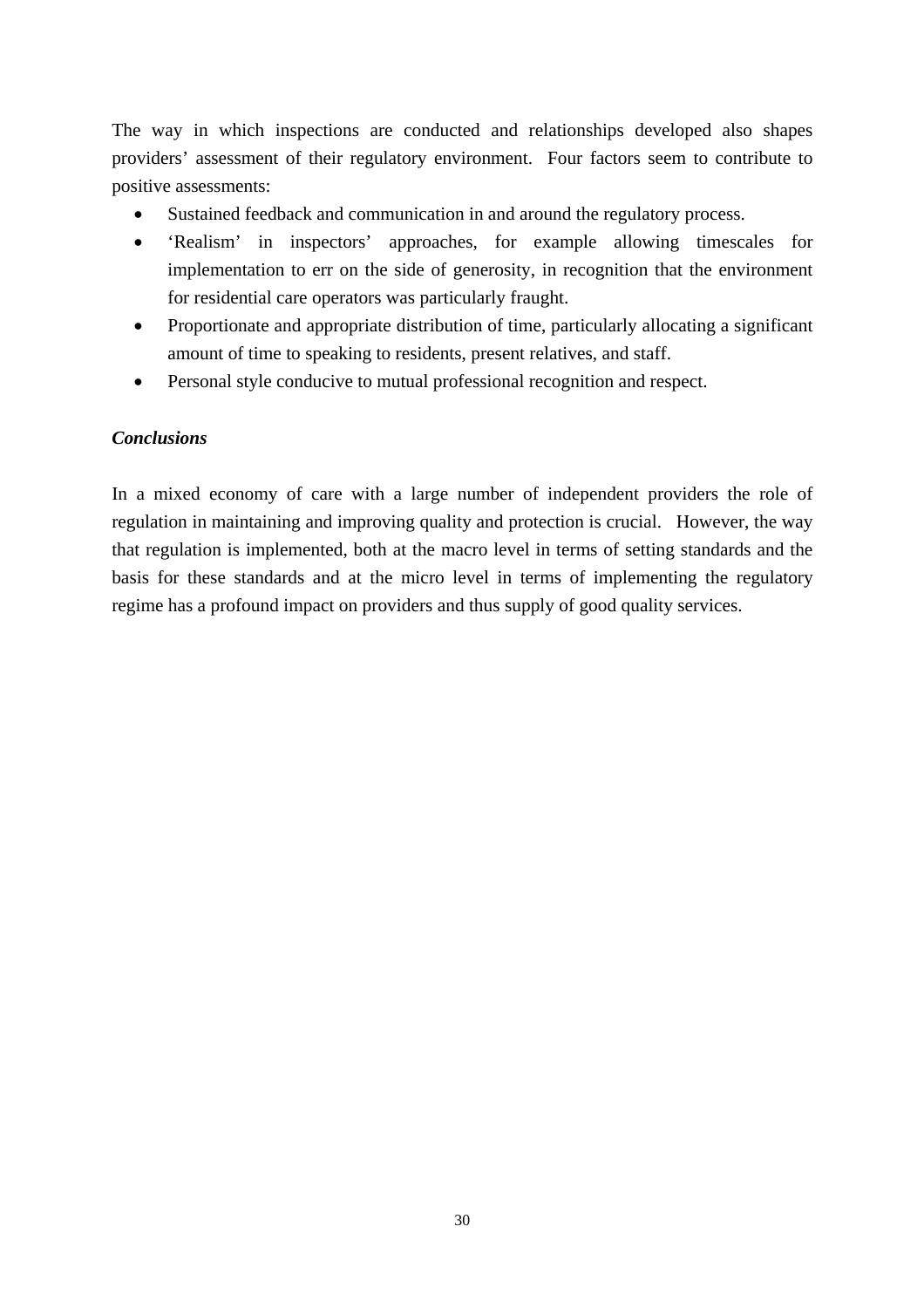## **5. Service users**

In theory individual consumers exert considerable influence on the social care market as purchasers. Consumer choice should promote competition amongst providers and drive up quality, efficiency and responsiveness at the local level, although the link between choice and improved quality is not guaranteed (Appleby et al., 2003). Poorly performing providers or those where there is insufficient demand should leave the market.

Promoting individual choice, however, has potential costs as well as benefits. One person's choice might be at the expense of another's (Appleby et al., 2003). Choice might also reinforce inequalities as take-up of choice can vary (Policy Commission on Public Services, 2004). Markets might polarize into good and poor quality services (6, 2003), although regulation should safeguard against this. As described in Section 3 the major purchasers of care are for the most part local authorities or PCTs rather than individual service users, although at the micro-commissioning level the care management process should, in theory, facilitate choice and empowerment. The choices potentially available to individuals include:

- the right to choose the type of care received
- the right to make an application for a particular provider
- the ability to choose the content, level and timing of care provided
- the ability to purchase care directly using Direct Payments.

Characteristics of the social care market, however, mean that choice and the market mechanism are far from straightforward ways of allocating resources. Service users may not be taking part in a voluntary exchange, may not pay for services, may not receive services because they fail to meet eligibility criteria and may find it difficult to change providers when standards or preferences are not met (Needham, 2003).

There is also some evidence that the salience of particular choices differs. Choice between domiciliary care providers, for example, has been found to be of less importance to service users in the community than choice about the content, timing and duration of services (Hardy et al., 1999). Choices vary by service and source of funding. Self-funded service users and those using Direct Payments, for example, have a more direct relationship with providers as purchasers than publicly-funded service users. Publicly-funded service users have access to care managers' experience and knowledge but care managers themselves have identified council budgets and relatives' ability to help pay for services as influencing definitions of need and decisions about the most appropriate type of service (Hardy et al., 1999). In terms of type of service, publicly-funded service users choosing a care home are restricted to homes that do not cost more than councils would usually pay, unless their relatives are able to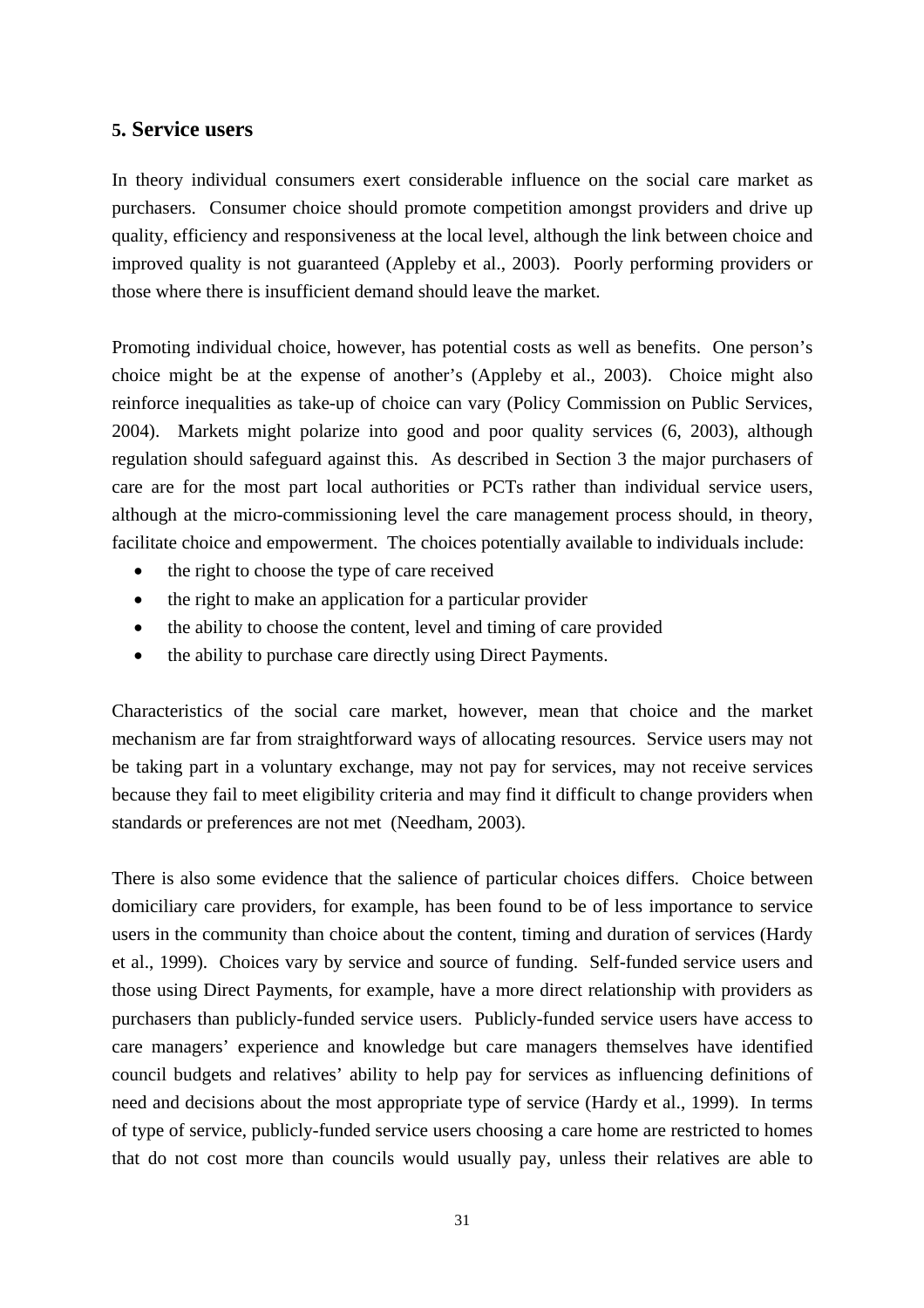contribute additional payments. Service users in receipt of care in the community have potentially more choice than those choosing residential care as they can choose both the type of service and when it is delivered.

Limited choice between types of housing and care and particular providers restricts evaluation of the impact of the choice mechanism on the market. Relatives have reported having little choice but to agree to admit older relatives to nursing homes from hospital (Ryan and Scullion, 2000). Residents themselves are rarely actively involved in the process (Allen et al., 1992; Netten et al., 2002a), although greater involvement of patients and carers in the hospital discharge process is being promoted (Department of Health, 2003f). In addition to choices made when selecting service consumer power is felt through people deciding to change services that they are not satisfied with. This is particularly difficult when the change requires moving. Although people do often move in the first month or so after admission to a care home, thereafter moves are relatively rare (Bebbington et al., 2001).

A lack of choice of care home has been attributed to financial restrictions, the availability of places, the admission criteria of homes, and limited information about homes or how to choose between them (Myers and MacDonald, 1996; Davies and Nolan, 2003). A reduction in the choice of provider and care home size has also been attributed to the increase in corporate provision, resulting from market competition (Hardy et al., 1999). Block contracting arrangements, and cheapest or in-house first policies have been identified as restricting service user choice of domiciliary care agency; and tight eligibility criteria as removing the scope to choose the content and timing of services (Ware et al., 2003). There is limited information about the choices available to or influence of, users of sheltered housing and extra care housing to date. Studies investigating people's experience of moving to such schemes for the most part identified a similar pattern to those admitted to care homes; people said it was not a positive option at the time of making the decision, and felt pressurised by relatives to do the right thing (Bartholomeou, 1999; Oldman, 2000). An important exception was an evaluation of the Joseph Rowntree Foundation continuing care community in Yorkshire where people who had not previously considered moving decided to move on hearing about the scheme (Croucher et al., 2003).

Direct Payments brings choice 'closer to consumers' (Policy Commission on Public Services, 2004) and so should strengthen their market power. Direct choice, however, increases the need for information and the need for councils and providers to consider the diversity of service users' needs, attitudes and empowerment levels (Policy Commission on Public Services, 2004). Provision and use of Direct Payments has been geographically uneven and hampered by inconsistent implementation by councils, lack of information and support to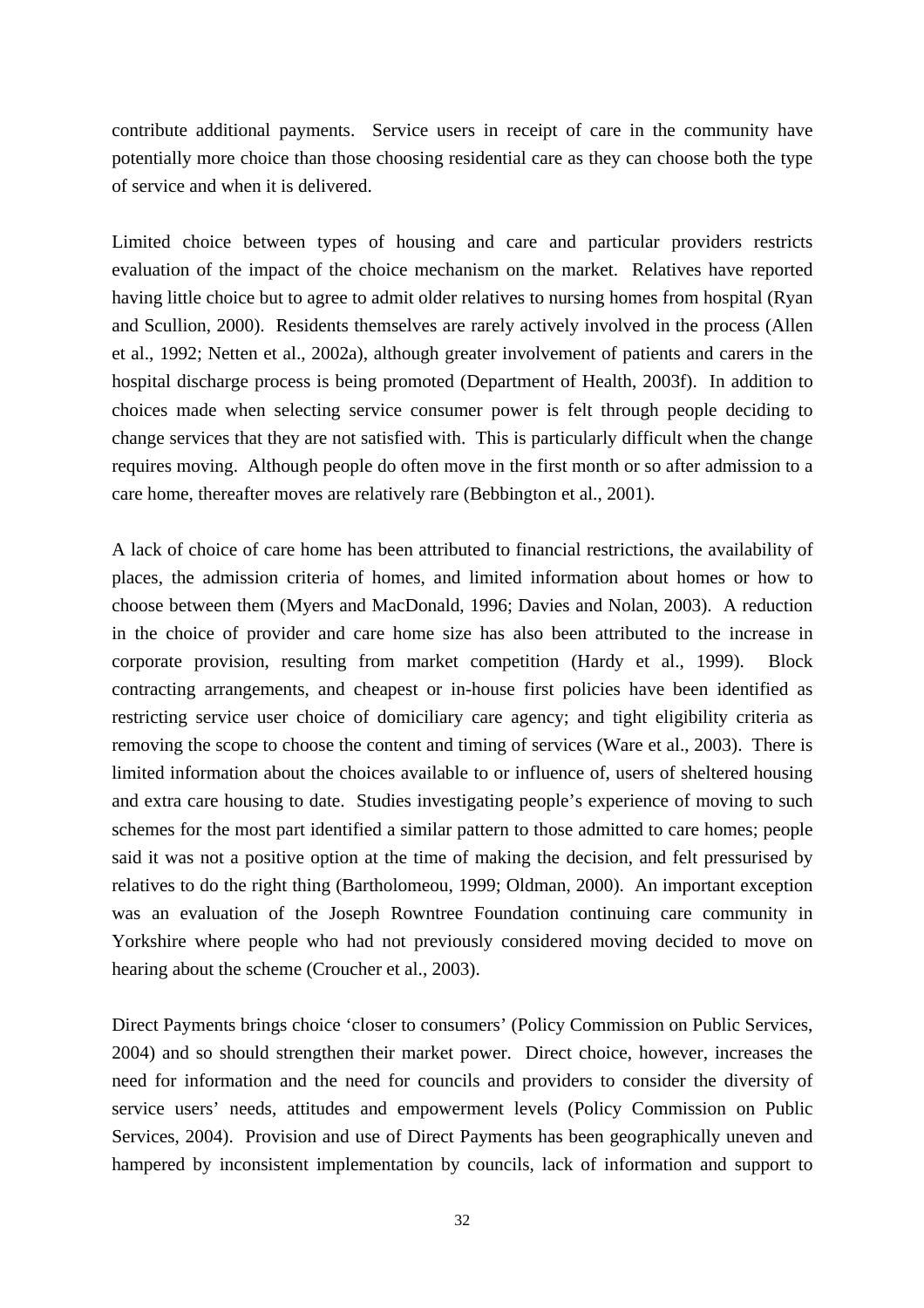help consumers deal with providers and lack of awareness among care professionals (Carr, 2004).

There is a need to establish whether mechanisms for involving older people in shaping the market, other than the choice mechanism, are working. A lack of evidence, however, hampers any evaluation of the impact and outcomes of involving older people in planning and development (Carr, 2004; Policy Commission on Public Services, 2004). Local NHS organisations and councils have increased the level of service user involvement in health, mostly in terms of collecting information about what matters to them, but need to do more to bring about change as a result of such participation (Commission for Health Improvement, 2004). Investigation of the extent of involvement of older people in shaping public services in Scotland identified a similar lack of evidence; evaluation of the outcomes of older peoples' involvement was lacking, as was a strategic approach to involving them. Mechanisms for involvement included older people's forums, Better Government for Older People, an Older People's Assembly, older people's networks, user panels, day centre or care home user groups, older persons' services planning groups or forums and project-specific working groups. Most of these activities were conducted by single agencies and related to information giving and consultation. There was concern among professionals and older people that participation should be widened to avoid an over-reliance on the views of a small number of committed activists from local groups (Dewar et al., 2004).

There is increasing emphasis on the use of surveys of service users and the Department of Health has introduced annual surveys conducted by local authorities that feed directly into Best Value performance indicators (BVPI) (Cm 4169, 1998). The survey in 2003 was of older users of home care services. Analysis of more detailed questionnaires of 34 authorities participating in an extension to this survey suggested that the BVPI based on a general satisfaction question did reflect genuine variation in people's experiences (Netten et al., 2004b). An important finding both nationally and in this extended study was much lower levels of satisfaction among people from an ethnic minority background. There was no direct evidence from the extended study of consistently lower levels of access to services, although people from black and minority ethnic groups (BME) were receiving more intensive services, suggesting that they were at higher levels of physical and cognitive disability, and that this may in part explain their overall lower levels of satisfaction. BME service users' lower levels of satisfaction were more related to their views of care worker characteristics rather than service quality characteristics, suggesting that problems may be associated with cultural clashes or expectations about care worker behaviour rather than delivery of poorer services to this group. Whatever the cause, clearly the market is failing to ensure that the needs of these groups are met and that services are responsive to the diversity of service users in terms of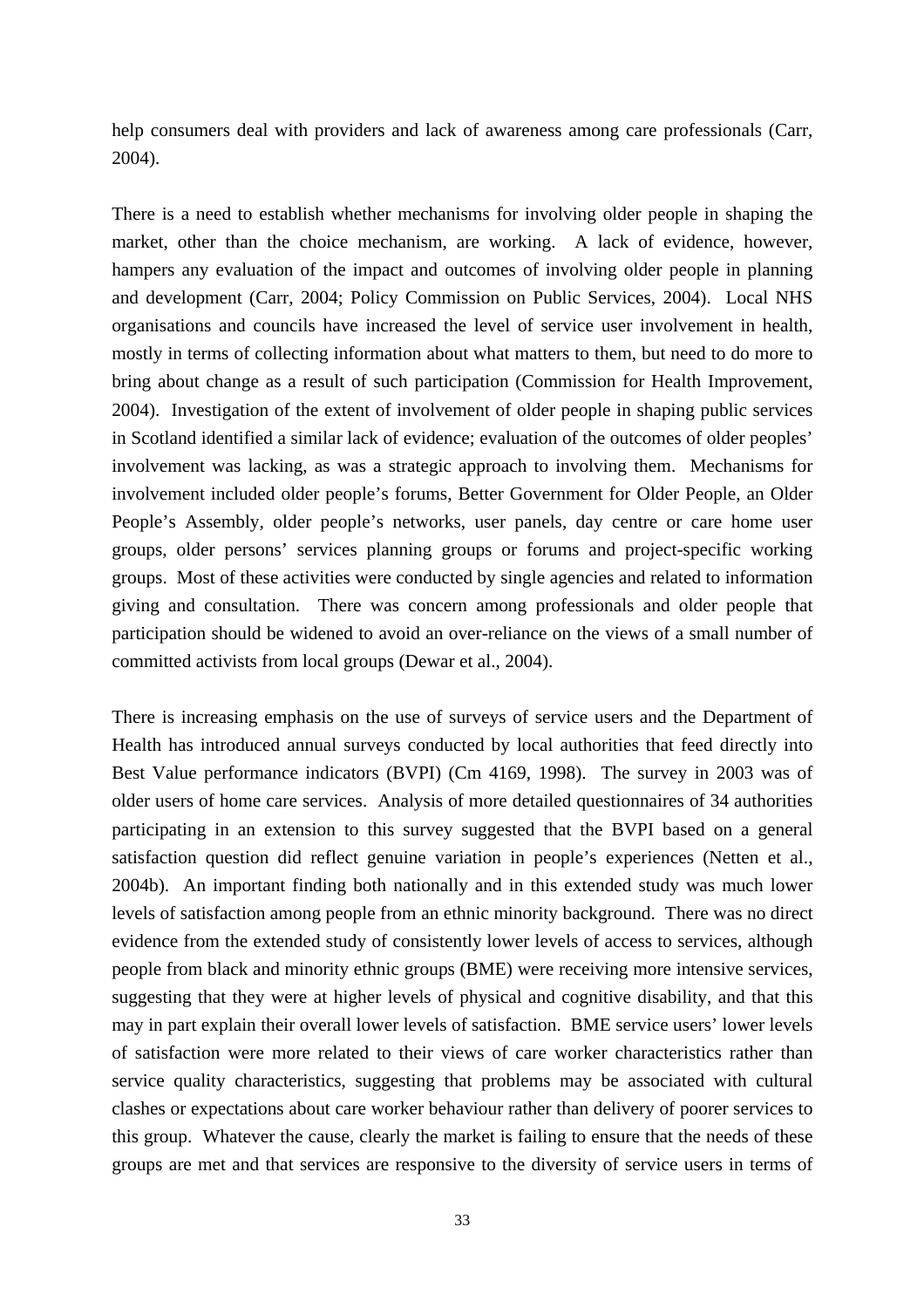race and culture. The proportion of older people from ethnic minorities is growing, particularly in London. In the 2001 Census the national proportion of people over pensionable age that were from an ethnic minority was 5 per cent, varying from less than one per cent in a number of counties and unitary authorities to over 40 per cent in Brent. In London as a whole estimates based on the 2001 Census suggest that the proportion is over 13 per cent.

#### *Conclusions*

The key elements required for consumer power are diversity and availability of provision, information about options, empowerment and control. In other sections we have identified problems in terms of diversity of services, which, together with poor levels of information lead to a lack of choice in practice. In terms of empowerment and control there are a number of levels at which the current policy emphasis on the user perspective could and should be making its influence felt: high level strategic commissioning planning; individual preferences for types, characteristics and quality of service; regulating, monitoring and improving quality. We have identified specific policies and practices designed to improve consumer power, which is starting from a very low base. It is not clear that as yet they are having much impact. However, the potential is certainly there. The identification of lower levels of satisfaction among service users from black and minority ethnic groups suggests that the market is not meeting the needs of these groups and gives us a basis from which to measure the impact of interventions aimed to address this problem.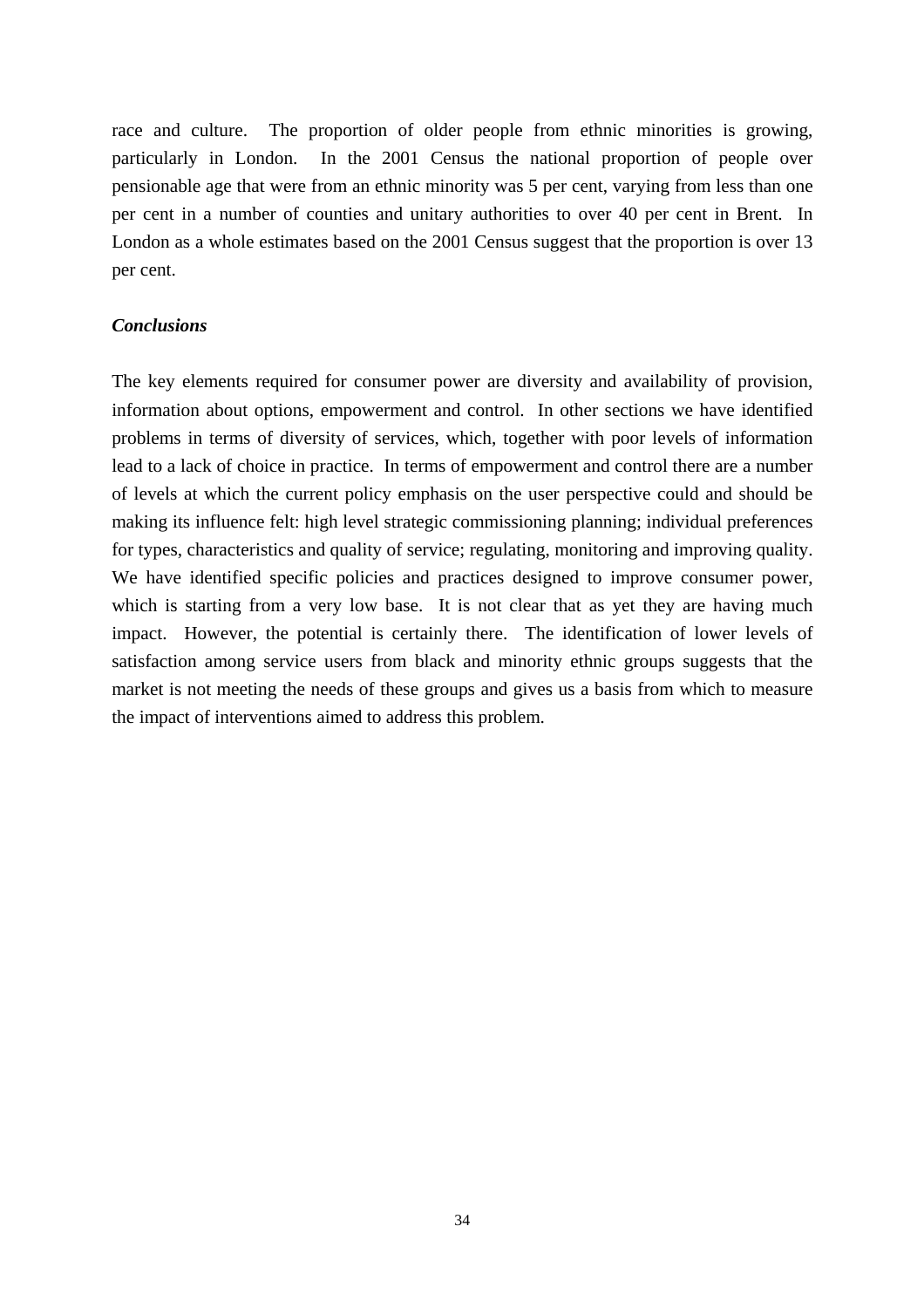# **6. Social care service provision**

We identified in section 1 that home care services and care homes were the predominant types of service. In this section we describe how the markets in each of these services has developed and appears to be currently operating and review the evidence about how they have been influenced by policy, commissioning practice and the regulatory environment. We then turn to the field of housing and care and describe the development of a very different market.

#### **6.1. Home care services**

Home care services are the key to maintaining frail older people in their own homes. Over the past fifteen years there have been dramatic changes in who provides and who receives the service and in the nature of the service itself.

#### *Structure of the market*

Overall levels of publicly purchased care rose by 75 per cent between 1993 and 2003 (see Figure 6.1) when over 3 million care hours were purchased. The rise was due entirely to an increase in publicly purchased independent services. As Figure 6.1 shows, during the same period the number of local authority provided home care hours fell by 38 per cent. The picture varies regionally. In London there is a greater reliance on independent provision, with 74 per cent of care hours purchased from the independent sector in 2002 compared with 64 per cent in England as a whole (Laing & Buisson, 2003a).

The shift to independent provision of home care led to a rapid increase in the number of providers in the 1990s. In 2004 over 3000 home care providers were registered with CSCI. For the most part these are small-scale providers although there has been some consolidation of the market in recent years. At a national level larger companies such as Anchor and Nestor Healthcare have acquired smaller companies and there have been some moves by local authorities to deal with fewer larger organisations to economise on transaction costs and perhaps exploit economies of scale and scope from building relations with a small number of larger providers. However, overall Laing & Buisson (2003a) describe the market as 'fragmented' with relatively few large providers and many small ones. The majority (82 per cent) of independent providers are in the private sector, with half of these sole traders or partnerships and half private or public limited companies (Laing & Buisson, 2003a). In a survey conducted in 1997 Laing & Buisson found that only 37 per cent of home care providers were exclusively providing home care. Many services developed from nursing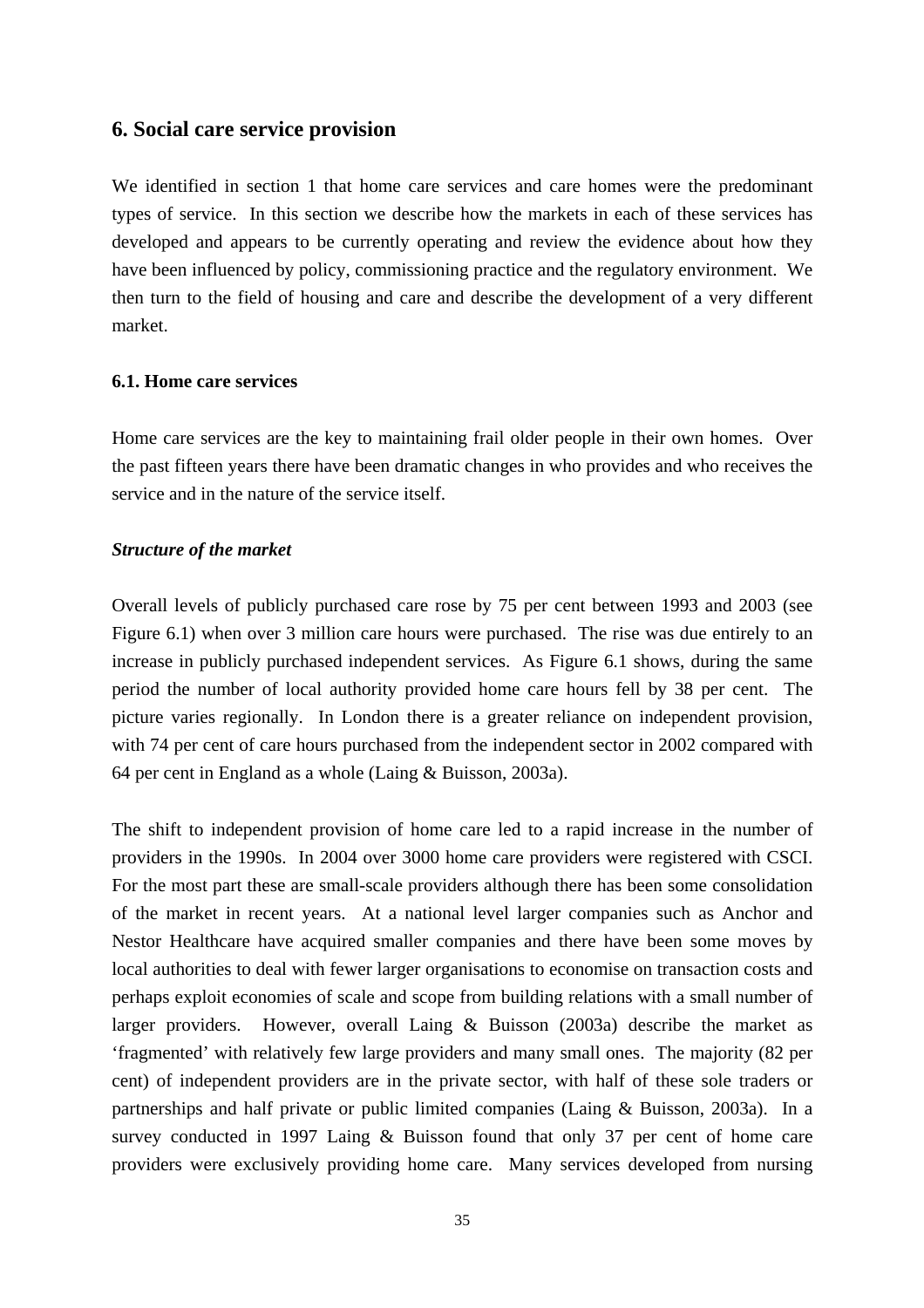agencies and some from the diversification from care home providers. In a survey of care homes 14 per cent of nursing homes and 19 per cent of residential homes were providing home care services (Laing & Buisson, 2003a).



**Figure 6.1: Home care contact hours by sector of provision in England: 1993-2003** 

Source: Department of Health, Annual Return HH1, table 1

#### *Intensification of services*

While overall levels of provision have increased, the number of clients has decreased: the number of households receiving home care services fell by 27 per cent between 1993 and 2003 (see Figure 6.2) when 362,800 households (or 373,500 clients) were receiving the service. This focus on more intensive services for fewer people is demonstrated by the rise in the average number of publicly-funded home care contact hours per household, which more than doubled, from 3.5 hours per week in 1993 to 8.2 hours in 2003. Similarly the proportion of households receiving only one visit of two hours or less in duration decreased from 38 per cent in 1993 to 15 per cent in 2003 (Department of Health, 2004a).

As would be expected the intensive services have been targeted at those with highest levels of need. Comparisons between those receiving home care services in the mid 1980s and those in the mid 1990s show that those who were physically and cognitively more dependent were receiving social care services more frequently than a decade earlier (Bauld et al., 2000). Those with lower levels of need are increasingly purchasing support services independently of social services. The estimated number of older people with one problem with activities of daily living (such as bathing, dressing, feeding, washing and getting to and from the toilet)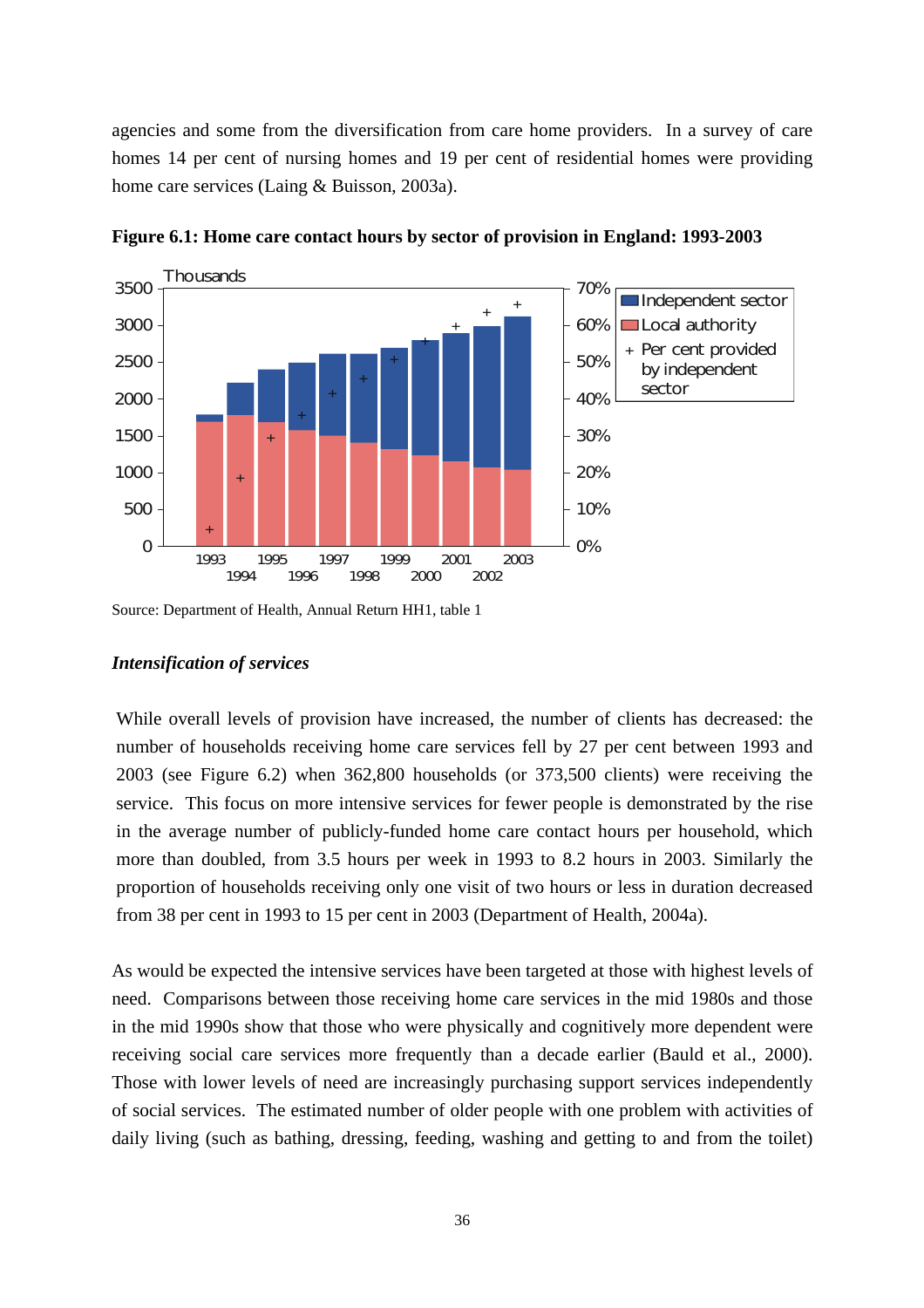who were receiving private domestic help increased by 151 per cent between 1995 and 1998 (Pickard et al., 2001).





Source: Department of Health, Annual Return HH1, tables 2a, 2b and 3a (2000 onwards)

A number of observers have identified how important domestic and associated help are to older people (Hirst et al., 1995; Quilgars et al., 1997; Clark et al., 1998). In addition to focusing on those with highest levels of need there has been a withdrawal from public purchasing and provision of these activities to focus on personal care and support. The withdrawal from practical support results in conflict between the policy objectives of taking into consideration user views (see section 5) and targeting services on those people and activities that are likely to delay or prevent admission to care homes. The reduction in the rates of increase in care home admissions (see section 5.2) and evidence from research (Davies et al., 2000) suggests that this latter objective is being achieved. However, current policies, such as the emphasis on Direct Payments, suggest that the emphasis on consumer choice and control may result in another shift in what is purchased from public funds. The impact of this remains to be seen.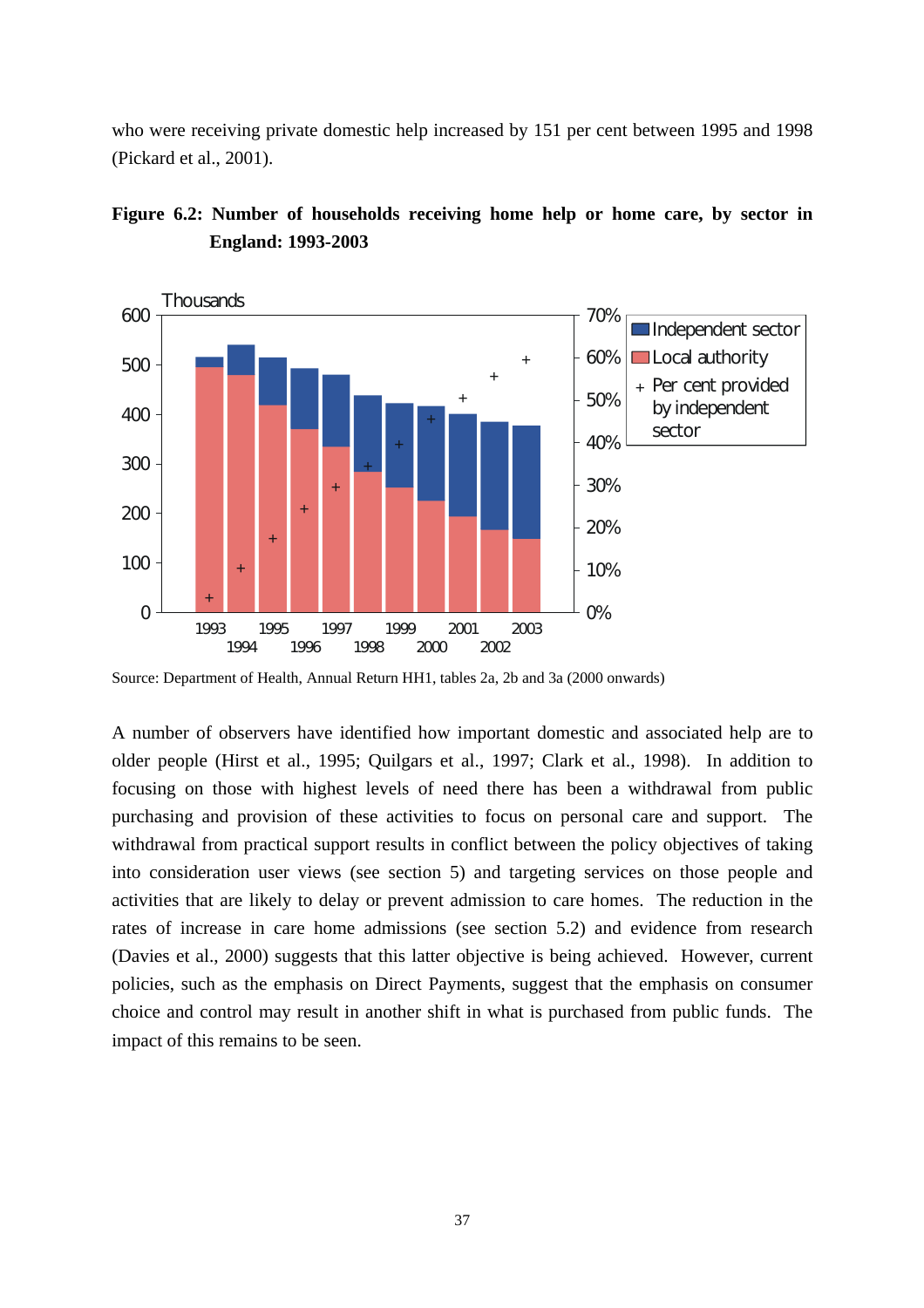#### *Self-funders*

We identified above that there had been a dramatic increase in the number of individuals purchasing private help. Clearly this includes private domestic arrangements between individuals as services from agencies. Evidence is mixed on exactly what the proportion of care from home care agencies is purchased by private clients. A study by UKHCA conducted in 2000 suggested that 40 per cent of care hours were purchased privately, compared with 27 per cent estimated by a study conducted by Laing & Buisson at the same time (Laing & Buisson, 2003a). Recent changes in VAT rules mean that home care is now exempt so prices to private purchasers will be reduced. However, aside from this, Laing & Buisson (2003a) identify that self-funders are routinely charged more than local authority service users, due both to what is purchased (in terms of tasks and qualifications of staff) and their lack of bargaining power compared with local authorities.

#### *Contracts*

Many providers of home care services have a combination of different types of contract with local authorities. The most predominant type of contract is the call-off contract (see Box 1) not associated with (or contingent on) any agreements with respect to quantity of services provided. Over half of providers in a study of 155 home care providers in 1999 were entirely dependent on this type of contract, and over 80 per cent had a contract of that type with at least one authority (Forder et al., 2004). Ware and colleagues (2001) reporting on the same study note that voluntary providers in some areas retained a protected place: grant aided or having partnership agreements with guaranteed contracts. The most preferred type of contract among providers was the block contract (34 per cent) or cost and volume (30 per cent) (Forder et al., 2004).

At the micro level services are frequently commissioned by care managers on behalf of services users in terms of a given length of visit for specific tasks for particular times of day. Patmore (2003) found that some providers had scope to amend the timing of visits but very few could make even very modest increases in the amount of time without express permission. In such circumstances the level of control that the provider has is minimal, reducing scope for flexibility in responding to changes in circumstances or preferences of the service user. We know of at least one instance (there may well be more) where a more global approach to commissioning services is being adopted, whereby a level of funding is provided and the details of service delivery are negotiated between the provider and service user. Clearly the level of trust between providers and purchasers needs to be much higher for this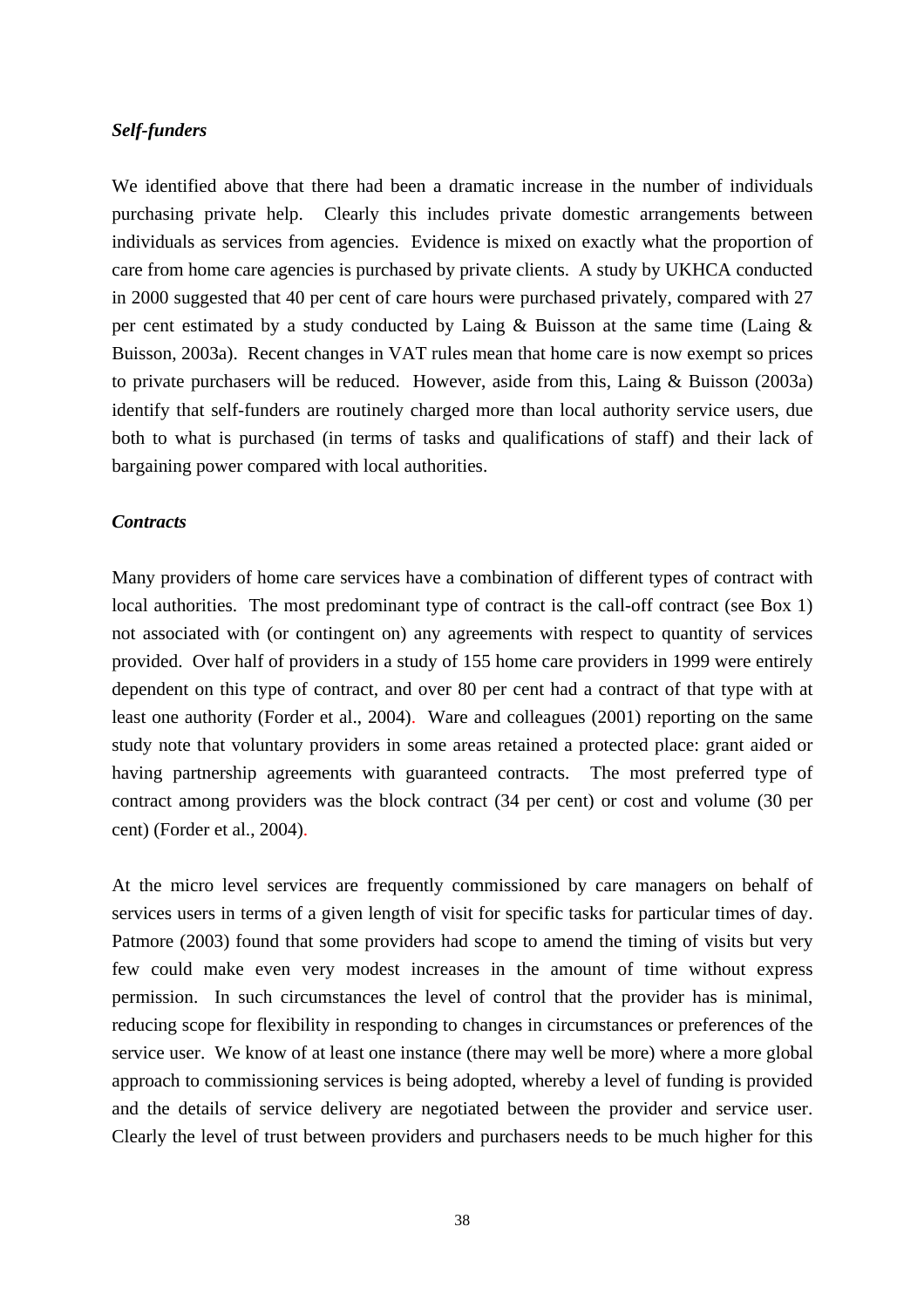type of arrangement to work, but there is potential for delivering care in a way that much more closely reflects both user preferences and variations in those preferences.

#### *Prices and mark-up rates*

In 1999 prices of home care were associated with nursing qualifications among care staff, dependency of service users in terms of incontinence and special needs and whether live-in services were provided. The mark up rate of price over cost was estimated as about 12 per cent (Forder et al., 2004). Demand and supply were found to be very responsive to changes in prices, with a 1 per cent price rise resulting in a 6.6 per cent reduction in demand and 8.1 per cent increase in supply (Forder et al., 2004). Subsequent analyses of local authority level data with long-run supply curves for home care were found to be even flatter than those for residential care (see section 6.2), which indicates a very high competition, and even lower rates of actual mark-up (4 per cent) (Fernández and Forder, 2002).

As in the care home market, local authorities have used their purchasing power to keep prices down. The prices paid to the independent sector are consistently below the estimated costs of in-house services (Netten and Curtis, 2003). Pressures on providers are increased by the general practice of local authorities paying on a per hour rate and then commissioning care for half-hour periods or less.

Rather than driving providers out of the market the implications of this downward pressure on prices appear to be primarily for the conditions of employment of the care workers and for the quality of care provided. For example, independent providers complain that no allowance is made in the fees for care worker travel between visits and as a result they frequently make no allowance for travel when organising care (Starfish Consulting, 2002; Patmore, 2003; Francis and Netten, 2004). This has implications both for the care workers (who often bear the cost in time and expenses) and for the reliability and level of service received by the service user, especially as the trend has been to provide more and shorter visits of half an hour or even less. It is common practice for care workers to have zero hour contracts. This means they have no guaranteed work and often take second jobs in order to secure more income (Francis and Netten, 2003).

# *In-house provision*

In-house services play a unique role in the home care market. In the 1999 survey of providers none of the authorities had in-house provision organised as a free-standing service that contracted on the same terms as the independent sector. Lack of even-handedness was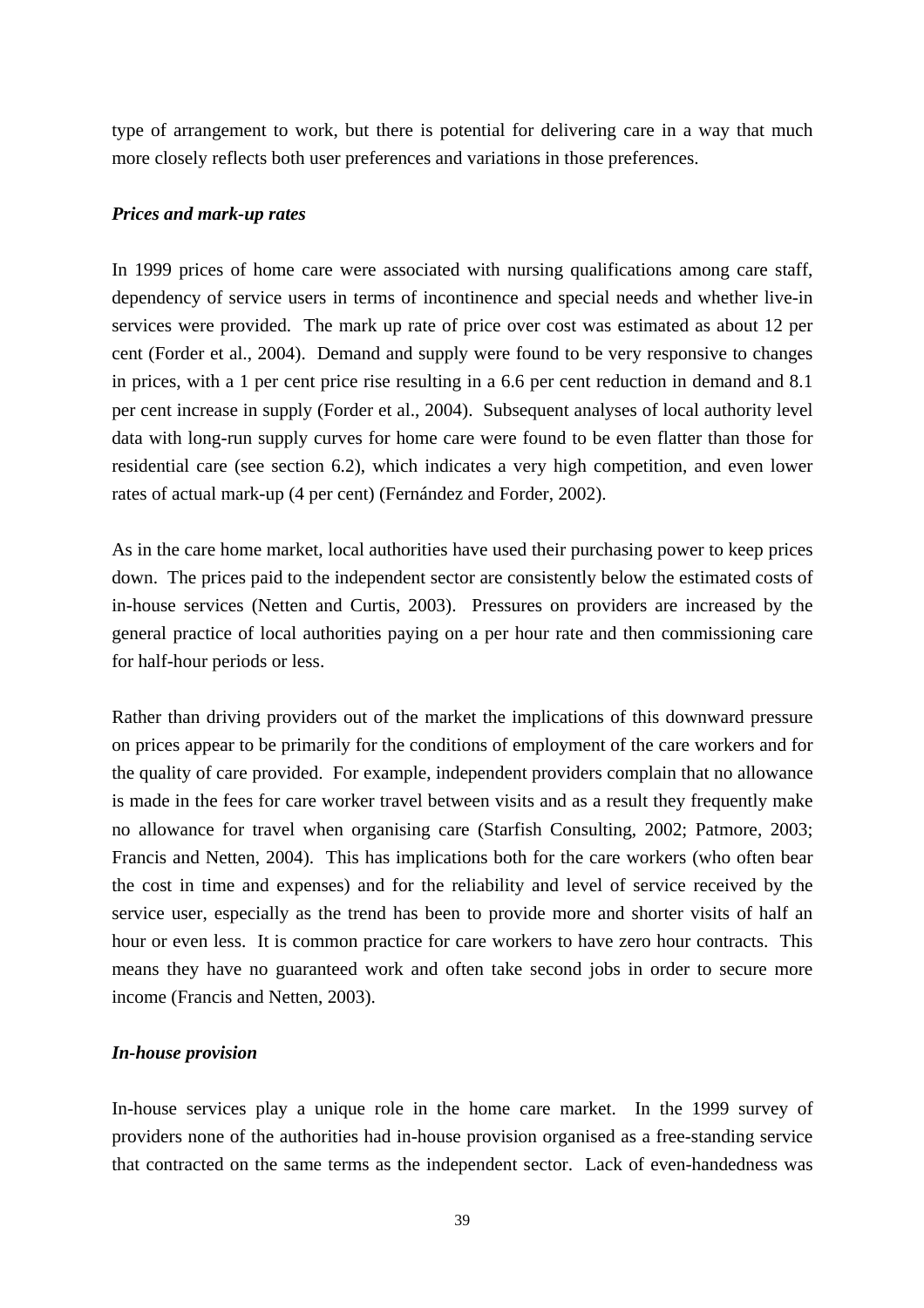identified as a problem for independent providers with preferential treatment given to inhouse providers (Ware et al., 2001). In-house providers' costs are higher and provide better terms and conditions for staff compared with the independent sector. Probably as a result, there is also evidence that they provide higher quality services (Netten et al., 2004b).

In-house services are sometimes used as a safety net when authorities find it difficult to get the independent sector to provide services for particular types of client (such as those with challenging behaviours or those living in remote areas) or when services are required at short notice, for example following hospital discharge. In a recent small scale-study five of 11 inhouse providers were found to be negotiating with purchasers new specialised roles as short term rehabilitation teams or services for complex disorders (Patmore, 2003).

# *Entry and exit*

There are no data currently available on levels of exit and entry in the home care market. Clearly the barriers to both are much less formidable than those in the care home market. The principal administrative barriers to entry are the registration process and gaining contracts or accreditation from purchasing authorities. However, the industry is fundamentally dependent on the workforce and the very tight labour market conditions that prevail in many parts of the country constitute a potential barrier to entry and incentive to exit. Indeed there are few barriers to exit from the market, making it potentially unstable if subject to excessive regulation or further downward pressures on fees.

In encouraging supply it is particularly important to understand the motivations of those who manage and/or own the providing organisations. This is not just in terms of financial or monetary reward, but also in terms of respect for their autonomy as independent operators, and recognition of competence and professional achievements. There needs to be ample opportunity for communication and feedback between purchasers and providers in order to ensure the latter are not demoralised, or feel under-valued (which in turn, would have knockon effects for those working at lower tiers).

Research suggests that in the case of as many as half of all domiciliary care providers in England, the institutional arrangements that local purchasers have set in place - in terms of participation in fora, review and planning processes, and contractual design for example have failed to create such supportive conditions (Kendall et al., 2003). This underperformance could be expected to both block desirable market entries, and leave existing providers feeling trapped and frustrated.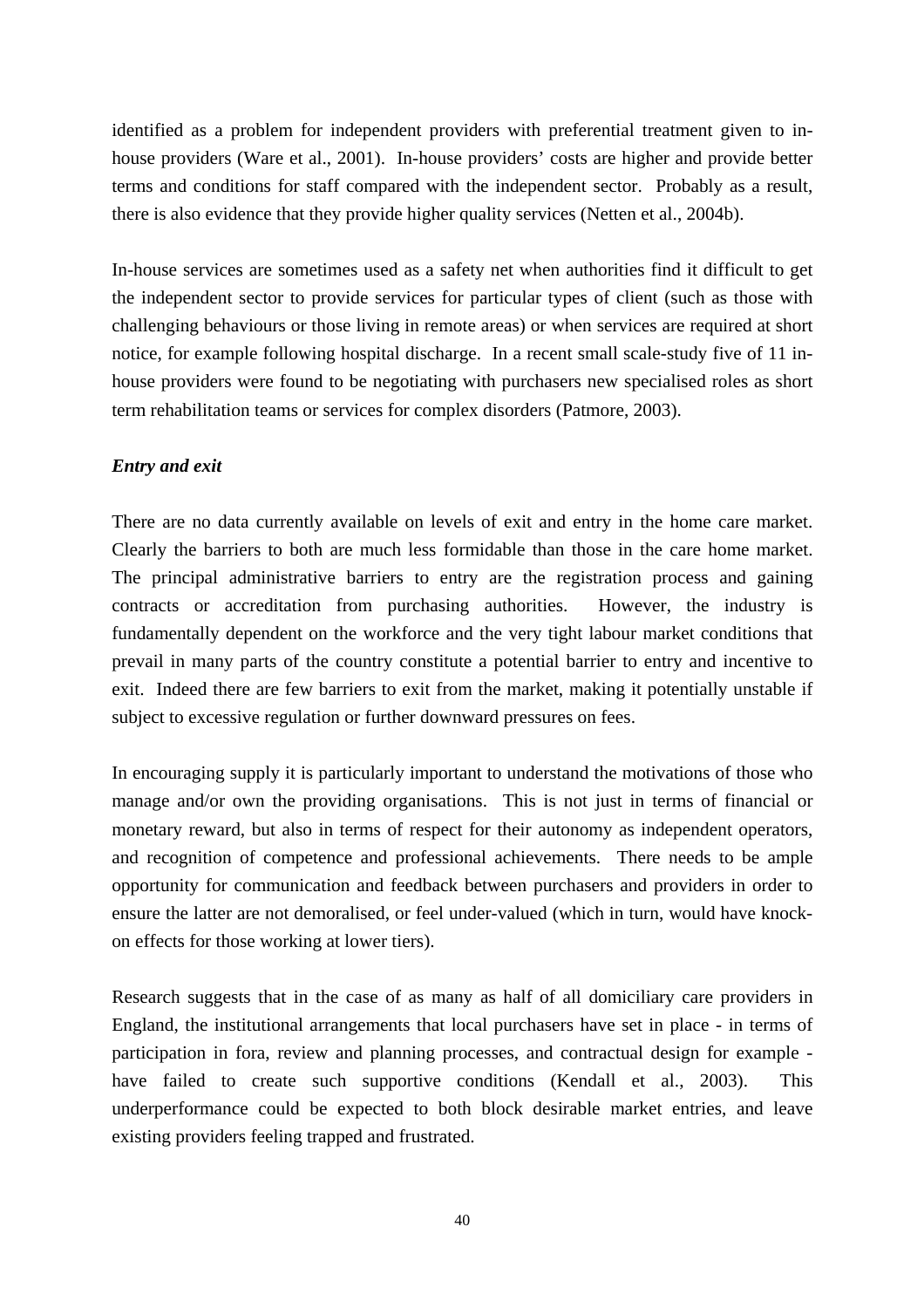## *Quality of care*

Provision of high quality care is fundamentally dependent on the nature, commitment and practices of the direct care workforce. To service users the characteristics of the care worker is one of the most important aspects of quality of the service (Francis and Netten, 2004). Yet this workforce is paid low wages and often receives minimal training. Recruitment and retention problems are widespread and are not helped by the generally poor terms and conditions offered by employers (Francis and Netten, 2003). The impact on quality of care is observable with lower levels of satisfaction with services expressed in areas where there are relatively high levels of female manual wage rates and low levels of unemployment (Netten et al., 2004b).

Motivations and behaviour of care workers has a profound impact on the service user experience, particularly when care workers are working under the types of pressures resulting from increased targeting of services and contractual requirements identified above. Often care workers will provide additional care in their own time to compensate for what they see as poor quality care. In other instances they will be prepared to bend the 'rules' (Francis and Netten, 2003). The 'rules' about what can and cannot be done are applied differentially at local authority, provider and individual care worker level. While some service users benefit from providers and care workers who are prepared to bear the costs themselves, others do not. This suggests that under the types of pressures that currently apply, home care is fundamentally inequitable.

# *Conclusions*

The market in home care has developed rapidly in recent years. The rapid expansion of independent provision reflects the general lack of barriers to entry. However, major problems face providers in terms of the downward pressure on fees paid by the major purchasers, local authorities, combined with rising costs and demands in terms of National Care Standards and quality requirements by purchasing authorities. There are shortages in the largely unqualified workforce, and recruitment and retention problems that are not helped by the generally poor terms and conditions offered by employers (Francis and Netten, 2003). Although there have been some central government grants allocated to local authorities to support recruitment and training, the majority of the costs of administering the NVQ process and any associated training will largely fall on businesses where there is no evidence of substantial surpluses on which to draw.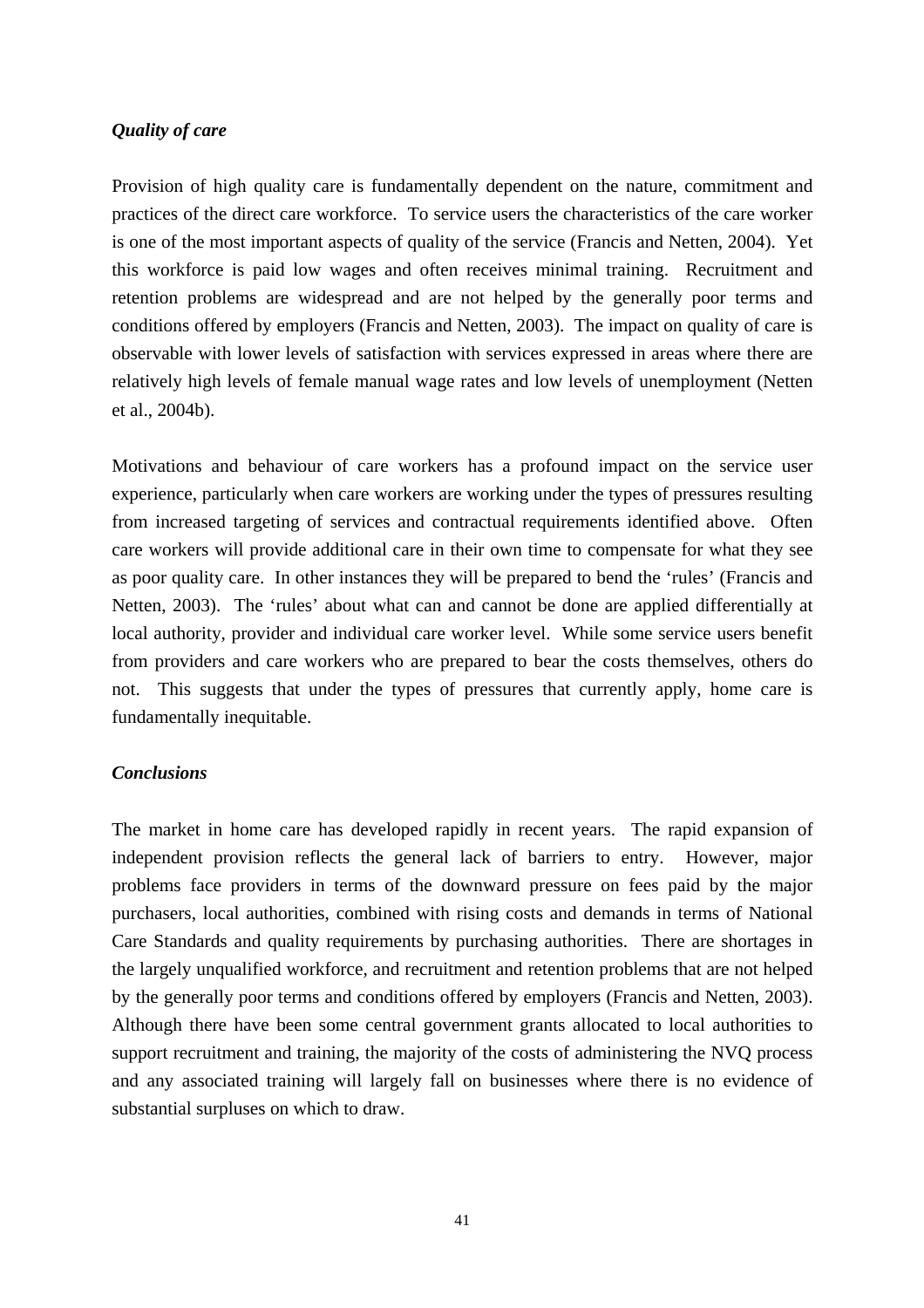Prices, fees and the resource commitments they make possible are clearly key ingredients in determining what is and is not possible in terms of both the quantity and quality of the services provided. However, it is important to recognise that delivering home care is not purely a matter of performing particular tasks, or providing predetermined interventions. Social interaction between the user and the provider, involving the development of a relationship over and above the provision of discrete services, is also an important dimension of care (Gui, 2000; Ben-Ner, 2004). The current downward pressure on fees, tightly constrained forms of commissioning and consequent lack of time for care workers to spend with service users are all adverse pressures on the quality of care provided.

#### **6.2 Care homes**

 $\overline{a}$ 

Residents of care homes comprise one of the most vulnerable groups of people. It is not surprising, therefore, that concerns about the operation of the care home market in recent years have received considerable public attention (House of Commons, 2000; Bunce, 2001; Mitchell, 2001; Pollock, 2001; Steele, 2001). Most recently, in response to a request by the Consumers' Association, the Office of Fair Trading (OFT) has carried out a study to assess the impact of price information on competition and choice among care homes for older people (Office of Fair Trading, 2005). Here we start by describing the development and structure of the market, before discussing the impact of public policies on that market in recent years.

#### *Development and structure of the market*

In contrast to home care, the growth and change in the structure of the market in care homes occurred during the 1980s (Darton and Wright, 1993). Until the introduction of the new regulatory regime in 2002, homes were registered as nursing homes, residential homes or dually registered to provide both types of care. Figure 6.3 and 6.4 show how the numbers of care home places rose dramatically during this period, fuelled almost entirely by growth in the number of private places<sup>[4](#page-45-0)</sup>. In the nursing home sector, which was dominated by for-profit providers, which started from a lower base, the increase was even more pronounced. This was due largely to a change in the eligibility rules which resulted in an increase in the support available to residents from the social security system. The availability of social security funds, without any associated assessment of need, was identified as a perverse incentive towards institutional care (Audit Commission, 1986), contrasting with the long-standing policy objective to support people in the community with home-based care.

<span id="page-45-0"></span><sup>&</sup>lt;sup>4</sup> Changing definitions make comparisons over time difficult. Figure 6.3 includes places for younger disabled people and 6.4 includes all nursing home places. However, in practice the vast majority of places are for older people, only 3 per cent of residential places are for younger disabled people.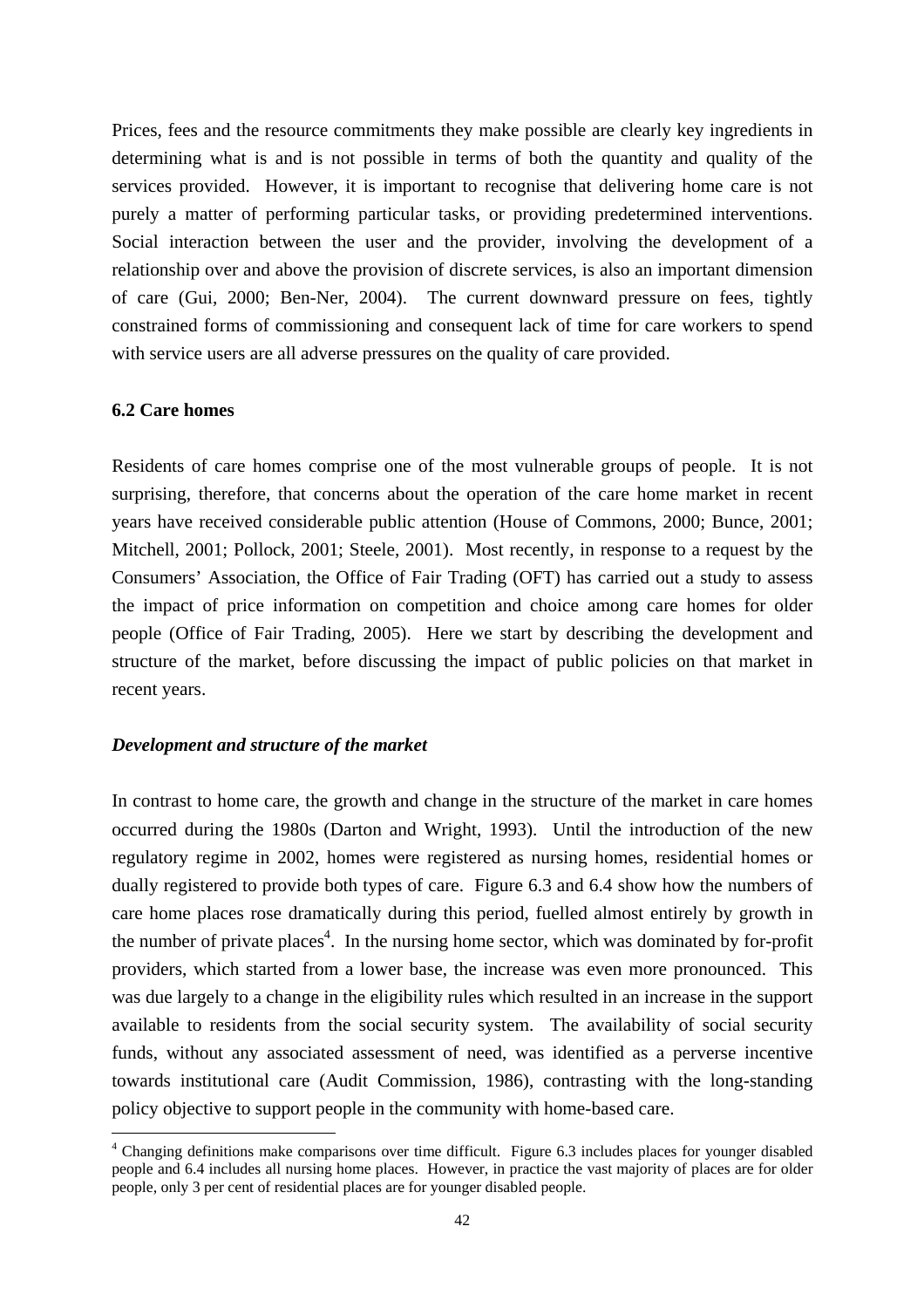Under the 1990 NHS and Community Care Act arrangements, introduced in April 1993, local authorities took on the responsibility for assessing all publicly-funded admissions to care homes and for meeting the costs of care. Although the transfer of responsibility to local authorities was associated with problems of implementation, the transition did not produce the anticipated fall in occupancy rates or closures of independent homes that had been feared (Laing & Buisson, 1995). Instead, as Figure 6.3 shows, the reduction in numbers of places in local authority managed homes that predated the Act accelerated. In 1982 50 per cent of all care home places were in the public sector. By 2001 this had dropped to less than 10 per cent of places and the NCSC estimated that in 2003 only 6 per cent of places for older people were in the public sector (Dalley et al., 2004). However, the level of occupancy in independent homes declined compared with the time just before the reforms were instituted (Laing & Buisson, 1997). Despite these factors, overall levels of residential and nursing home places in England continued to rise until 1998 (Department of Health, 2000d, 2000e).

However, since 1998 there has been a downturn in the level of provision of residential and nursing home care, particularly of nursing home care. Between 1998 and 2001, registered beds in nursing and mental nursing homes in England decreased by 9.5 per cent (Department of Health, 2002g), and places for older people and mentally infirm older people in residential homes decreased by 3.2 per cent (Department of Health, 2001d). Changes in responsibility for routine data collections since 2001 make comparisons difficult. Laing & Buisson (2003b) suggested that care home de-registrations appeared to have passed their peak. However, according to the NCSC there was a decrease of 6 per cent in the number of registered independent homes between April 2002 and October 2003 (Dalley et al., 2004), which would suggest homes were continuing to close at a similar rate to the rate in 2000. The overall decline in care home places masks regional variations in provision. For example, in 2001 there were 437 residential care places per 10,000 population aged 65 and over in England as a whole, but the corresponding figures for inner and outer London were 280 and 343 respectively (Department of Health, 2001d).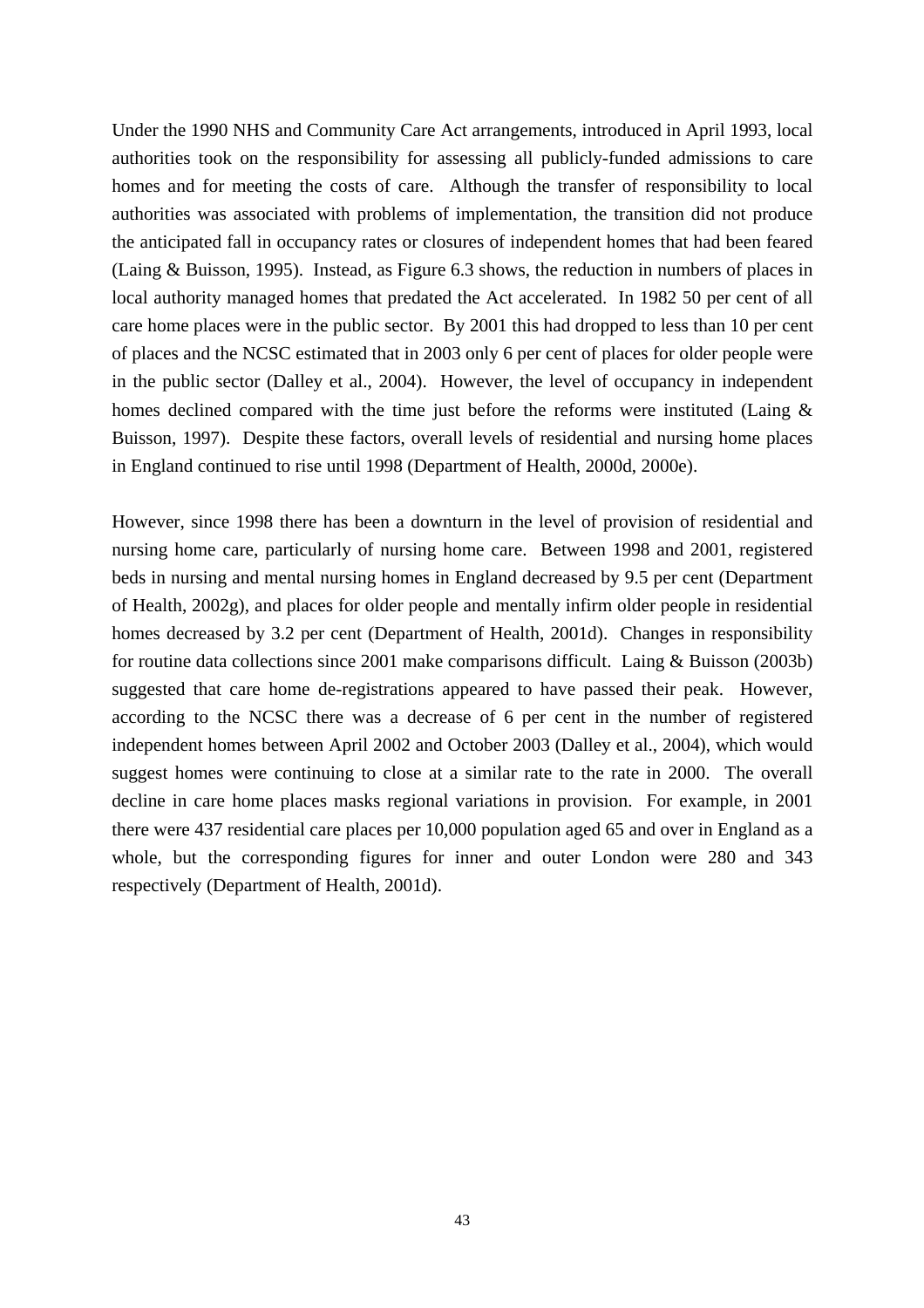**Figure 6.3: Places for older people and younger physically disabled adults in residential care homes in England: 1980-2001** 



Source: Department of Health statistics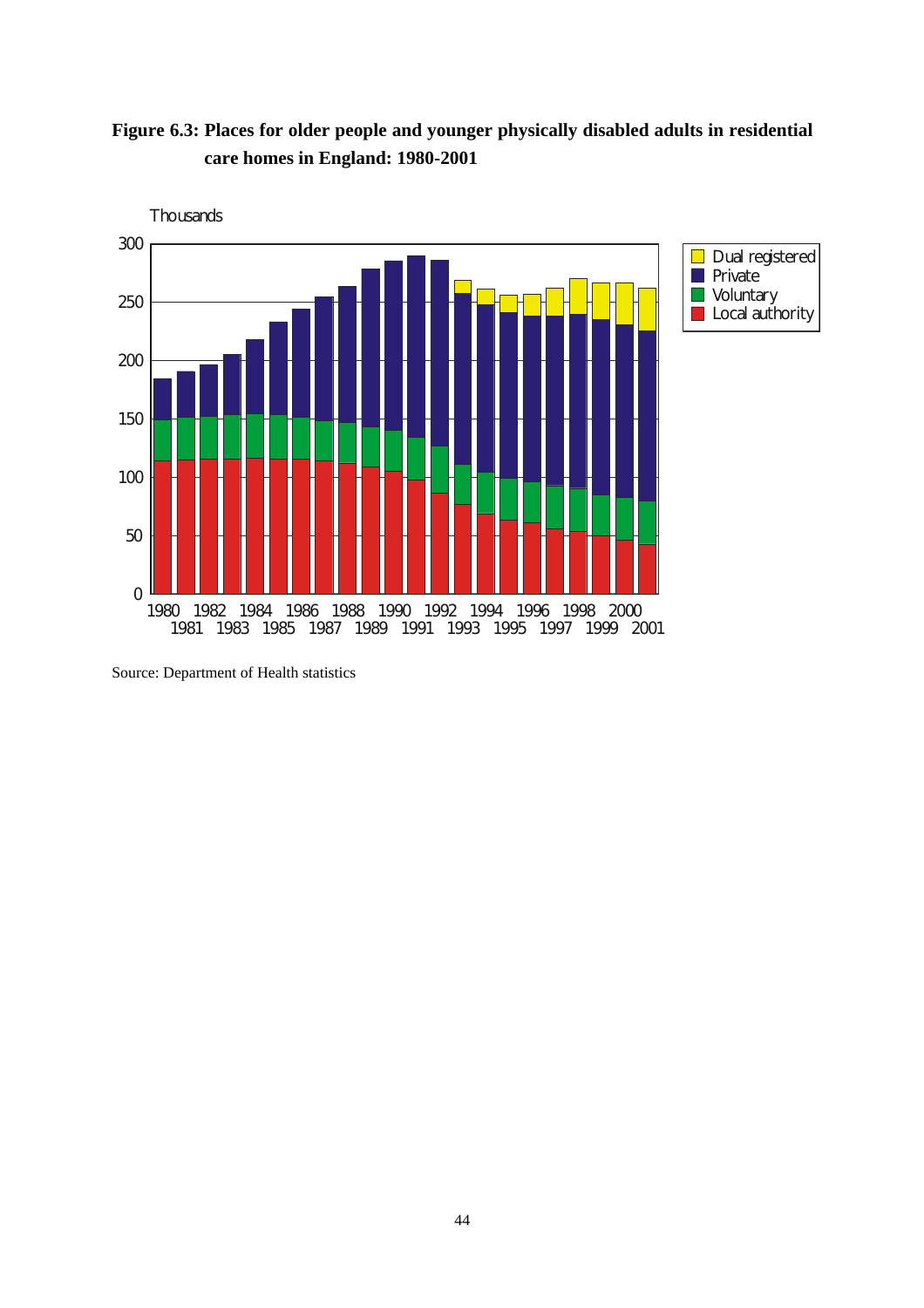

**Figure 6.4: Beds in nursing homes in England: 1982-2001** 

Although care homes are no longer registered separately for residential or nursing care, it is helpful to maintain the distinction, as in terms of dependency of residents, size, costs and ownership these types of home remain very different. Nursing homes have more dependent residents, are larger and charge over £100 more per week. Ownership of private residential homes is concentrated among small organisations, with only 10 per cent of homes run by major providers (those running three or more homes) in 2003. Among nursing homes, however, major providers ran over a third (37 per cent) of homes (Laing & Buisson, 2003b). This represents a substantial increase in concentration of ownership. In 1992 major providers owned only 16 per cent of homes. However, Laing & Buisson (2003b) argue that 'the process of consolidation has a long way to go before it makes any major impact on market structure' (p.77). We discuss below some of the pressures that have led to the increasing levels of concentration.

# *Self-funders*

The entitlements to public funding to meet care home fees are determined at a national level. Those whose assets exceed a certain level, £20,000 in 2004/05 (Department of Health, 2004c), are required to fund their own care ('self-funders'). The 1999 Royal Commission

Source: Department of Health statistics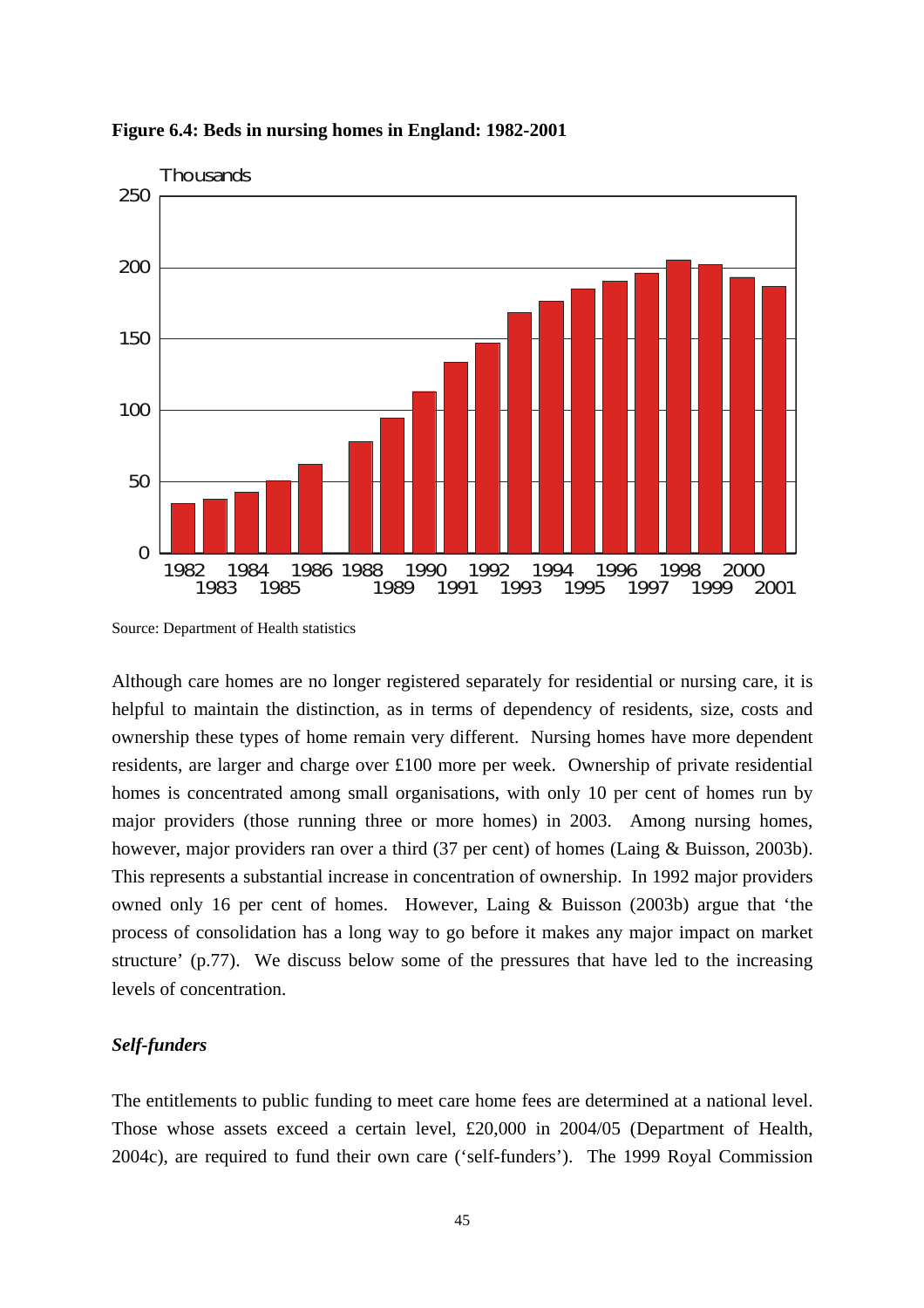(Cm 4192-I, 1999) recommended that personal care be removed from means-testing and made available according to an assessment of need. The government rejected this for England (Cm 4818-II, 2000), but did make a number of changes, including removing the anomaly that self-funded residents of nursing homes were charged for health care provided by nursing staff. Since 2001, self-funded residents have been assessed for payments based on three bands of nursing needs.

Although in the minority (about a third of residents), self-funders are a large group and are of growing importance as the rise in home ownership means that an increasing proportion of older people will be responsible for meeting their care home fees. From the local authority perspective, the perverse financial incentive identified by the Audit Commission in the 1980s remains for homeowners. While those with assets above £20,000 remain in the community, depending on local charging arrangements, a proportion of the costs of their home care will usually be borne by local authorities, whereas they will be responsible for all their care home fees, at least after the first three months<sup>5</sup>.

A number of observers have identified that self-funded residents have tended to be charged more than publicly-funded residents for the same service (Darton and Wright, 1992; Laing, 1998; Netten et al., 2001). Clearly self-funders have very little market power in comparison with purchasers of publicly-funded care so it is not surprising that there is evidence of price discrimination. However, local authorities still have an interest in the level of fees being paid by self-funders as once they have reduced their assets (so-called 'spend-down') the authority becomes liable for their fees. Although technically they could require people to move into another home if the fees are too high, such moves are not in the residents' interests and tend to draw a lot of unwelcome publicity. In the past some authorities have had policies whereby self-funded residents are admitted to homes under the same arrangements as publicly-funded residents and then recoup all the fees. In other instances they have used their market power to keep fees for self-funders down in those homes where they purchase care for publiclyfunded residents. Possibly it was as a result of these policies that there was some evidence that prices were tending to converge at the end of the 1990s (Netten et al., 2002a). However, pressures since then have been such that the latest Laing & Buisson market survey reports that self-pay fees are typically £50-£100 higher than local authority fees for similar provision (Laing & Buisson, 2003b).

 $\overline{a}$ 

<span id="page-49-0"></span><sup>&</sup>lt;sup>5</sup> For those whose assets excluding their home are less than £20,000 the authority pays the fees for the first three months to enable people to return to their own homes.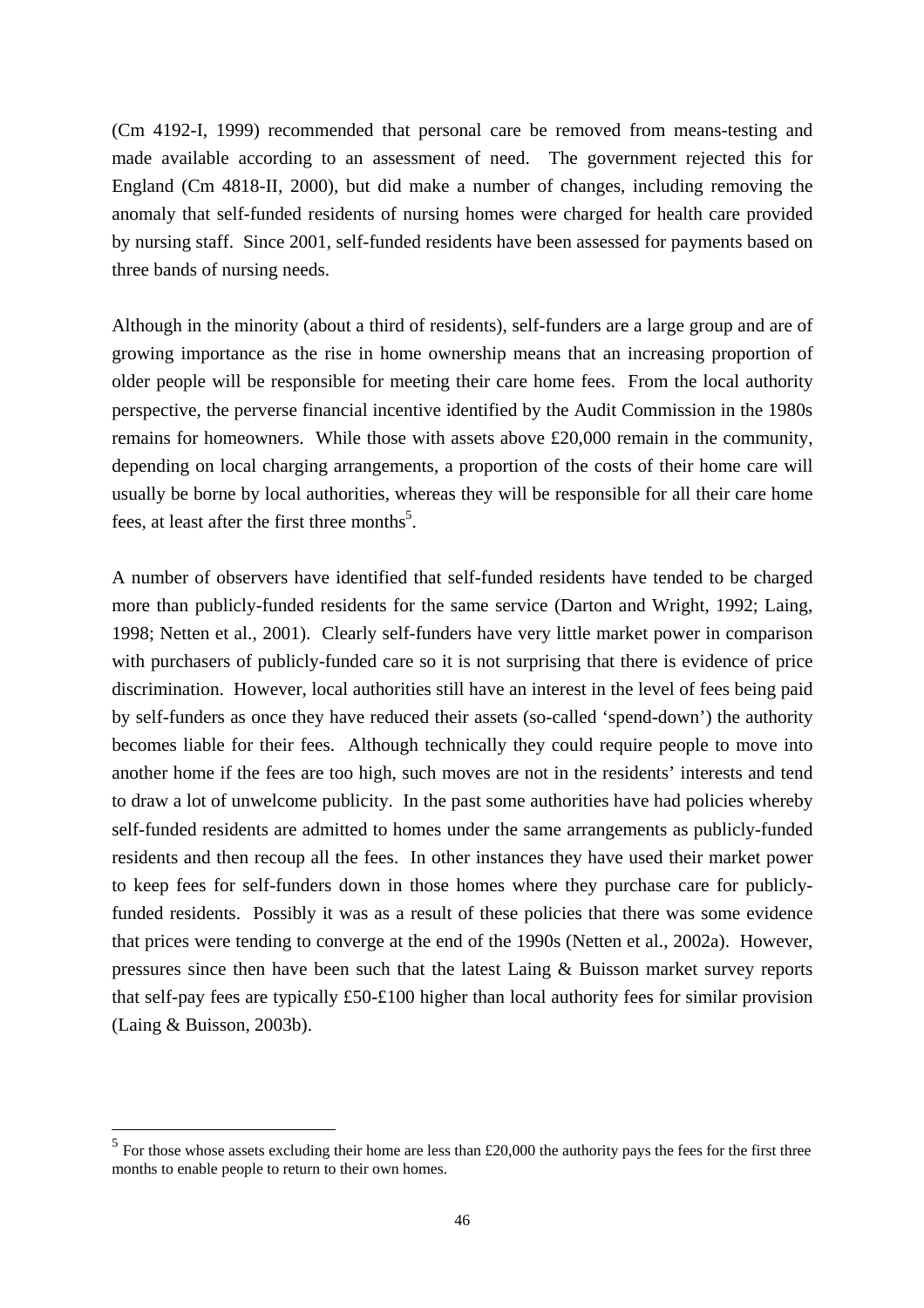#### *Prices and mark-up rates*

Analysis of factors associated with independent home prices in the mid 1990s found that although dependency characteristics of residents were associated with prices the relationship was very flat within home type, although there was a more marked relationship between price and dependency in voluntary than in private residential homes. The majority of the impact of dependency on prices occurred through the use of nursing or residential places (Netten et al., 2001). In terms of what the home was providing, the proportion of single rooms had the largest impact on prices in both residential and nursing homes, although the percentage difference in price was higher for nursing homes than in residential homes. Residential homes with fewer than ten places charged lower prices, single nursing home organisations charged higher prices and private homes were found to be slightly more costly than voluntary homes overall. However, all these effects were negligible compared with the effect of the local labour market. Female wage rates were used to proxy labour input prices. The relationship between wages and prices was particularly sensitive in residential care, with a one per cent rise in wages being associated with a 0.81 per cent rise in prices. This is of particular significance when we consider the subsequent pressures on homes discussed below. Overall mark-up rates were modest, estimated at about 10 per cent at the time of the study (Darton et al., 2003a).

Subsequent analyses at the local authority level, based on 1998-2000 data indicated that average mark-up rates over average costs were well below 10 per cent of total weekly revenue (Fernández and Forder, 2002). We cannot predict what constitutes a sustainable level of mark-up in the longer-run, but values below 10 per cent would certainly seem to raise questions about long-term sufficiency of supply. The analyses also indicated high levels of competition in the residential care market (Fernández and Forder, 2002). This finding is not surprising: the largest local authority in England has over 1000 residential and nursing homes, and the average is nearly 200.

The results indicated a very significant degree of geographical variability in market conditions. Even controlling for their local supply-relevant conditions, many local authorities were found to be operating with non-sustainable prices in the long-term. Some authorities had prices that were around £60 less than predicted long-term supply price for those authorities when accounting for their supply conditions (Fernández and Forder, 2002).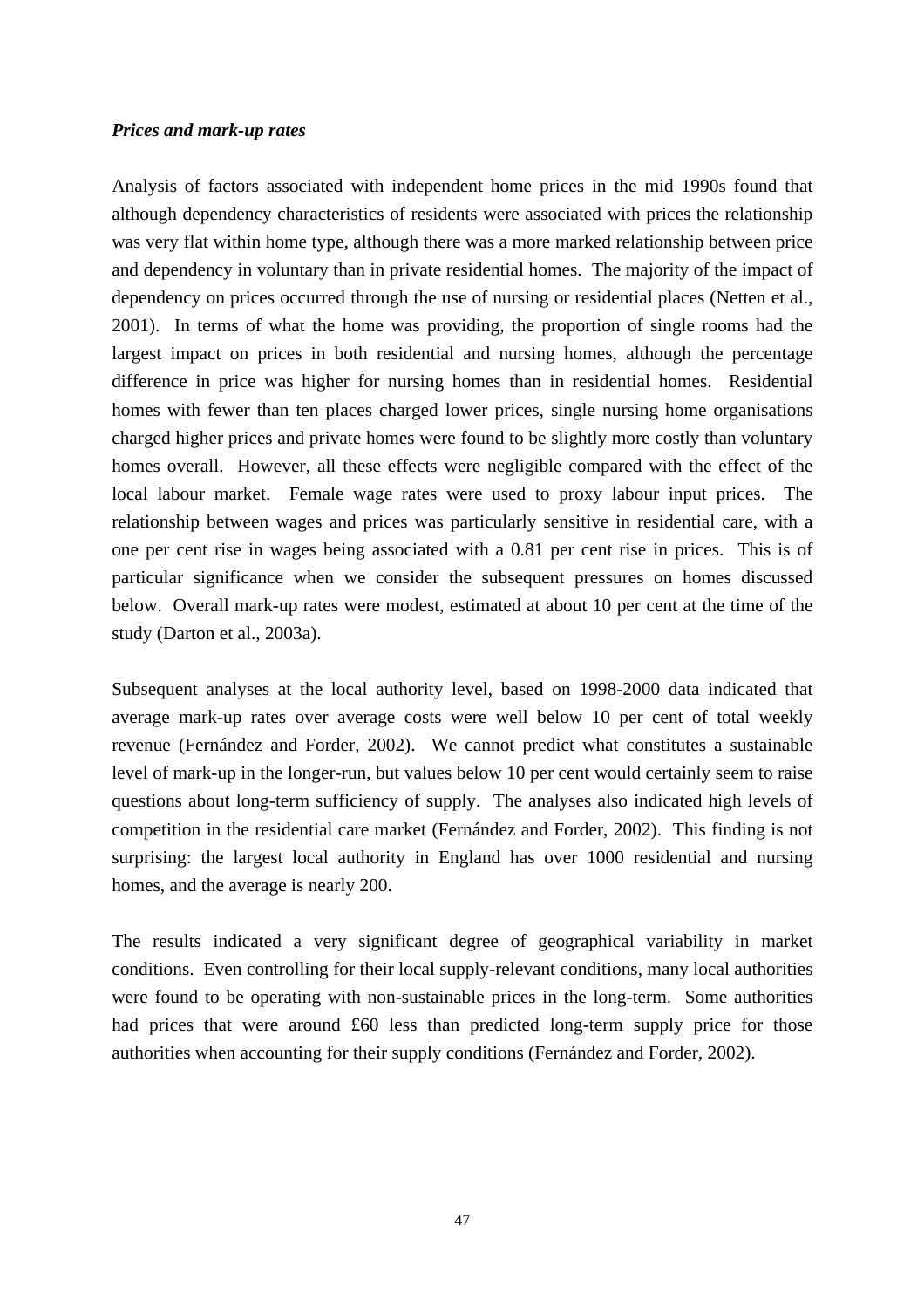#### *Market entry and motivations*

High house prices constitute one potential barrier to new entrants. Most care homes are in converted premises, rather than new build. However, in the future a need to comply with the National Care Standards means that it is probable that new build costs and availability of land will be more relevant. Other barriers to entry include workforce shortages, uncertainty and lack of confidence in terms of likely returns.

Residential care providers, like domiciliary care operators (see section 6.2), should not be understood purely in terms of monetary reward and financial viability. While these aspects are important, so too is allowing caring professionals to develop their potential and putting a premium on a range of rewards and achievements (Kendall, 2001). Providers value a significant degree of autonomy (control over their own affairs) and the provision of opportunities for them to express their caring professionalism inside and outside the home. As in home care, arrangements between purchasers and providers need to find ways of facilitating mutual respect and acknowledgement, whereby committed and well-motivated providers feel recognised. There may also be implications for contracting and regulation strategies. For example, while block contracts carry well-rehearsed advantages in terms of risk sharing and planning, great care must be taken to ensure they do not inappropriately stifle providers' freedom of action, and do not result in too much loss of control over the admissions process. In terms of regulation, inspections and the arrangements that underpin them should not only focus on homes' input and structural compliance, but also find ample room for providers to demonstrate their empathy with residents, and express how this is reflected in their home's ethos, and in relationships within the home.

## *Market exit*

The reduction in care home capacity since 1998 owes less to the general policy of maintaining people in the community than it does to a combination of other government policies, rising costs and opportunities to exit from the market. Our analyses of costs and prices discussed above suggested that rises in levels of dependency associated with delaying admission to care homes were less likely to be critical to homes than pressures on wage rates. In section 2 we described the downward pressure on prices being paid by local authorities resulting from central government efficiency targets and other incentives to keep local authority expenditure down. For much of the 1990s, fee increases for publicly-funded residents were kept below the Retail Price Index level, while staff costs were being affected by the National Minimum Wage, introduced in April 1999, the Working Time Directive,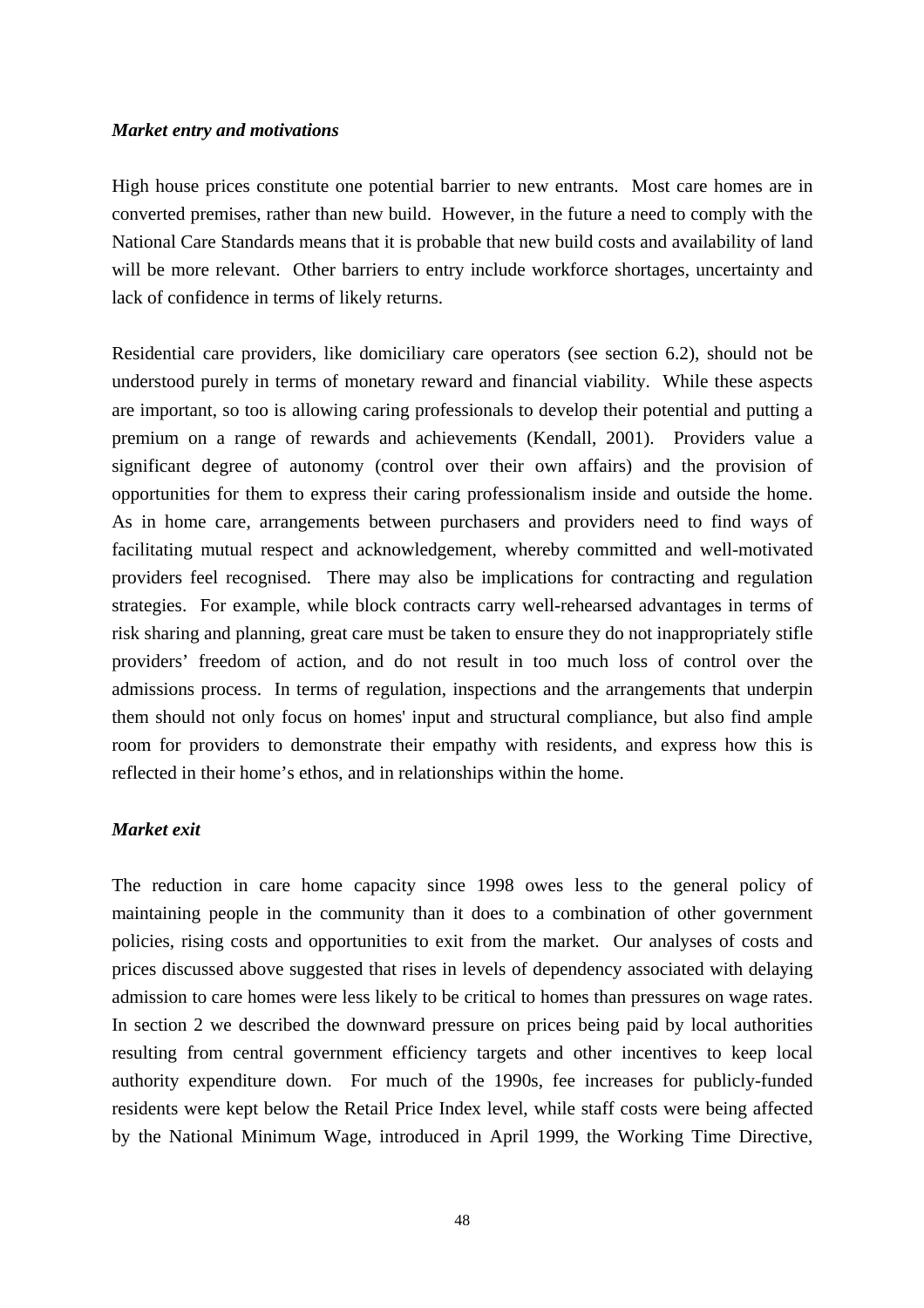introduced in October 1998, and a substantial pay award to nurses announced in February, 1999 (Laing & Buisson, 1999).

The same year that the National Minimum Wage was introduced, a consultation document was issued on the proposed National Minimum Standards (Department of Health, 1999b). No funding was to be provided, and homes were expected to meet the costs of any adaptations or investment required to meet the standards. With the exception of some funding provided to local authorities to facilitate recruitment and retention in social care generally (Department of Health, 2003g), this remains the case.

In addition to these policies, the situation in the markets for inputs was also adding pressure on homes. A national survey of regulators found that the most widespread factor perceived as influencing nursing home closures was the shortage of nursing staff (Netten et al., 2002b). This was potentially being exacerbated by government initiatives aimed at tackling shortages of nurses generally by encouraging qualified nurses to return to the NHS (Department of Health, 1998), again putting pressures on homes if they were recruiting from the same pool of staff. In areas of high employment there were particular concerns about the supply of direct care staff, and a number of respondents mentioned problems in recruiting management staff (Netten et al., 2002b). These pressures were also seen as threatening the capacity to care in homes that remained open as the recruitment of good quality, highly motivated staff is fundamentally important to quality of care. This was seen as particularly important in private residential care homes where the dramatic increases in levels of dependency since the 1980s meant that many homes that opened then were now caring for a very different population (Netten et al., 2002b).

The cost, policy and workforce pressures came together at a time of rising house prices, facilitating those owners, particularly of converted properties, to exit the care market. It was this opportunity to exit and lack of opportunity for selling homes as going concerns, rather than the opportunity to make a quick profit, that pushed people into closing homes. Interviews with providers of homes that had closed found that it was principally the combination of long-term downward pressures on fees, rising costs, need for investment to meet the new care standards together with little prospect of return that culminated in the decision to close (Williams et al., 2002).

## *Consequences of home closures*

The rise in home closures reduced overall capacity. In some parts of the country, particularly the south, there were serious concerns about whether the market would be able to meet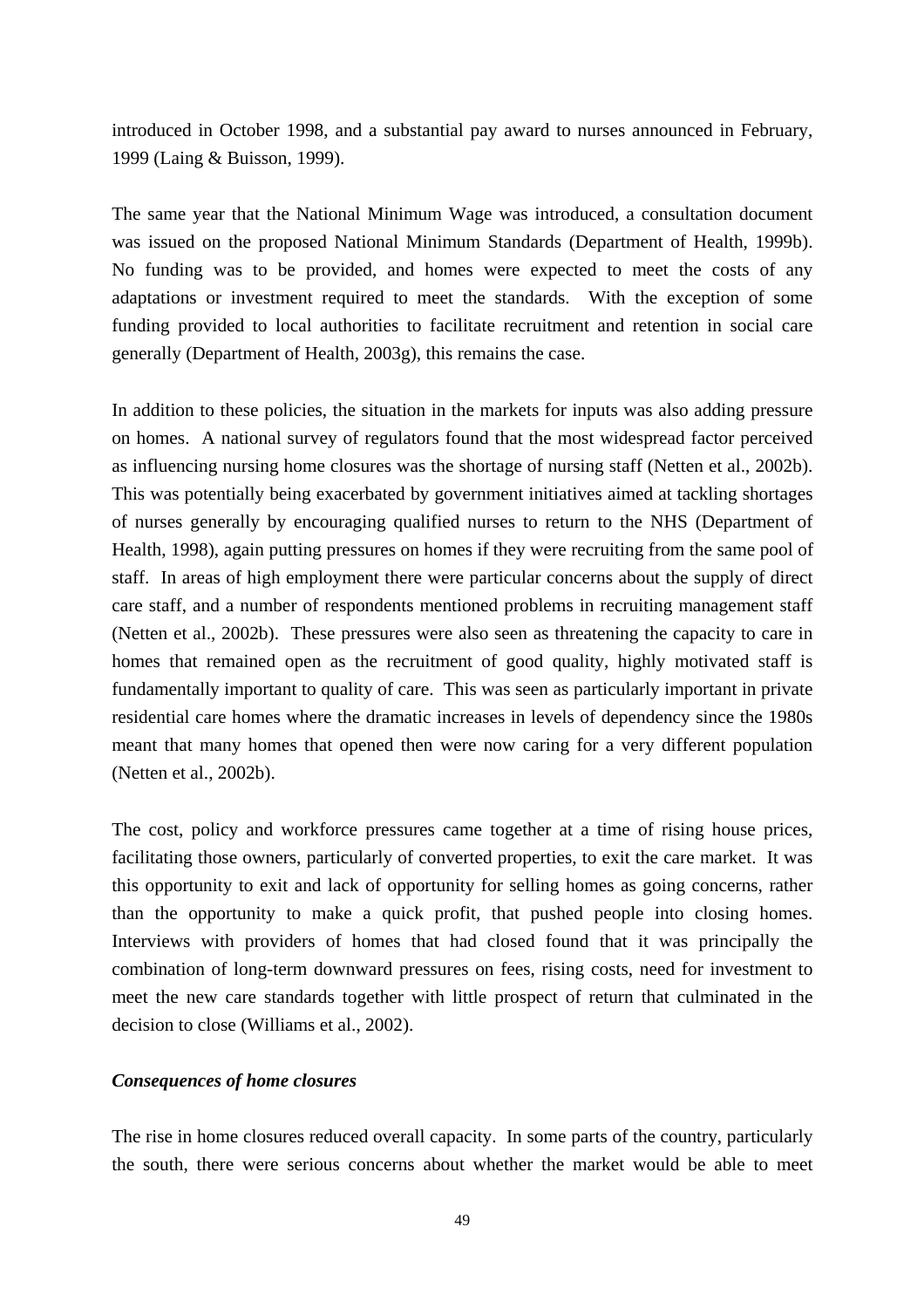demand in both the short and long term (Netten et al., 2002b). From a central government perspective the principal issue was the potential impact on acute beds in hospitals, and analyses did establish important links between the functioning of the social care market and delayed discharges (Fernández and Forder, 2002). The response was the 2001 concordat and associated expenditure (see section 2).

However, the issue is not just overall capacity, but what types of homes are being lost. In terms of local shortages, most concern was expressed by regulators at the lack of specialist accommodation for older people with mental health problems, particularly dementia (Netten et al., 2002b). Nursing homes have been reported as being particularly vulnerable because of the additional cost pressures associated with employing nursing staff, and reductions in demand associated with authorities adopting policies of placing high dependency residents in residential homes with additional payments (Netten et al., 2003b). Nursing homes that closed also appeared to have higher quality of care than residential homes (Netten et al., 2002b).

A 2001 follow-up of homes that had participated in a national survey in 1996 found that homes that closed tended to be smaller, to have had lower occupancy levels in 1996, to be the only home run by the organisation, and to occupy converted buildings, with poorer facilities and more shared bedrooms (Darton, 2004). There are a number of reasons why smaller homes are the most likely to be lost. If larger homes are having problems, purchasers will be more concerned about the impact of their closure on local capacity, and will be more prepared to negotiate more favourable contracts or prices. Economies of scale mean that larger organisations can bear the costs of regulation more easily than small businesses (Holden, 2002). However, a concentration of ownership would reduce the choice available to prospective residents. Although policy documents emphasise 'homely' or 'domestic' environments (Cm 849, 1989; Centre for Policy on Ageing, 1996; Department of Health, 2001e), there has been a long-term trend towards larger homes, particularly in the nursing home sector (Laing & Buisson, 2003b).

Standards of physical provision have shown steady improvement, in response to market forces, demands from local authority purchasers and the requirements of inspecting authorities (Laing & Buisson, 2001). Although homes that existed before April 2002 will no longer have to meet the national minimum standards for bedroom sizes, it is quite likely that market pressures will force them to upgrade their facilities to compete with homes that do meet the standards, or to close. The amended standards (Department of Health, 2003d) indicate that care homes should specify the details of the physical environment provided by the home so that people choosing a care home can make an informed choice. Failure to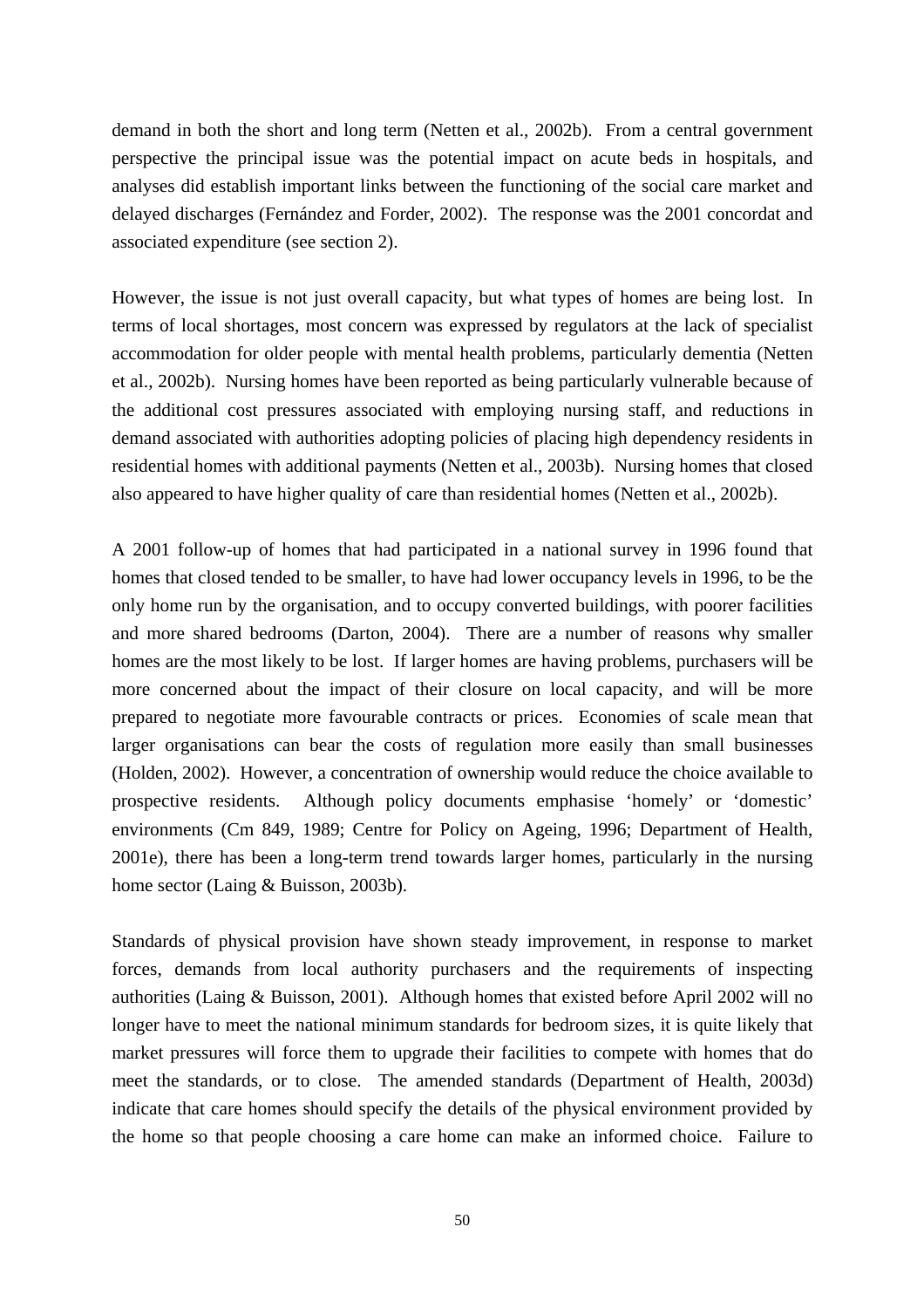upgrade facilities will lead to a two-tier system of homes that do and do not conform to the standards.

Although aspects of the physical environment will have an important influence on quality of life, for example privacy, the social climate or atmosphere of the home will be central to quality of life (Timko and Moos, 1991). Relatives of residents have cited the atmosphere as the most important factor in selecting a home (Netten et al., 2002a). In an analysis of data collected on social climate in the national survey in 1996, using the Sheltered Care Environment Scale (Moos and Lemke, 1994, 1996), homes identified as having a more positive social environment were those occupying smaller, converted premises and having lower occupancy levels (Darton et al., 2003b), exactly the types of home most likely to have closed.

The evidence suggests that it is not poor quality homes but primarily smaller private homes and organisations running one or two homes that are the most likely to close. The implication of this is a loss of diversity in provision. Fewer homes overall, and relatively more larger homes in corporate organisations mean reductions in choice for future residents, in terms of both type of home and location. Location is the single most important factor for residents and their relatives once the decision to enter a care home has been made (Netten et al., 2002a), and small homes in small towns, serving largely rural areas, are the least likely to survive. Where such homes do close, residents are faced with the problem experienced in all areas with low levels of supply, such as parts of London, namely that of travelling a considerable distance to find a suitable alternative. Current residents will be placed in the position of having to find a vacancy in a limited time period, and might feel obliged to agree to the first vacancy or home that is suggested to them by a care manager due to a lack of any alternatives (Williams et al., 2003). In cases where residents have moved to a home to be nearer to their children, they may be forced to move further away again.

### *The closure process*

The care home market is like none other in that it so fundamentally affects so many aspects of consumers' lives. Moreover, the consumers are, as we have noted, by definition one of the most vulnerable groups of service users. Such a potentially stressful and traumatic event as involuntary relocation is likely to involve health and safety risks for current residents. There is a popular perception that care home closures cause increased mortality among residents, but evidence is ambiguous (Smith and Crome, 2000). Given the dependence of residents it is surprising that there is not more in the way of safeguards and guidance. Currently there is a lack of central policy guidance aimed specifically at how independent care homes close or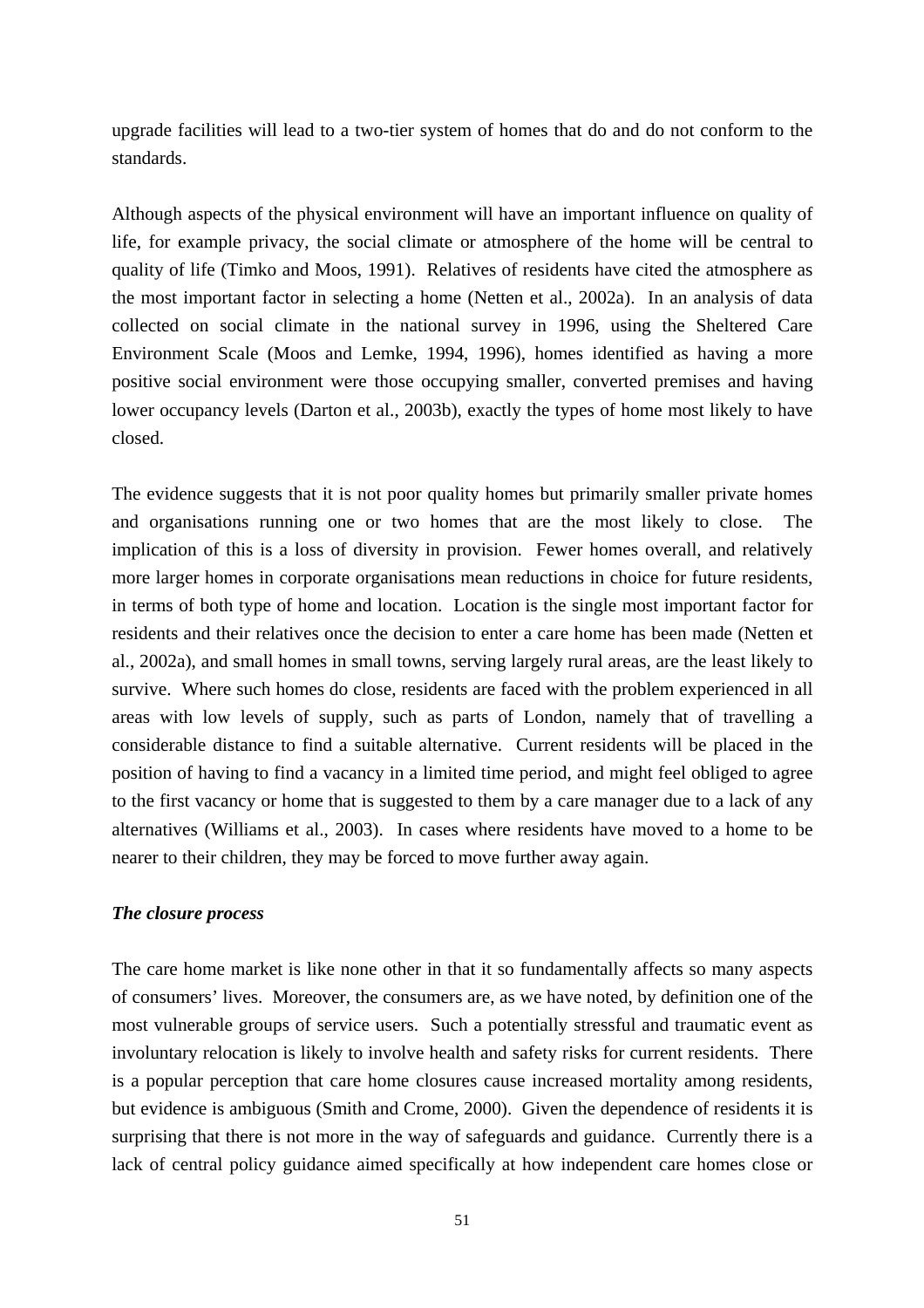how councils safeguard residents' welfare. Not all councils have guidelines in place and where they do their recommendations vary or fail to address important areas of concern for residents and relatives, such as how best to support residents with dementia (Williams and Netten, 2003; Williams et al., 2003). It is likely that any risk to residents is affected by the way in which a home is closed and service users should be offered access to fair, flexible and responsive help and support during such a time of potential crisis and upheaval. In practice access to such support appears patchy at best. For example, case study research found there was no evidence of increased vigilance by inspectors to ensure that standards were maintained and residents' safety was protected (Williams et al., 2003).

#### *Conclusions*

The evidence from the 1980s suggests that the care homes market was able to respond rapidly to economic signals. However, it could be argued that the development of the market was strongly influenced by a particular set of circumstances, including the availability of property suitable for conversion, the existence of suitably-qualified and entrepreneurial individuals, and a supportive political environment.

The culmination of a period of downward pressure on prices, the introduction of the National Minimum Wage and the proposed implementation of costly care standards could be represented as a one-off event, resulting in those businesses that were already in financial difficulties going out of business, and hence the dramatic rise in closures during 1999–2000. However, the evidence suggests that this rate of closure has been sustained in subsequent years, together with a dearth of new entrants, with the consequent implications for future capacity.

Cost pressures are particularly intense for those homes caring for the most dependent residents, nursing homes and specialist homes for older people with dementia. Particularly for people with dementia, there is some evidence of real shortages in appropriate provision. Workforce shortages have implications both for future costs and quality of care for increasingly dependent residents. Barriers to entry to the care home market have always included the capital costs of setting homes up. These will be higher than in the past, both because of the rise in house prices and because of the national care standards.

The decline in care home provision has been greater among the smaller businesses operating smaller homes, with less ability to re-negotiate financial arrangements with purchasers and operating in premises that do not meet the care standards. In addition to the impact of financial pressures on homeowners, some of the decline may be the result of a cohort effect,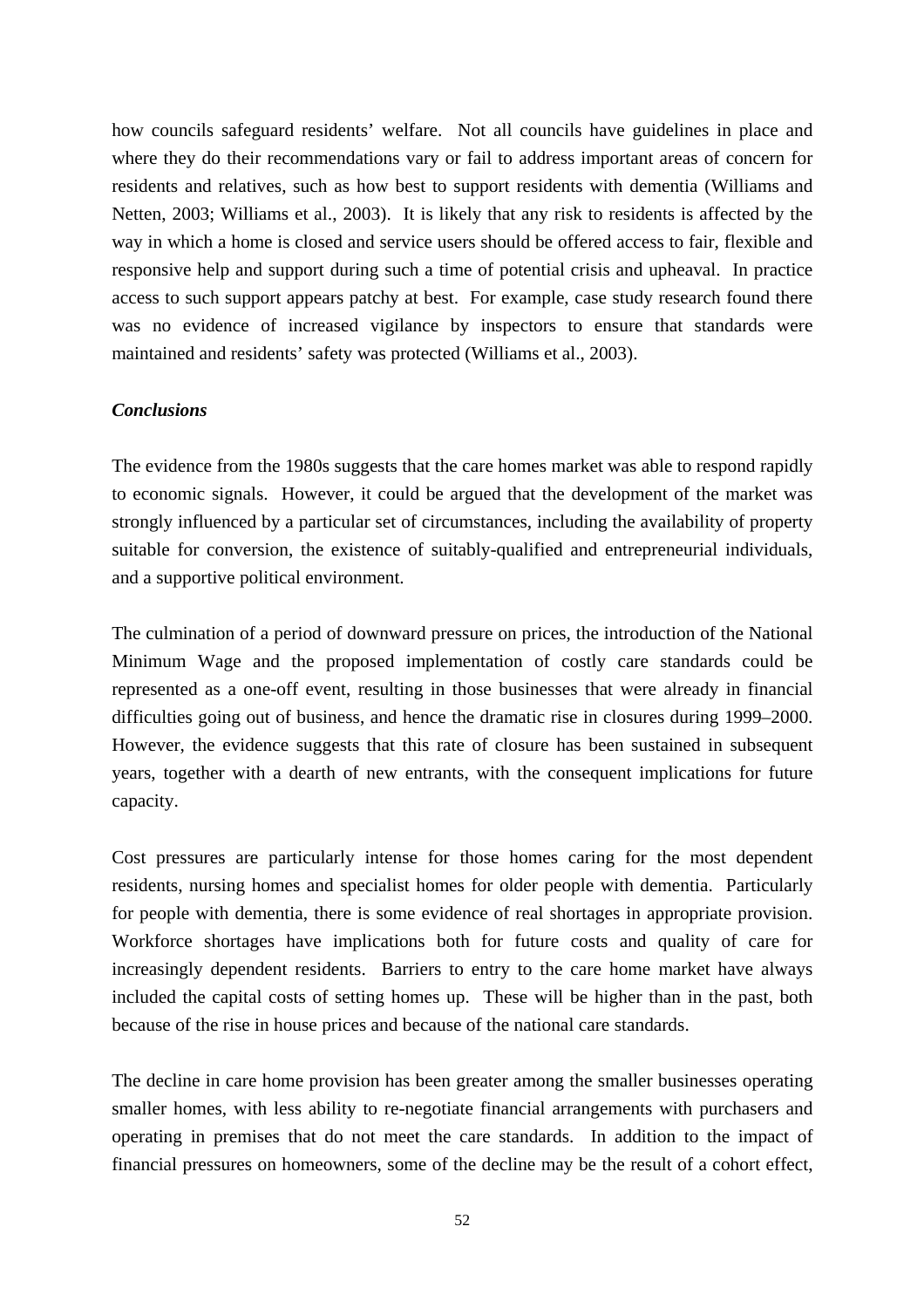with owners seeking retirement. This, together with the increased barriers to entry suggests that future developments may have to be sought from the larger providers of larger homes, which has implications for choice and diversity.

An industry comprising a lot of small businesses, as the care home market undoubtedly remains, is always going to have a level of turnover. This means that homes will always close 'voluntarily' as well as closure as the result of regulatory action. Necessarily there will be a loss of welfare to those residents affected, at least in the short-term. This can be mitigated by good practice during the closure. Policy makers, the CSCI and local councils need to review the extent to which home closures are monitored, managed or controlled.

#### **6.3 Extra care housing**

The term extra care housing has emerged in recent years, and covers a range of types of housing for older people characterised by the integration of housing and care, although since such a variety of schemes have been included under the umbrella term, definitions are very difficult. Housing and care schemes for older people can be traced back to the post-war reconstruction of housing. Although the immediate emphasis was on housing younger families, the need for a range of types of houses to meet the varying requirements of the population as a whole was recognised (Ministry of Health, 1949), including the provision of special accommodation for older people with the aim of freeing-up larger houses for families (Ministry of Local Government and Planning, 1951). Sheltered housing, which was originally intended for older people who were not in need of the degree of care provided in care homes, was seen as part of a continuum of care. At a minimum, sheltered housing provides an alarm system and warden (or equivalent) support (McCafferty, 1994).

The early developments of extra care housing, often termed very sheltered housing, originated in the late 1970s and early 1980s and were based on providing greater levels of care, including meals, to residents of sheltered housing. These schemes had enhanced design features, more extensive warden cover and domiciliary services were arranged to supplement the warden cover (Reed et al., 1980). More recently, local authorities have considered the development of integrated care and housing as an alternative to care homes, particularly for physically frail older people. For example, Wolverhampton has developed a new strategy involving the closure of local authority residential homes, the development of new very sheltered schemes, the establishment of resource centres for community support and the provision of specialist centres for older people with mental health needs (Bailey, 2001). A number of other housing models for older people are also being developed, in particular the retirement community model, derived from developments in the United States (Phillips et al.,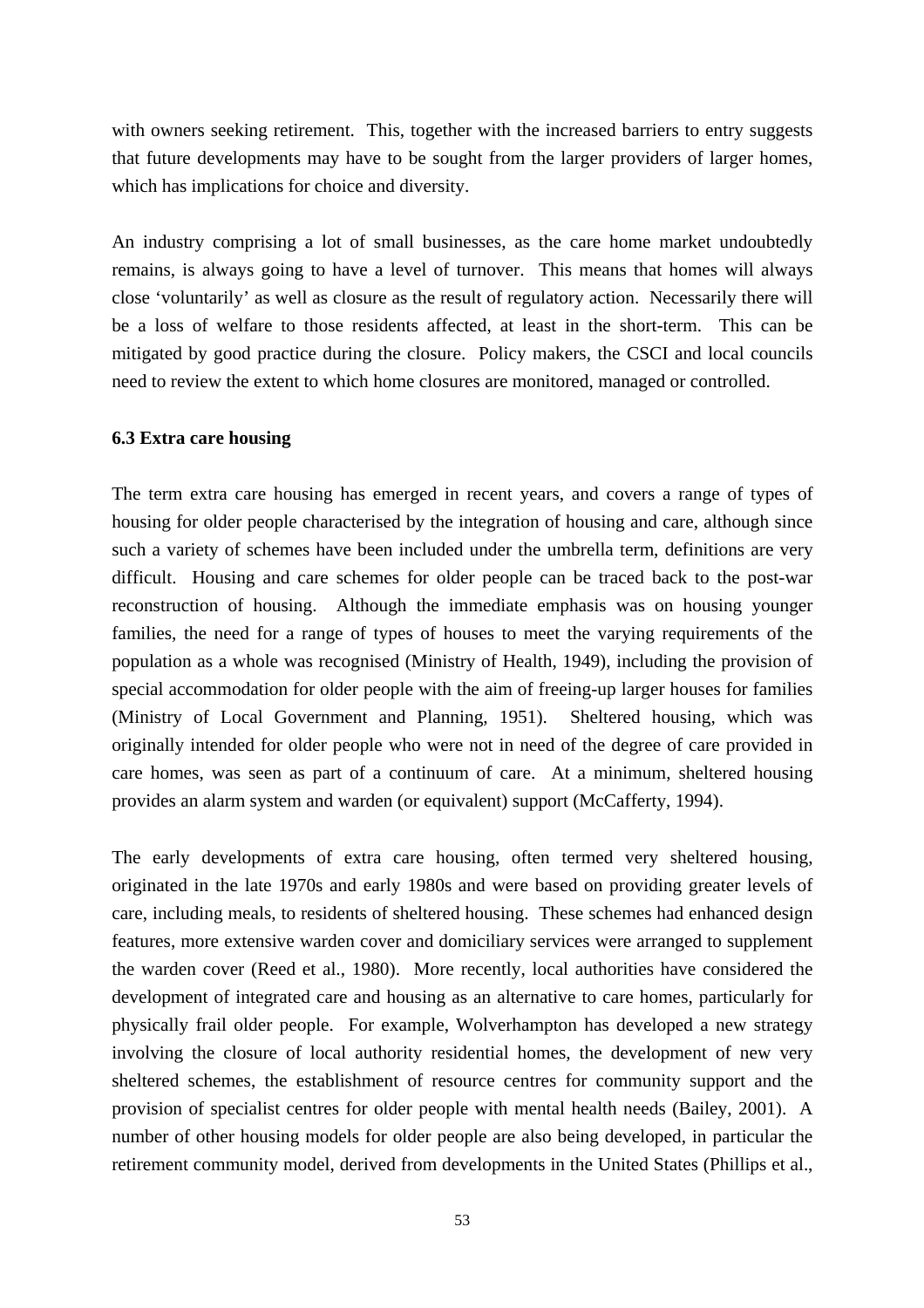2001; Streib, 2002), and developments in other European countries are informing new forms of housing arrangements, for example co-housing (Brenton, 2002). It is not possible here to consider the international picture systematically, but it is worth noting that the types of housing and care arrangements that are developing do seem to vary between different countries, influenced perhaps by cultural factors as much as by market incentives and regulatory context.

A number of factors have been identified as stimulating the development of extra care housing: a greater need for care and support among people in existing sheltered housing; the unpopularity of some ordinary sheltered housing schemes; poor quality local authority residential accommodation; and developments in services and buildings enabling people to age in place (Fletcher et al., 1999). The government has supported the development of extra care housing by announcing plans for an expansion in provision and providing some funding (see below). Heywood et al. (2002) suggest that the changes in government views on the role of housing in community care were influenced by: the roles of home improvement agencies in enabling people to remain in their own home; the supposed potential of sheltered housing, especially very sheltered housing, to provide a cheaper alternative to residential care; and the greater profile of housing associations as reliable providers of services.

#### *Ownership and tenure*

The majority of extra care and sheltered housing is provided by the social rented sector, either by local authorities or, increasingly, by registered social landlords (RSLs). This contrasts with the dominance of owner occupation among older people as a whole. Private sector sheltered housing, which is usually referred to as retirement housing, is usually purchased on a long lease, or less often as a freehold (Laing & Buisson, 2003c). Developers of private retirement housing include for-profit and not-for-profit organisations: the term 'private' refers to the ownership of the property (Laing & Buisson, 2003c). However, some providers offer properties for purchase or rent. Private retirement housing has received very little attention in the literature (Dalley, 2001), although Laing & Buisson provide detailed information about housing and care in their annual publications. In private retirement housing there is an emphasis on the property and property-related services rather than any care and support provided, but providers are increasingly developing extra care housing (Laing & Buisson, 2003c). The number of private sector developments declined sharply during the 1990s, following the economic downturn in the early part of the decade (Dalley, 2001). The health of the market is closely connected to the general housing market, since purchasers need to sell their existing homes before purchasing retirement housing (Laing & Buisson, 2003c).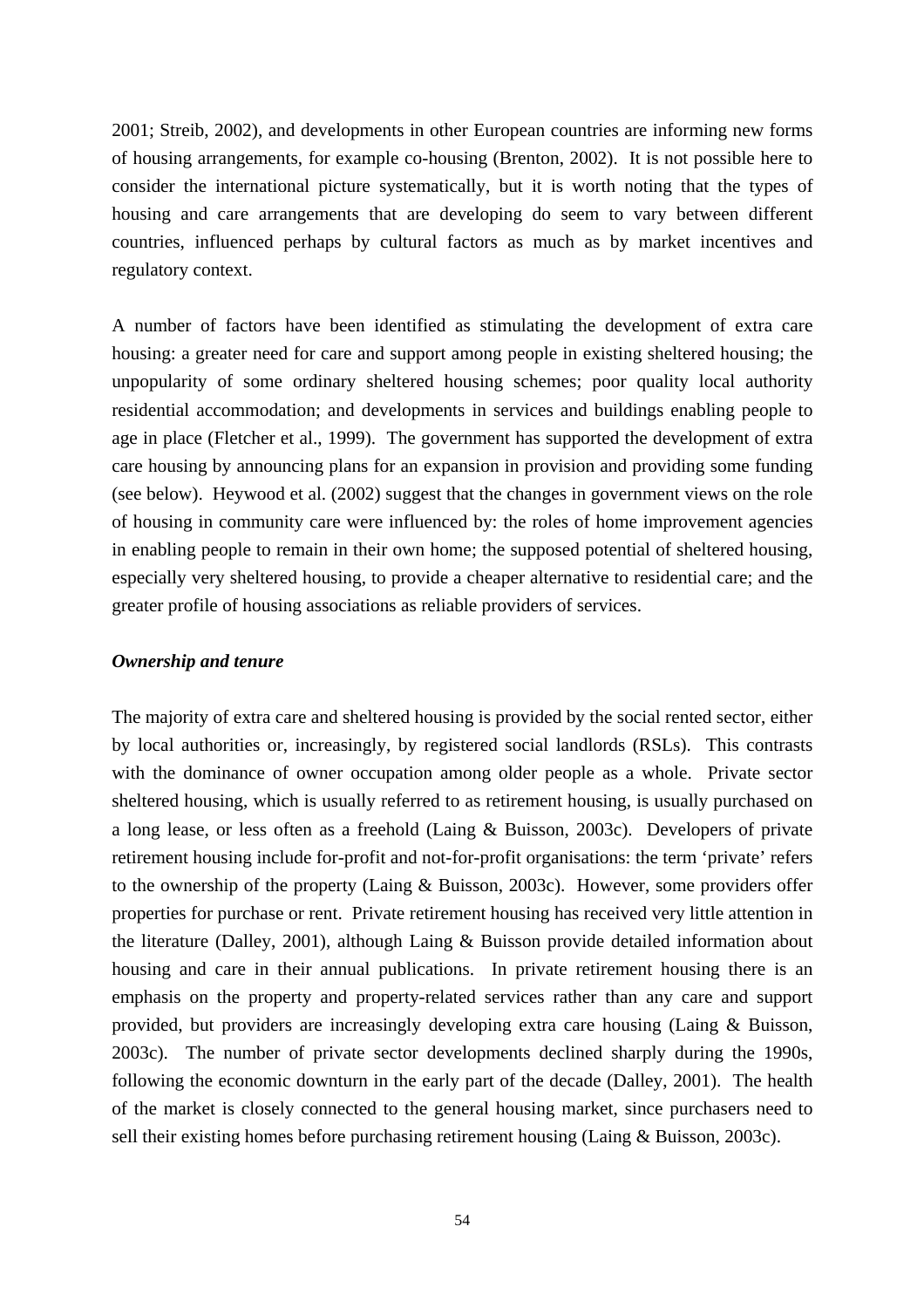In recognition of the growth in home ownership, some providers of rented schemes have considered developing mixed tenure schemes, for example the ExtraCare Charitable Trust (Appleton and Shreeve, 2003). However, there are questions about the acceptability to residents of some developments, for example mixed tenure and schemes that provide facilities to other members of the community (Bessell, 2004, private communication).

## *Supply*

Problems in defining extra care housing create difficulties when it comes to describing overall levels of provision. Sheltered housing in England, defined as accommodation with a warden, provides accommodation for around 600,000 people, of whom 86 per cent live in social or public sector schemes (Office for National Statistics, 2000). Thus, at the time, the overall levels of provision in sheltered housing and care homes were broadly similar (Audit Commission, 1998; Conway, 2000).

Initially, the growth in the provision of extra care housing was slow. By 1997 it only accounted for approximately 3.5 per cent of the *c*.500,000 sheltered housing and very sheltered housing units in England (Tinker et al., 1999). However, there has been considerable expansion since then by some housing associations, such as Anchor and Hanover, although some developments have been conversions of sheltered housing schemes rather than new build (Tinker et al., 1999). Private providers accounted for approximately 9 per cent of the units in England in 1997, and housing associations had increased their ownership to 35 per cent (Tinker et al., 1999). Taking a broad definition of extra care schemes, the Elderly Accommodation Counsel identified 596 schemes in England in 2003, providing around 21,000 dwellings (Department of Health, 2003h).

The government announced plans for a 50 per cent increase in the provision of extra care housing places from 1997 (Department of Health, 2002a), and this was subsequently quantified as an additional 6,900 places (Department of Health, 2002h). However, since the extra provision will be developed in conjunction with local authorities, housing associations and other providers, and some units may provide accommodation for couples, it is unclear how the additional number of places can be reconciled with the percentage increase to the figures given for 1997 by Tinker et al. (1999). In supporting the development of extra care housing, the government has recognised the need to identify whether it is to complement existing provision or to provide a substitute for residential care but, to date, has not clearly identified what they want to expand (Department of Health, 2003i). Successful extra care housing may need to accommodate residents with a wider range of levels of dependency than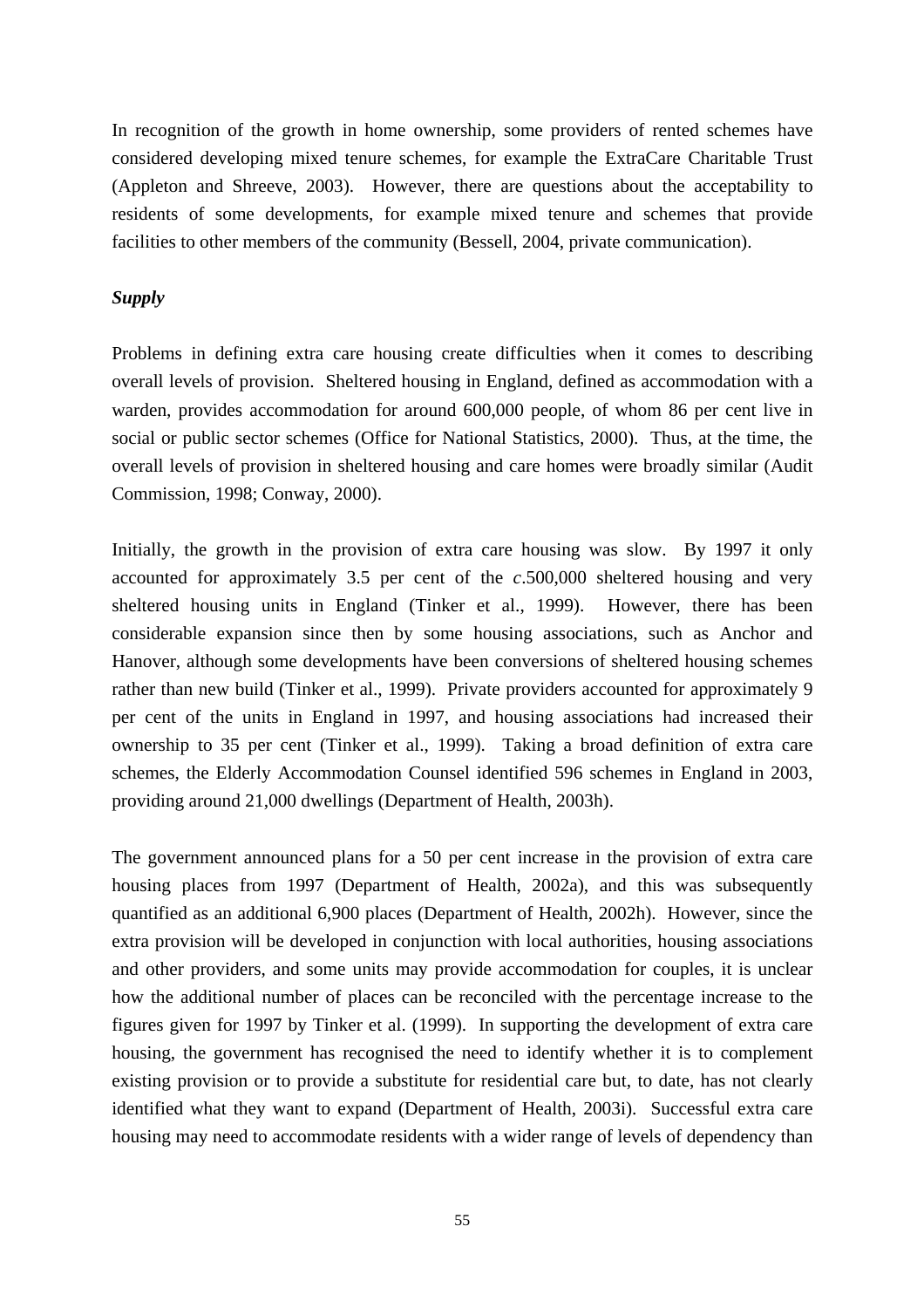are currently cared for in care homes, which could be difficult to justify on cost grounds. Whatever the objective, the projected growth is from a low current level of provision.

# *Funding*

The availability of Housing Benefit has been central to the development of extra care housing, which has been able to develop opportunistically (Oldman, 2000). With the introduction of the *Supporting People* arrangements there were concerns that local authorities may develop extra care housing to transfer costs to social security funding (Laing & Buisson, 2003b). Such concerns have been reinforced by the growth in the *Supporting People* grant from the original estimates (see section 2). It is known that, in at least some instances, in private schemes that previously drew on Housing Benefit, *Supporting People* funding is being used to meet the revenue costs of care in extra care housing. Any attempts to cap the rapid growth in expenditure from this source would potentially have important implications for these schemes.

There is a shortage of capital funding needed to support these developments in the public and voluntary sector (Fletcher et al., 1999), particularly if provision is to expand as the government hopes. The creation by the government of the Extra Care Housing Fund (Department of Health, no date) provides the opportunity for a number of schemes to obtain capital funding, but limits on the funds in the first year available meant a large number of proposals were not successful (Department of Health, 2004d). New funding opportunities using Public Private Partnerships, such as the Private Finance Initiative, are being used to develop schemes, but further development of partnerships at the commissioning and development stages and innovations in construction and remodelling are needed (Fletcher et al., 1999).

# *Demand*

Demand for specialised housing for older people cannot be viewed in isolation from housing more generally, since developments in housing provision will have an impact on the need for specialised housing. For example, the development of Lifetime Homes (Kelly, 2001; Joseph Rowntree Foundation, no date) represents a macro approach to design which attempts to accommodate the widest possible client group in mainstream housing, rather than the piecemeal adaptations and repairs that characterise the micro approach of tailoring older people's homes to their specific requirements (Hanson, 2001). Such developments should reduce the need for people to move because of design problems; the development of Staying Put and Care and Repair schemes undertaken by home improvement agencies (Harrison and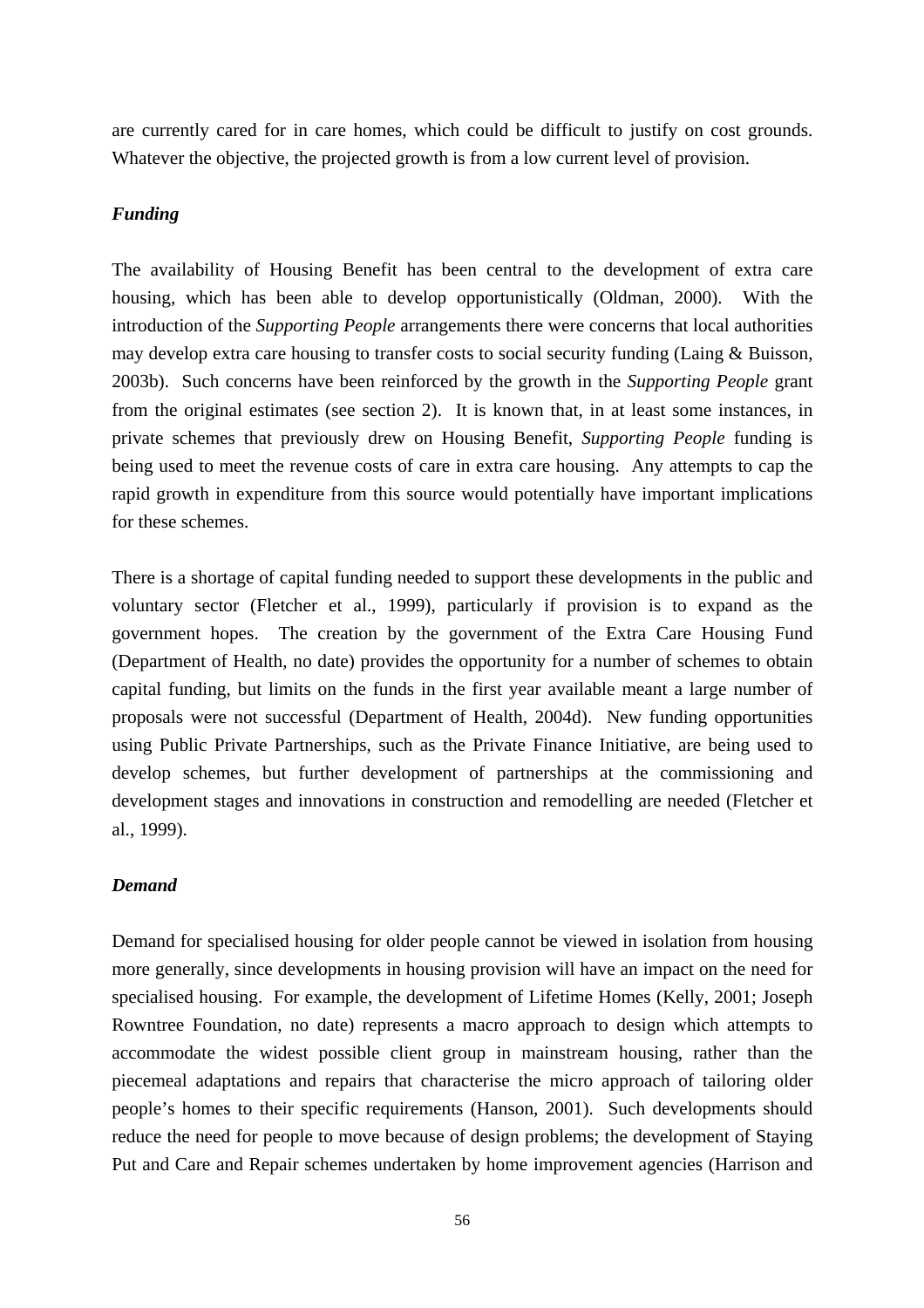Means, 1990; Oldman, 1990) should maintain the housing fabric; the development of assistive technology (Tinker et al., 1999; Brownsell and Bradley, 2003; Fisk, 2003) should help people to create a more responsive environment; and the development of financial products to enable people to withdraw some of the capital invested in their homes should provide the resources for maintenance and improvements. However, these developments are not likely to have major impacts and, in the case of financial products, there are continuing concerns about their security and financial efficiency, following problems with equity release products in the past (Appleton, 2003).

For the increasing number of owner-occupiers, entry to a care home usually requires the sale of their home and the loss of financial status as a property owner, as well as the requirement to pay substantial weekly sums for accommodation and care, without any obvious means of separating the costs of care from the costs of housing. Extra care or very sheltered housing provides residents with a means of safeguarding their capital and a flexible package of care on the domiciliary model. Thus, residents are not constrained to purchase the equivalent level of care provided in a care home. Each resident has substantially more accommodation than in a care home and the privacy and independence given by self-contained accommodation. While for very dependent people the overall costs may well be higher than receiving the equivalent level of care in a care home, the clear distinction between care and accommodation costs mean fees are more likely to be more acceptable. It is likely, therefore, that the demand for this type of accommodation will grow as people become more aware of the option. The question remains, however, whether the market will respond.

#### *Barriers to entry and exit*

The previous discussion made clear the market in extra care housing is currently dominated by the public and voluntary sector, where a lack of capital funding is a major barrier to expansion. From the private sector perspective, although the greater size of the accommodation requires a larger initial level of investment, Laing (2002) argues that the greater potential for alternative use suggests that extra care housing developments are inherently less risky than care homes, so that long-term financing can be achieved at lower rates of return. Moreover, leasehold arrangements reduce the level of capital that needs to be tied up in these schemes. However, there does not seem to be a wholesale rush into this area of provision, although there are examples of companies converting existing homes into extra care housing schemes. One major issue is the availability of land, both physically and in terms of planning permission, as these schemes demand larger physical areas for each tenant or resident than care homes.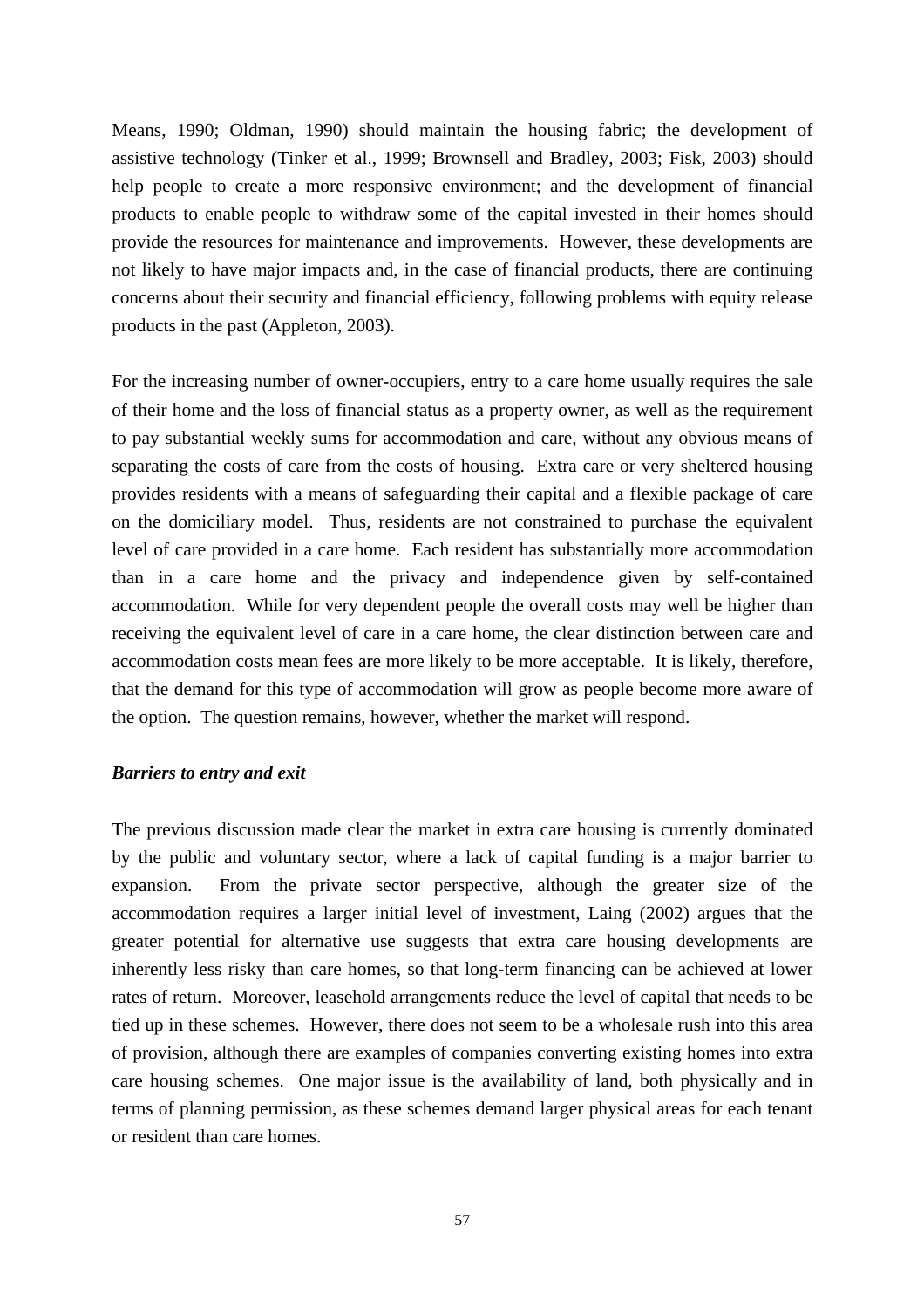In terms of developing innovative housing and care arrangements, regulatory arrangements may cause some barriers. Where an extra care scheme provides personal care to the residents, it has to be registered as a care home, whereas if home care services are provided in the same way as to others living in the community, the relevant agencies must be registered for domiciliary care (Department of Health, 2003i). The burden of the regulatory process is such that schemes tend to avoid providing services directly, in order to avoid registering as a care home. Ideally, service developments would be driven by service user preferences and considerations of cost-effectiveness rather than regulatory concerns.

# *Conclusions*

At present, extra care housing represents a small, and rather ill-defined, aspect of overall social care provision, and one where there is generally a lack of detailed evidence. However, it is a rapidly developing area that has considerable government backing, and early indications from our investigations suggest that it is a welcome development from the perspective of service users. Unlike home care and care homes, it is currently dominated by public and voluntary provision. Potentially, there is considerable scope for much larger private sector involvement. Barriers to expansion include the cost of the initial capital investment required and shortage of capital funding in the public sector. This type of development also demands land, with shortages in many areas and planning restrictions also potentially acting as barriers to new developments.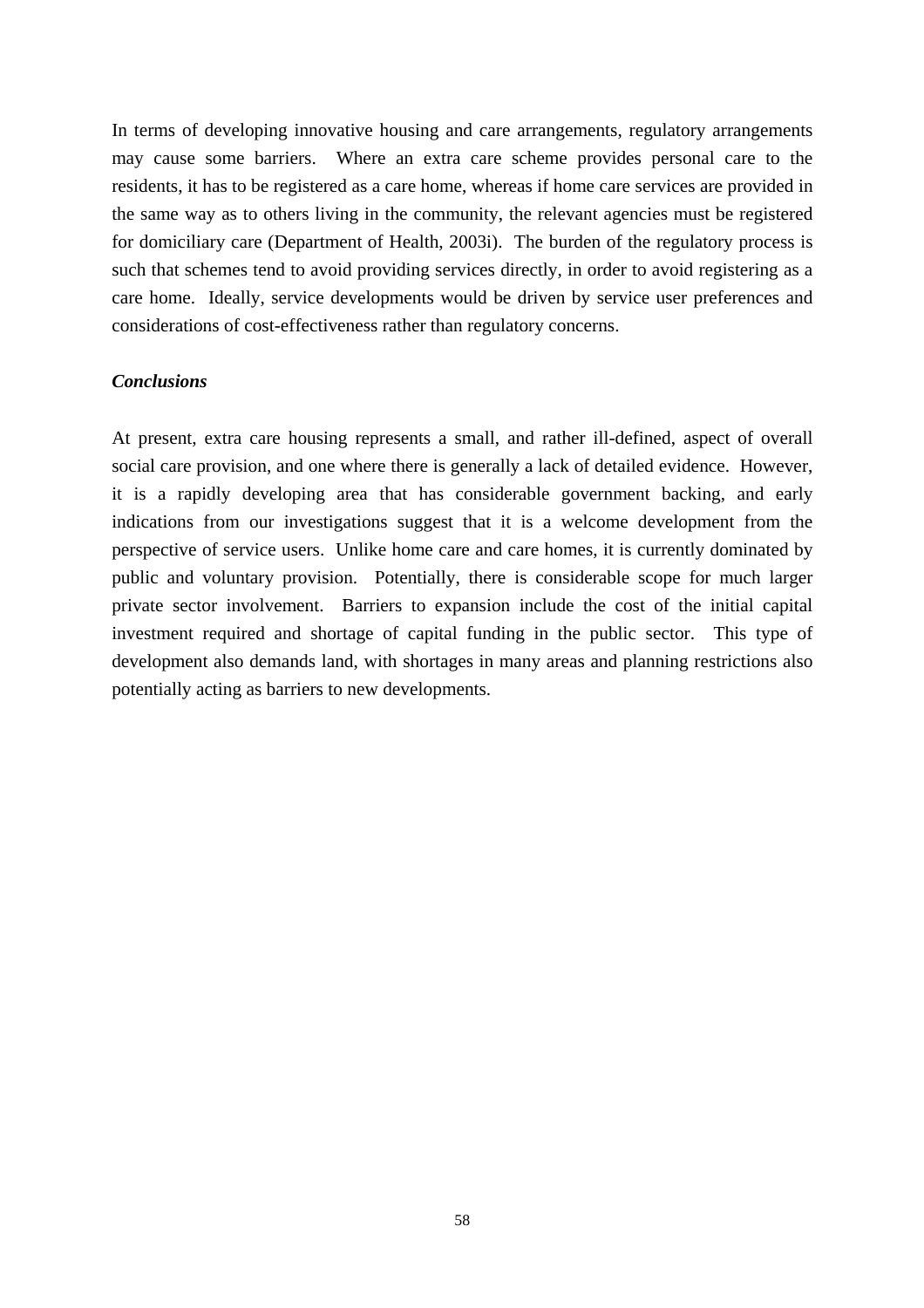# **7. Market performance and levers**

Assuming that there is not a dramatic compression of morbidity there will be increasing demand for social care for older people. The level and nature of this demand will depend on the boundaries set for publicly-funded care and on the degree to which home care, housing with care and care homes substitute for one another. We have seen in previous sections that the market for social care is fundamentally affected by the policies and practice of public bodies, by health services and housing and by the markets for inputs to the care process. The question is, given what we know about the historical and current operation of the market, are current arrangements likely to ensure an adequate supply of good quality care services for our ageing population?

# *Market performance*

A critical difference between home care and care home markets in recent years has been that the care home market has been contracting while the home care market has been expanding. The policy to care for people in their own homes as far as possible meant that to some extent an adjustment in the care home market was required. It is important, therefore, that the markets for these services, which at the high end of dependency act as substitutes for one another, are considered together.

A successful social care market should deliver:

- adequate capacity both overall and in terms of diversity
- value for money
- quality
- consumer power and choice.

The evidence presented in previous sections suggests that there is some evidence of success. In terms of capacity overall, the independent sector expanded rapidly in both care homes and home care in response to demand in the 1980s and 1990s. Moreover, the nature of motivations of providers in social care means that the impact of price changes is mediated through people for whom profit is often not the primary motivation so they are prepared to continue in situations where in other industries providers would have exited the market. The result is that for the most part price rises and increases in demand have resulted in rapid expansions in supply but (real) price reductions have a less direct impact. It was not until a combination of circumstances came together that homes started to close in large numbers. Many of these circumstances were directly or indirectly attributable to central government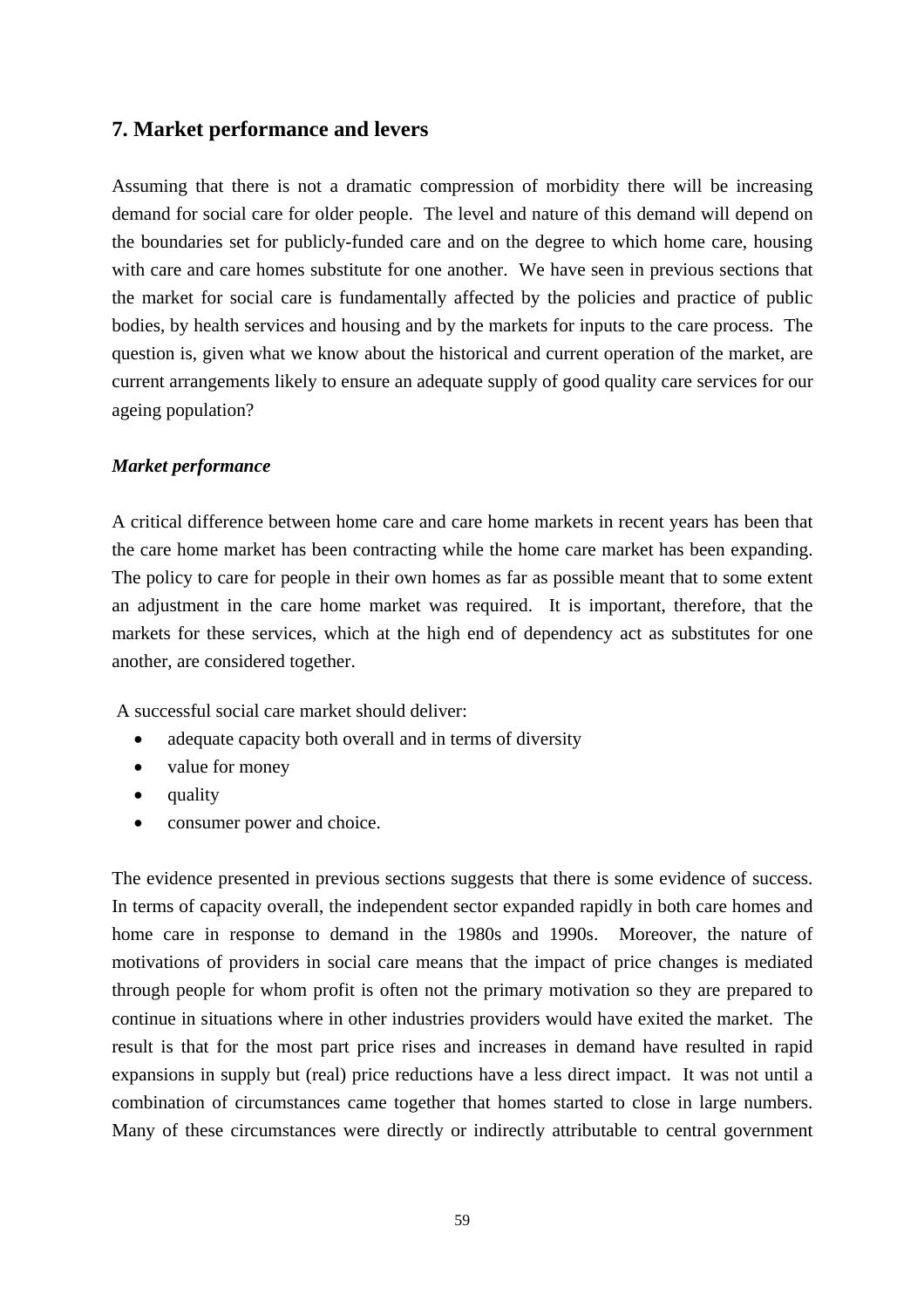policies relating to the workforce, regulation of care and incentives and targets for local authorities.

In the care home market prices are now rising. The ability to raise prices has been due to an increase in government funding associated with concerns about capacity problems delaying discharge from acute beds in hospital in compensation. While there is no evidence<sup>[6](#page-63-0)</sup> that capacity is increasing, it appears that the rate of reduction in places does seem to be decreasing as demand and supply adjust.

There is some evidence to suggest that the market and commissioning of publicly-funded care has delivered value for money. Since local authorities took on the responsibility for commissioning services, prices in the independent sector have been kept well below input price inflation, although it should be noted that the transaction costs of the commissioning process are rarely taken into account. Value for money means getting the best from resources that are always, to a greater or lesser degree, limited. One approach to getting the best from resources is to divert people from high cost residential-based services by targeting community services on those people who will benefit most. There is evidence of improved targeting. The objective of diverting people from care homes does appear to have been achieved. Fewer households now receive much more intensive packages of care through local authorities (see figures 6.1 and 6.2). Thus increasingly services are being delivered to those with the greatest capacity to benefit. While this has been at the expense of those with lower level needs and the provision of domestic support it could be argued that those with lower level needs are better placed to organise their own domestic support. Indeed, there has been a considerable increase in privately-purchased care during recent years. There is little evidence that low-level domestic support prevents further deterioration.

In terms of quality, it has long been established that the independent sector provides both the best and the worst levels of care and variability in quality of care continues to be the case. There is evidence that physical standards in care homes were improving as a result of market pressures long before the proposed introduction of care standards, particularly in terms of provision of single rooms.

As we discuss below, there is less evidence of consumer power, but it is possible to represent the market as functioning very effectively in responding to commissioner demand, with some of the potential disadvantages of a contracting market, such as instability, mitigated by the motivations of providers and care workers who have the welfare of older people at heart. However, there are a number of current problems and future challenges.

 $\overline{a}$ 

<span id="page-63-0"></span><sup>&</sup>lt;sup>6</sup> Indeed the lack of consistent data on supply of care services is of some concern.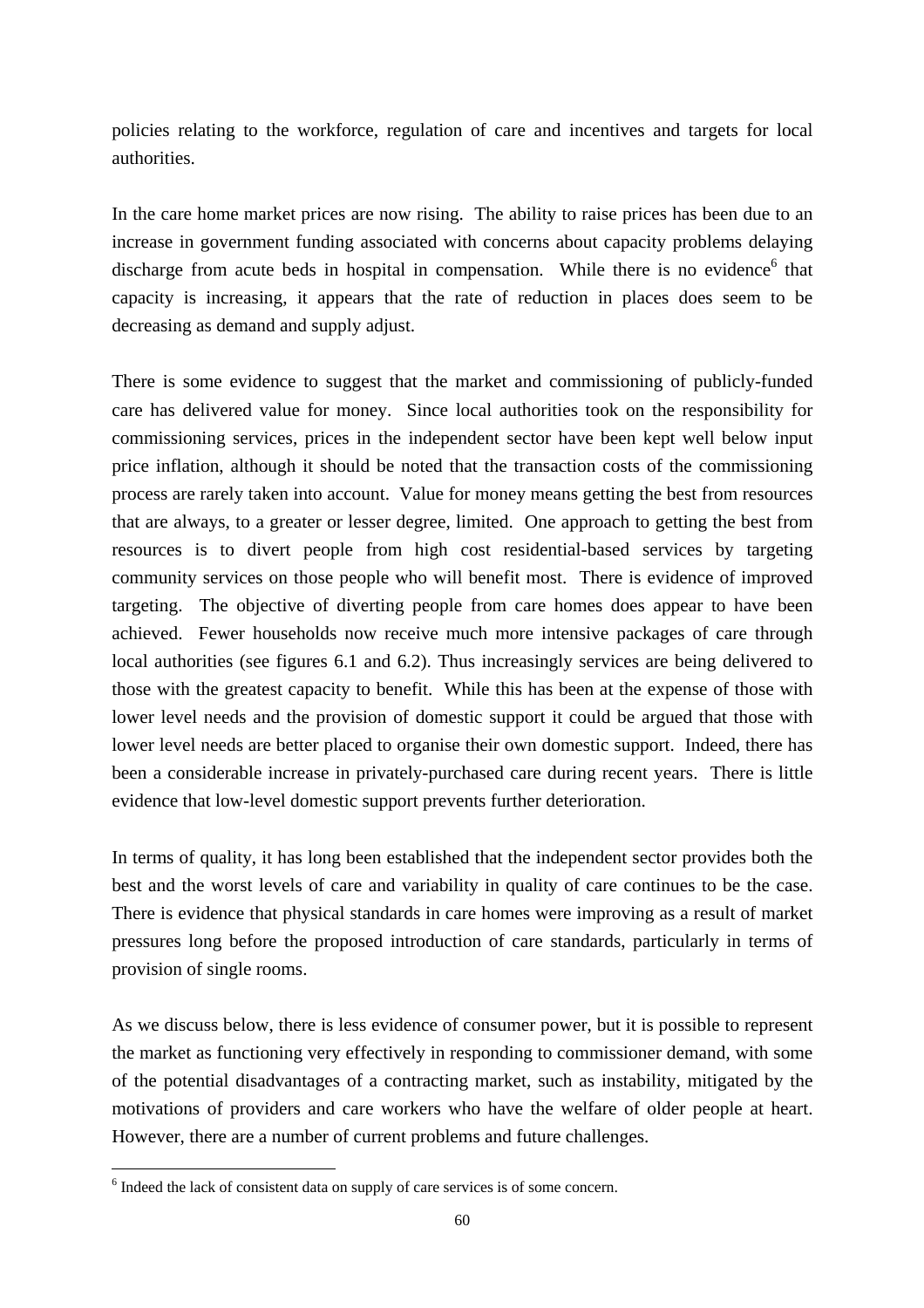There are two types of problem that we need to consider. First there are problems in the way that the social care market works in practice. Second the implications of these and other factors on current and future supply.

## *Social care market problems*

A critical factor in the functioning of the social care market is the lack of consumer power (or whether services reflect individuals' preferences). If the market is to truly reflect the preferences of older people these need to be expressed in the market place or there needs to be a better commissioning process. We have already identified that the key elements required for consumer power are diversity and availability of provision, information about options, empowerment and control. Previous sections have shown that there is often a lack of real choice, a lack of information and advice about the alternatives when they do exist and that older people themselves are often distanced from the decision-making about their care by their relatives, and the role of the local authority.

There are problems in the commissioning process at all levels. Although the situation is changing, there has been a lack of strategic commissioning in the past. Some authorities have used their market power crudely and there is widespread evidence that prices are currently set too low to deliver the quality of services that older people have a right to expect. There is also a lack of service re-design to reflect user preferences. Whilst the balance of care is changing, it is slow and by and large commissioners continue to buy the same things. In attempts to improve commissioning practice there are problems with measuring quality well, with information asymmetries more generally and high transaction costs of monitoring. Moreover, the policy of increased targeting of resources has meant that care managers as commissioners of services have restricted the range of tasks commissioned and the diverse application of such restrictions in practice have resulted in inequity in terms of the services received by older people.

While we note above how increased targeting through the commissioning process has resulted in increased value for money there are concerns about unmet need and the withdrawal of domestic support services does not take into account how much older people value help with domestic chores. It could be argued that this is a matter of ensuring an adequate level of income so people can purchase such support (the function of disabilityrelated benefits), rather than a problem with public services. However, there is a body of opinion that low-level support provides a monitoring function that could anticipate and prevent the need for more intensive services. At present there is no research evidence to support this.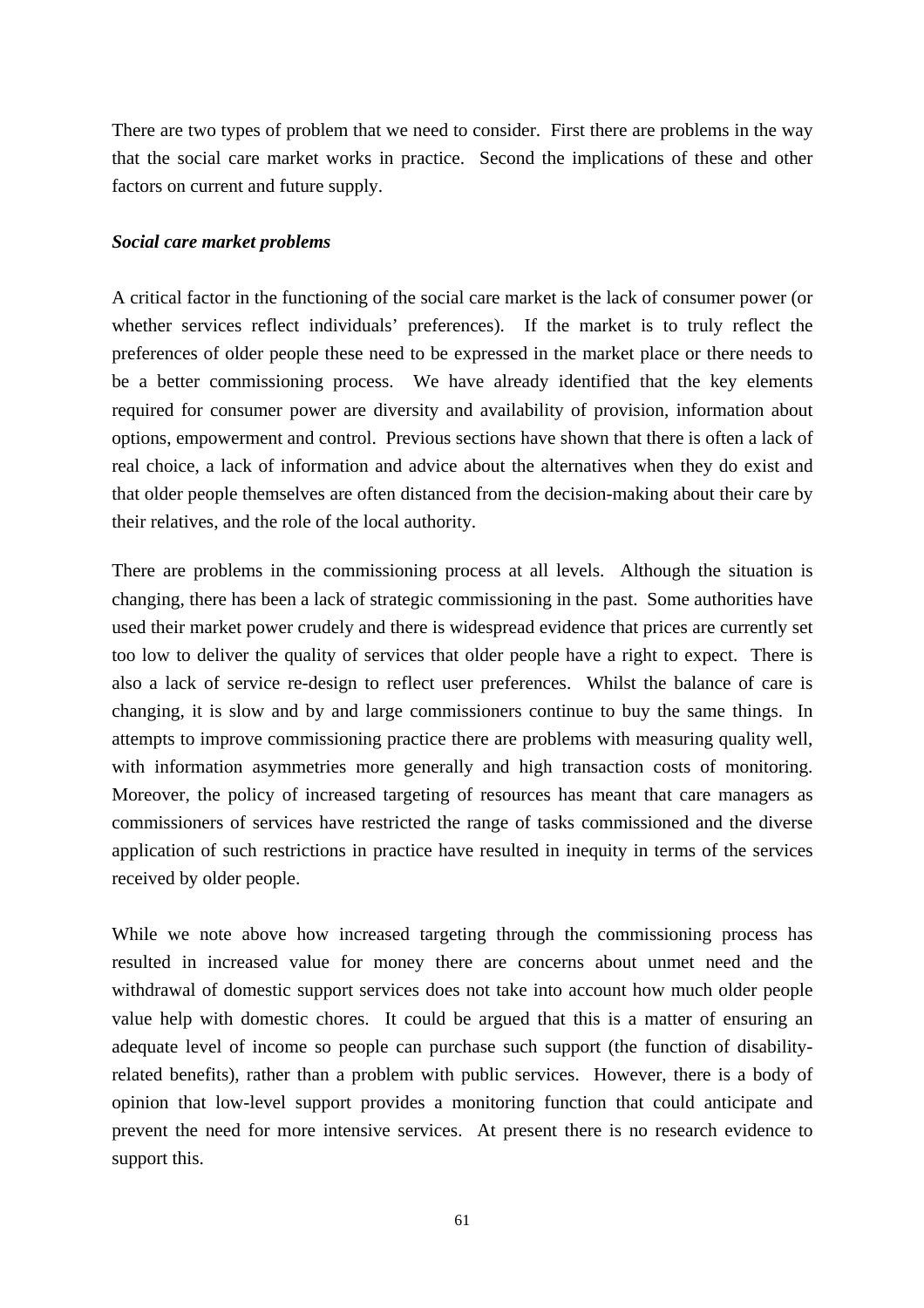One important restriction on increasing levels of supply is input market factors. These include shortages and (to an extent related) price rises of the key inputs: labour and capital. In terms of direct care workforce shortages we noted earlier that there are factors that might mitigate this, such as the recent enlargement of the EU, which means that there is a wider population that might be drawn on. The implications of workforce shortages are not just about quantity but also about quality of care, with associated costs of training and the need for the type of career structure and incentives to attract the most suitable care workers, including those with nursing qualifications.

Key inputs into residential-based care including both care homes and extra care housing is the capital investment in physical buildings and land. We have identified a shortage of capital funding in public sector for housing and care. In terms of the private sector high and rising prices in the property market represent a potential barrier to entry for these services, together with land shortages. Land shortages can create problems in terms of finding suitable physical locations, as under use of sheltered housing in the past has been associated with poor location of facilities, high costs and potential planning permission problems.

Even if the market were working perfectly we would expect an industry that included a large number of small businesses to have a relatively high level of turnover. In the case of care homes if homes close every aspect of residents' lives will be affected. In order to minimize the deleterious impact on resident welfare it is important that the home closure process is managed well.

# *Current and future supply*

Historical evidence suggests that increased demand for relatively straightforward services, such as home care and care homes for people with some physical impairment, is likely to result in increased supply. This would suggest that the supply side of the market is sensitive to changes in demand and policies and that future supply should respond relatively quickly to increases in demand. However, there are some important caveats to be put about this. First, there is the degree to which we can generalise from the historical picture to the future: whether overall capacity will expand sufficiently. Second, there is the issue of whether the market will deliver the variety and type of services needed and, third, how to ensure future improvements in quality of care.

Although we have identified above that the independent sector had responded to increased demand rapidly in the past, the picture in terms of overall capacity is very variable throughout the country and lower levels of supply of care home places in London are longstanding.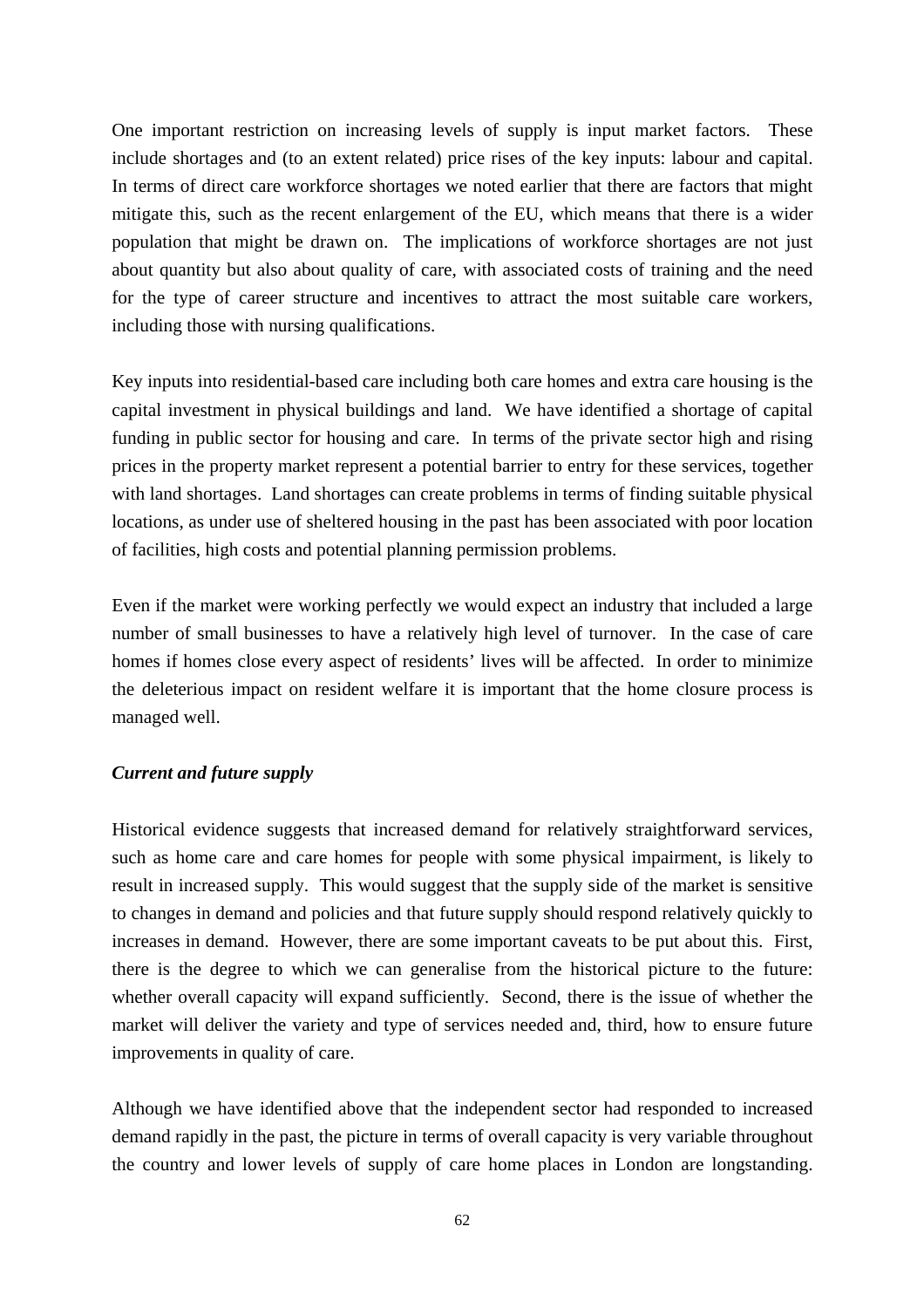Moreover, there are widespread concerns about capacity in terms of delivering an adequate supply of services for older people with mental health problems and appropriate services for people from black and minority ethnic groups. More generally, observers of the commissioning process have identified a lack of development and innovation among the services being commissioned.

In the future threats to the market responding to increase demands include the fact that providers, particularly in the care home market, have got their fingers burnt in the past. While individuals may be prepared to take risks the threat of high level risk associated with low profits and high levels of regulation is unlikely to attract new entrants. We have identified above other potential threats from input markets, which may undermine future expansion. In terms of the degree to which supply expands to meet demand there is also the issue of current levels of unmet need among older people. We have seen that increased targeting of publicly-funded services has led to those who would have received services in the past purchasing their own home care and evidence that there may be some levels of unmet need among existing service users.

Other things being equal, the market is least likely to respond to increased demand where the barriers to entry are highest and risk is greatest. This is particularly true where substantial capital investment is required. There is an important question mark over the degree to which a shift to flexible housing and care options is possible, and if so whether it will be at the expense of more intensive care provision in nursing homes and homes caring for people with dementia and other mental health problems. Moreover, there is evidence that the market is not delivering services that meet the needs and preferences of black and ethnic minority groups.

There are real concerns about the quality of services and how this will develop in the future. The National Care Standards have been introduced in an attempt to address this issue. However, as we have identified, increased regulation together with the problems of financial viability of small businesses in the care home market can lead to a standardisation of care that results in a reduction in choice and loss of good quality homes delivering what people want.

#### *Levers*

It is clear that central and local government policies and practice have a profound impact on the social care market. As such there a number of levers that can be applied to ensure or at least facilitate the market developing in the desired direction. These include funding and financial incentives, targets and performance indicators, commissioning practice, use of in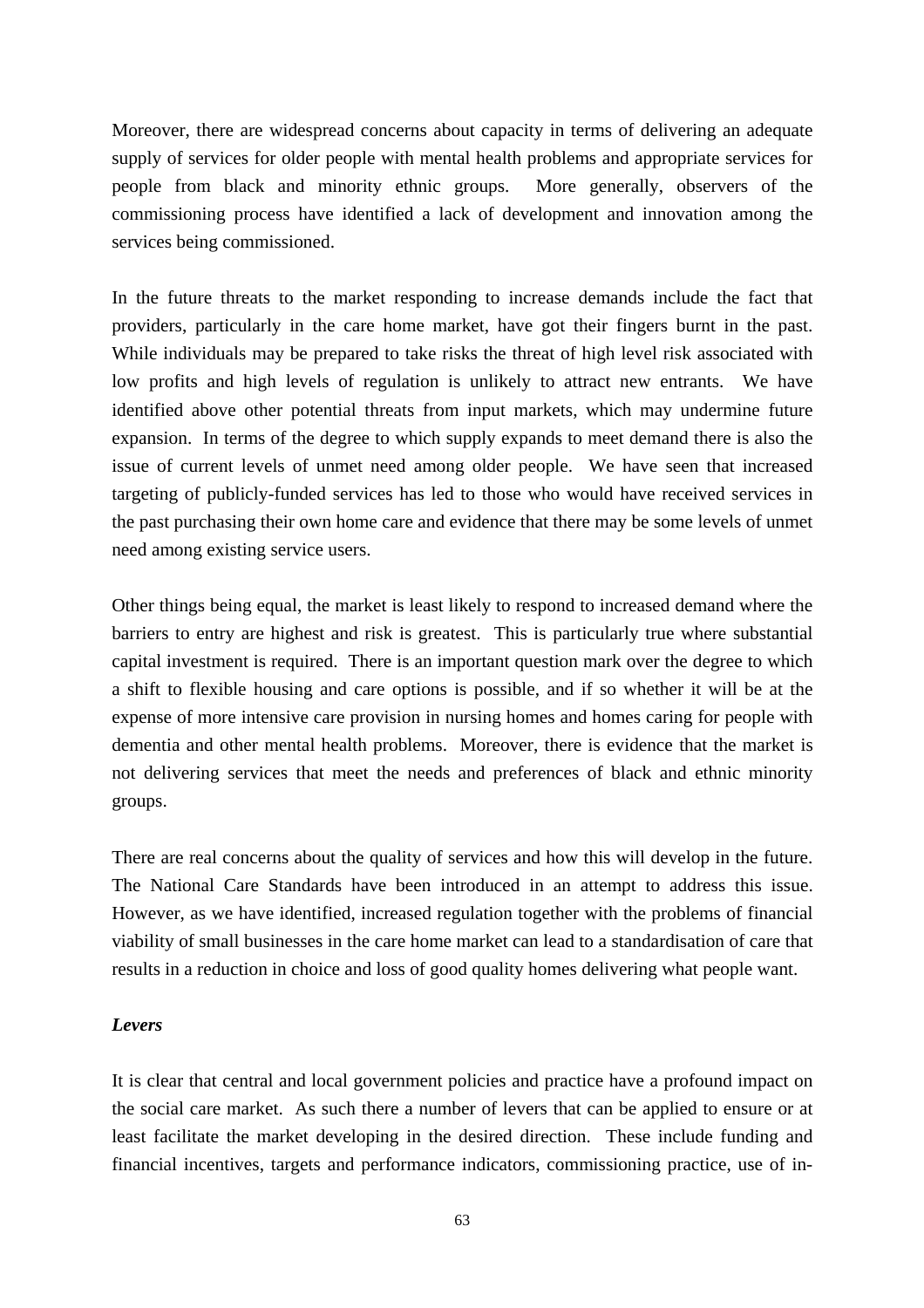house provision, regulation and provision of information advice and training. Table 7.1 sets these against the problems identified above with illustrations of how the various levers might be used. We discuss the use of each lever in turn.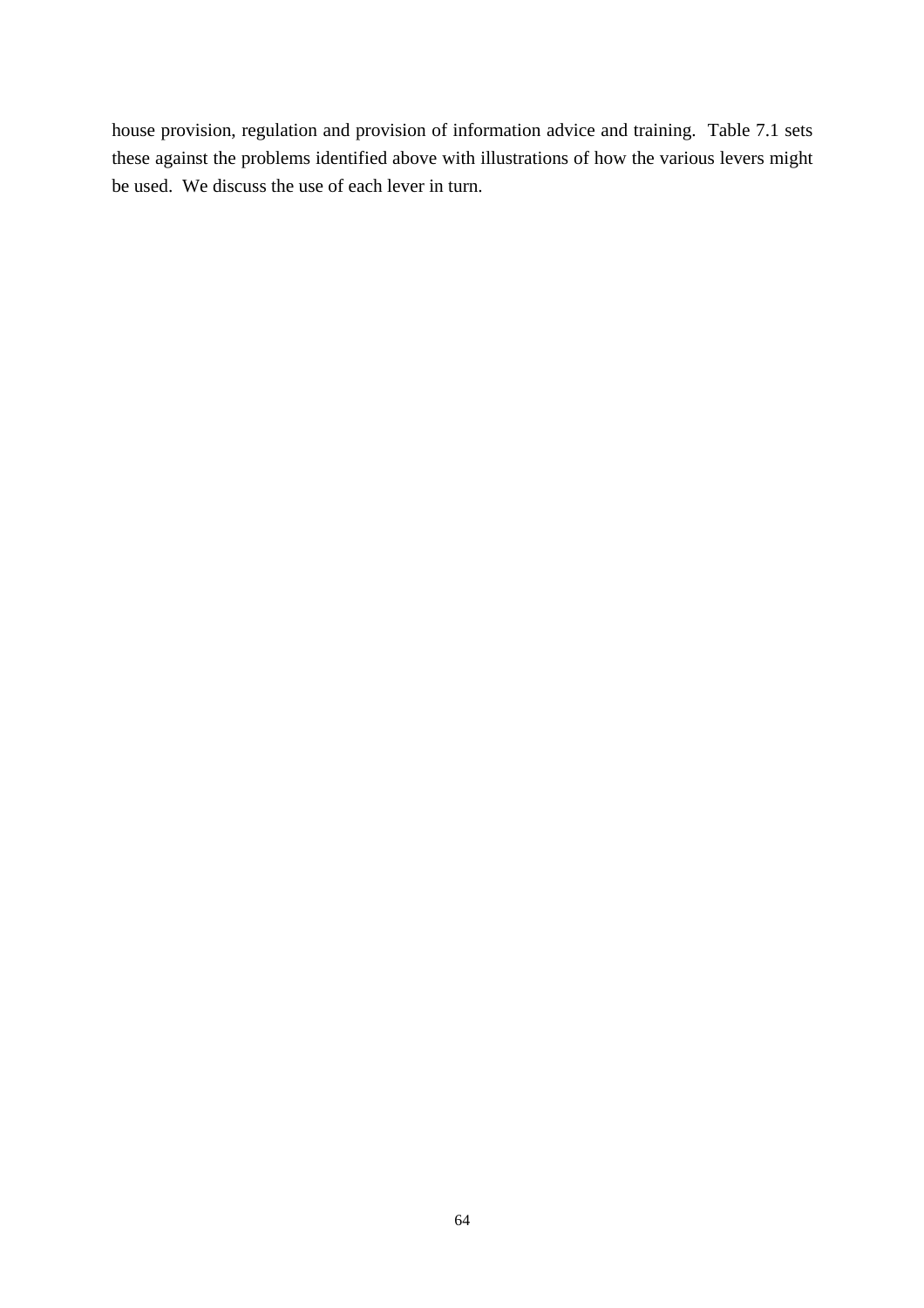# **Table 7.1: Problems and levers in market performance**

| Market functioning                                                                       | Funding/<br>financial incentives                                                                     | Targets & PIs                                           | Commissioning                                                                                                                                    | Use of in-house<br>services                                            | Regulation                                                                 | Advice/<br>guidance/<br>training                                                 |
|------------------------------------------------------------------------------------------|------------------------------------------------------------------------------------------------------|---------------------------------------------------------|--------------------------------------------------------------------------------------------------------------------------------------------------|------------------------------------------------------------------------|----------------------------------------------------------------------------|----------------------------------------------------------------------------------|
| Lack of choice/<br>consumer power                                                        | Funding spare capacity.<br><b>Direct Payments</b>                                                    | Choice related<br>Pis?                                  | Contracting for spare capacity. Role of<br>and resources available to CM in<br>advising about services                                           |                                                                        |                                                                            | Improve access<br>and sources of<br>advice                                       |
| Commissioning<br>practice                                                                |                                                                                                      |                                                         | Regional groups for commissioning                                                                                                                | Transparency<br>and clarity of<br>policies                             | Code of conduct                                                            | Guidance and<br>change agent<br>teams                                            |
| Home closures                                                                            | Funding to delay<br>closure and maintain<br>standards                                                |                                                         | Minimising closures of high quality<br>homes through sensitive<br>commissioning                                                                  | Source of staff to<br>help sustain<br>quality                          | Staffing during<br>closure                                                 | CG guidance to<br>LAs, LA<br>guidelines and<br>sources of advice<br>to relatives |
| Input market<br>problems                                                                 | Pricing to allow higher<br>wages. Direct<br>Payments bringing in<br>other workers<br>Capital funding |                                                         | Including good employment practice in<br>contracts?                                                                                              |                                                                        | Light touch to<br>minimise impact<br>of standards on<br>labour supply?     | Advice to<br>providers on<br>human resource<br>management                        |
| Quality                                                                                  | Increased funding/<br>prices<br>Resourcing training                                                  | <b>BV PIs based</b><br>on user views                    | Incentives and contracting for quality<br>services                                                                                               |                                                                        | Standards on<br>outcomes rather<br>than inputs<br>Process of<br>inspection | <b>SCIE</b> advice to<br>providers<br>Training care<br>staff                     |
| Increasing capacity                                                                      | Increased funding/<br>prices                                                                         | Abandon<br>efficiency<br>targets based<br>on unit costs | Strategic commissioning Improve<br>confidence of providers through long<br>contracts, consultation.                                              | Provide<br>additional<br>services                                      | Consistency and<br>predictability                                          |                                                                                  |
| Specialist services<br>(EMI, services for<br>BME groups,<br>housing and care<br>options) | Pricing                                                                                              | Outcome or<br>quality-based<br>Pis                      | Capitation funding arrangements to<br>religious/ethnic/cultural groups.<br>Strategic commissioning. Contracts that<br>minimise risk to provider. | Provide<br>specialized<br>services as<br>exemplars and to<br>meet need |                                                                            | Advice to<br>potential<br>providers?                                             |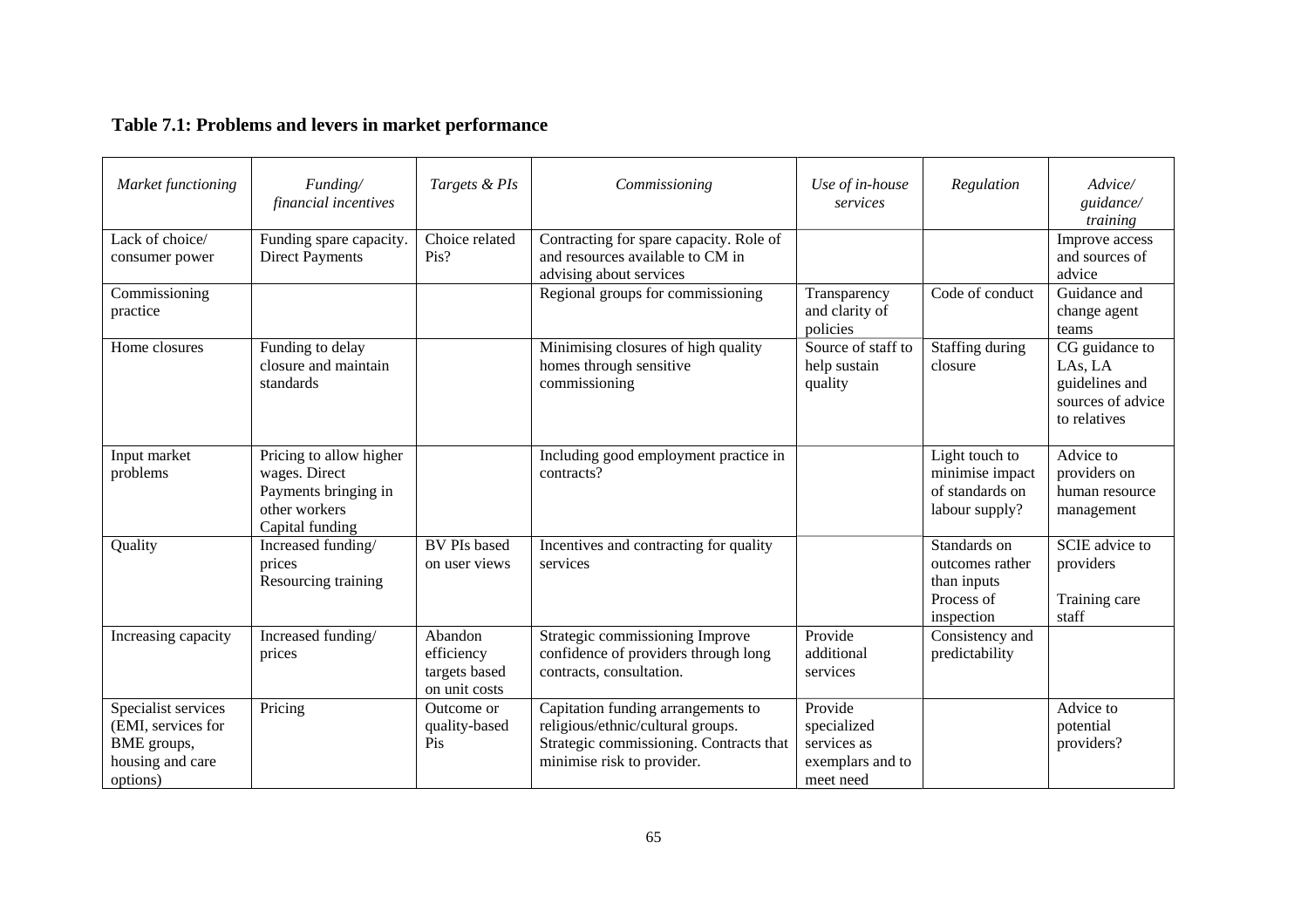# *Funding and financial incentives*

Clearly, many of the problems identified above can be addressed through increased levels of resources. We have discussed how in the relatively short term planned expenditure on social services is set to grow by 6 per cent per annum until 2008 in real terms<sup>[7](#page-69-0)</sup> and nearly 3 per cent above inflation thereafter. The primary motivation behind this planned increase in expenditure was concern about the effect of restricted capacity in the social care system affecting the delivery of acute health care, through unnecessary admissions to or delayed discharges from hospital. Whether this increase in funding is will find its way through to the social care market will depend on local authority priorities. Another key factor will be the funding associated with *Supporting People*. Current levels of spending suggest that any curbs associated with concerns about the growth in this expenditure will have an important impact on the rapidly developing extra care housing sector.

Even if increased levels of central government funding do get through as intended, there is the issue of whether it is sufficient to address the problems identified. Clearly, increasing prices is likely to lead to increased levels of supply (given the caveats we have identified), however, given how low prices have been it could be argued that a simple 6 per cent real increase in prices paid would be insufficient to address current problems, such as raising wages and meeting quality standards, let alone both increasing prices and increasing levels of provision.

Putting the financial control into the hands of consumers themselves through Direct Payments explicitly addresses the problem of lack of consumer power identified above. Moreover, this may also go some way to address the workforce shortage problem by drawing people into the care workforce who would otherwise not have taken this kind of work. However, Direct Payments are not a panacea (Ungerson, 2004). There is the issue of how best to support people to organise their care, often a very complex task for the most vulnerable, to prevent problems of potential exploitation on both sides of a direct employment relationship and a lack of levers for ensuring good practice. Moreover, if Direct Payments became the mainstream model there would be the problem of determining the appropriate level of payments.

Of course there are further resource implications resulting from many of the other levers we identify below. In Table 7.1 we have explicitly identified the need to fund spare capacity if people are to have a genuine choice, at least in terms of care homes and other housing and care options. This may be directly through commissioning authority contracting

 $\overline{a}$ 

<span id="page-69-0"></span> $<sup>7</sup>$  By 6 per cent above inflation until 2008 and 2.7 per cent above inflation thereafter.</sup>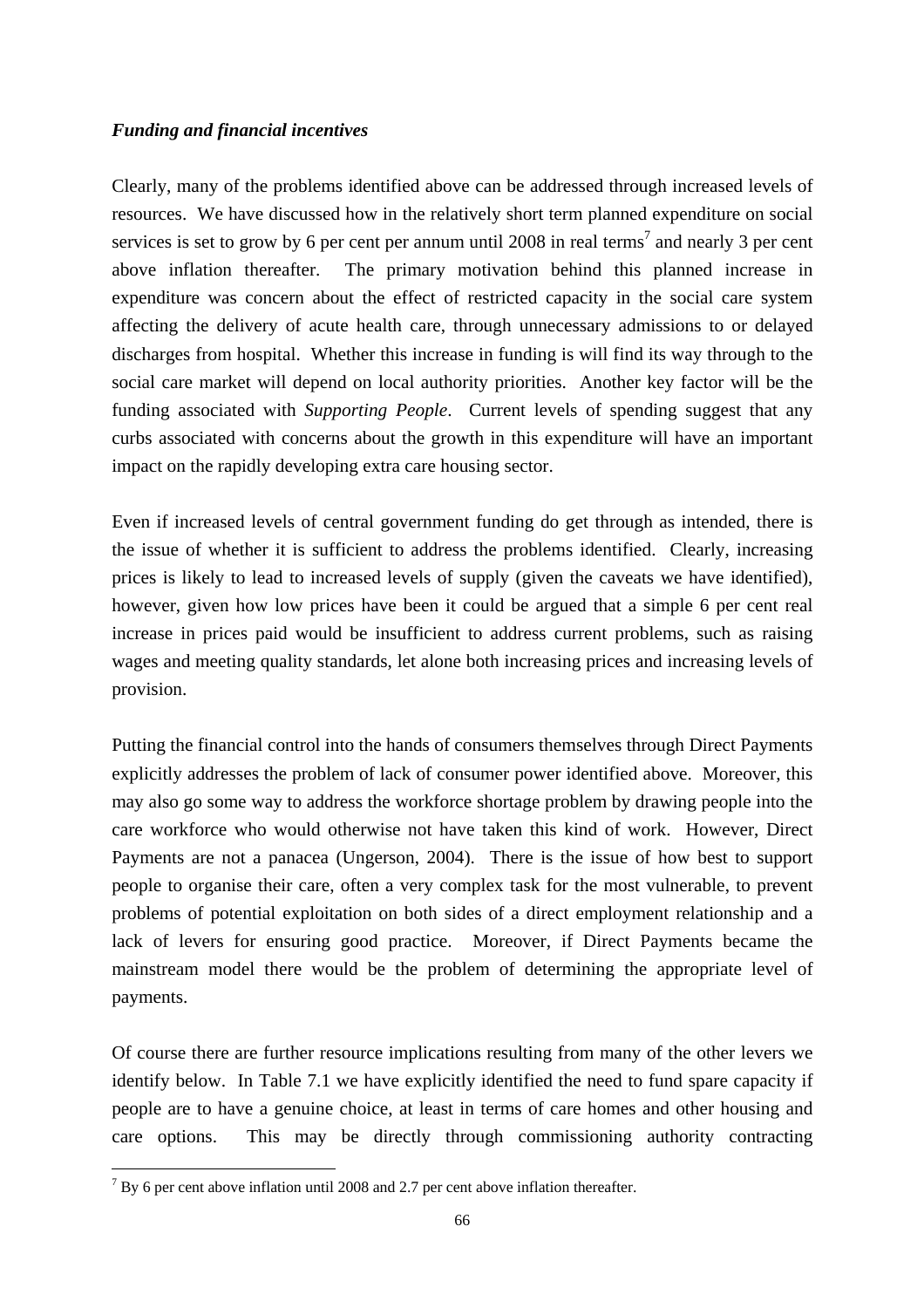arrangements or indirectly through prices paid (although we note below the lack of incentives to spend money in this way). There are also resource implications if standards are to be maintained while homes are closing and the process staged to prevent undue distress.

We have also identified that publicly-funded training is one way to address improving quality. There is an argument that public funding of such training would feed into the profits of private providers, so they should bear the cost. However, given the public good that should be generated through better quality care, and the potential to ensure that training provided will in fact generate that improvement in quality, it would seem reasonable at the least to subsidise the process.

# *Targets and performance indicators*

The current government has made extensive use of targets to improve performance in social care in recent years (Department of Health, 1999a). These have been very effective in influencing the behaviour of local authorities. However, there is a move to reduce reliance on this approach, as generally targets are somewhat partial and distortionary, easily giving rise to false incentives. There are sufficient incentives to keep prices down through general fiscal restrictions. Moreover*,* authorities have more than enough market power to ensure that price rises are unlikely to be excessive. Using specific targets based on crude unit cost comparisons are not helpful and have probably contributed to some of the current problems in the market. Thus a reduction in efficiency-related targets from central government would be helpful. However, this is not likely given that the most recent Spending Review included 'improved commissioning of social care to generate around 10 per cent of efficiencies'.

Other performance indicators, if not targets, may be helpful, however. We identified above the lower levels of satisfaction identified by black and ethnic minority older people receiving home care services. This is likely to have focused the minds of those authorities where there are substantial proportions of these groups on how to improve services. This is an area where research evidence is needed in order to help authorities to address the problem, but it is the use of the performance indicator that has both drawn attention to the problem and provided an incentive to address it. There may be potential for other performance indicators, preferably based on service user views and/or related to outcomes, which might assist in improving the range of types and quality of care services and the choices given to service users.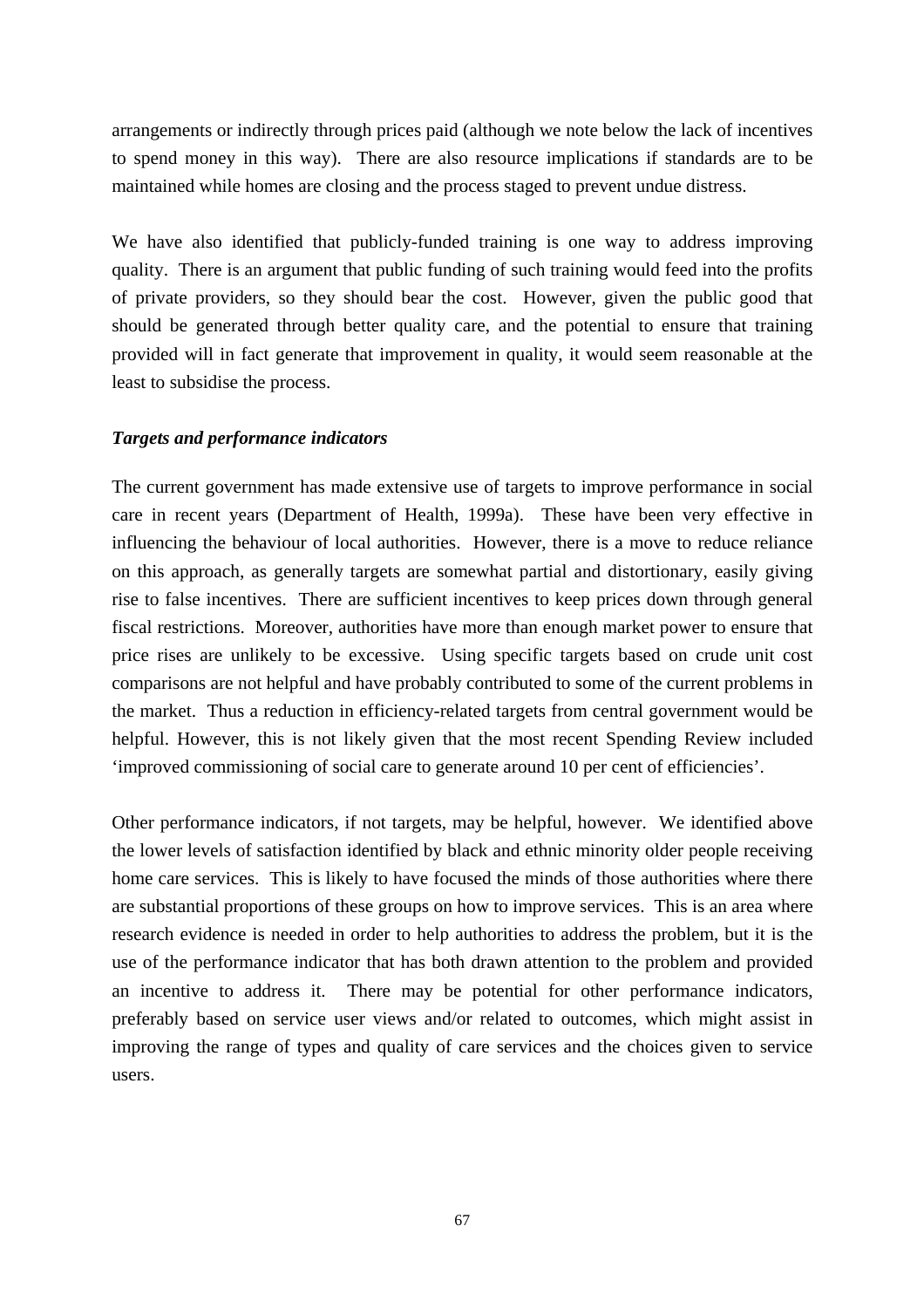#### *Commissioning*

Commissioning by local authorities or care trusts occupies such a central role in the functioning of the social care market it has been identified both as an area of concern and as a potential lever for ensuring the market achieves the desired goals. We discuss ways in which commissioning practice under current arrangements might be improved below in terms of regulation and advice and guidance. We need consider the levels at which commissioning takes place for thoughts about more radical changes to the commissioning process and the degree to which the process can be used to address market problems.

Currently the highest level at which commissioning for social care takes place in England is at the level of the local authority or trust. Elsewhere (for example, Australia) core commissioning activities for care home places, including setting prices, take place at national level. Centrally set prices could help to avoid accusations of a 'post-code lottery' in terms of access to services and appear to have resulted in a generally healthy financial situation for the majority of homes in Australia (Hogan, 2004). In Scotland there are moves towards agreeing price levels between representative bodies of local authorities and provider groups. However, such approaches severely restrict flexibility to reflect local input markets or to use incentives to meet particular locality needs. Moreover, it is worth noting that a recent review of pricing and the long-term prospects for the Australian care home industry identified that the heavily regulated arrangements make it difficult for prospective providers to enter the market, restrict consumer choice, curtail innovation in service design and delivery and adversely restrict enterprise mix and investment in the sector (Hogan, 2004). The recommendations of the review were largely deregulatory, although still retaining a high level of government control by comparison with England at least in the short and medium term.

Regional-level commissioning can have the advantage of economies of scale in terms of commissioning expertise and increasing market power. The previous discussion suggests that, if anything, local authorities have too much market power in most social care markets. For larger authorities it is more likely that regional level commissioning will add another tier of bureaucracy than result in economies of scale in terms of expertise. However, grouping of authorities such as London boroughs and adjacent smaller metropolitan districts where there is a lot of cross-boundary activity by providers might have advantages. In addition to sharing expertise, the process would allow sharing of information in terms of commissioning requirements and potentially help providers in providing consistent administrative arrangements.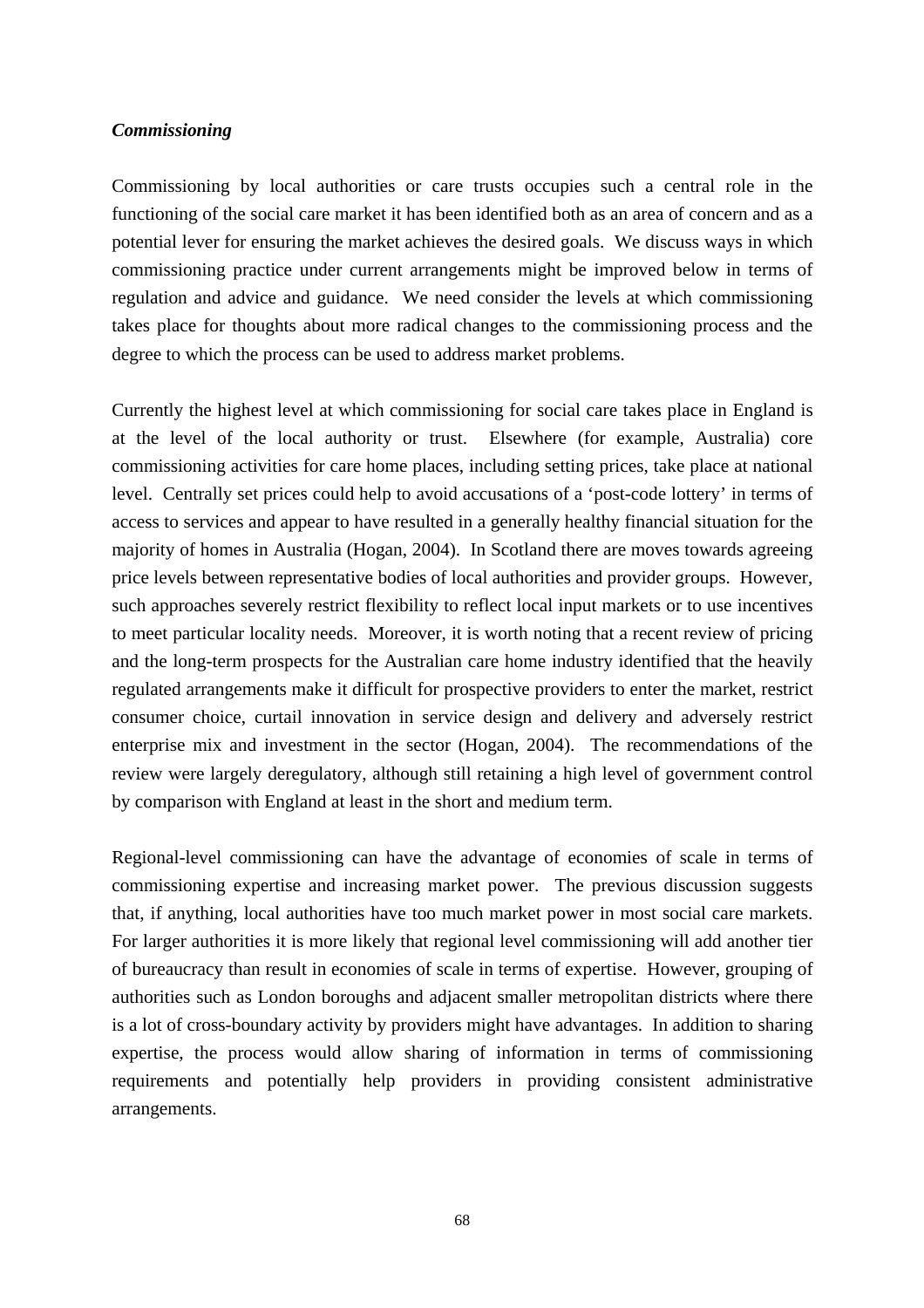At regional, local authority or trust level strategic commissioning, including population needs assessment, workforce planning and need for innovative care approaches, can assist current and future providers evaluate opportunities so facilitating expansion both in terms of general capacity and specific types of service or client group to be served. In negotiating contracts it is important that all the risk does not remain with providers. Long-term contracts enhance stability and enable forward planning. Talking to providers and understanding their cost structures<sup>[8](#page-72-0)</sup> allows sustainable contracts and price setting, facilitating providers to both deliver what the commissioning authority wants in the short term and to develop trust, which enhances flexibility, outcome-based commissioning and longer-term developments. Moreover, it can help to reduce information asymmetries that are a general problem with the commissioning process. However, it is important to talk to all types of provider. If we want to maintain diversity of provision such conversations should not be limited to the large-scale providers who have very different cost structures to the small-scale businesses. Such approaches, together with flexibility in commissioning (rather than a standard price applying to all providers) may help to minimise home closures.

Joint commissioning provides both an opportunity and a challenge. A solution to limited capacity for integrated social service and NHS specialist services would be to draw upon capacity within the independent sector, within a partnership arrangement, blurring the boundaries between purchaser and provider. This could provide better continuity of care and examples that are being developed for intermediate care services might provide helpful ways forward for long-term care services. We identified in section 3 the promise shown in some areas through joint commissioning of relatively marginal services operating at the niche of the market to promote and sustain independence and often to meet specialist needs. However, both local authorities and health care agencies are notorious for constant reorganisation, the combination of the two could provide additional challenges to building up the expertise needed for sound and consistent commissioning.

Involving older people at the strategic level can contribute to consumer power. However, this is not easy to manage effectively, as the type of older person, or indeed service user, that is prepared and able to take part in this is not typical of older service users generally. However, there are growing numbers of groups of older people and service users throughout the country and consultation with these, though time-consuming, can provide helpful insights to people's experiences.

<span id="page-72-0"></span> $\overline{a}$ <sup>8</sup> UKHCA have commissioned a costing model to facilitate just such a dialogue between providers and commissioners.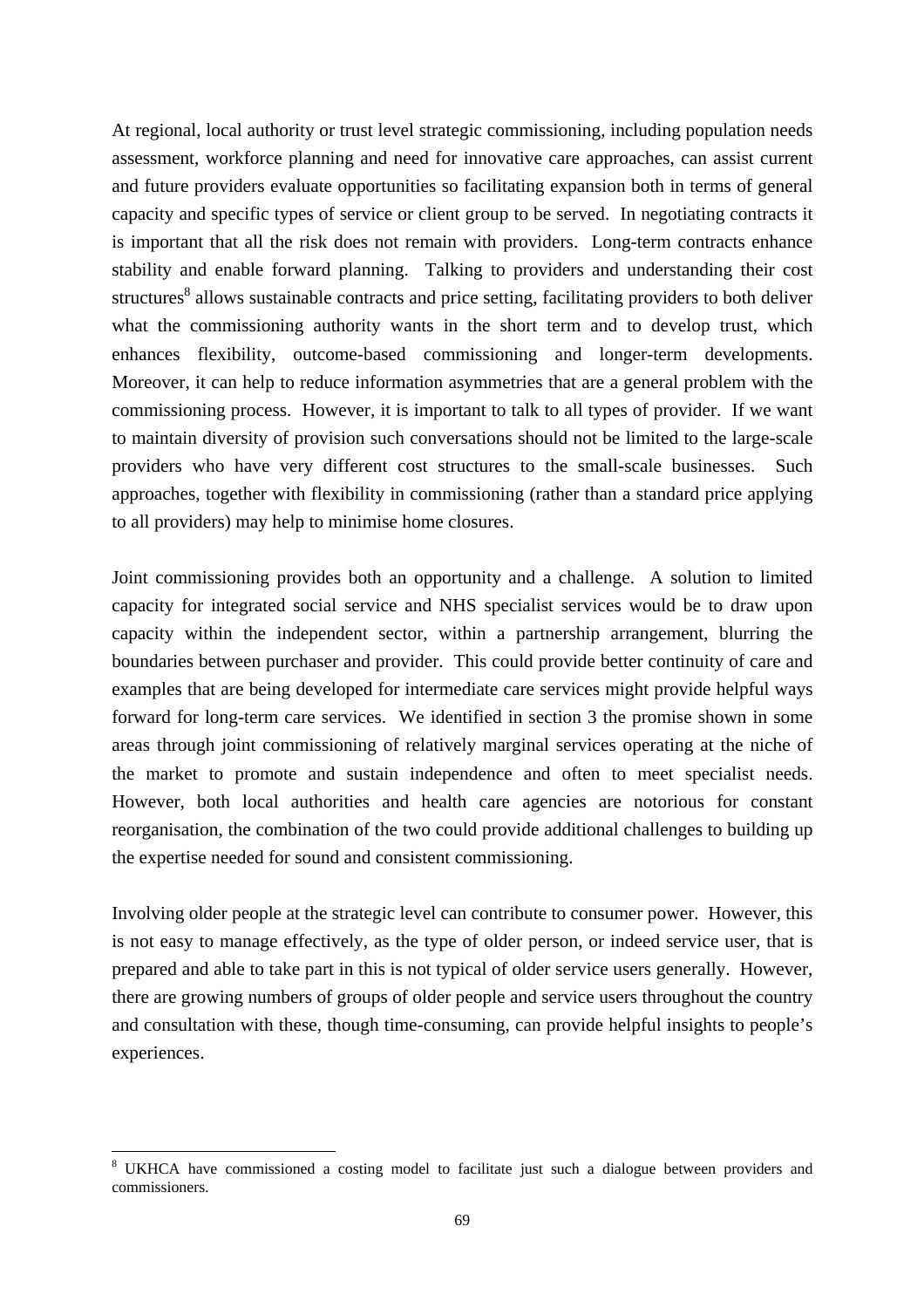As we identified above contracting could potentially be used to ensure that there is the level of spare capacity required to ensure that there is real choice in the care home market. However, there is no evidence this having ever been undertaken in practice and at present levels of occupancy are rising. There is little incentive for purchasers to use resources to maintain spare capacity as for most purposes this would appear as inefficiency rather than generating a positive output.

Contracts can be used to clarify the levels of quality and quality assurance mechanisms expected and to ensure that good employment practice is used. However there are problems in measuring quality well and the transaction costs of monitoring are high*.* Differential pricing can be used to encourage provision of specific services where there are shortages, such as care of people with dementia or severe dependency, and to encourage the provision of high quality care.

Decisions need to be made about whether the diversity product differentiation and range of homely environments of smaller homes are valued sufficiently for commissioning arrangements to specifically address their greater vulnerability to market and regulatory pressures. If such variety if valued, purposive commissioning arrangements designed to support it need to be put in place. Otherwise, current trends towards greater concentration are likely to gather momentum, with small providers giving way to large corporations which may be less able or willing to put a premium on homely environments. To the extent greater corporate penetration involves external shareholding (including quoted) companies in particular, market power will necessarily be in the hands of stakeholders more remote from front line caring practices and processes.

This report has demonstrated that smaller care homes are particularly vulnerable to market and regulatory pressures. If these homes are to be supported, differential commissioning arrangements (for example, in terms of price or use of block contracts) will need to be put in place. However, such arrangements may lead to accusations of 'bias'. In seeking to find the right balance between support for such small business and the preservation of a level playing field between providers from different sectors and of different sizes, there may be unexploited potential in looking outside the social care field to other areas of policy, where thinking on the challenge of designing developmental policies which support – but do not inappropriately advantage – small businesses have already progressed. For example, social care commissioners and economic development experts within local authorities may well benefit from an exchange of ideas in relation to principles and practices. Above the local level, the small business service is currently being reconfigured between national and regional tiers. This could open up a useful opportunity to ensure the small and medium sized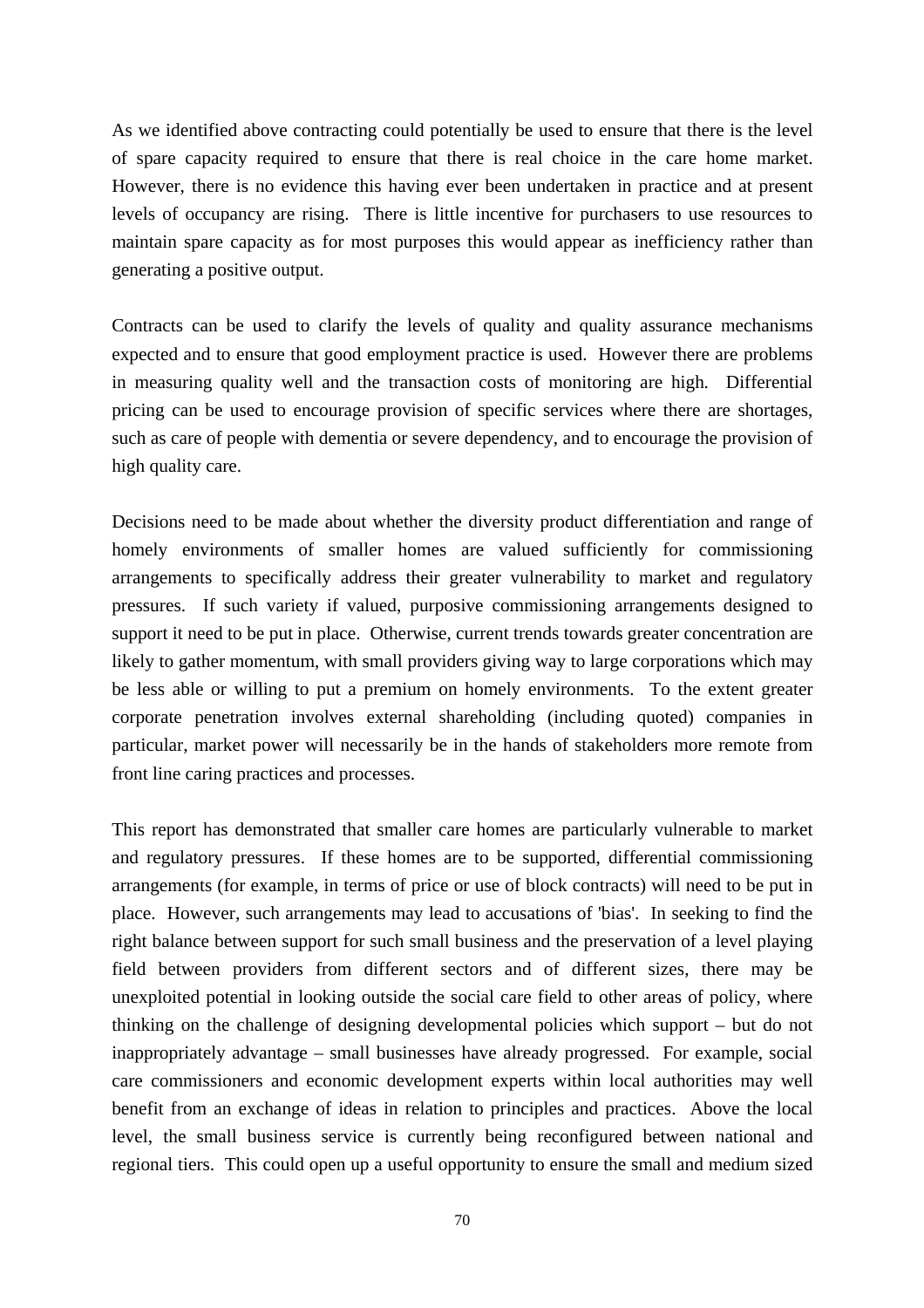enterprise component of the social care 'industry' is more firmly accounted for in the relevant structures than it has been to date.

We have discussed in section 3 the fragmentation of care management processes and some of the problems this has led to. If care management was working as originally intended, back more in line with the original experiments (Challis, 1999) and targeted on those with high level needs, older people would have substantial consumer power with the care manager acting as advocate and coordinator. There is a continuum between autonomous purchasing by consumers and fully-managed care with most care delivered at some point in between. In deciding the role and levels of care management input there is a balance to be achieved between scarcity and choice (Challis, 1992).

Thus it is more a problem with implementation than theory and changed practice might go somewhere to address the problem. However, there are a number of barriers to improving consumer power through the care management process:

- Local authority targeting policies that run counter to user preferences (for example, not providing the domestic support) thereby working against flexible and outcome driven use of resources by care managers.
- Inadequate level of resources both for the care management process and for service provision.
- Inadequate delegation of these resources to care managers and flexibility in their use.
- Restrictions on care managers on the provision of advice about services.

The use of task-based commissioning and tightly specified individual packages of home care have arguably led to some of the quality problems that have been emerging. A move to outcome-based contracting, where funding is provided with the aim of meeting identified needs but the provider has the flexibility to negotiate with the older person, could potentially enhance flexibility and reliability of services. But such contracts require adequate levels of resources. If the aim is to encourage people to be as independent as possible it needs to be acknowledged that it takes much more time to help people to do things for themselves than to do things for them. Again this type of contract requires the build-up of trust.

For some issues, for example meeting the needs of particular ethnic groups or funding housing and care schemes, alternative approaches to client-based commissioning might be more appropriate. For example, per capita funding to cover a certain population would allow community groups, voluntary organisations or even private companies the flexibility to use resources to meet needs in the most cost-effective way. This type of approach has been used in California in the On Lok scheme for Chinese elders (On Lok, 1987, Zawadski and Eng,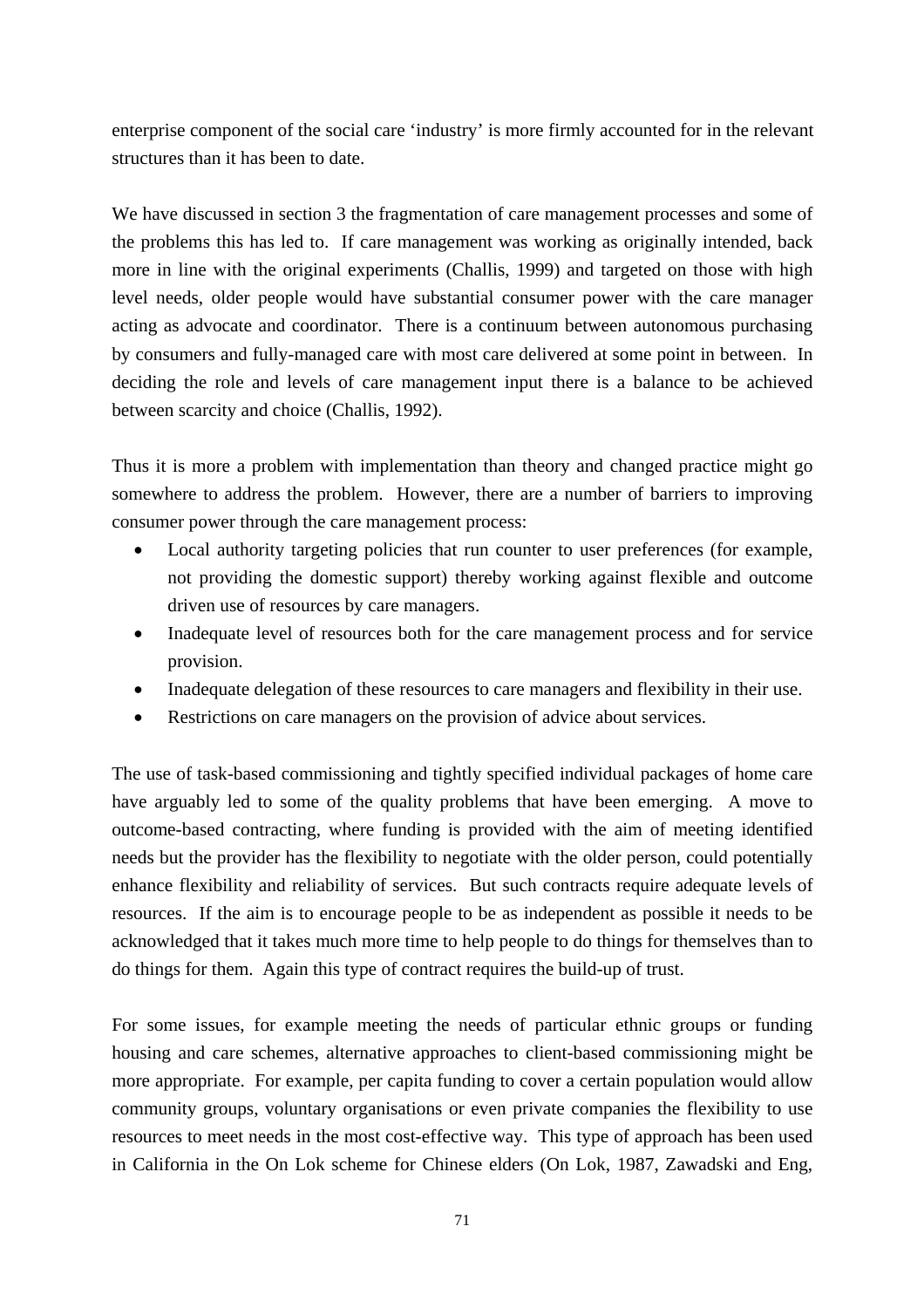1988), has been attempted in this country for certain groups of older people (Davies et al., 1993).

### *Use of in-house services*

Authorities often use in-house providers to ensure an adequate supply of those services that they find it difficult to get the independent sector to provide. This has applied in the past to short term care, care for people with dementia and people recently discharged from hospital. As such in-house provision can provide a safety net in terms of types of provision where there are shortages. It could also provide a way of exploring new types of service as exemplars that can be used to inform commissioning of such services from the independent sector. Examples might include recuperative extra care housing arrangements where demand is uncertain and initial investment high. If such schemes are demonstrated to be costeffective then the authority is in position to identify potential demand and informed about costs before approaching independent sector providers.

Continued provision of at least some in-house services also provides a potential source of experienced staff when crises occur, for example where a home is closing at very short notice. Where managers or care staff have left or are leaving, experienced in-house staff could potentially mitigate the impact on residents and allow more time for people to make considered choices about where to move.

However in-house services are used, it is important that there are clear policies and that these are transparent to independent providers so there is a sense of fairness. Lack of such policies and transparency leads to mistrust that undermines the potential to expand capacity.

# *Regulation*

One obvious lever to improving quality is the introduction of National Care Standards, which were intended to ensure that a minimum level of quality was maintained, protect service users and to provide an incentive to improve the quality of services.

There is scope to reconsider the care standards themselves. We identified in section 4 the traditional focus on inputs rather than outcomes. More focus on outcome-based standards would allow greater flexibility in the way that providers met the desired attributes for each service. Moreover, the standards are very much based around historically-based service descriptions, with innovative arrangements needing to be classified within these ('care home' or 'domiciliary care agency'). This can lead to distortions in provision compared to the best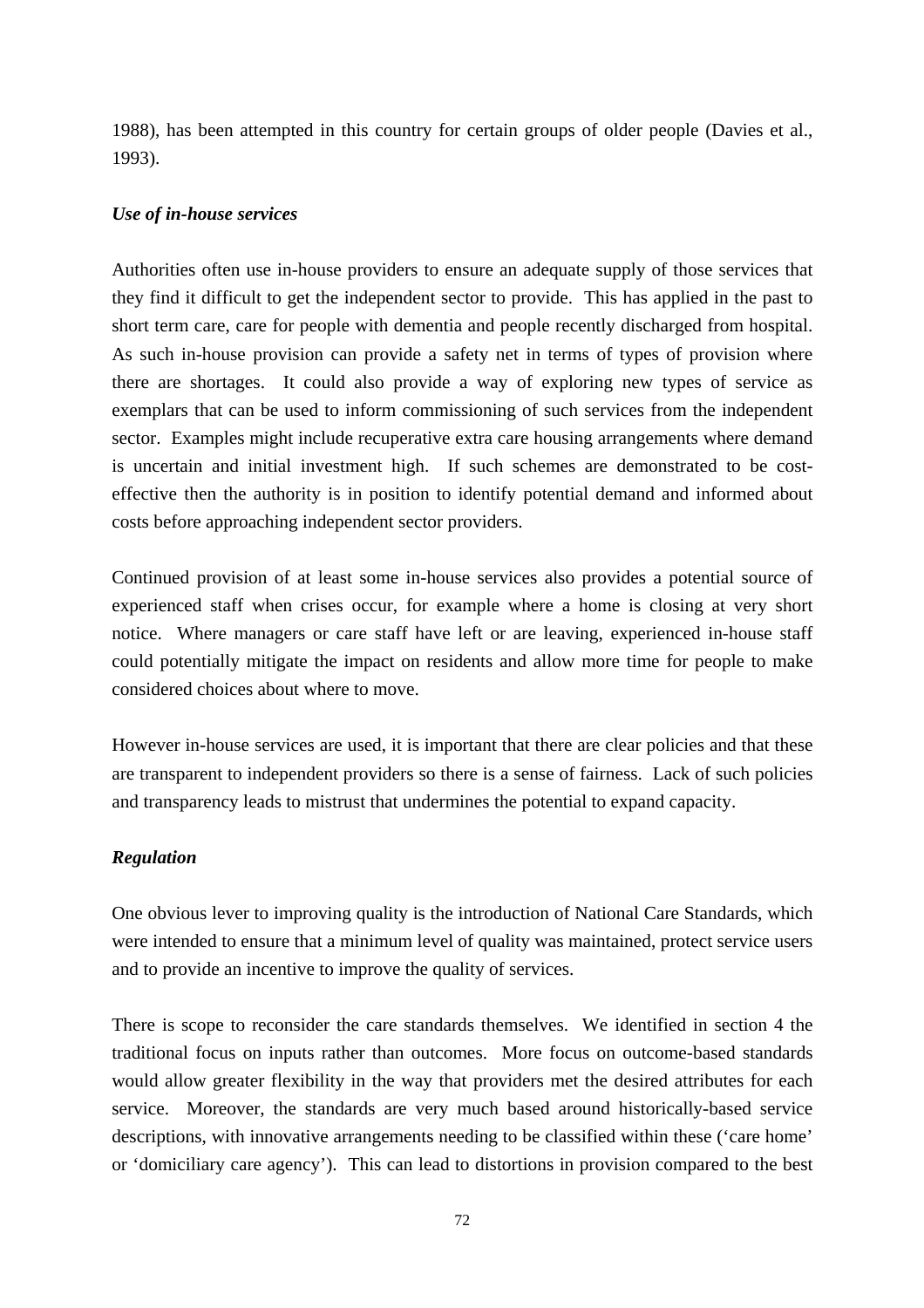arrangement for service users as providers aim to take the least burdensome route in terms of the regulations required. There is also the danger of inadequate protection and regulation as new services fall outside accepted definitions.

There is a welcome emphasis on gaining the views of service users as part of the inspection process, but older people are often reluctant to complain, never more so when there may be a potential threat to withdraw the service on which they depend. Alternative approaches are possible. In the inspection of children's homes the Social Services Inspectorate made use of young people who had been service users and found that both the quality and quantity of information obtained from current young users of children's services improved (Hibbert, 2002). Lay inspectors for adult services were widely used before the introduction of the NCSC, but are now rarely, if ever, used (Netten et al., 2003a). Clearly regulation has an important role to play in raising quality and increasing consumer power, but the Inquiry might want to review the way that regulation and care standards could be used more effectively.

Inappropriate application and implementation of regulation can have precisely the opposite effect of that intended, undermining good quality providers and driving them out of the market (see sections 4 and 6.2). Consistency and predictability in the design and implementation of care standards is needed. On the other hand, evidence from providers showed that good relationships and good quality inspection are valued by providers, providing scope for direct improvements in quality of care.

One point when care standards are most under threat is during the closure of a home. Currently the CSCI has no explicit responsibilities during this time, and legal advice is unclear about the degree to which local authorities can step in to run homes, as there is no such thing as a temporary registration. There is a need for clarification on both these issues.

An area that needs very careful handling in terms of regulation is the direct care workforce. Both future capacity and service quality are fundamentally dependent on these workers. The move to professionalise this workforce through requirements to have qualifications through the rather dubious route of the NVQ<sup>[9](#page-76-0)</sup> may drive out some of the most valuable workers. On the other hand, there is the new group of personal assistants where there is no regulation at all. The Inquiry might want to consider the potential of regulation for both raising quality of employment and care and for the future supply of care workers.

<span id="page-76-0"></span> $\overline{a}$ <sup>9</sup> NVQs are qualifications, but only require that an individual has been assessed as competent in a number of areas, a high proportion of which are voluntary. Training is not necessarily involved and the delivery of the process is very variable (Witton, 2004).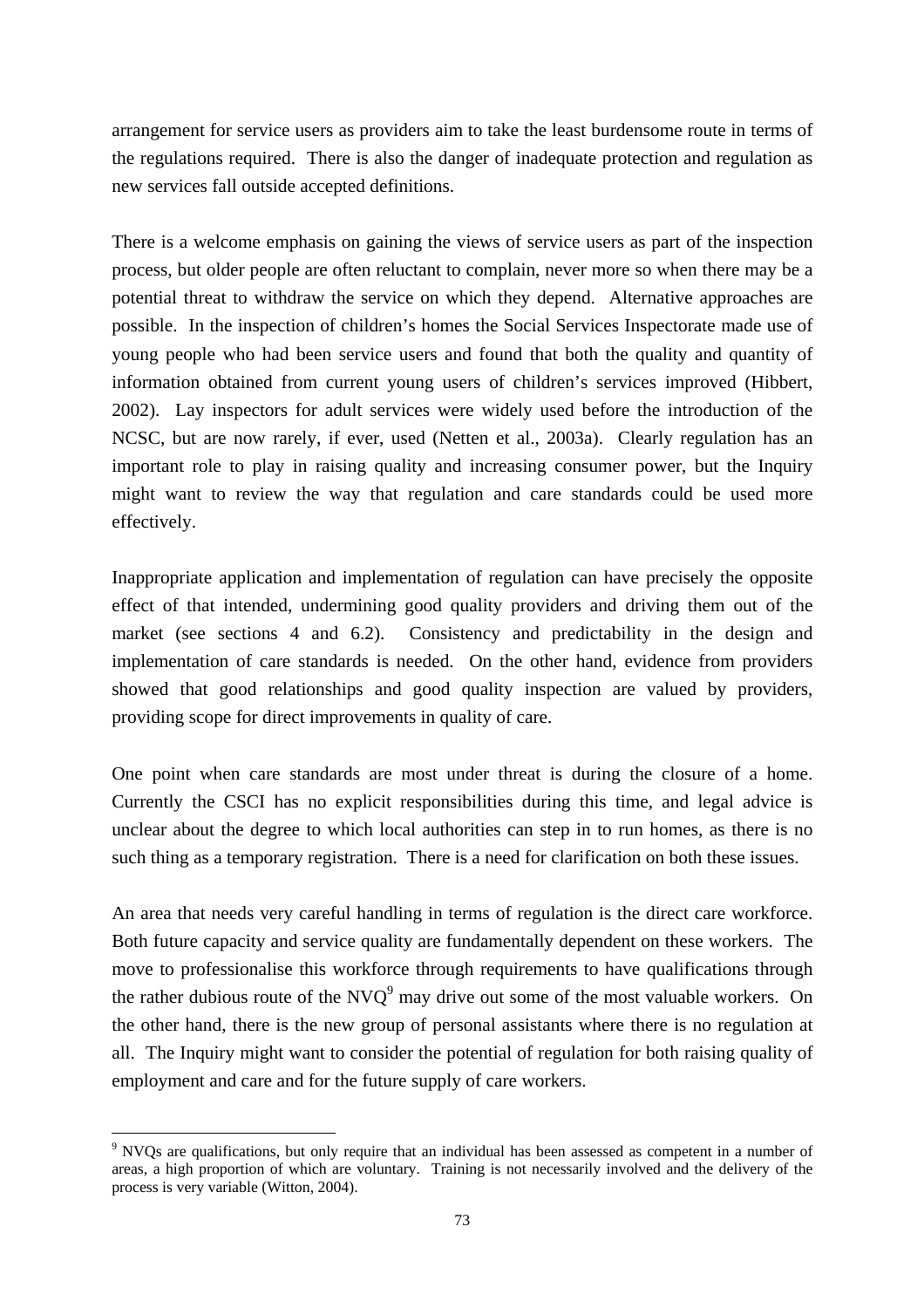Another area where regulation has a potential role to play is in the operation of the market itself. In other utility markets where there is a dominant supplier or purchaser there are specific bodies to oversee prices or other aspects of competition. While it is unlikely that this is appropriate in the care market the CSCI does have a role in the inspection of local authorities. In the past the SSI has been very effective in identifying good and poor commissioning practice. Where there has been less success has been improving practice. We discuss below the provision of information and advice. But would an enforceable or voluntary code of conduct in commissioning to be monitored as part of the CSCI responsibilities be helpful?

#### *Information, advice and training*

Often the reason poor practice persists or that individuals do not make the decision that would benefit them most is lack of information and advice. In the example just given about improving commissioning practice, authoritative sources of advice have a potential part to play. Some developments are already underway. The Better Commissioning Learning and Improvement Network (LIN) under the auspices of the Department of Health's Change Agent Team (CAT), which aims to spread best practice, was launched in March 2004.

There is much confusion over best practice when it comes to managing the process of home closures. There is a need for advice and guidance both to authorities on the need for and contents of local guidelines and protocols, and to relatives and friends of residents on how best to handle this very difficult situation.

Providers could also gain from easily accessible sources of advice on providing specialist services and improving quality and good practice in employment and human resource management. A major problem is how to provide information in a way that is easily accessible to them. Commissioning authorities have a potential role to play as part of the process of talking to their providers, however the authorities themselves need the information. Increasingly people use the Internet to access information and there may be other ways to improve information available. The Social Care Institute for Excellence (SCIE) also has a potentially very important role to play in this process, but is dependent on the evidence available.

For some purposes training is more appropriate than advice or guidelines. The Inquiry might want to look into what extent good practice in commissioning plays a part in social work training. Does training associated with NVQs adequately address issues such as quality, care of people with dementia, and care of people from ethnic minority groups? To what extent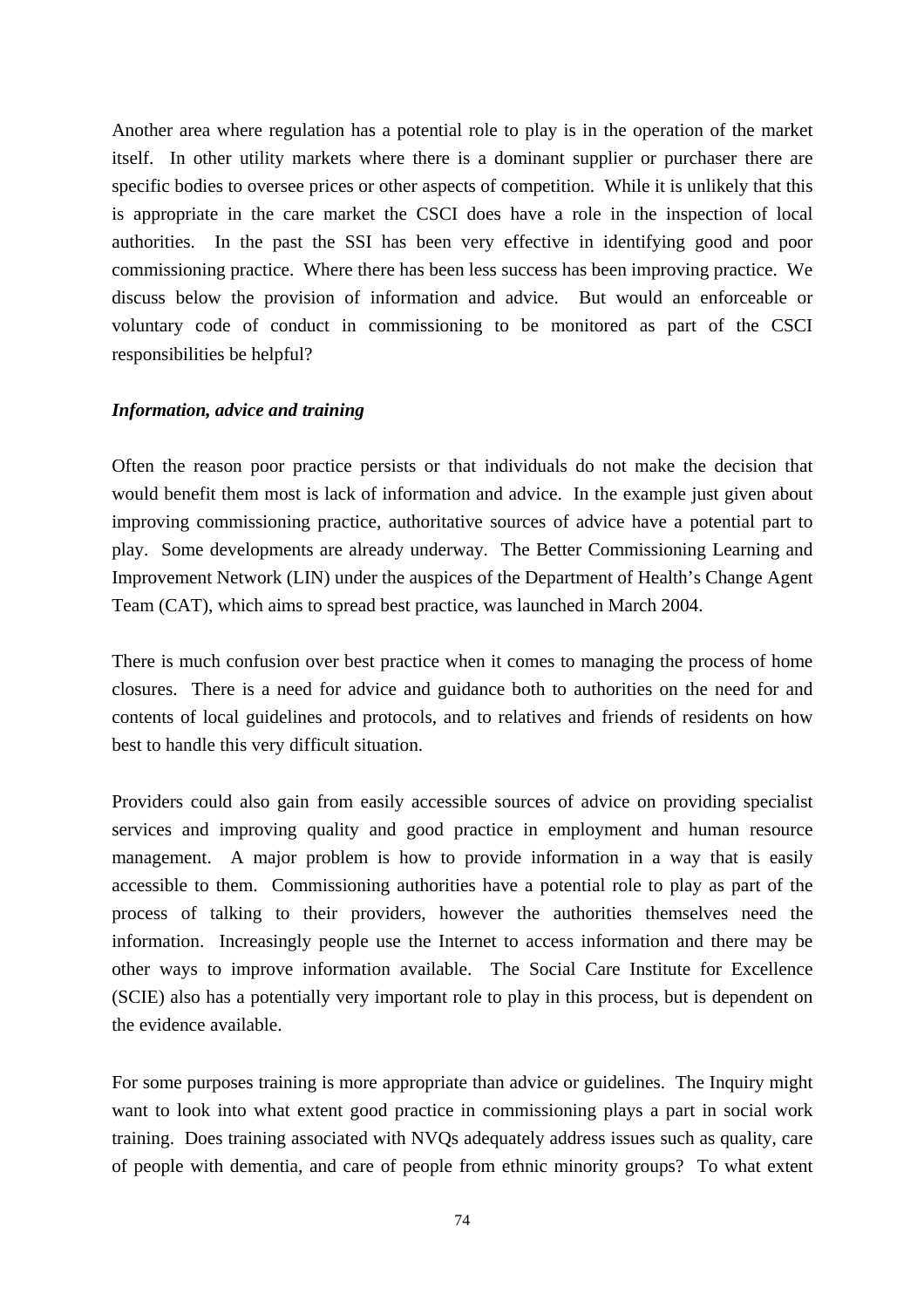should training be routinely publicly-funded rather than left to providers who invest in people only to lose them? Why should training nurses be seen as a public good but funding the training of care workers be the responsibility of providers?

A major issue for older people and their relatives, in choosing the most appropriate home or service, is the lack of advice. Decisions are made under intense pressure, particularly when an existing home is closing. The successful operation of a market is predicted on the notion of informed consumers and rational choice. While voluntary bodies increasingly make advice available, it is unclear how well this is communicated to older people and their relatives. A major problem for people is knowing where to go for information and advice. One-stop shops providing advice on benefits, on services and advocacy to public and private payers can be very helpful. A number of these are being set up around the country under the Modernising Local Government framework (often linked to e-government). One key aspect of the operation of Direct Payments is the use of support and advice services. These also may provide a model for supporting others in the decision making process. There is also a role for the Third Age service, which is replacing the experimental Direct Care service, now being introduced under the auspices of the DWP. At the very least this could provide information about sources of advice on social care issues.

### *Conclusions*

The welfare of a substantial proportion of the older population now depends directly or indirectly on the successful operation of the social care market. While events in recent years have led to concerns about the operation of this market, generally the market has been responsive to demand and delivered what has been needed. Policies and practice by public bodies have a profound impact on the operation of the market and there is no doubt that in addressing the needs of both current and future consumers of care services, there is considerable scope for improvement. To a large extent the levers to bring about these improvements are present or being introduced, although there are some difficulties, such as input prices and supply that may prove more intractable.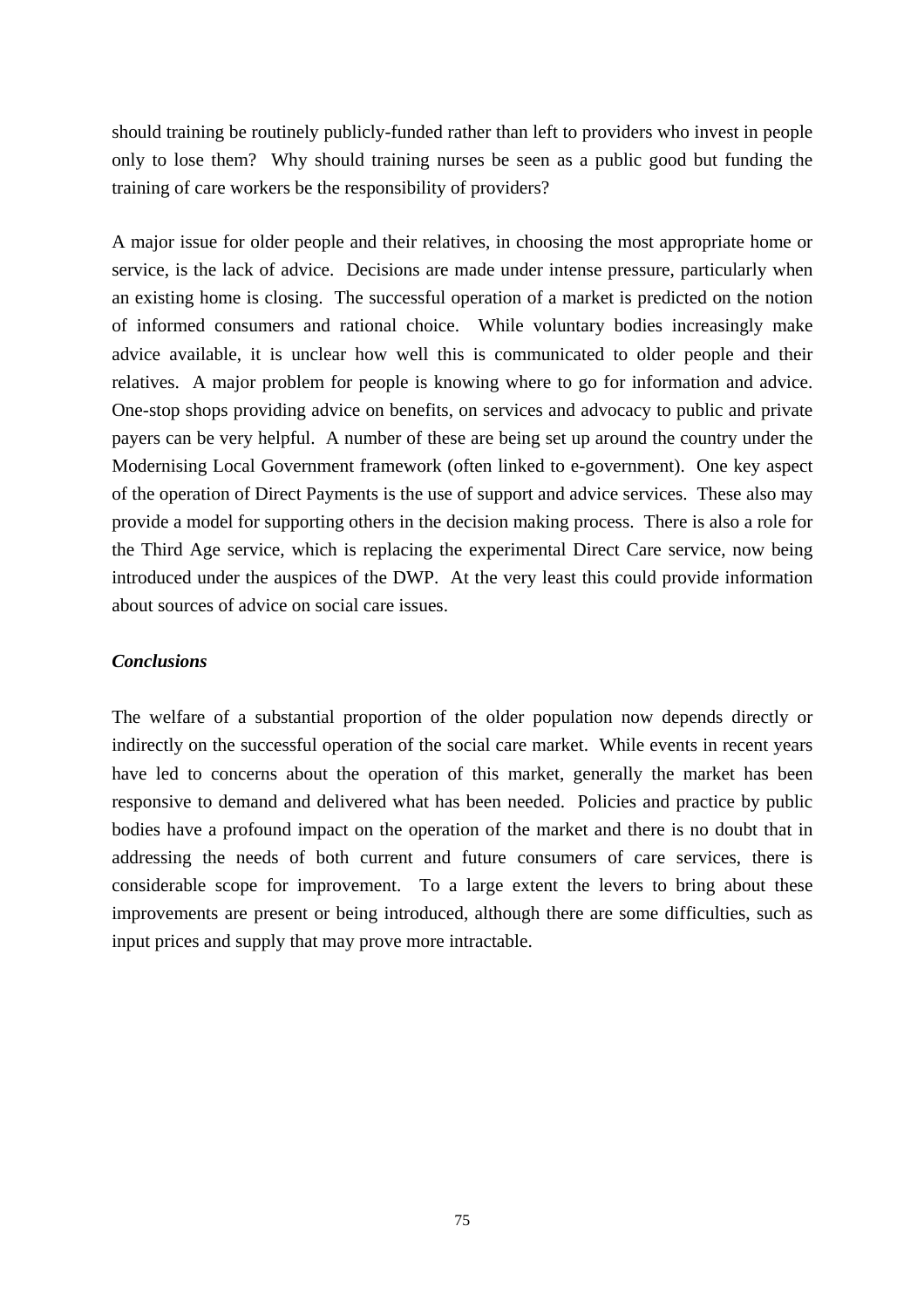# **References**

6, P. (2003) Giving consumers of British public services more choice: what can be learned from recent history, *Journal of Social Policy*, 32, 2, 239-270.

Alcock, S. (2003) *The Domiciliary Care Sector Today*, The Quinn Centre, Southampton.

Allen, I., Hogg, D. and Peace, S. (1992) *Elderly People: Choice, Participation and Satisfaction*, Policy Studies Institute, London.

Appleby, J., Harrison, A. and Devlin, N. (2003) *What is The Real Cost of More Patient Choice?*, King's Fund, London.

Appleton, N. (2003) *Ready, Steady … But Not Quite Go. Older Home Owners and Equity Release: A Review*, Joseph Rowntree Foundation, York.

Appleton, N. and Shreeve, M. (2003) *Now for Something Different – The ExtraCare Charitable Trust's Approach to Retirement Living*, Old Chapel Publishing, Witney.

Audit Commission (1986) *Making a Reality of Community Care*, HMSO, London.

Audit Commission (1998) *Home Alone: The Role of Housing in Community Care*, Audit Commission, London.

Bailey, A. (2001) *New Agenda for Older People*, Wolverhampton City Council, Wolverhampton.

Bartholomeou, J. (1999) *A View of the Future: The Experience of Living in extraCare*, Hanover Housing Group, Staines.

Bauld, L., Chesterman, J., Davies, B., Judge, K. and Mangalore, R. (2000) *Caring for Older People: An Assessment of Community Care in the 1990s*, Ashgate, Aldershot.

Bebbington, A., Darton, R. and Netten, A. (2001) *Care Homes for Older People: Volume 2. Admissions, Needs and Outcomes*, Personal Social Services Research Unit, University of Kent, Canterbury.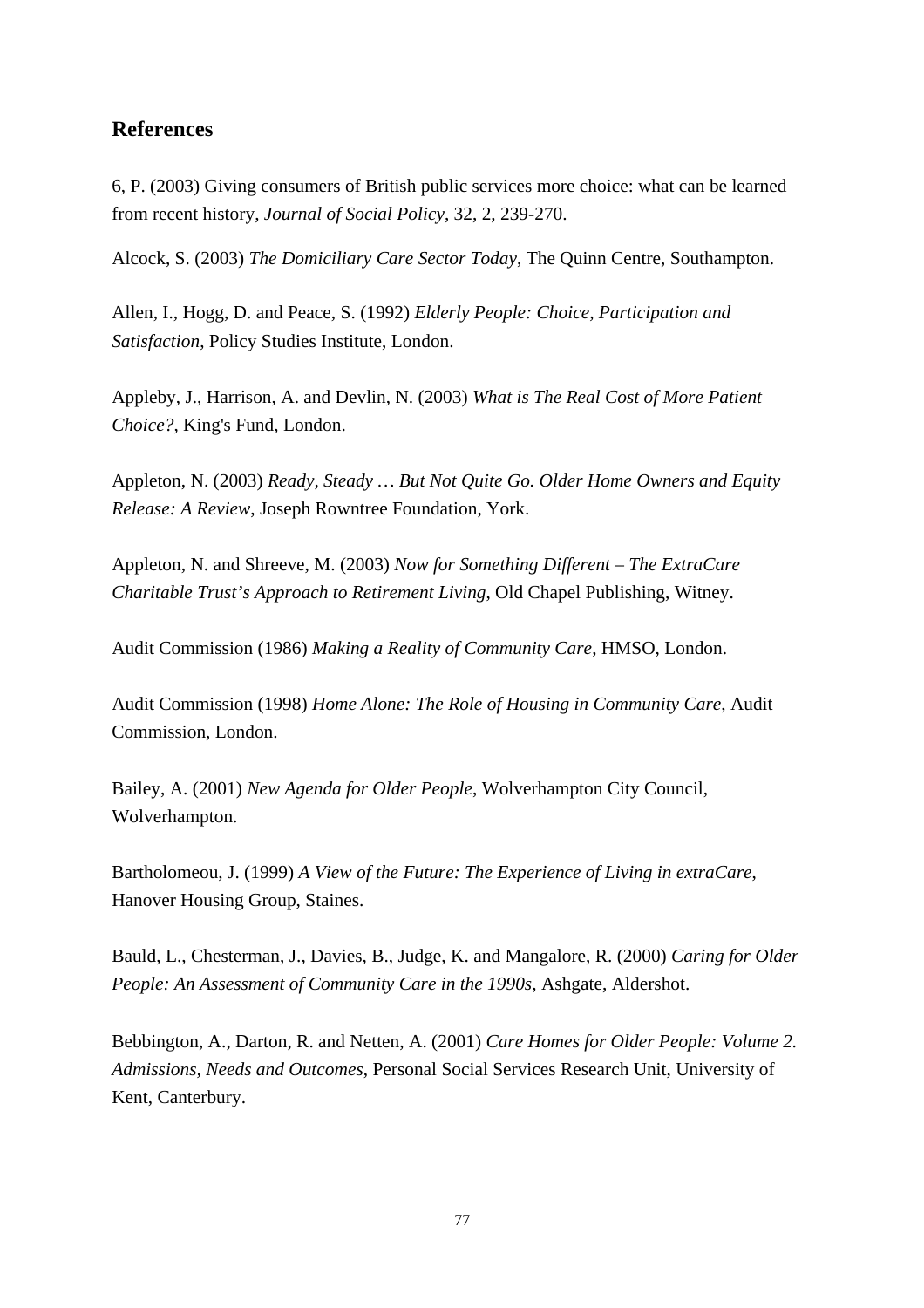Ben-Ner, A. (2004) *For-Profit, State and Nonprofit: How to Cut the Pie among Three Sectors*, Working Paper 0304, Industrial Relations Center, University of Minnesota (Twin Cities Campus), Minnesota (www.legacy-irc.csom.umn.edu/RePEC/hrr/papers/0304.pdf).

Bessell, R. (2004) (private communication).

Braithwaite, J. (2001) Regulating nursing homes: the challenge of regulating care for older people in Australia, *British Medical Journal*, 323, 443-446.

Brenton, M. (2002) Choosing and managing your own community in later life, in K. Sumner (ed.) *Our Homes, Our Lives: Choice in Later Life Living Arrangements*, Centre for Policy on Ageing, London.

Brownsell, S. and Bradley, D. (2003) *Assistive Technology and Telecare: Forging Solutions for Independent Living*, The Policy Press, Bristol.

Bunce, C. (2001) The care homes catastrophe, *Nursing Times*, 97, 31, 22-24.

Carpenter, I., Kotiadis, K. and Mackenzie, M. (2003) *An Evaluation of Intermediate Care Services for Older People*, Centre for Health Services Studies, University of Kent, Canterbury.

Carr, S. (2004) *Has Service User Participation Made a Difference to Social Care Services?*, Social Care Institute for Excellence, London.

Centre for Policy on Ageing (1996) *A Better Home Life: A Code of Practice for Residential and Nursing Home Care*. Report of an Advisory Group convened by the Centre for Policy on Ageing and chaired by Kina, Lady Avebury, Centre for Policy on Ageing, London.

Challis, D. (1992) Community care of the elderly: bringing together scarcity and choice, needs and resources, *Financial Accountability and Management*, 8, 77-95.

Challis, D. (1999) Assessment and care management: developments since the community care reforms, in The Royal Commission on Long Term Care (1999) *With Respect to Old Age: Long Term Care – Rights and Responsibilities,* Research Volume 3, Cm 4192-II/3, The Stationery Office, London.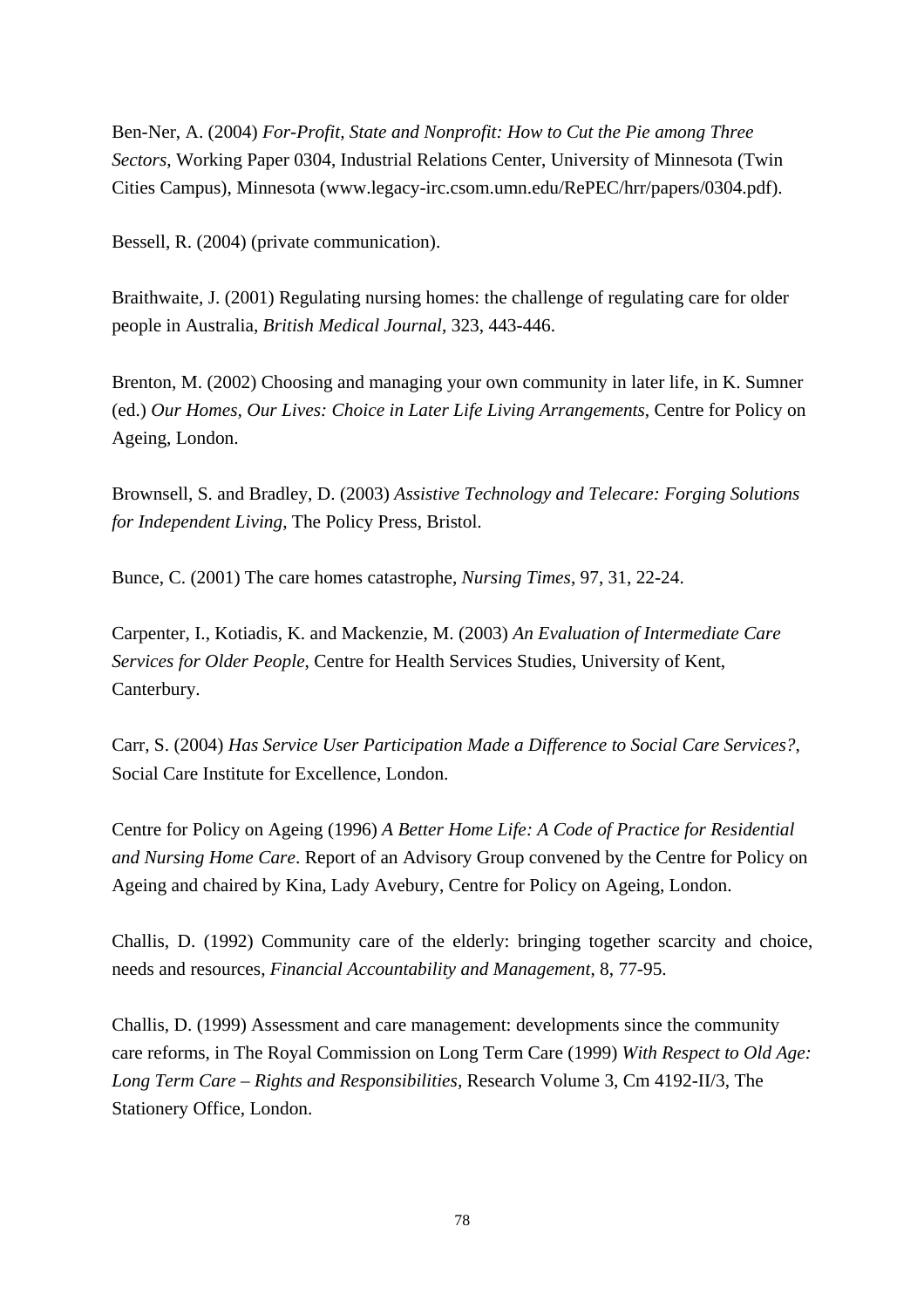Challis, D. (2004) Care management in long-term care of older people, in M. Knapp, D. Challis, J.L. Fernández and A. Netten (eds) *Long-Term Care: Matching Resources and Needs*, Ashgate, Aldershot.

Clark, H., Dyer, S. and Horwood, L. (1998) *'That Bit of Help': The High Value of Low Level Preventative Services for Older People*, The Policy Press, Bristol.

Cm 849 (1989) *Caring for People: Community Care in the Next Decade and Beyond*, HMSO, London.

Cm 4169 (1998) *Modernising Social Services: Promoting Independence, Improving Protection, Raising Standards*, The Stationery Office, London.

Cm 4192-I (1999) *With Respect to Old Age: Long Term Care – Rights and Responsibilities*. A Report by the Royal Commission on Long Term Care (Chairman: Professor Sir Stewart Sutherland), The Stationery Office, London.

Cm 4310 (1999) *Modernising Government*, The Stationery Office, London.

Cm 4818-II (2000) *The NHS Plan: The Government's Response to the Royal Commission on Long Term Care*, The Stationery Office, London.

Cm 5503 (2002) *Delivering the NHS Plan: Next Steps on Investment, Next Steps on Reform*, The Stationery Office, London.

Cm 6079 (2003) *Building on the Best: Choice, Responsiveness and Equity in the NHS*, The Stationery Office, London.

Cm 6237 (2004) *2004 Spending Review: New Public Spending Plans 2005-2008*, HM Treasury, London.

Cm 6499 (2005) *Independence, Well-being and Choice: Our Vision for the Future of Social Care for Adults in England*, Department of Health, London.

Comas-Herrera, A., Wittenberg, R. and Pickard, L. (2004) Long-term care for older people in the United Kingdom: structure and challenges, in M. Knapp, D. Challis, J.L. Fernández and A. Netten (eds) *Long-Term Care: Matching Resources and Needs*, Ashgate, Aldershot.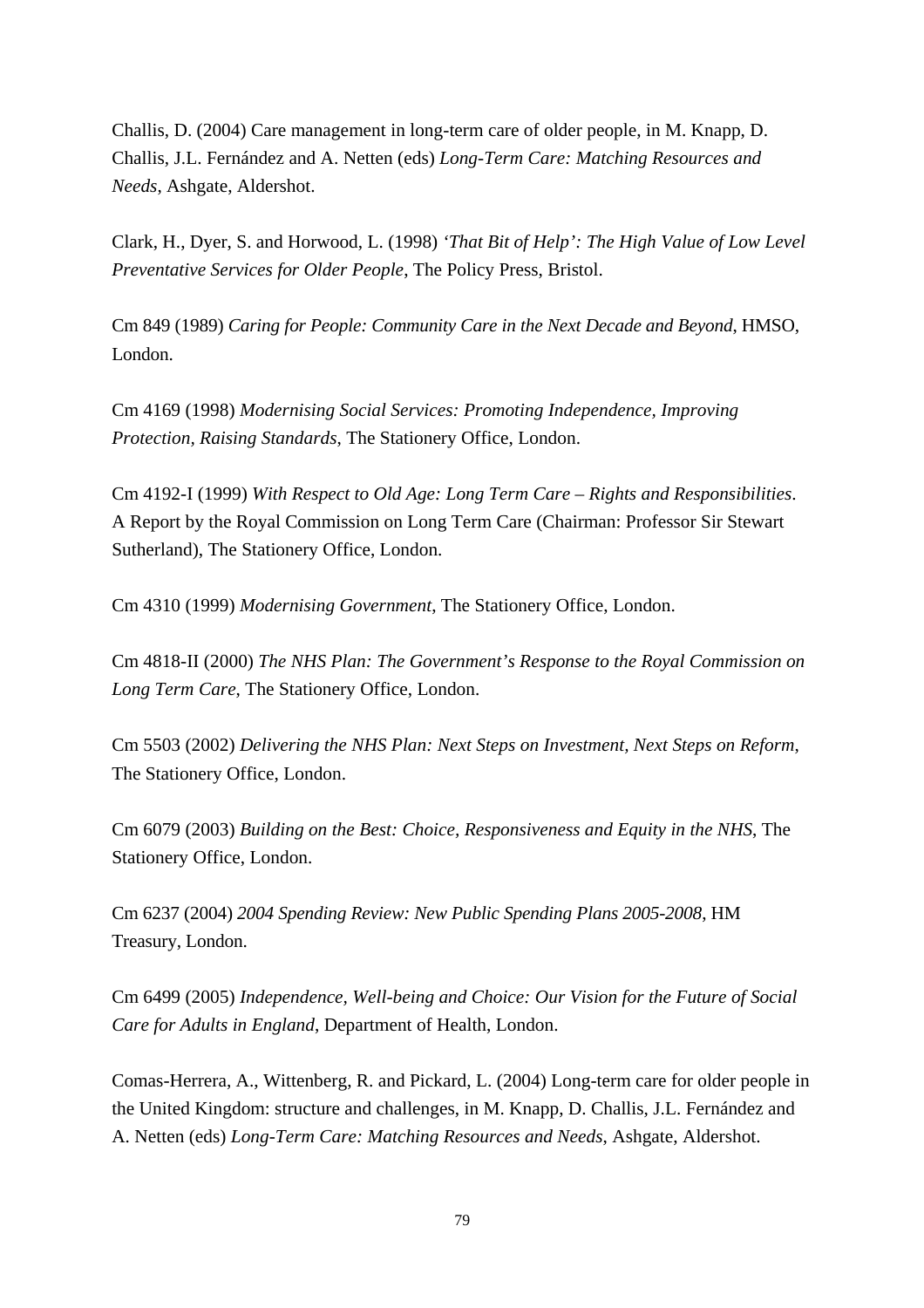Commission for Health Improvement (2004) *Sharing the Learning on Patient and Public Involvement from CHI's Work*, Commission for Health Improvement, London.

Conway, J. (2000) *Housing Policy*, Routledge, London.

Croucher, K., Pleace, N. and Bevan, M. (2003) *Living at Hartrigg Oaks: Residents' Views of the UK's First Continuing Care Retirement Community*, Joseph Rowntree Foundation, York.

Dalley, G. (2001) *Owning Independence in Retirement: The Role and Benefits of Private Sheltered Housing for Older People*, CPA Reports 30, Centre for Policy on Ageing, London.

Dalley, G., Unsworth, L., Keightley, D., Waller, M., Davies, T. and Morton, R. (2004) *How Do We Care? The Availability of Registered Care Homes and Children's Homes in England and their Performance against National Minimum Standards 2002-03*, National Care Standards Commission, The Stationery Office, London.

Darton, R.A. (2004) What types of home are closing? The characteristics of homes which closed between 1996 and 2001, *Health and Social Care in the Community*, 12, 3, 254-264.

Darton, R. and Wright, K. (1992) Residential and nursing homes for elderly people: one sector or two? In F. Laczko and C.R. Victor (eds) *Social Policy and Elderly People: The Role of Community Care*, Avebury, Aldershot.

Darton, R.A. and Wright, K.G. (1993) Changes in the provision of long-stay care, 1970– 1990, *Health and Social Care in the Community*, 1, 1, 11-25.

Darton, R., Netten, A. and Forder, J. (2003a) The cost implications of the changing population and characteristics of care homes, *International Journal of Geriatric Psychiatry*, 18, 3, 236-243.

Darton, R., Netten, A. and Fenyo, A. (2003b) *Promoting High Quality Care in Long Term Care Facilities: Factors Associated with Positive Social Climates*, PSSRU Discussion Paper No. 2051, Personal Social Services Research Unit, University of Kent, Canterbury.

Davey, V., Henwood, M. and Knapp, M. (2004) *Integrated Commissioning for Older People's Services*, PSSRU Discussion Paper No. 1833, Personal Social Services Research Unit, LSE Health and Social Care, London School of Economics, London.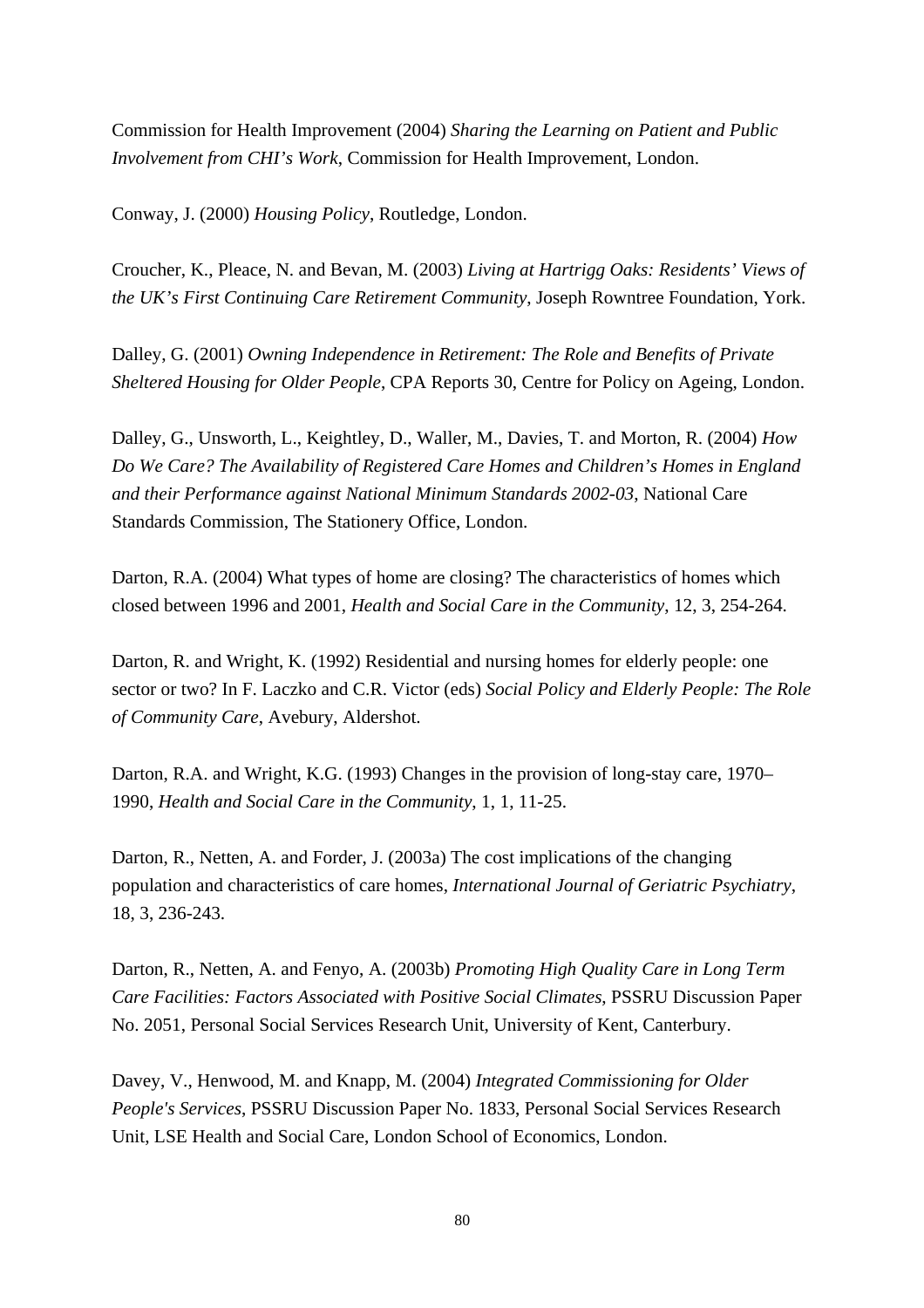Davies, B., Hobman, D., Hollingbery, R. and Netten, A. (1993) *Building on EPICS Principles: New Models Combining the Provisions and Financing of Care and their Costing*, Helen Hamlyn Foundation, London.

Davies, B. and Fernández, J. with Nomer, B. (2000) *Equity and Efficiency Policy in Community Care: Needs, Service Productivities, Efficiencies and their Implications*, Ashgate, Aldershot.

Davies, S. and Nolan, M. (2003) 'Making the best of things': relatives' experiences of decisions about care-home entry, *Ageing and Society*, 23, 4, 429-450.

Davies, T., Dalley, G., Unsworth, L., Waller, M. and Drysdale, C. (2004) *The Management of Medication in Care Services 2002-03*, The Stationery Office, London.

Department of Health (1998) *Alan Milburn to announce Action Plan to tackle Shortages in Nursing - Health Minister to speak at Keble College - Oxford*, Press Release 1998/394, Department of Health, London.

Department of Health (1999a) *A New Approach to Social Services.* Consultation Document, Department of Health, London.

Department of Health (1999b) *Fit for the Future? National Required Standards for Residential and Nursing Homes for Older People*. Consultation Document, Department of Health, London.

Department of Health (2000a) *Shaping the Future NHS: Long Term Planning for Hospitals and Related Services*. Consultation Document on the Findings of the National Beds Inquiry, Department of Health, London.

Department of Health (2000b) *Social Services Performance in 1999-2000. The Personal Social Services Performance Assessment Framework Indicators*, Department of Health, London.

Department of Health (2000c) *Community Care (Direct Payments) Act 1996: Policy and Practice Guidance* (2nd edn), Department of Health, London.

Department of Health (2000d) *Community Care Statistics 1999. Residential Personal Social Services for Adults, England*, Statistical Bulletin 2000/2, Department of Health, London.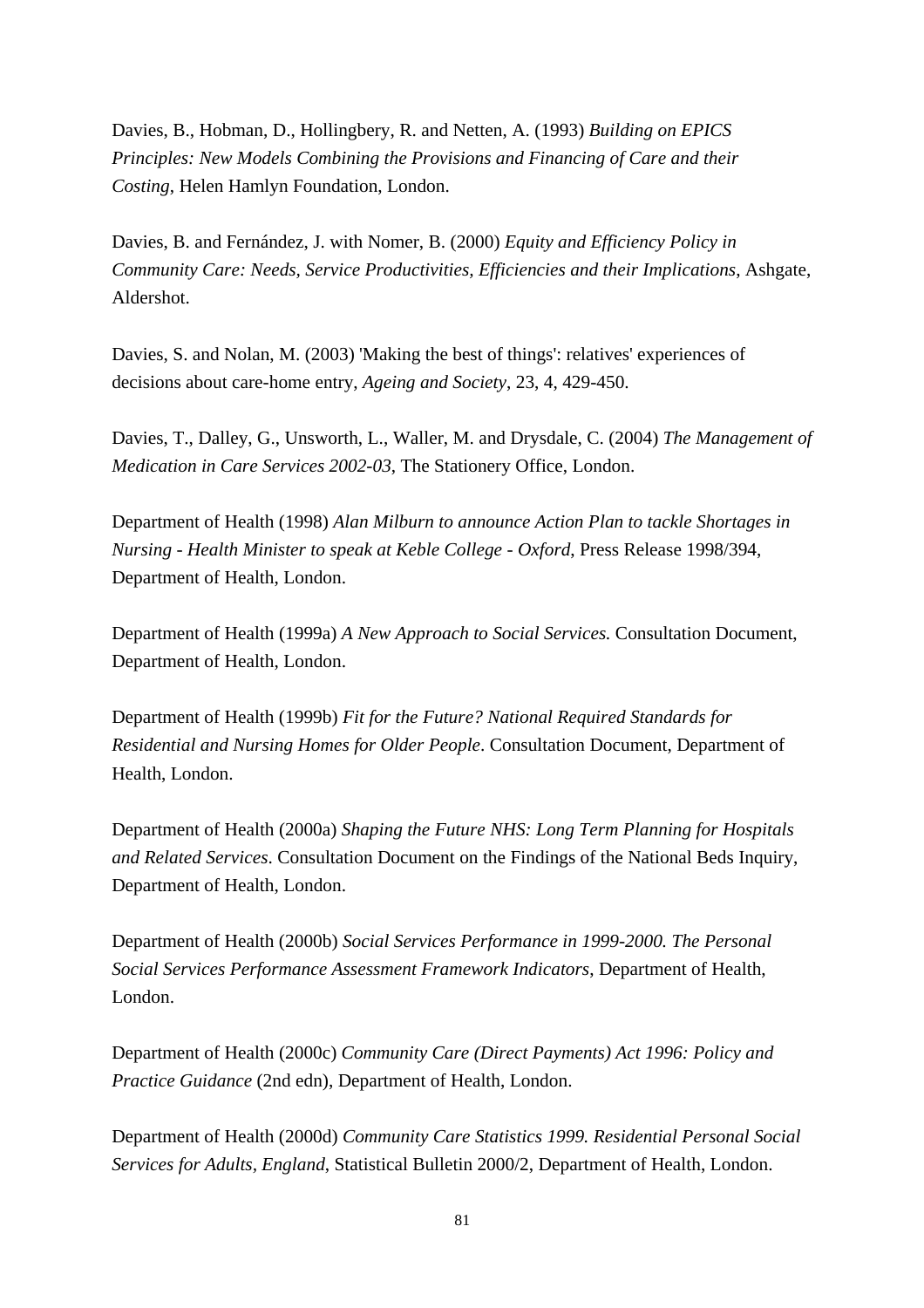Department of Health (2000e) *Community Care Statistics 1999. Private Nursing Homes, Hospitals and Clinics*, Statistical Bulletin 2000/16, Department of Health, London.

Department of Health (2001a) *Building Capacity and Partnership in Care. An Agreement between the Statutory and the Independent Social Care, Health Care and Housing Sectors*, Department of Health, London.

Department of Health (2001b) *£300m 'Cash for Change' Initiative to Tackle 'Bedblocking'. Agreement with Private and Voluntary Sectors Provides Foundation for Radical Reform Programme*, Press Release 2001/0464, Department of Health, London.

Department of Health (2001c) *A Guide to Contracting for Intermediate Care Services*, HSC 2001/01, LAC (2001)1, Department of Health, London.

Department of Health (2001d) *Community Care Statistics 2001. Residential Personal Social Services for Adults, England*, Statistical Bulletin 2001/29, Department of Health, London.

Department of Health (2001e) *Care Homes for Older People: National Minimum Standards*, The Stationery Office, London.

Department of Health (2002a) *Expanded Services and Increased Choices for Older People. Investment and Reform for Older People's Social Services*, Press Release 2002/0324, Department of Health, London.

Department of Health (2002b) *£200m Allocated to Councils to Further Reduce 'Bedblocking'. Delayed Discharges Reduced by Ten Per Cent Since September*, Press Release 2002/0007, Department of Health, London.

Department of Health, (2002c) *Government Response to Health Select Committee Report on Delayed Discharge,* Press Release 2002/0453, Department of Health, London.

Department of Health (2002d) *Health Secretary Introduces the Community Care Bill. New Legislation to Tackle Delayed Discharges*, Press Release 2002/0466, Department of Health, London.

Department of Health (2002e) *New Package to Support Launch of National Minimum Standards for Care Services*, Press Release 2002/0049, Department of Health, London.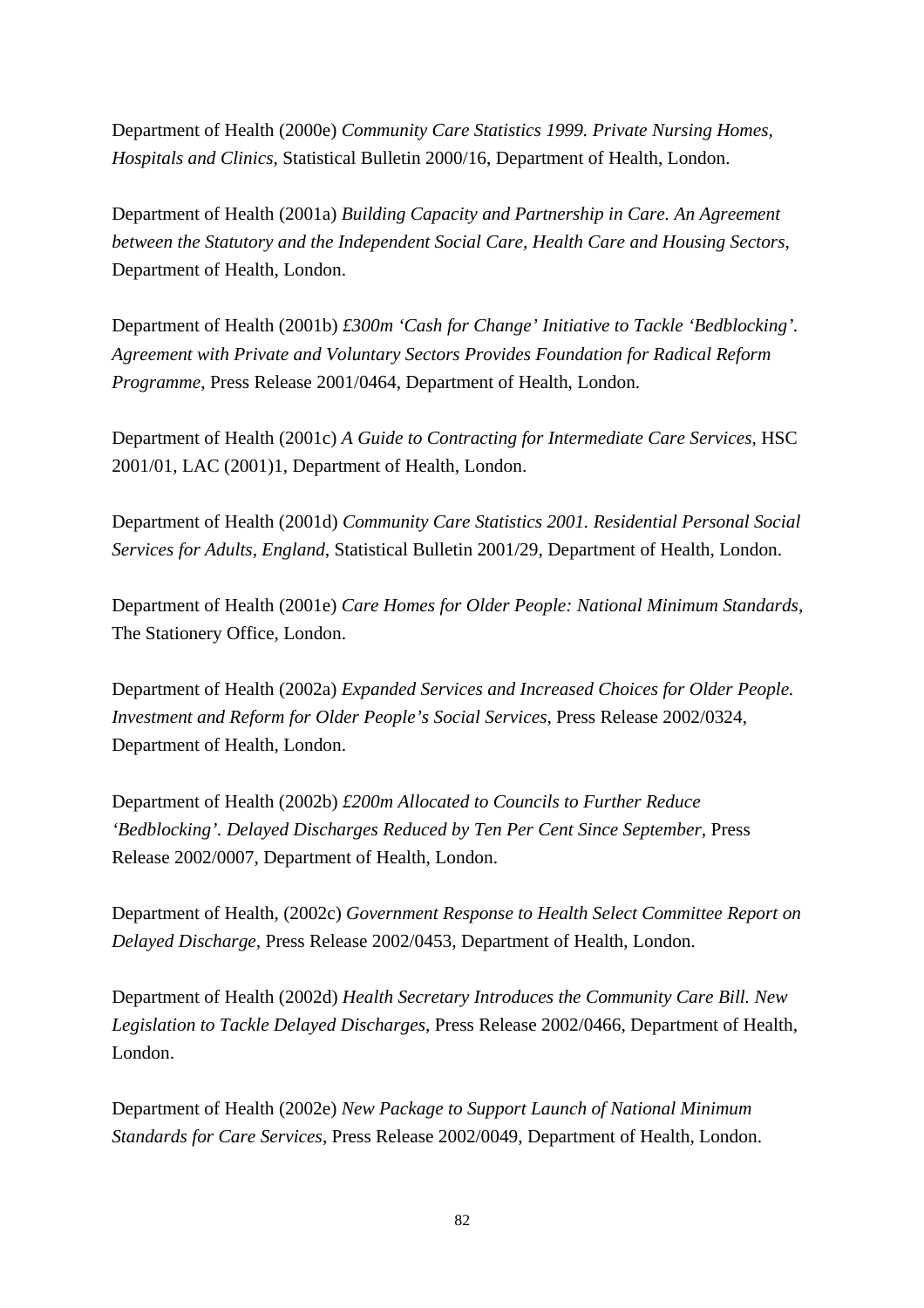Department of Health (2002f) *Care Homes for Older People and Younger Adults.*  Consultation Document – August 2002, Department of Health, London.

Department of Health (2002g) *Community Care Statistics 2001. Private Nursing Homes, Hospitals and Clinics*, Statistical Bulletin 2002/09, Department of Health, London.

Department of Health (2002h) *Improvement, Expansion and Reform: The Next 3 Years. Priorities and Planning Framework 2003 - 2006*, Department of Health, London.

Department of Health (2003a) *Community Care Statistics 2003. Supported Residents (Adults), England,* Statistical Bulletin 2003/19, Department of Health, London.

Department of Health (2003b) *Response to Reforming NHS Financial Flows,* Department of Health, London.

Department of Health (2003c) *Number of Direct Payments Recipients by Council from the Autumn Position Statement (30 September 2002)*, Department of Health, London (www.dh.gov.uk/PolicyAndGuidance/OrganisationPolicy/FinanceAndPlanning/DirectPayme nts/DirectPaymentsArticle/fs/en?CONTENT\_ID=4062246&chk=gs5vhP).

Department of Health (2003d) *Care Homes for Older People: National Minimum Standards,* The Stationery Office, London.

Department of Health (2003e) *Domiciliary Care: National Minimum Standards, Regulations,* Department of Health, London.

Department of Health (2003f) *Discharge from Hospital: Pathway, Process and Practice*, Department of Health, London.

Department of Health (2003g) *Social Services National Training Strategy Grant and Human Resources Development Strategy Grant for 2003/2004*, LAC(2003)15, Department of Health, London.

Department of Health (2003h) *Extra Care Housing Directory*, Change Agent Team, Housing Learning & Improvement Network and Elderly Accommodation Counsel, Department of Health, London.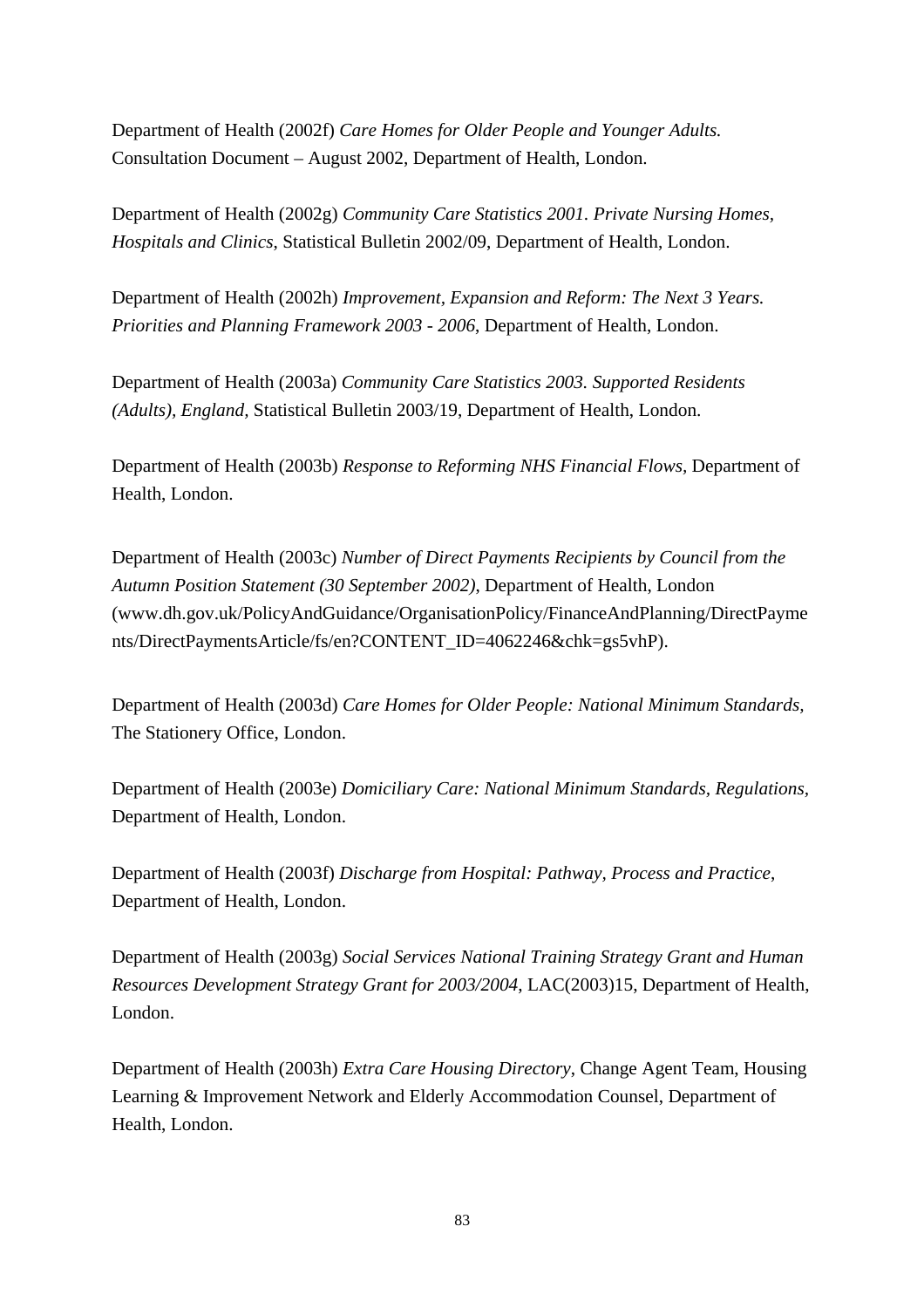Department of Health (2003i) *Extra Care Housing for Older People: An Introduction for Commissioners*, Department of Health, London.

Department of Health (2004a) *Community Care Statistics 2003. Home Care Services for Adults, England*, Department of Health, London.

Department of Health (2004b) *Personal Social Services Expenditure and Unit Costs: England: 2002-2003*, Statistical Bulletin 2004/02, Department of Health, London.

Department of Health (2004c) *Charges for Residential Accommodation - CRAG Amendment No 21. National Assistance (Sums for Personal Requirements and Assessment of Resources)(Amendment)(England) Regulations 2004*, LAC(2004)9, Department of Health, London.

Department of Health (2004d) *'Independence not Dependence' - New Extra Care Housing Places for Older People Announced*, Press Release 2004/0070, Department of Health, London.

Department of Health (2005) *Community Care Statistics 2003-2004. Referrals, Assessments and Packages of Care, for Adults. Report of findings from the 2003-04 RAP Collection. Information for England for the period 1 April 2003 to 31 March 2004*, Department of Health, London.

Department of Health (no date) *Developing and Implementing Local Extra Care Housing Strategies*, Department of Health, London.

Department of Social Security (1998) *Supporting People: A New Policy and Funding Framework for Support Services* ( <http://www.dss.gov.uk/publications/dss/1998/> support/index.htm).

Department of the Environment, Transport and the Regions (2001) *Supporting People: Policy into Practice*, Department of the Environment, Transport and the Regions, London.

Dewar, B., Jones, C. and O'May, F. (2004) *Involving Older People: Lessons for Community Planning*, Scottish Executive, Edinburgh.

Direct Payments Scotland (2003) *Direct Payments Finance Project*, Scottish Executive. Edinburgh.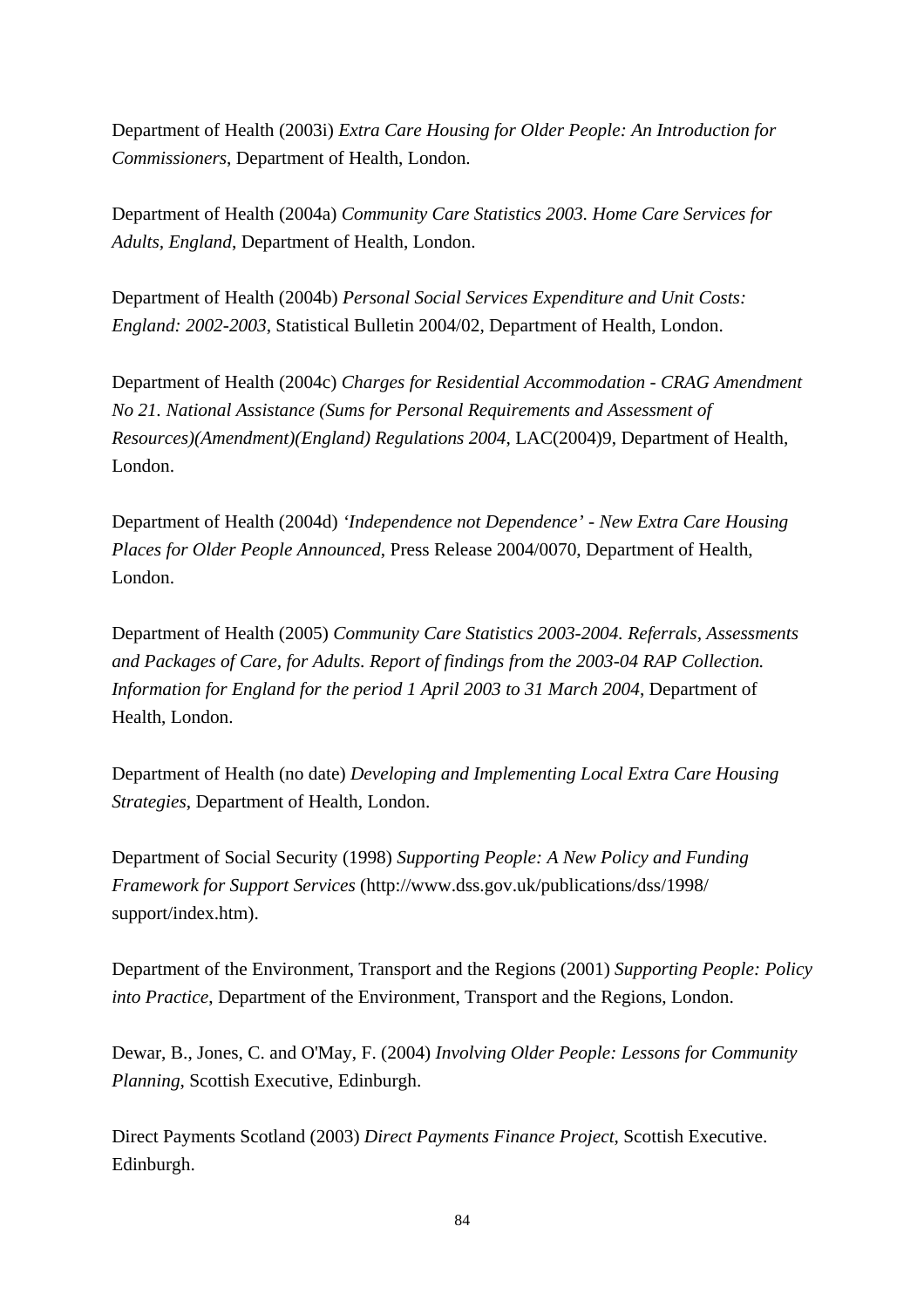Fernández, J.L. and Forder, J. (2002) *The Importance of Social Care in Achieving an Efficient Health Care System: The Case for Reducing Delay in Hospital Discharge Rates*, LSE Health and Social Care Discussion Paper No. 07, Personal Social Services Research Unit, LSE Health and Social Care, London School of Economics, London.

Fisk, M.J. (2003) *Social Alarms to Telecare: Older People's Services in Transition*, The Policy Press, Bristol.

Fletcher, P., Riseborough, M., Humphries, J., Jenkins, C. and Whittingham, P. (1999) *Citizenship and Services in Older Age: The Strategic Role of Very Sheltered Housing*, Housing 21, Beaconsfield.

Forder, J., Knapp, M. and Wistow, G. (1996) Competition in the mixed economy of care, *Journal of Social Policy*, 25, 2, 201-221.

Forder, J., Knapp, M., Hardy, B., Kendall, J., Matosevic, T. and Ware, P. (2004) Prices, contracts and motivations: institutional arrangements in domiciliary care, *Policy and Politics*, 32, 2, 207-22.

Francis, J. and Netten, A. (2003) *Home Care Workers: Careers, Commitments and Motivations*, PSSRU Discussion Paper No. 2053, Personal Social Services Research Unit, University of Kent, Canterbury.

Francis, J. and Netten, A. (2004) Raising the quality of home care: a study of service users' views, *Social Policy and Administration*, 38, 3, 290-305.

Gui, B. (2000) Beyond transactions: on the interpersonal dimension of economic reality, *Annals of Public and Cooperative Economics*, 71, 2, 139-169.

Hanson, J. (2001) From 'special needs' to 'lifestyle choices': articulating the demand for 'third age' housing, in S.M. Peace and C. Holland (eds) *Inclusive Housing in an Ageing Society: Innovative Approaches*, The Policy Press, Bristol.

Hardy, B., Young, R. and Wistow, G. (1999) Dimensions of choice in the assessment and care management process: the views of older people, carers and care managers, *Health and Social Care in the Community*, 7, 6, 483-491.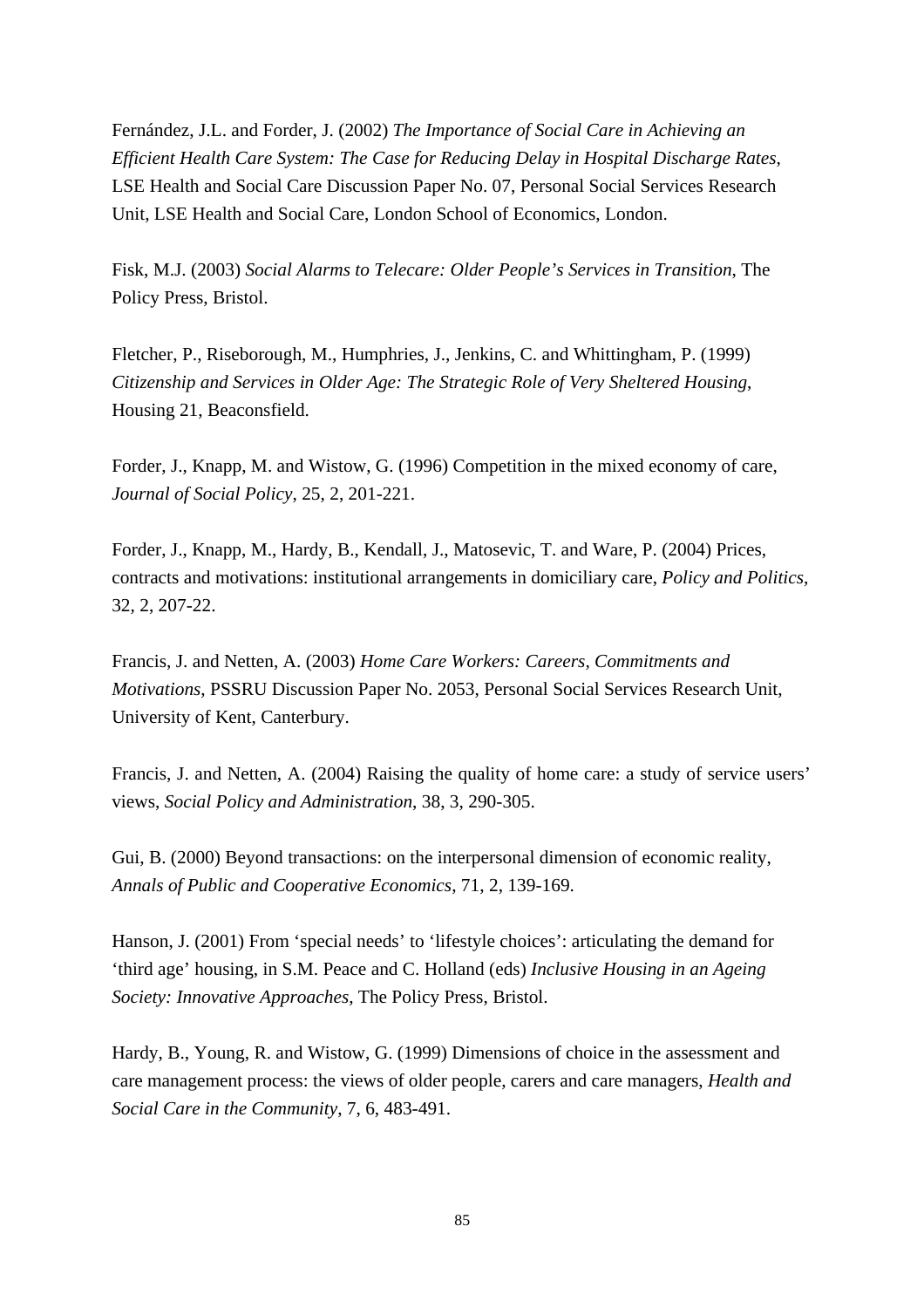Harrison, L. and Means, R. (1990) *Housing: The Essential Element in Community Care. The Role of 'Care & Repair' and 'Staying Put Projects'*, Anchor Housing Trust, Oxford.

Health and Social Care (Community Health and Standards) Act 2003 (2003 c. 43) The Stationery Office, London.

Health Act 1999 (1999 c. 8) The Stationery Office, London.

Health and Social Care Act 2001 (2001 c. 15) The Stationery Office, London.

Heywood, F., Oldman, C. and Means, R. (2002) *Housing and Home in Later Life*, Open University Press, Buckingham.

Hibbert, P. (2002) *Voices and Choices: Young People Participating in Inspections*, Barnardo's, Basildon.

Hirst, R., Allen, G. and Watson, L. (1995) *Now or Never: Older People's Decisions about Housing*, University of Southampton, Southampton.

Hogan, W.P. (2004) *Review of Pricing Arrangements in Residential Aged Care*, Australian Government Department of Health and Ageing, Canberra.

Holden, C. (2002) British government policy and the concentration of ownership in long-term care provision, *Ageing and Society*, 22, 1, 79-94.

House of Commons (2000) Parliamentary Debates, Westminster Hall, 15th February 2000, *Hansard, House of Commons*, Issue No. 1850, Volume 344, Columns 176WH-184WH, The Stationery Office, London.

House of Commons Health Committee (2004a) *Elder Abuse*. Second Report of Session 2003- 04, Volume I, Report, together with formal minutes, HC 111-I, The Stationery Office, London.

House of Commons Health Committee (2004b) *Elder Abuse*. Second Report of Session 2003- 04, Volume II, Oral and written evidence, HC 111-II, The Stationery Office, London.

Hudson, B. (2000) Conclusion: 'Modernising social services' – a blueprint for the new millennium?, in B. Hudson (ed) *The Changing Role of Social Care*, Research Highlights in Social Work 37, Jessica Kingsley Publishers, London.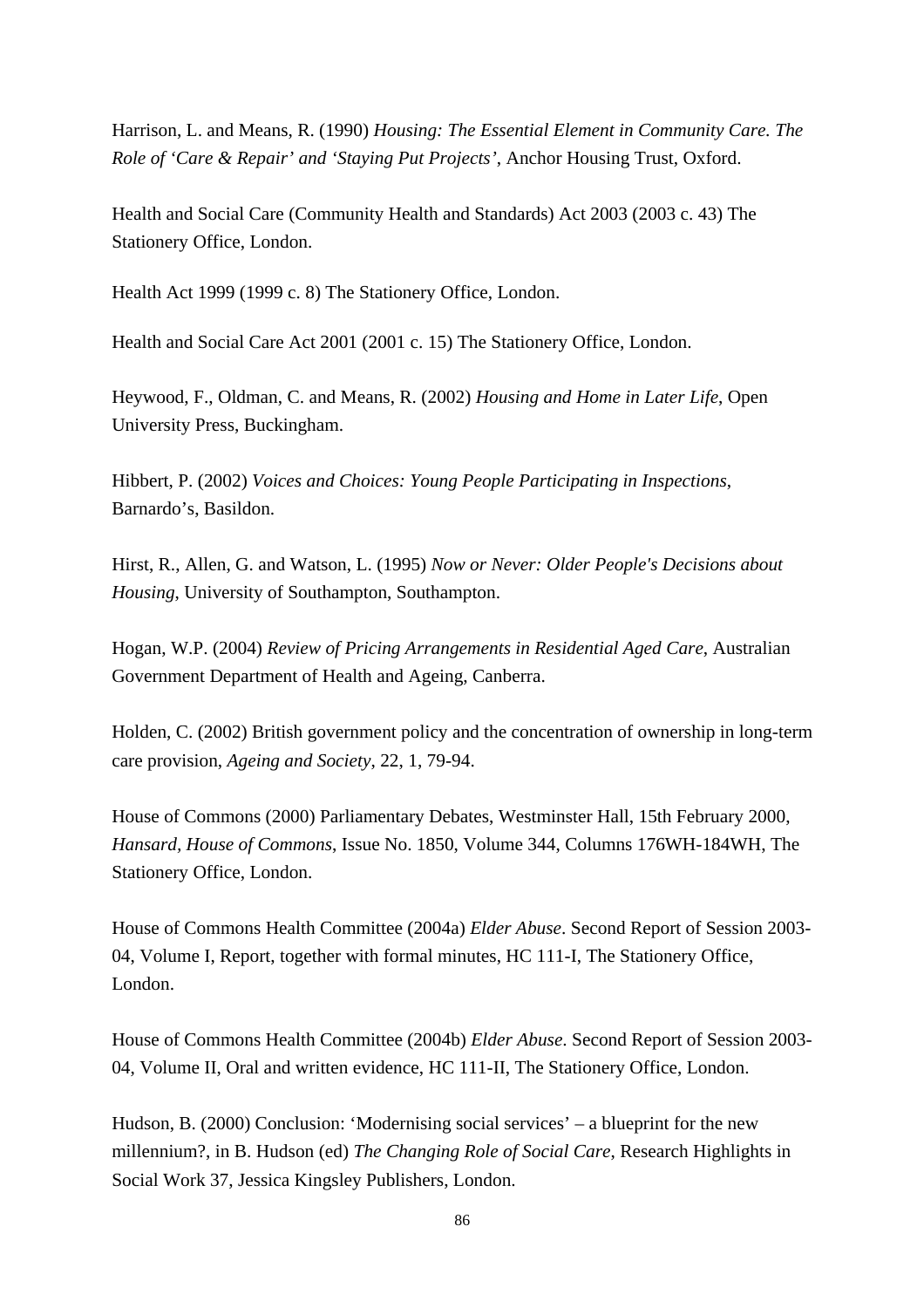Hudson, B., Young, R., Hardy, B. and Glendinning, C. (2002) *The National Evaluation of Notifications of Use of Section 31 Partnership Flexibilities in the Health Act 1999*, NPCRDC, Manchester University, Manchester and Nuffield Institute for Health, Leeds.

Independent Healthcare Association (2003) Twenty Per Cent Increase in Registration and Inspection Fees for Care Homes is Scandalous, Press Release, 2 April, 2003, Independent Healthcare Association, London.

Joseph Rowntree Foundation (no date) *Lifetime Homes*, Joseph Rowntree Foundation, York.

Kelly, M. (2001) Lifetime homes, in S.M. Peace and C. Holland (eds) *Inclusive Housing in an Ageing Society: Innovative Approaches*, The Policy Press, Bristol.

Kendall, J. (2000) The voluntary sector and social care for older people, in B. Hudson (ed) *The Changing Role of Social Care,* Research Highlights in Social Work 37, Jessica Kingsley Publishers, London.

Kendall, J. (2001) Of knights, knaves and merchants: the motivation and resources of residential care providers in England in the late 1990s, *Social Policy and Administration*, 35, 4, 360-375.

Kendall, J. (2004) Residential care for older people: the commissioning and performance survey 2002/03, Personal Social Services Research Unit seminar presentation, 3 February, London School of Economics, London.

Kendall, J., Knapp, M.R.J., Forder, J., Matosevic, T., Hardy, B. and Ware, P. (2002) *The State of Residential Care Supply in England*, LSE Health and Social Care Discussion Paper No. 06, LSE Health and Social Care, London School of Economics, London.

Kendall, J., Matosevic, T., Forder, J., Knapp, M., Hardy, B. and Ware, P. (2003) The motivations of domiciliary care providers in England: new concepts, new findings, *Journal of Social Policy*, 32, 4, 489-511.

Knapp, M. and Wistow, G. (1996) Social care markets in England: early post-reform experiences, *Social Service Review*, 70, 355-377.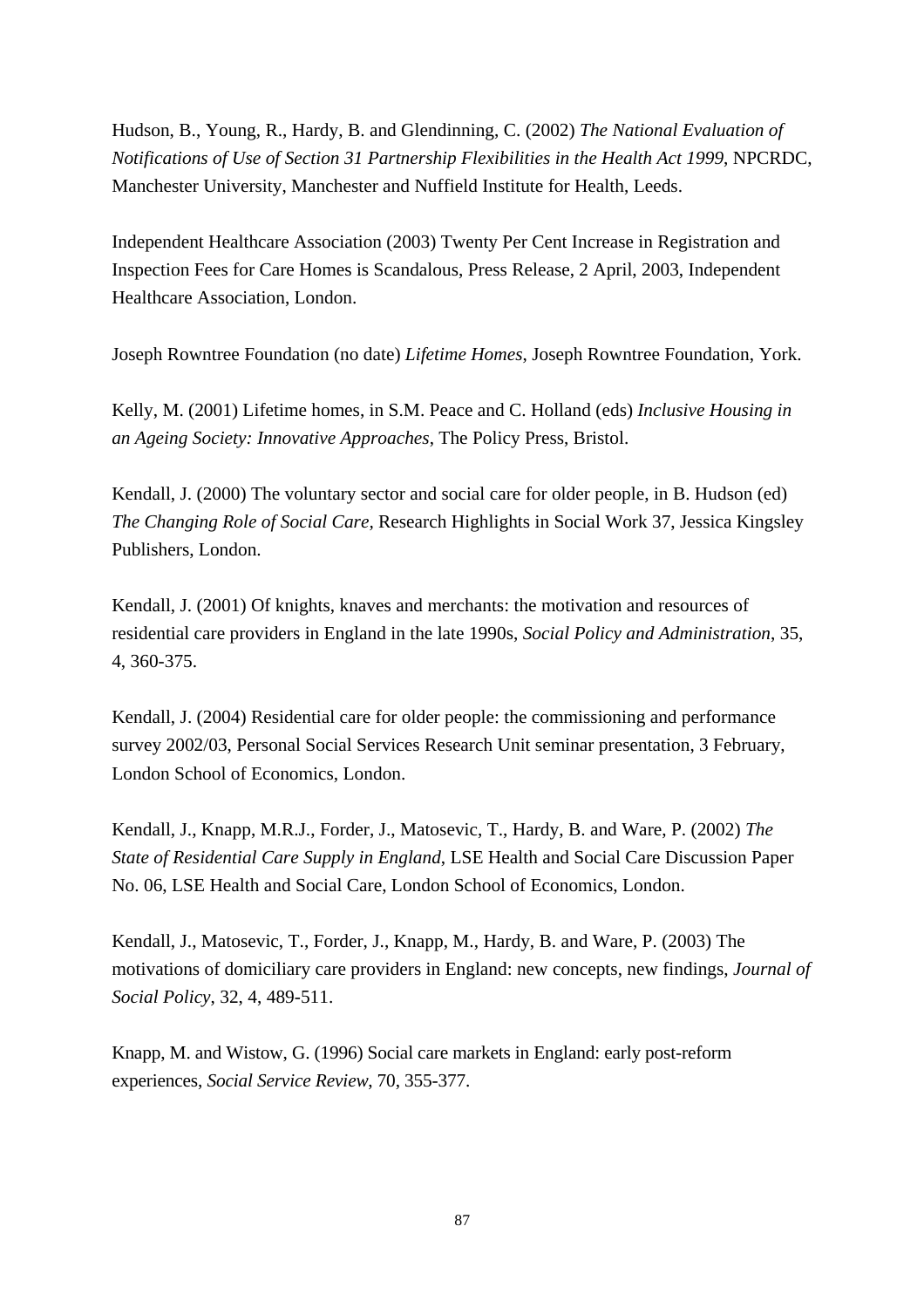Laing, W. (1998) *A Fair Price for Care? Disparities Between Market Rates for Nursing/Residential Care and What State Funding Agencies will Pay*, York Publishing Services Ltd, York.

Laing, W. (2002) *Calculating a Fair Price for Care: A Toolkit for Residential and Nursing Care Costs*, The Policy Press, Bristol.

Laing & Buisson (1995) *Laing's Review of Private Healthcare 1995 and Directory of Independent Hospitals, Nursing and Residential Homes and Related Services*, Laing & Buisson, London.

Laing & Buisson (1997) *Laing's Review of Private Healthcare 1997 and Directory of Independent Hospitals, Nursing and Residential Homes and Related Services*, Laing & Buisson, London.

Laing & Buisson (1999) *Laing's Healthcare Market Review 1999-2000*, Laing & Buisson, London.

Laing & Buisson (2000) *Care of Elderly People: Market Survey 2000*, 13th ed., Laing and Buisson, London.

Laing & Buisson (2001) *Laing's Healthcare Market Review 2001-2002*, Laing & Buisson, London.

Laing & Buisson (2003a) *Domiciliary Care Markets 2003*, Laing & Buisson, London.

Laing & Buisson (2003b) *Care of Elderly People: Market Survey 2003*, 16th ed., Laing & Buisson, London.

Laing & Buisson (2003c) *Extra-Care Housing Markets 2003/4*, Laing & Buisson, London.

LGA/ADSS (2003) Treasurers Budget Pressures Survey Report, ADSS, London (www.adss.org.uk/committee/resources/budjulrep.shtml).

MacErlean, N. (2004) A radical voice on care for the elderly, Health Minister Stephen Ladyman wants old people to stay out of care homes, *The Observer*, 6th June 2004.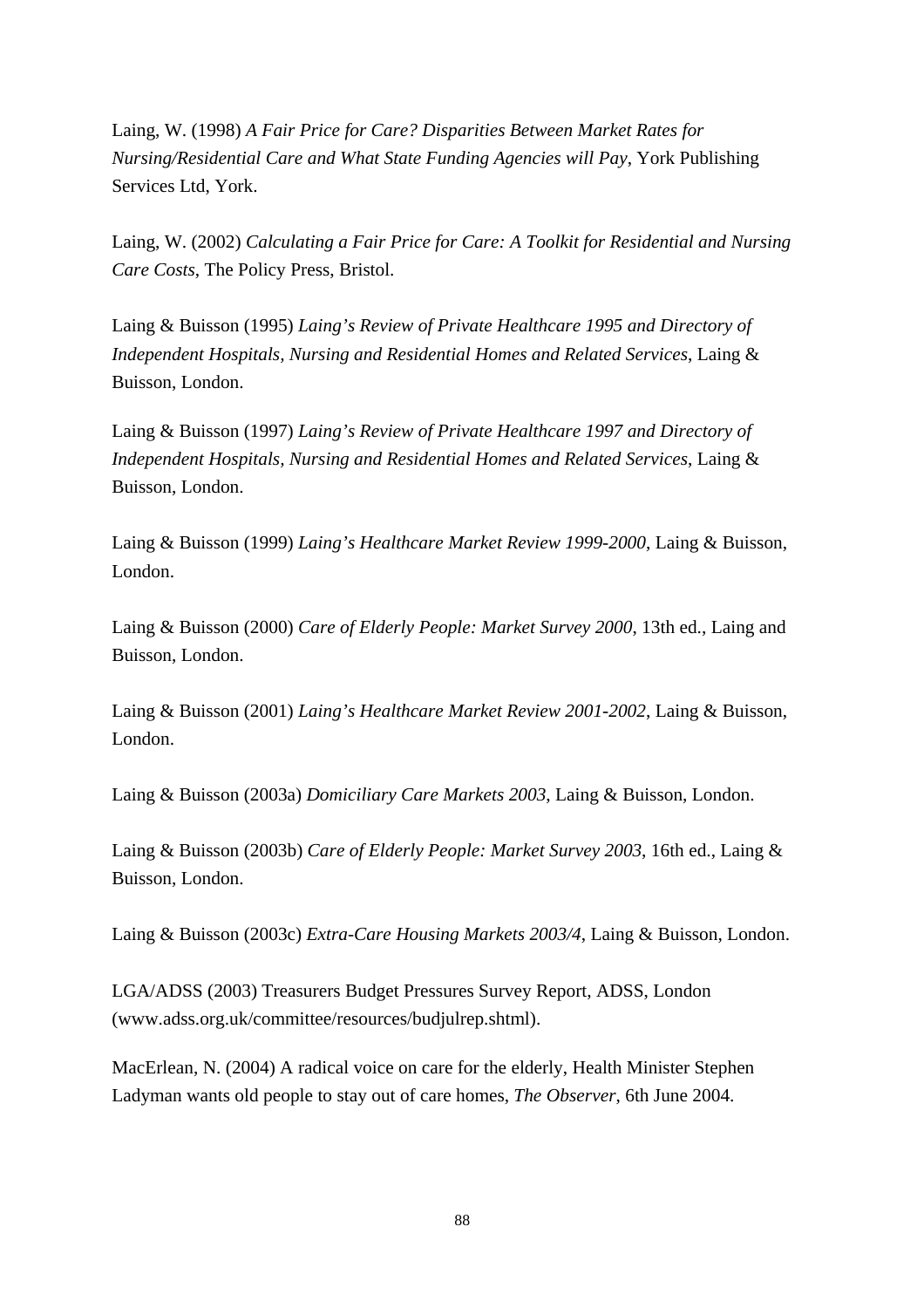McCafferty, P. (1994) *Living Independently: A Study of the Housing Needs of Elderly and Disabled People*. Housing Research Report, Department of the Environment, HMSO, London.

MEOC Team (2001) *MEOC Commissioning Survey 2001: Descriptive Report*. Unpublished report to the Department of Health, LSE Health and Social Care, London School of Economics, London.

Ministry of Health (1949) *Housing Manual 1949*, HMSO, London.

Ministry of Local Government and Planning (1951) *Housing for Special Purposes. Supplement to the Housing Manual 1949*. Report of the Housing Manual Sub-Committee of the Central Housing Advisory Committee under Extended Terms of Reference, HMSO, London.

Mitchell, D. (2001) Care homes crisis comes to a head, *The Guardian*, 4th June 2001.

Moos, R.H. and Lemke, S. (1994) *Group Residences for Older Adults: Physical Features, Policies, and Social Climate*, Oxford University Press, New York.

Moos, R.H. and Lemke, S. (1996) *Evaluating Residential Facilities: The Multiphasic Environmental Assessment Procedure*, Sage Publications, Thousand Oaks, California.

Myers, F. and MacDonald, C. (1996) 'I was given options not choices': involving older users and carers in assessment and care planning, in R. Bland (ed.) *Developing Services for Older People and Their Families,* Research Highlights in Social Work 29, Jessica Kingsley Publishers, London.

National Assistance Act 1948 (Choice of Accommodation) Directions 1992 (1992), LAC (92)27, Department of Health, London.

National Care Standards Commission (2003) *Annual Report and Accounts 2003*, The Stationery Office, London.

National Health Service and Community Care Act 1990 (1990 c. 19) HMSO, London.

Needham, C. (2003) *Citizen-consumers: New Labour's Marketplace Democracy,* A Catalyst Working Paper, The Catalyst Forum, London.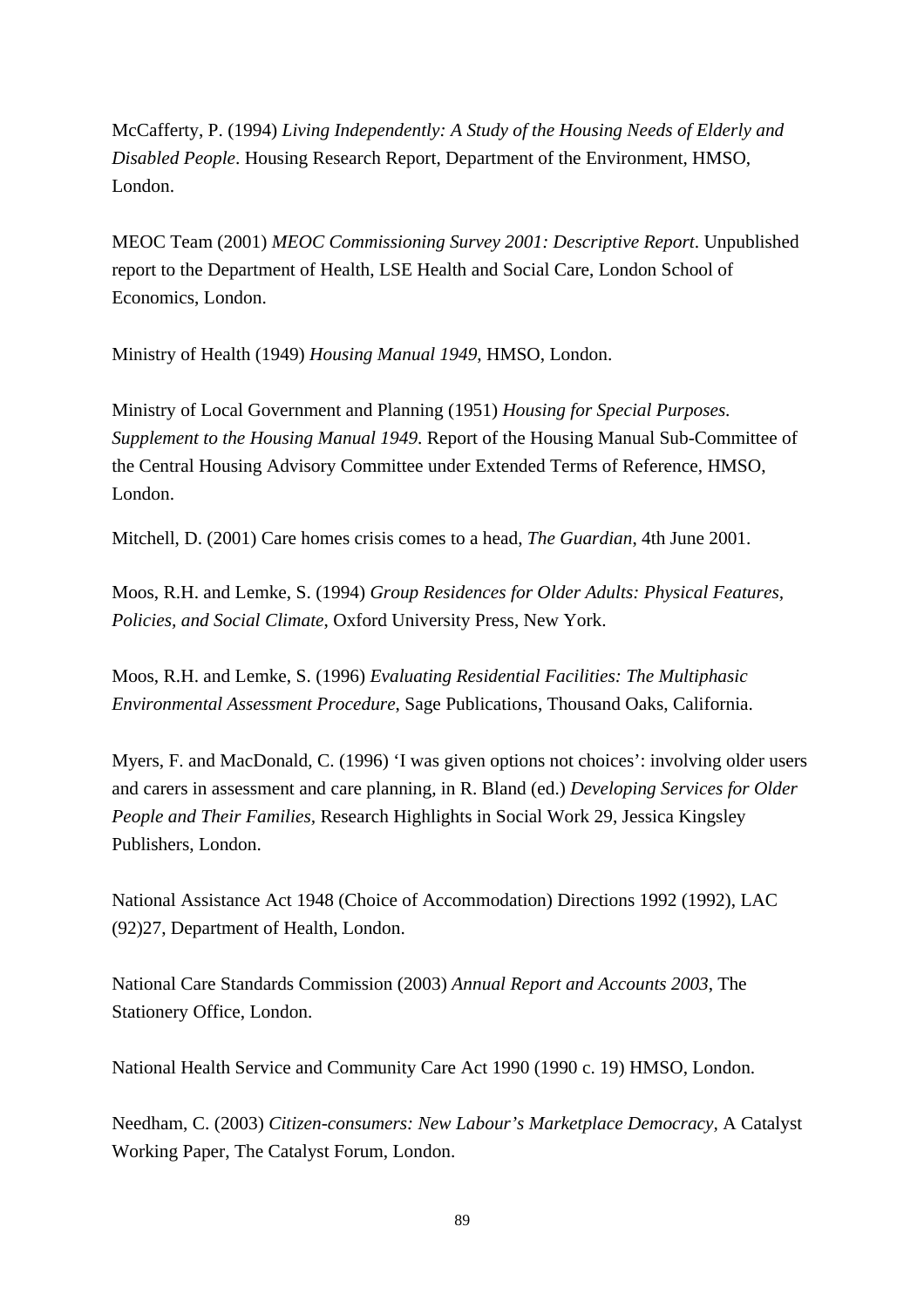Netten, A., Forder, J. and Knight, J. (1999) *Costs of Regulating Care Homes for Adults*, PSSRU Discussion Paper No. 1496/2, Personal Social Services Research Unit, University of Kent, Canterbury.

Netten, A., Darton, R., Bebbington, A. and Forder, J. (2001) *Care Homes for Older People: Volume 1. Facilities, Residents and Costs,* Personal Social Services Research Unit, University of Kent, Canterbury.

Netten, A., Darton, R. and Curtis, L. (2002a) *Self-Funded Admissions to Care Homes.* A report of research carried out by the Personal Social Services Research Unit, University of Kent on behalf of the Department for Work and Pensions, Department for Work and Pensions Research Report No. 159, Corporate Document Services, Leeds.

Netten, A., Darton, R. and Williams, J. (2002b) *The Rate, Causes and Consequences of Home Closures,* PSSRU Discussion Paper No. 1741/2, Personal Social Services Research Unit, University of Kent, Canterbury.

Netten, A. and Curtis, L. (2003) *Unit Costs of Health and Social Care 2003*, Personal Social Services Research Unit, University of Kent, Canterbury.

Netten, A., Williams, J., Dennett, J., Wiseman, J. and Fenyo, A. (2003a) *Social Care Regulation: Resource* Use, PSSRU Discussion Paper No. 2042/2, Personal Social Services Research Unit, University of Kent, Canterbury.

Netten, A., Darton, R. and Williams, J. (2003b) Nursing home closures: effects on capacity and reasons for closure, *Age and Ageing*, 32, 3, 332-337.

Netten, A., Darton, R., Davey, V., Kendall, J., Knapp, M., Williams, J., Fernández, J.L. and Forder, J. (2004a) *Understanding Public Services and Markets: Summary Paper of the Report Commissioned by the King's Fund for the Care Services Inquiry*, PSSRU Discussion Paper No. 2123, Personal Social Services Research Unit, University of Kent, Canterbury.

Netten, A., Francis, J., Jones, K. and Bebbington, A. (2004b) *Performance and Quality: User Experiences of Home Care Services*, PSSRU Discussion Paper No. 2104/3, Personal Social Services Research Unit, University of Kent, Canterbury.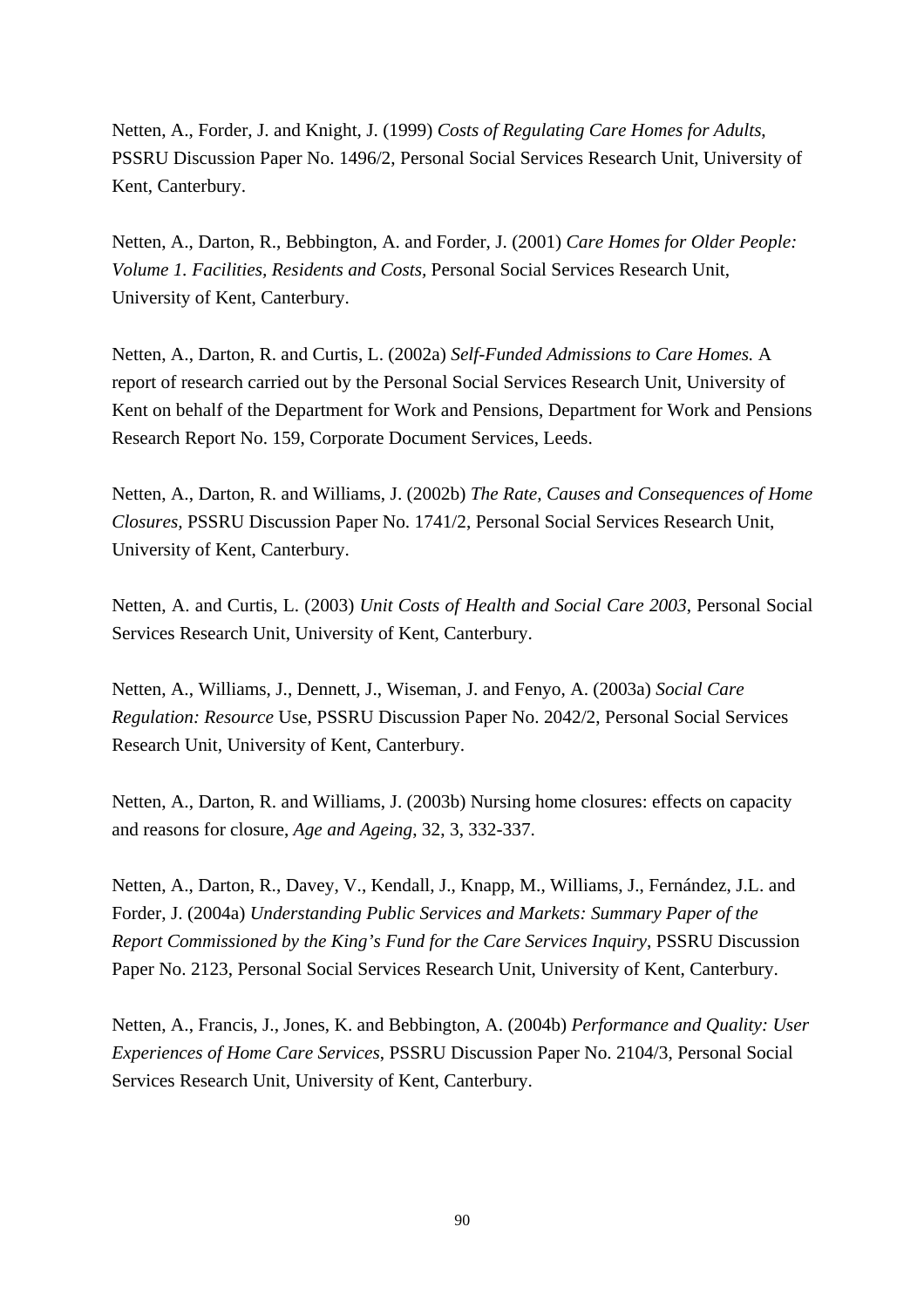Office for National Statistics (2000) *Housing in England 1998/99*. A Report of the 1998/99 Survey of English Housing carried out by the Social Survey Division of ONS on behalf of the Department of the Environment, Transport and the Regions, The Stationery Office, London.

Office of Fair Trading (2005) *Care Homes for Older People in the UK: A Market Study*, Office of Fair Trading, London.

Oldman, C. (1990) *Moving in Old Age: New Directions in Housing Policies*, HMSO, London.

Oldman, C. (2000) *Blurring the Boundaries*: *A Fresh Look at Housing and Care Provision for Older People*, Pavilion Publishing (Brighton) Ltd, Brighton.

On Lok (1987) *On Lok Senior Health Services Risk-Based CCODA: Description of the Program*, On Lok Senior Health Services, San Francisco, California.

Patel, A., Foster, J. and Martin, F. (2003) *Economic Evaluation of Intermediate Care Schemes in Lambeth, Southwark and Lewisham*, Immediate Access Project, Kings College London.

Patmore, C. (2003) *Understanding Home Care Providers: Live Issues about Management, Quality and Relationships with Social Services Purchasers*, Social Policy Research Unit, University of York, York.

Phillips, J., Bernard, M., Biggs, S. and Kingston, P. (2001) Retirement communities in Britain: a 'third way' for the third age?, in S.M. Peace and C. Holland (eds) *Inclusive Housing in an Ageing Society: Innovative Approaches*, The Policy Press, Bristol.

Pickard, L. (2000) The decline of intensive intergenerational care in Great Britain? The contribution of children towards informal care of elderly parents, 1985-1995, in A. Dickinson, H. Bartlett and S. Wade (eds) *Old Age in a New Age, Proceedings of the British Society of Gerontology 29th Annual Conference, Oxford, 8-10 September 2000*, School of Health Care, Oxford Brookes University, Oxford.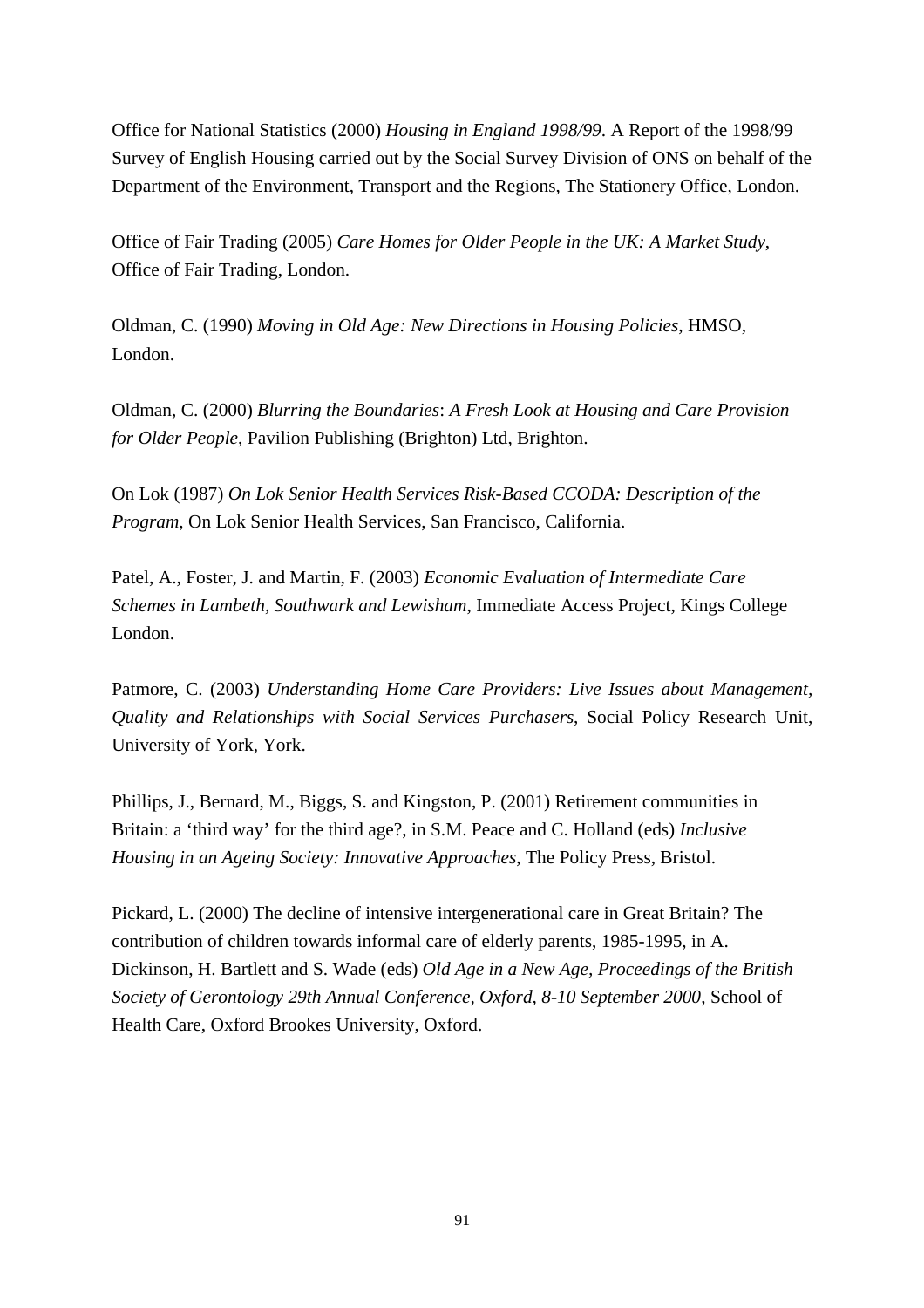Pickard, L., Wittenberg, R., Comas-Herrera, A., Darton, R. and Davies, B. (2001) Community care for frail older people: analysis using the 1998/9 General Household Survey, in S. Tester, C. Archibald, C. Rowlings and S. Turner (eds) *Quality in Later Life: Rights, Rhetoric and Reality, Proceedings of the British Society of Gerontology 30th Annual Conference, Stirling, 31 August – 2 September 2001*, Department of Applied Social Science, University of Stirling, Scotland.

Policy Commission on Public Services (2004) *Making Public Services Personal: A New Compact for Public Services*, National Consumer Council, London.

Pollock, J. (2001) Legal challenges step up care homes crisis campaign, *The Guardian*, 7th March 2001.

Quilgars, D., Oldman, C. and Carlisle, J. (1997) *Supporting Independence - Home Support Services for Older People,* CPA Reports 22, Centre for Policy on Ageing, London.

Reed, C.A., Faulkner, G.J. and Bessell, R. (1980) *Your Own Front Door: A Study of Very Sheltered Housing in Warwickshire, 1979-80*, Warwickshire County Council Social Services Department, Warwick.

Rowlands, O. (1998) *Informal Carers.* Results of an independent study carried out on behalf of the Department of Health as part of the 1995 General Household Survey, The Stationery Office, London.

Ryan, A.A. and Scullion, H.F. (2000) Nursing home placement: an exploration of the experiences of family carers, *Journal of Advanced Nursing*, 32, 5, 1187-1195.

Sabatier, P. and Jenkins-Smith, P. (eds) (1993) *Policy Change and Learning: An Advocacy Coalition Approach*, Westview Press, Boulder.

Smith, A.E. and Crome, P. (2000) Relocation mosaic – A review of 40 years of resettlement literature, *Reviews in Clinical Gerontology*, 10, 1, 81-95.

Social Services Inspectorate (2003) *Modern Social Services: A Commitment to the Future.*  The 12th Annual Report of the Chief Inspector of Social Services 2002-2003, CI(2003)10, Department of Health, London.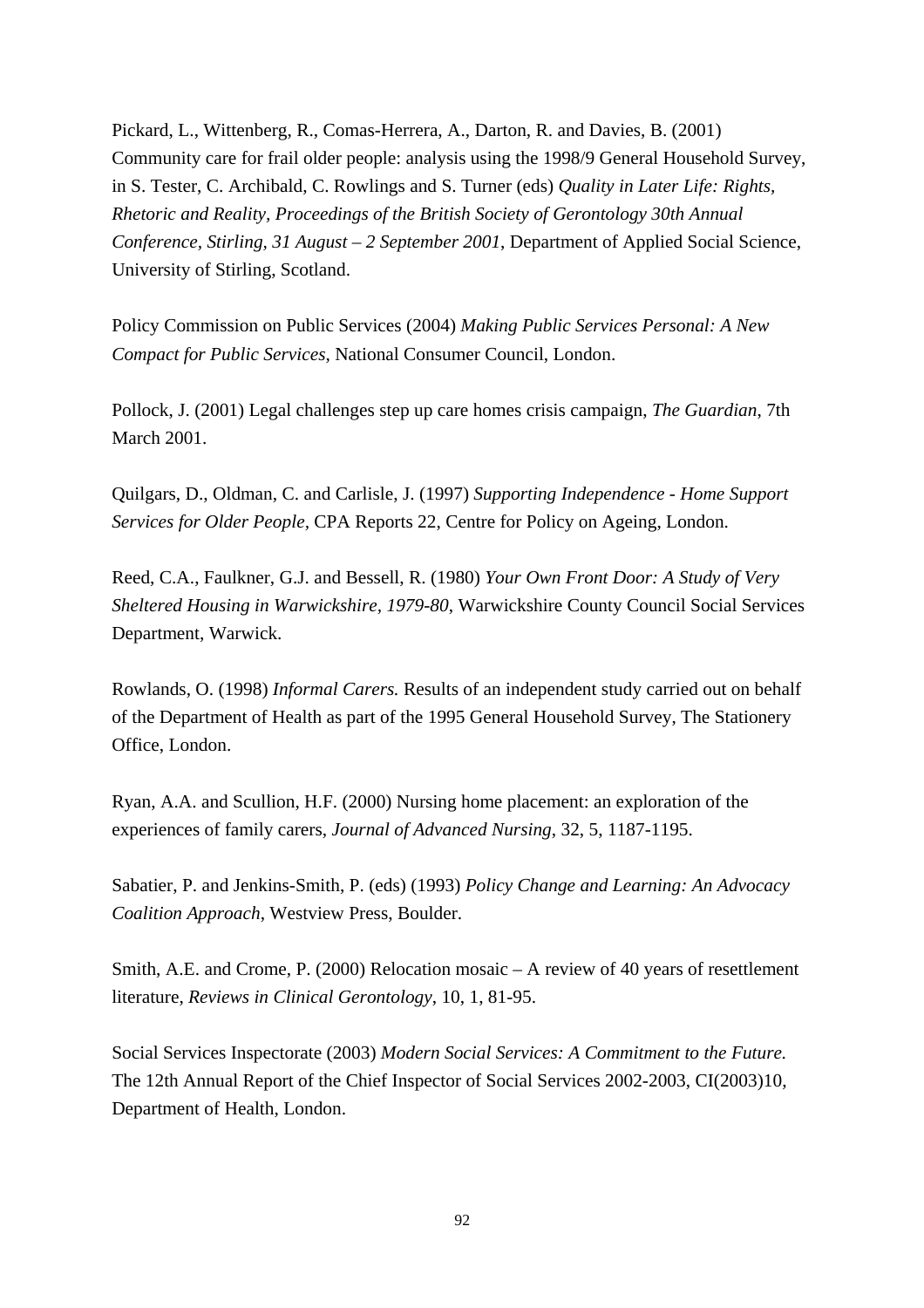Starfish Consulting (2003), *Report to London ADSS Benchmarking Region*, Starfish Consulting, London.

Steele, L. (2001) Care home owners lobby for more cash, *The Guardian*, 5 March 2001.

Stevenson, J. and Spencer, L. (2002) *Developing Intermediate Care,* King's Fund, London.

Streib, G.F. (2002) An introduction to retirement communities, *Research on Aging*, 24, 1, 3- 9.

Sullivan, E. (2004) *Review of the Supporting People Programme*, RSM Robson Rhodes LLP, London.

Timko, C. and Moos, R.H. (1991) A typology of social climates in group residential facilities for older people, *Journal of Gerontology: Social Sciences*, 46, 3, S160-S169.

Tinker, A., Wright, F., McCreadie, C., Askham, J., Hancock, R. and Holmans, A. (1999) *Alternative Models of Care for Older People*, The Royal Commission on Long Term Care (1999) *With Respect to Old Age: Long Term Care – Rights and Responsibilities*, Research Volume 2, Cm 4192-II/2, The Stationery Office, London.

Ungerson, C. (2004) Whose empowerment and independence? A cross-national perspective on 'cash for care' schemes, *Ageing and Society*, 24, 2, 189-212.

Walshe, K. and Harrington, C. (2002) Regulation of nursing facilities in the United States: an analysis of resources and performance of state survey agencies, *The Gerontologist*, 42, 4, 475-487.

Ware, P., Matosevic, T., Forder, J., Hardy, B., Kendall, J., Knapp, M. and Wistow, G. (2001) Movement and change: independent sector domiciliary care providers between 1995 and 1999, *Health and Social Care in the Community*, 9, 6, 334-340.

Ware, T., Matosevic, T., Hardy, B., Knapp, M., Kendall, J. and Forder, J. (2003) Commissioning care services for older people in England: the view from care managers, users and carers, *Ageing and Society*, 23, 4, 411-428.